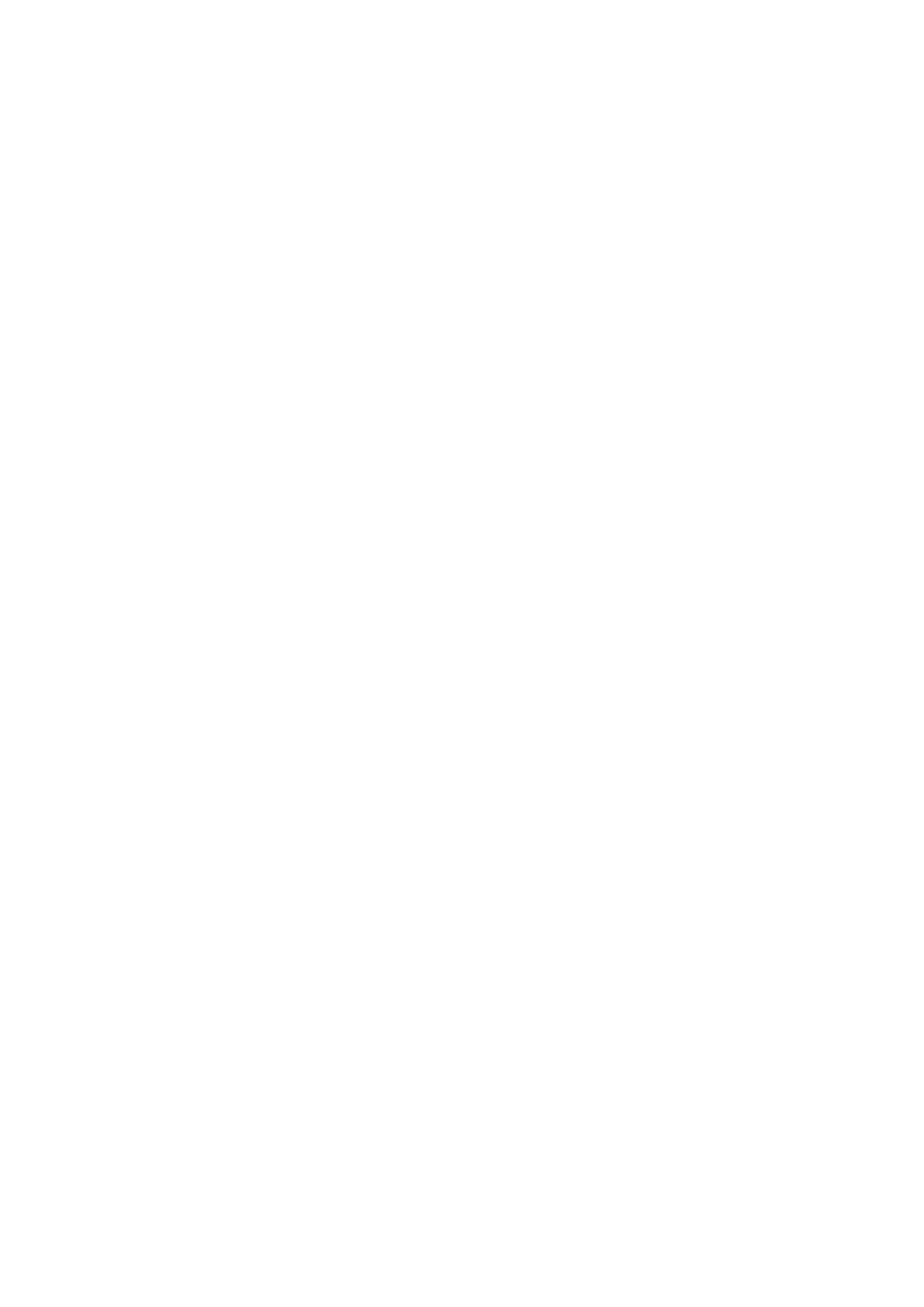Western Australia

# **Bail Act 1982**

### **CONTENTS**

# **Part I — Preliminary**

| 1.  | Short title                                           | 2              |
|-----|-------------------------------------------------------|----------------|
| 2.  | Commencement                                          | $\overline{2}$ |
| 3.  | Terms used                                            | $\overline{2}$ |
| 3A. | Sending notices by electronic communication           | 8              |
| 4.  | Application of this Act                               | 9              |
| 4A. | Accused appearing on summons or court hearing         |                |
|     | notice, detention and bail of                         | 9              |
|     | Part II — Rights of accused in                        |                |
|     | relation to bail                                      |                |
| 5.  | Accused's rights to have bail considered etc.         | 11             |
| 6.  | Arresting officers etc., duty to consider bail        | 11             |
| 6A. | Officials considering bail may order release          |                |
|     | without bail                                          | 13             |
| 7.  | Unconvicted accused, court to consider bail for       | 14             |
| 7A. | Bail may be dispensed with by court                   | 15             |
| 7B. | Adult accused of murder, provisions for               | 15             |
| 7C. | Child accused of murder, provisions for               | 16             |
| 7D. | Bail after initial decision by court, court's duty as |                |
|     | to                                                    | 18             |
| 7E. | Bail refused for trial, court's duty during trial     | 18             |
| 7F. | Appeal from court of summary jurisdiction, bail in    |                |
|     | case of                                               | 19             |
| 8.  | Accused to be given information, approved forms       |                |
|     | etc.                                                  | 20             |
|     |                                                       |                |

| As at 02 Nov 2013 | Version 08-d0-00                                                         | page i |
|-------------------|--------------------------------------------------------------------------|--------|
|                   | Extract from www.slp.wa.gov.au, see that website for further information |        |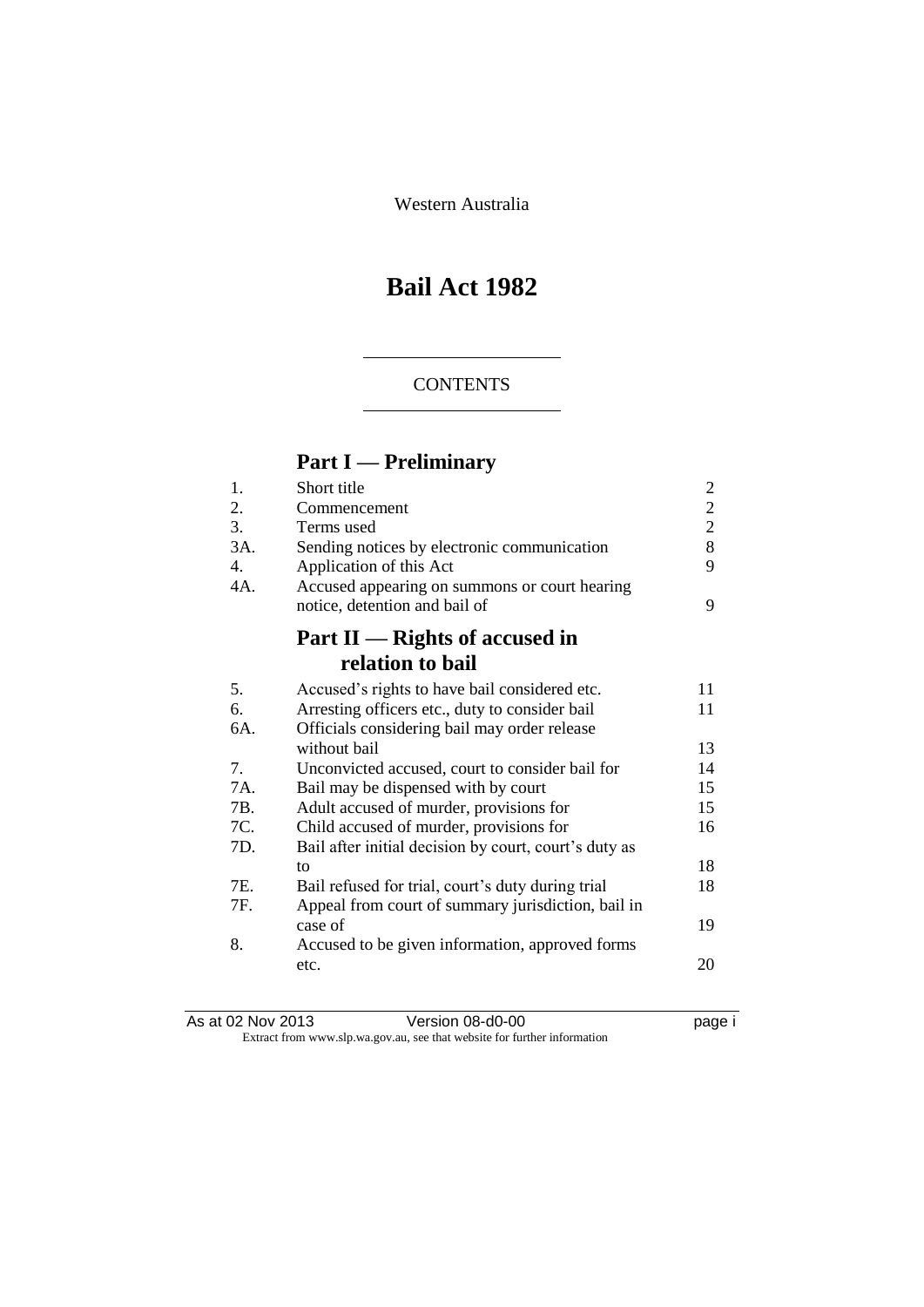| 9.   | Bail decision may be deferred until more                                                 |    |
|------|------------------------------------------------------------------------------------------|----|
| 10.  | information obtained etc.<br>Sections 5, 6 and 7 do not apply if accused                 | 21 |
|      | imprisoned for other cause                                                               | 22 |
| 11.  | Accused's rights following grant of bail                                                 | 22 |
| 12.  | Rights in s. $7A(2)$ and 11, limitations on                                              | 24 |
|      | <b>Part III — Jurisdiction relating to</b>                                               |    |
|      | <b>bail</b>                                                                              |    |
| 13.  | Jurisdiction to grant bail, who has etc. (Sch. 1)                                        | 25 |
| 13A. | Jurisdiction in s. 7A to dispense with bail, who has                                     |    |
|      | and exercise of                                                                          | 25 |
| 13B. | Notices under s. 13A(3), service and proof of                                            | 26 |
| 14.  | Judges, jurisdiction of                                                                  | 27 |
| 15.  | Accused charged with murder, jurisdiction as to<br>bail for                              | 28 |
| 15A. | Appeal against judge's decision on bail,                                                 |    |
|      | commencing etc.                                                                          | 29 |
| 15B. | Appeal under s. 15A, determining etc.                                                    | 30 |
| 16.  | Person arrested on warrant, bail of                                                      | 31 |
| 16A. | Person arrested in urban area, restrictions on who                                       |    |
|      | can grant bail for in some cases                                                         | 31 |
| 17.  | Conditions on bail which may be imposed                                                  | 32 |
| 17A. | Child on bail, changing responsible person for                                           |    |
|      | (Sch. 1 Pt. C cl. 2)                                                                     | 33 |
|      | Part IV — Hearing of case for bail,                                                      |    |
|      | parties, and evidence                                                                    |    |
| 20.  | Bail hearing for indictable offence, court may hold                                      |    |
|      | in private etc.                                                                          | 35 |
| 21.  | Parties to bail proceedings, who are                                                     | 36 |
| 22.  | Evidence at bail hearings                                                                | 36 |
| 23.  | Accused not bound to supply information                                                  | 36 |
| 24.  | Court etc. may ask police to verify etc. accused's                                       |    |
| 24A. | information                                                                              | 37 |
|      | Court may ask community corrections officer to<br>verify etc. accused's information etc. | 37 |
| 25.  | Information given by accused for bail purposes not                                       |    |
|      | admissible at trial                                                                      | 38 |
| 26.  | Record of bail decision and reasons                                                      | 38 |
|      |                                                                                          |    |

| æ<br>ı.<br>г |  |
|--------------|--|
|              |  |

page ii Version 08-d0-00 As at 02 Nov 2013

Extract from www.slp.wa.gov.au, see that website for further information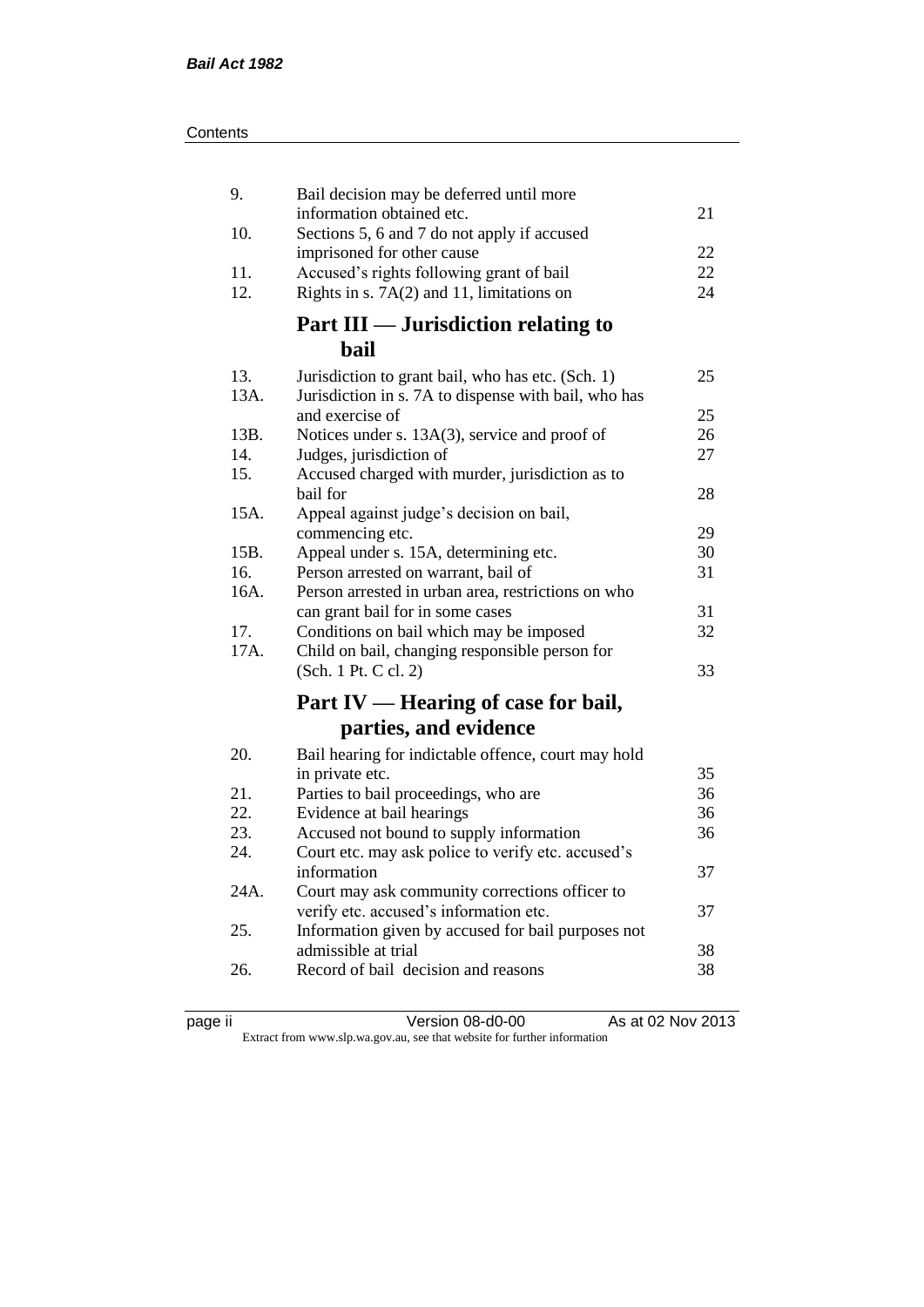| 27.  | Relevant papers to be sent to court where accused                |    |
|------|------------------------------------------------------------------|----|
| 27A. | to appear<br>Bail with home detention, papers to be sent to CEO  | 39 |
|      | (corrections)                                                    | 40 |
|      | <b>Part V</b> — Bail undertakings                                |    |
| 28.  | Bail undertaking, when required and nature of                    | 41 |
| 29.  | Before whom bail undertaking may be entered into                 | 42 |
| 30.  | Duties of person before whom bail undertaking is<br>entered into | 42 |
| 31.  | Different time and place for appearance,                         |    |
|      | substituting                                                     | 43 |
| 31A. | Conditions on bail, amending during trial                        | 45 |
| 32.  | Notices under s. 31, service and proof of                        | 47 |
| 33.  | Judicial officer may order accused to enter into bail            |    |
|      | undertaking                                                      | 48 |
| 34.  | When bail undertaking ceases to have effect                      | 49 |
|      |                                                                  |    |
|      | <b>Part VI</b> — Sureties and surety                             |    |
|      | undertakings                                                     |    |
| 35.  | Surety and surety undertaking, nature of etc.                    | 50 |
| 36.  | Sureties, who may approve                                        | 50 |
| 37.  | Proposed surety to receive certain information and               |    |
|      | form                                                             | 51 |
| 38.  | Persons disqualified from being sureties                         | 51 |
| 39.  | Matters to be regarded when approving sureties                   | 52 |
| 40.  | Decision on application by proposed surety                       | 52 |
| 41.  | Finality of decision to refuse approval of surety                | 53 |
| 42.  | Before whom surety undertaking may be entered                    |    |
|      | into                                                             | 53 |
| 43.  | Duties of person before whom surety undertaking                  |    |
|      | is entered into                                                  | 54 |
| 43A. | Interstate proposed surety, use of video link etc. in            |    |
|      | case of                                                          | 54 |
| 44.  | When surety undertaking extends to different time                |    |
|      | or different time and place substituted under s. 31              | 56 |
| 45.  | Notices under s. 44, service and proof of                        | 57 |
| 46.  | Surety's power to arrest accused                                 | 59 |
| 47.  | When surety undertaking ceases to have effect                    | 59 |
|      |                                                                  |    |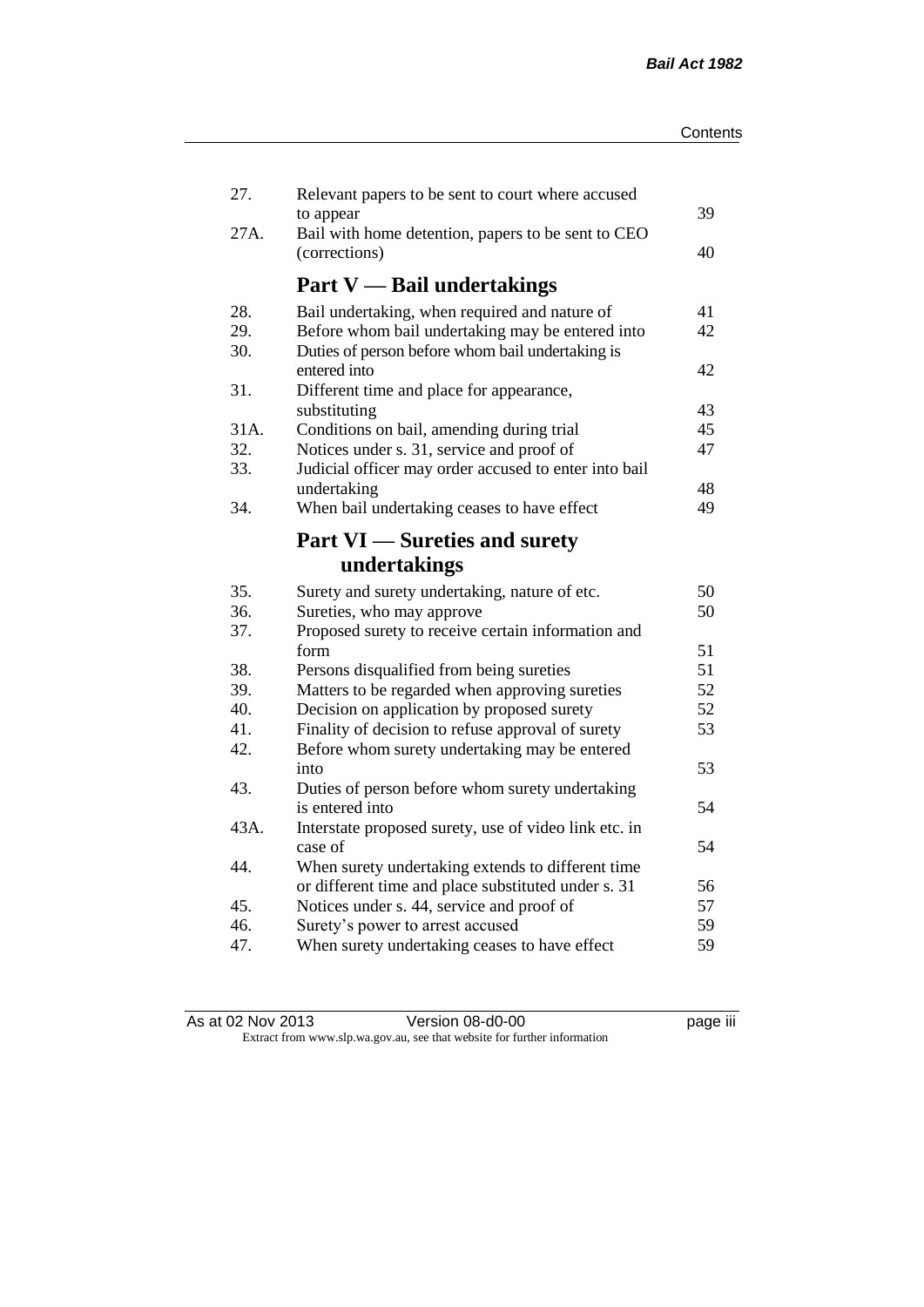| 48.  | Surety may apply for cancellation of his                                                              |    |
|------|-------------------------------------------------------------------------------------------------------|----|
|      | undertaking                                                                                           | 60 |
| 49.  | Surety's undertaking to pay money, enforcing                                                          | 61 |
| 50.  | Indemnifying etc. surety, offence                                                                     | 63 |
|      | <b>Part VIA — Administration of home</b>                                                              |    |
|      | detention conditions                                                                                  |    |
| 50A. | Powers of CEO (corrections)                                                                           | 65 |
| 50C. | Powers and duties of community corrections                                                            |    |
|      | officers                                                                                              | 65 |
| 50D. | Powers of members of Police Force                                                                     | 67 |
| 50E. | CEO (corrections) may substitute different place of                                                   |    |
|      | detention and apply conditions                                                                        | 67 |
| 50F. | CEO (corrections) may revoke bail                                                                     | 68 |
| 50G. | Procedure on arrest after revocation under s. 50F                                                     | 68 |
| 50H. | Rules of natural justice excluded                                                                     | 69 |
| 50J. | Delegation by CEO (corrections)                                                                       | 69 |
| 50K. | Monitoring equipment, retrieving                                                                      | 69 |
| 50L. | Rules for this Part                                                                                   | 70 |
|      |                                                                                                       |    |
|      | <b>Part VII — Enforcement of bail</b>                                                                 |    |
|      | undertakings                                                                                          |    |
| 51.  |                                                                                                       | 71 |
| 51A. | Failing to comply with bail undertaking, offence<br>Prosecuting s. 51 offence for non-appearance etc. |    |
|      | in court of summary jurisdiction                                                                      | 72 |
| 52.  | Prosecuting s. 51 offence for non-appearance etc.                                                     |    |
|      | in superior court                                                                                     | 72 |
| 53.  | Appeal against decision made under s. 52                                                              | 74 |
| 54.  | Bailed accused, prosecutor etc. may take before                                                       |    |
|      | court to show cause against variation or revocation                                                   |    |
|      | of bail                                                                                               | 75 |
| 54A. | Accused on committal may be taken for purposes                                                        |    |
|      | of s. 54 before court by which committed                                                              | 77 |
| 55.  | Accused before court under s. 54, judicial officer                                                    |    |
|      | may revoke bail of etc.                                                                               | 78 |
| 57.  | Offence under s. 51, court to order forfeiture of                                                     |    |
|      | money under bail undertaking                                                                          | 79 |
| 58.  | Automatic forfeiture of money on expiration of one                                                    |    |
|      | year after absconding                                                                                 | 80 |

page iv Version 08-d0-00 As at 02 Nov 2013 Extract from www.slp.wa.gov.au, see that website for further information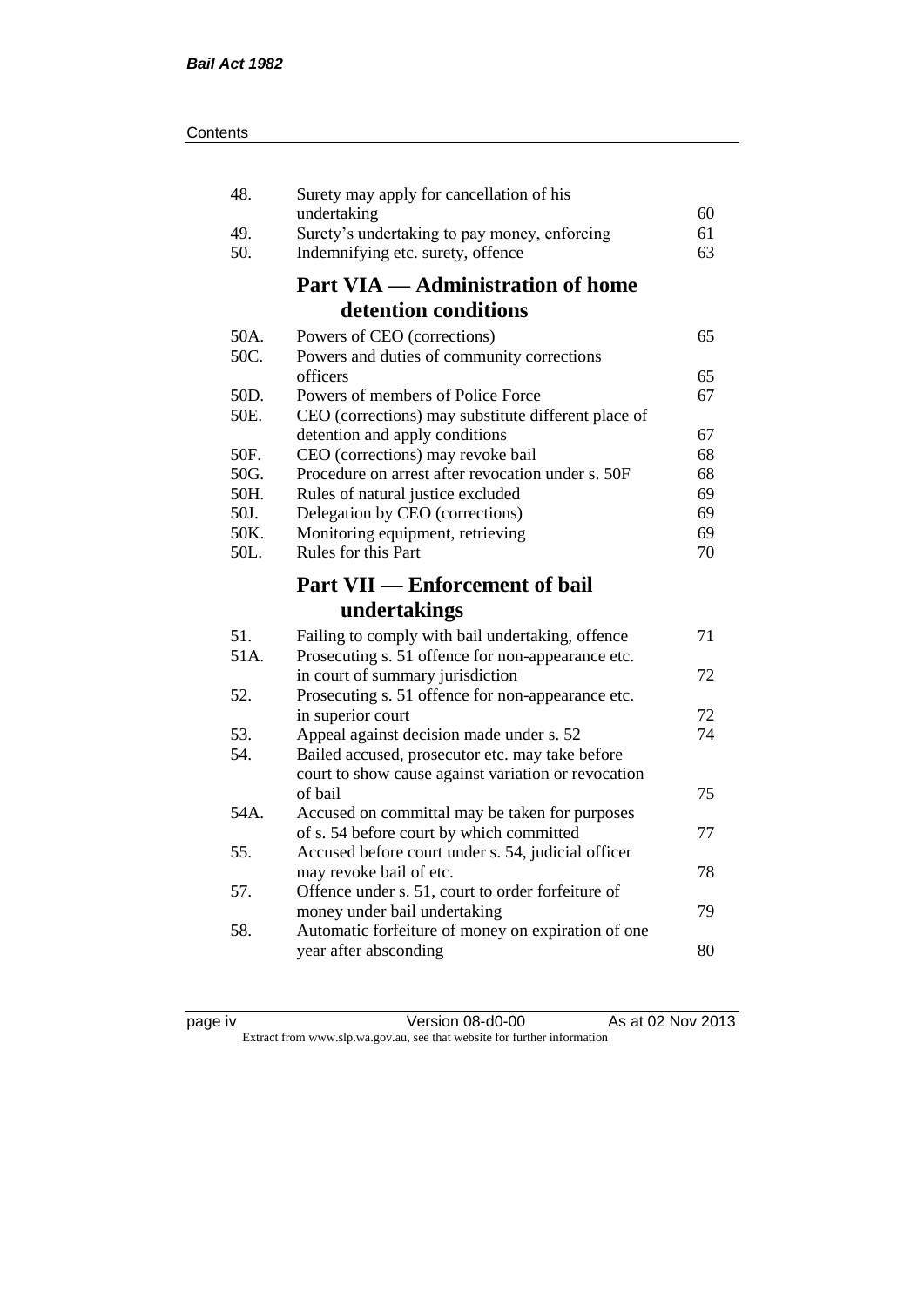# **Part VIII — Miscellaneous**

| 59.  | Order for forfeiture, court's additional powers as to                                        | 81       |
|------|----------------------------------------------------------------------------------------------|----------|
| 59A. | If bail dispensed with, accused may be taken                                                 |          |
| 59B. | before judicial officer for reconsideration of matter                                        | 81<br>82 |
| 60.  | Absconding accused, warrant for arrest of<br>Change of address, accused and surety to notify | 83       |
| 61.  | Failing to bring arrested person before court or                                             |          |
|      | person able to grant bail, offence                                                           | 83       |
| 62.  | Giving false information for bail purposes, offence                                          | 84       |
| 63.  | Protection from personal liability                                                           | 84       |
| 64.  | Non-appearance etc. by an accused, proving                                                   | 84       |
| 65.  | Bail undertakings by child, effect of                                                        | 85       |
| 66.  | Other powers etc. to grant bail abolished                                                    | 85       |
| 66A. | Delegation by registrar of court                                                             | 85       |
| 66B. | Video link or audio link, use of in bail proceedings                                         | 86       |
| 67.  | Regulations                                                                                  | 87       |
|      | Schedule 1 — Jurisdiction as to bail                                                         |          |
|      | and related matters                                                                          |          |
|      | Part $A$ — Jurisdiction relating to bail                                                     |          |
| 7.   | Term used: proceedings for an offence                                                        | 91       |
|      | Part $B$ — Cessation of powers relating to bail                                              |          |
| 1.   | Upon decision by judge, power of other officers                                              |          |
|      | ceases                                                                                       | 92       |
| 1A.  | Upon decision by Court of Appeal, other powers                                               |          |
|      | cease                                                                                        | 92       |
| 2.   | Upon decision by judicial officer, his power and                                             |          |
|      | that of his peers ceases                                                                     | 92       |
| 3.   | Upon refusal of bail for initial appearance, certain                                         |          |
|      | powers cease                                                                                 | 93       |
| 4.   | Judicial officer's powers if accused proves new                                              |          |
|      | facts or changed circumstances                                                               | 93       |
|      | Part C — Manner in which jurisdiction to be                                                  |          |
|      | exercised                                                                                    |          |
| 1.   | Bail before conviction at discretion of court etc.,                                          |          |
|      | except for child                                                                             | 94       |
| 2.   | Child to have qualified right to bail                                                        | 95       |
| 3.   | Matters relevant to cl. $1(a)$                                                               | 96       |

As at 02 Nov 2013 **Version 08-d0-00 page v** Extract from www.slp.wa.gov.au, see that website for further information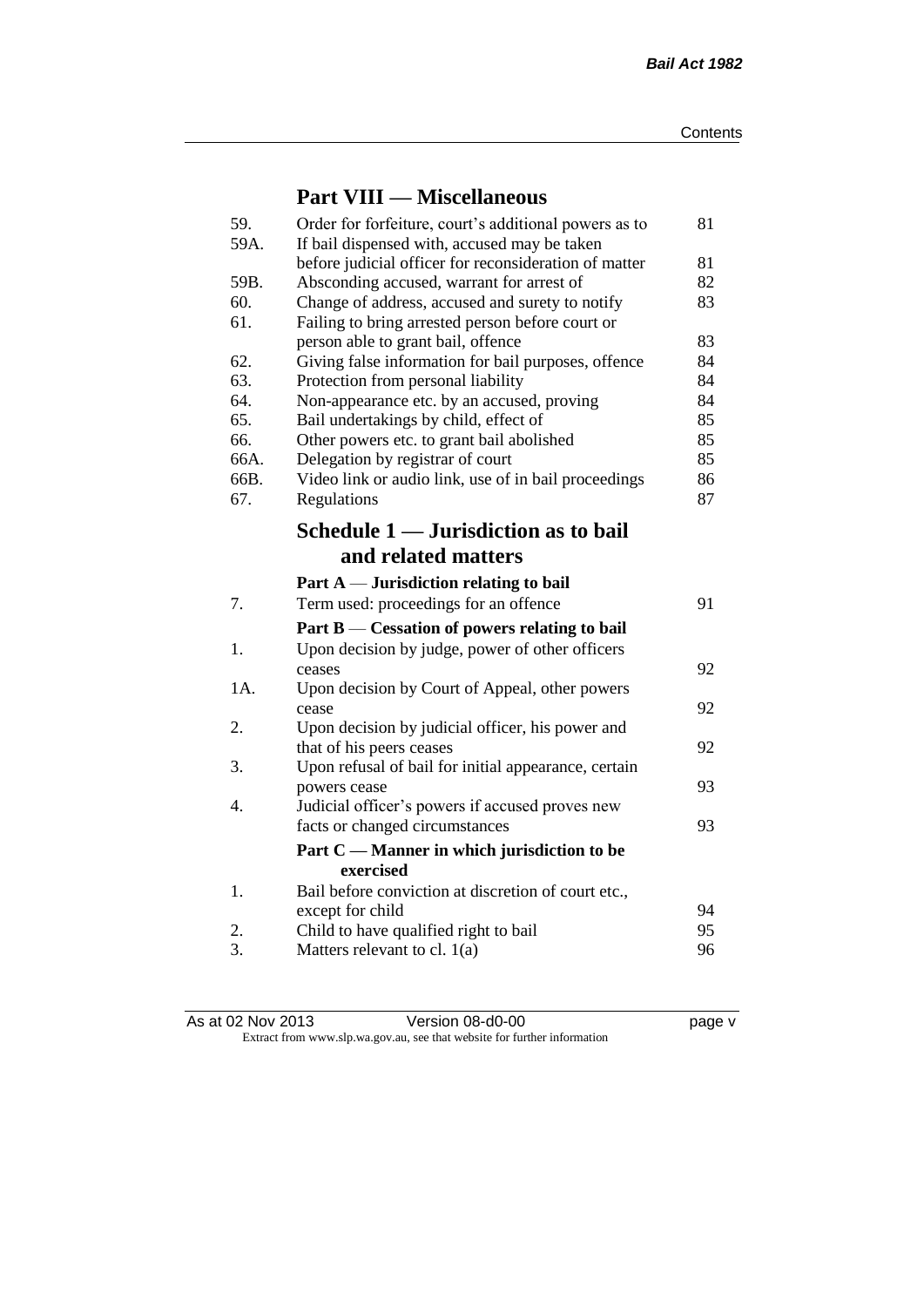| Contents |
|----------|
|----------|

| 3A.            | Accused charged with etc. serious offence<br>committed while on bail etc. for another serious |     |
|----------------|-----------------------------------------------------------------------------------------------|-----|
|                | offence, bail for                                                                             | 97  |
| 3B.            | Exceptional reasons under cl. 3A(1), determining                                              | 98  |
| 3C.            | Bail in murder cases                                                                          | 100 |
| $\mathbf{4}$ . | Bail after conviction for accused awaiting sentence                                           | 100 |
| 4A.            | Bail after conviction for accused awaiting disposal                                           |     |
|                | of appeal                                                                                     | 101 |
| 5.             | Exception to cl. 4A for bail in appeal under                                                  |     |
|                | Criminal Appeals Act 2004 Part 2                                                              | 101 |
| 6.             | Bail of people on community orders etc.                                                       | 101 |
| 7.             | Bail for initial appearance to be for not more than                                           |     |
|                | 30 days                                                                                       | 102 |
| 8.             | Bail on adjournment in court of summary                                                       |     |
|                | jurisdiction to be for not more than 30 days except                                           |     |
|                | by consent                                                                                    | 102 |
| 9.             | Calculating periods for cl. 7 and 8                                                           | 102 |
|                | Part D — Conditions which may be imposed on                                                   |     |
|                | a grant of bail                                                                               |     |
| 1.             | Conditions as to forfeiture, sureties, security etc.                                          | 103 |
| 2.             | Other conditions                                                                              | 104 |
| 3.             | Home detention condition                                                                      | 107 |
|                | <b>Schedule 2 — Serious offences</b>                                                          |     |
|                | <b>Notes</b>                                                                                  |     |

| Compilation table | 115 |
|-------------------|-----|
|                   |     |

# **Defined Terms**

page vi Version 08-d0-00 As at 02 Nov 2013 Extract from www.slp.wa.gov.au, see that website for further information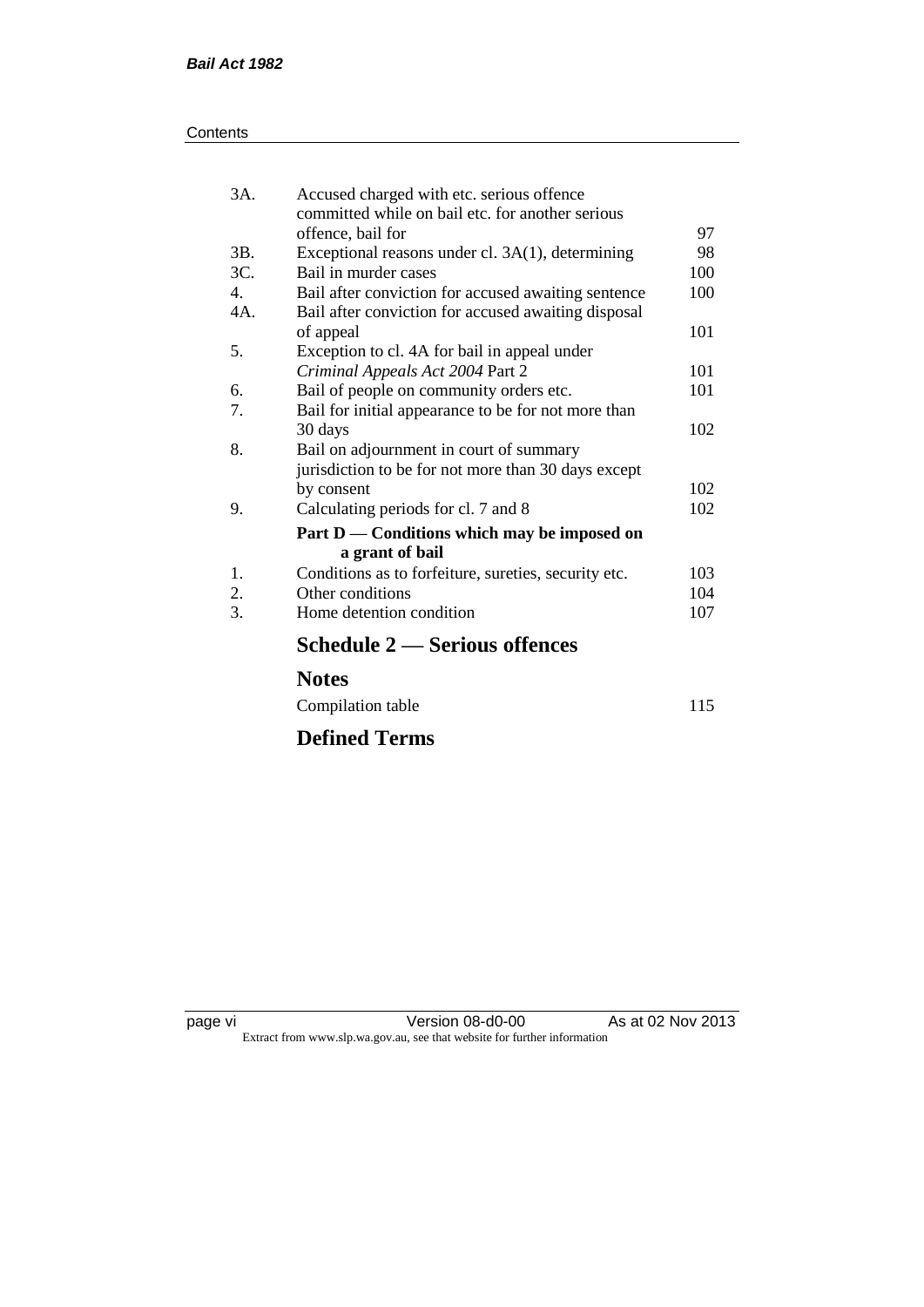Western Australia

# **Bail Act 1982**

**An Act to make better provision for bail in criminal proceedings.** 

As at 02 Nov 2013 **Details Access 12 Version 08-d0-00 page 1** Extract from www.slp.wa.gov.au, see that website for further information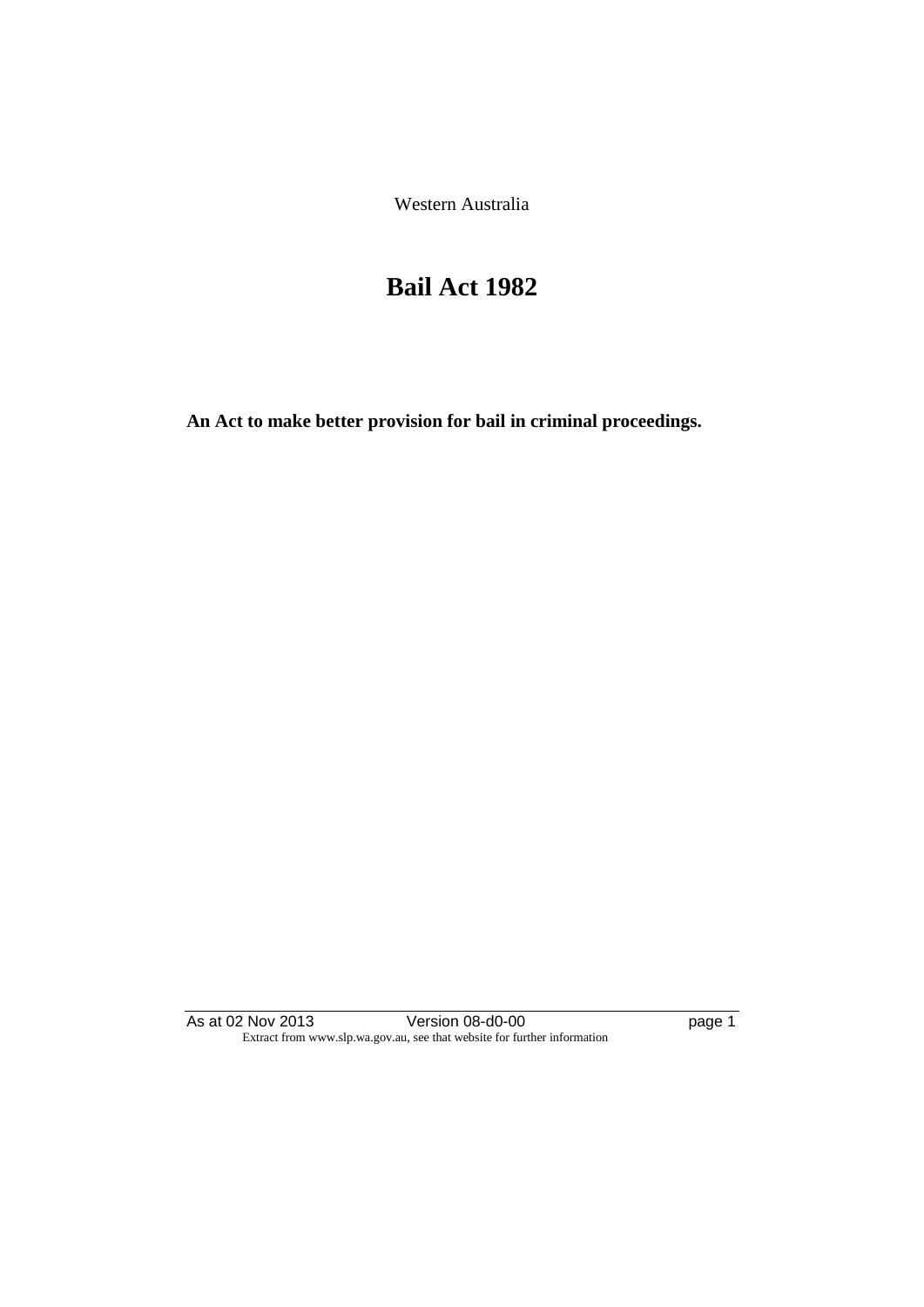**s. 1**

# **Part I — Preliminary**

#### **1. Short title**

This Act may be cited as the *Bail Act* 1982<sup>1</sup>.

#### **2. Commencement**

This Act shall come into operation on a day to be fixed by proclamation  $<sup>1</sup>$ .</sup>

#### **3. Terms used**

(1) In this Act, unless a contrary intention appears —

*accused* includes —

- (a) a person charged with, convicted of, or found guilty of an offence;
- (b) a person whose conviction for an offence is stayed;
- (c) a person in respect of whom an appeal relating to an offence is pending;
- (d) a person in respect of whom a new trial for an offence has been ordered;

#### *adjournment* —

- (a) means any order of a court by which proceedings for an offence are postponed or interrupted or are to be held at a different time or place before the same court; and
- (b) is deemed to include any order of a court, other than a committal to the Supreme Court or District Court, by which the venue of any proceedings for an offence is changed to another court or a court at another place whether by way of a remand, referral, or recommittal of the accused or otherwise;

*appeal* includes an application for leave to appeal;

### *appropriate judicial officer* means —

(a) subject to paragraphs (b), (c) and (d), a judicial officer who is empowered to exercise jurisdiction in the court

| page 2 | Version 08-d0-00                                                         | As at 02 Nov 2013 |
|--------|--------------------------------------------------------------------------|-------------------|
|        | Extract from www.slp.wa.gov.au, see that website for further information |                   |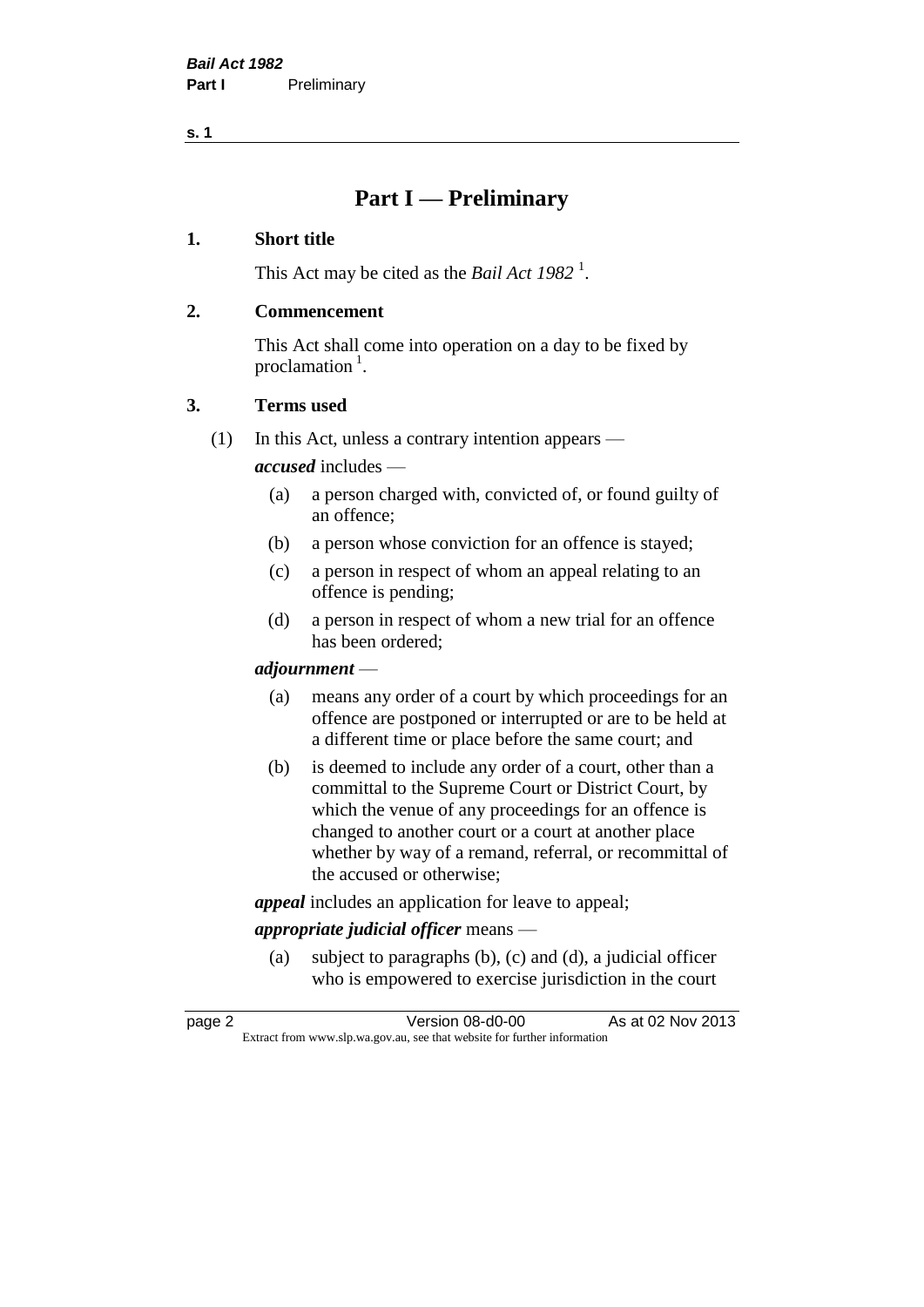before which the accused is required to appear pursuant to his bail undertaking; or

- (b) if the court is the Court of Appeal, a judge of appeal; or
- (c) except in section 49, a judge of the Supreme Court or of the Children's Court, as the case may require, in any case where —
	- (i) under section 15 only a judge of the Supreme Court or of the Children's Court has power to grant bail; or
	- (ii) a judicial officer has exercised the power contained in section 31(2)(d),

for the appearance in question; or

(d) except in section 49, a judge of the Supreme Court, of the District Court, or of the Children's Court, as the case may require, in any case where such a judge has granted bail under section 14 for the appearance in question;

*approved*, in relation to a form, means approved by the chief executive officer of the department of the Public Service principally assisting in the administration of this Act;

*as soon as is practicable* means as soon as is reasonably practicable;

*authorised community services officer* means any of the following persons —

- (a) the CEO (corrections) or a delegate of the CEO (corrections) under subsection (5);
- (b) a registrar of the Children's Court;
- (c) a superintendent of a detention centre under the *Young Offenders Act 1994*;
- (d) the officer for the time being in charge of any detention centre under the *Young Offenders Act 1994*;

*authorised officer* means an authorised police officer or an authorised community services officer;

As at 02 Nov 2013 Version 08-d0-00 page 3 Extract from www.slp.wa.gov.au, see that website for further information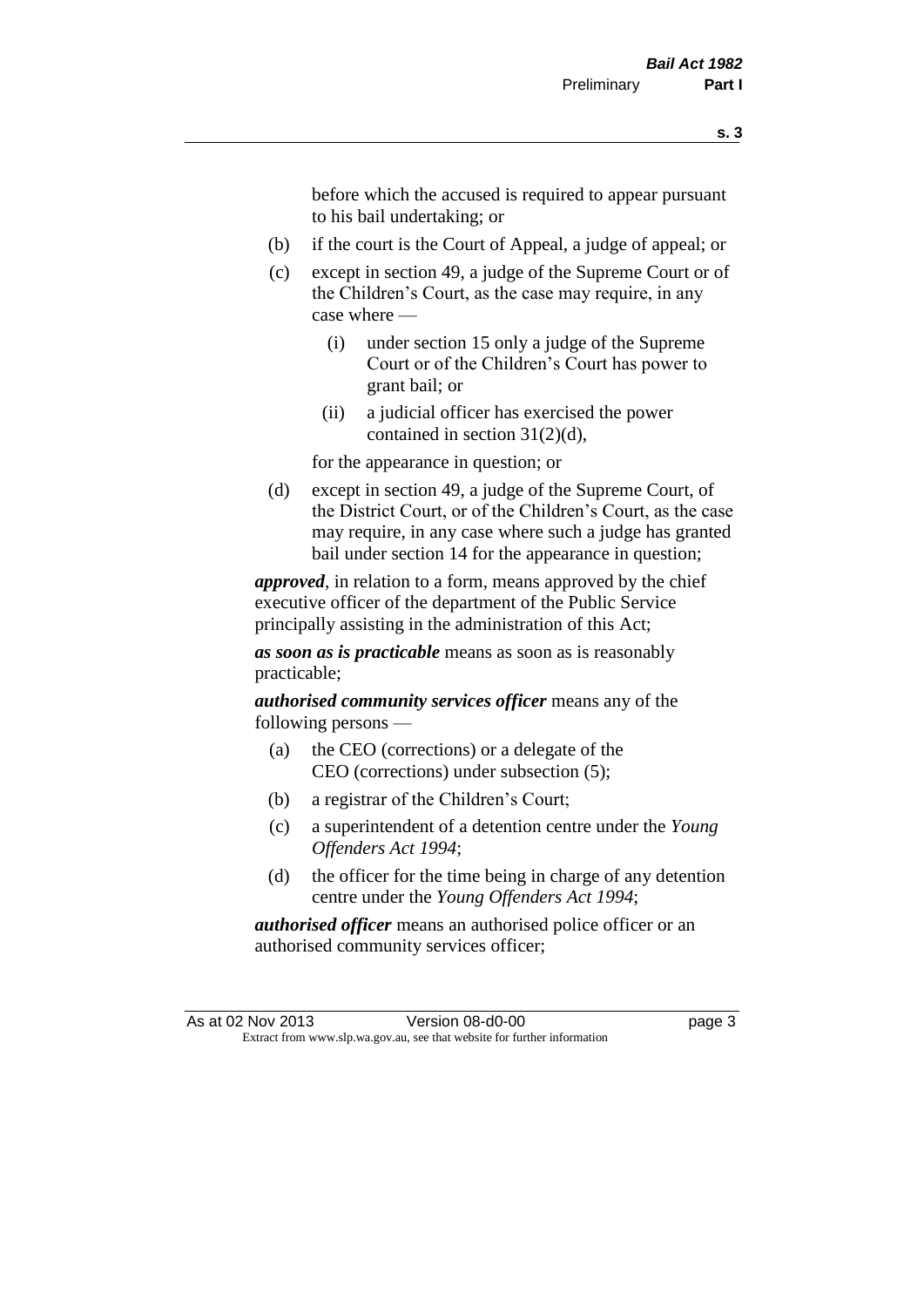*authorised police officer* means —

- (a) a police officer who holds the rank of sergeant, or a higher rank;
- (b) the police officer who is for the time being in charge of a police station;
- (c) whichever of these officers is for the time being in charge of a lock-up —
	- (i) a police officer;
	- (ii) a special constable appointed under the *Police Act 1892* Part III whose powers, duties and obligations are or include those of an authorised police officer under this Act;
	- (iii) a police auxiliary officer appointed under the *Police Act 1892* Part IIIB whose powers, duties and obligations are or include those of an authorised police officer under this Act;

*bail undertaking* means an undertaking described in section 28(2);

*CEO (corrections)* means the chief executive officer of the Public Sector agency principally assisting the Minister administering Part 8 of the *Sentence Administration Act 2003* in its administration;

*Chief Judge* means the Chief Judge of the District Court;

*Chief Justice* means the Chief Justice of Western Australia;

*child* has the same meaning as *young person* has in the *Young Offenders Act 1994*;

*community corrections officer* has the same meaning as in the *Sentence Administration Act 2003*;

*court* means each of the following —

- (a) the Magistrates Court;
- (b) the Children's Court;

page 4 Version 08-d0-00 As at 02 Nov 2013 Extract from www.slp.wa.gov.au, see that website for further information

**s. 3**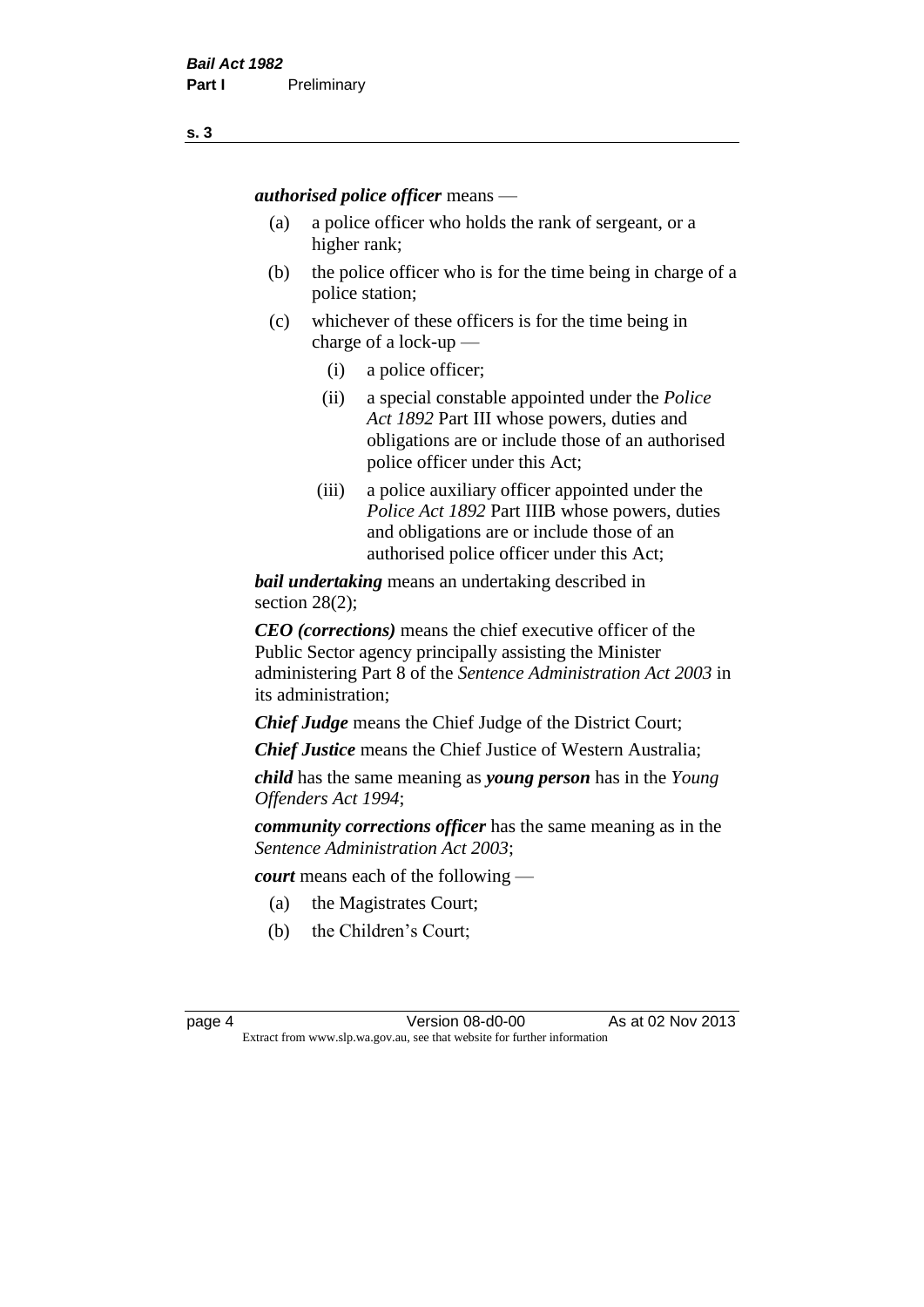- (c) the Coroner's Court of Western Australia;
- (d) the District Court;
- (e) the Supreme Court;
- (f) the Court of Appeal;

*court custody centre* has the meaning given in the *Court Security and Custodial Services Act 1999* section 3;

*Director of Public Prosecutions* means —

- (a) the Director of Public Prosecutions for the State; or
- (b) the officer in charge in the State of the Commonwealth Office of the Director of Public Prosecutions,

as the case requires;

*early release order* means an early release order made under the *Sentence Administration Act 1995* <sup>2</sup> or *Sentence Administration Act 2003*;

*electronic address* means a facsimile number, email address or other electronic address, as the case requires;

*electronic communication* means facsimile transmission, email or other form of electronic communication as defined in the *Electronic Transactions Act 2011* section 5(1);

*home detention condition* means a home detention condition imposed under clause 3 of Part D of Schedule 1;

*judge of appeal* has the meaning given in the *Supreme Court Act 1935* section 4(1);

*judicial officer* means any person empowered to exercise jurisdiction in a court whether or not he is sitting as a court, and includes a single justice and, where the context so requires, the Court of Appeal exercising jurisdiction under this Act;

*lock-up* includes a place prescribed as a lock-up for the purposes of the *Court Security and Custodial Services Act 1999*;

*offence* means any act, omission or conduct which renders the person doing the act, making the omission or engaging in the conduct liable to any punishment, and includes an alleged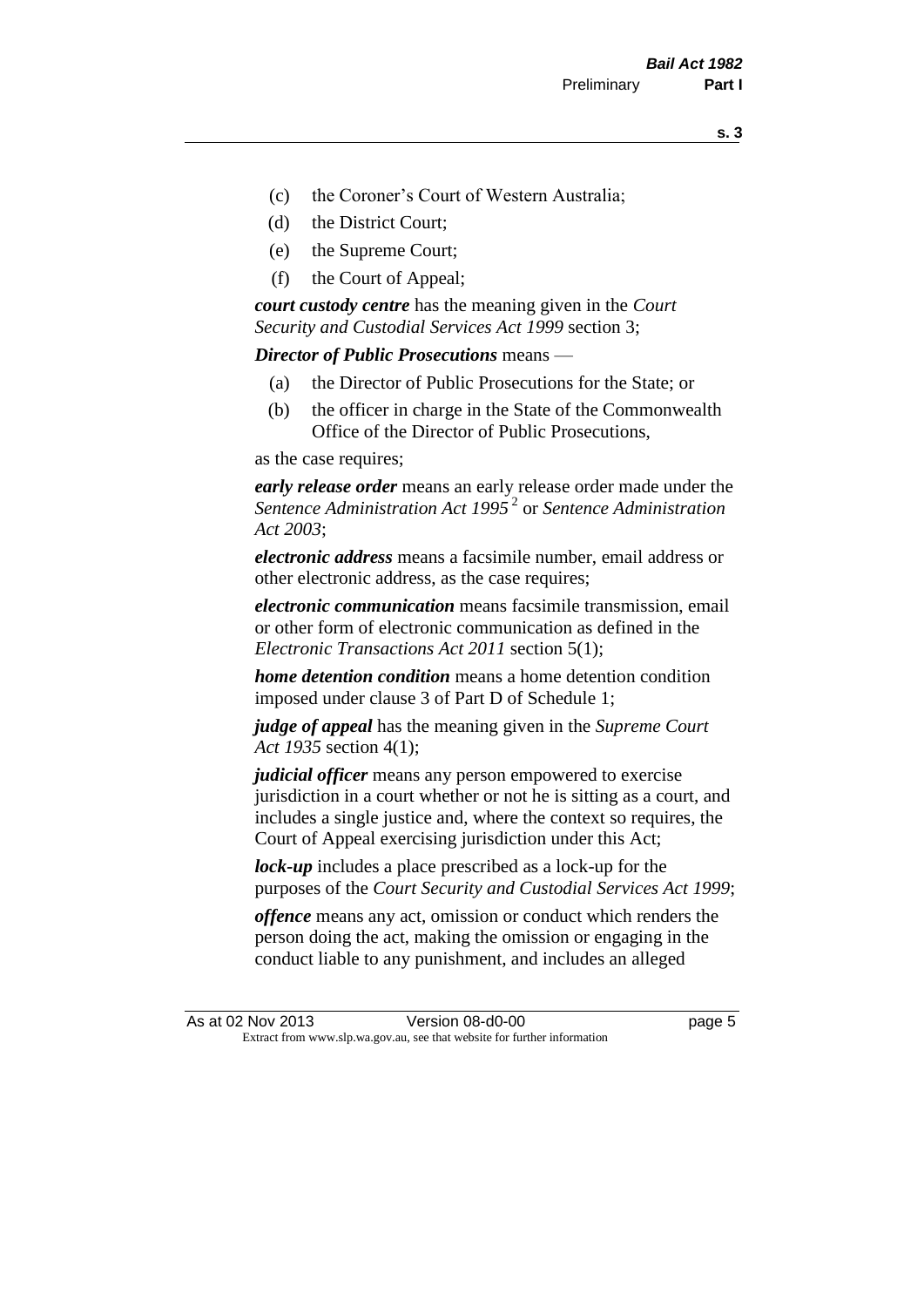offence; but nothing in this definition shall limit the operation of subsection (4);

*prosecutor* includes —

- (a) in the case of an offence charged in a prosecution notice, the prosecutor;
- (b) in the case of an offence charged in an indictment, the State or the Commonwealth, as the case may be;

*registrar* of a court means —

- (a) for a court other than the Coroner's Court of Western Australia, the principal registrar, a registrar or a deputy registrar of the court; or
- (b) for the Coroner's Court of Western Australia, a coroner's registrar as defined in the *Coroners Act 1996* section 3;

*serious offence* means —

- (a) an offence against section 51(2a); and
- (b) an offence described in Schedule 2;

*surety* and *surety undertaking* have the meanings assigned to them by section 35;

*surety approval officer* means a person who is authorised by section 36 to decide whether an applicant should be approved as a surety;

*trial* means all proceedings for an offence between —

- (a) the time when the accused is called upon to plead to the prosecution notice or the indictment; and
- (b) the time when the accused is found not guilty or is sentenced.
- (2) A reference in this Act
	- (a) to a power to grant bail includes a reference to a power to refuse bail;

page 6 Version 08-d0-00 As at 02 Nov 2013 Extract from www.slp.wa.gov.au, see that website for further information

**s. 3**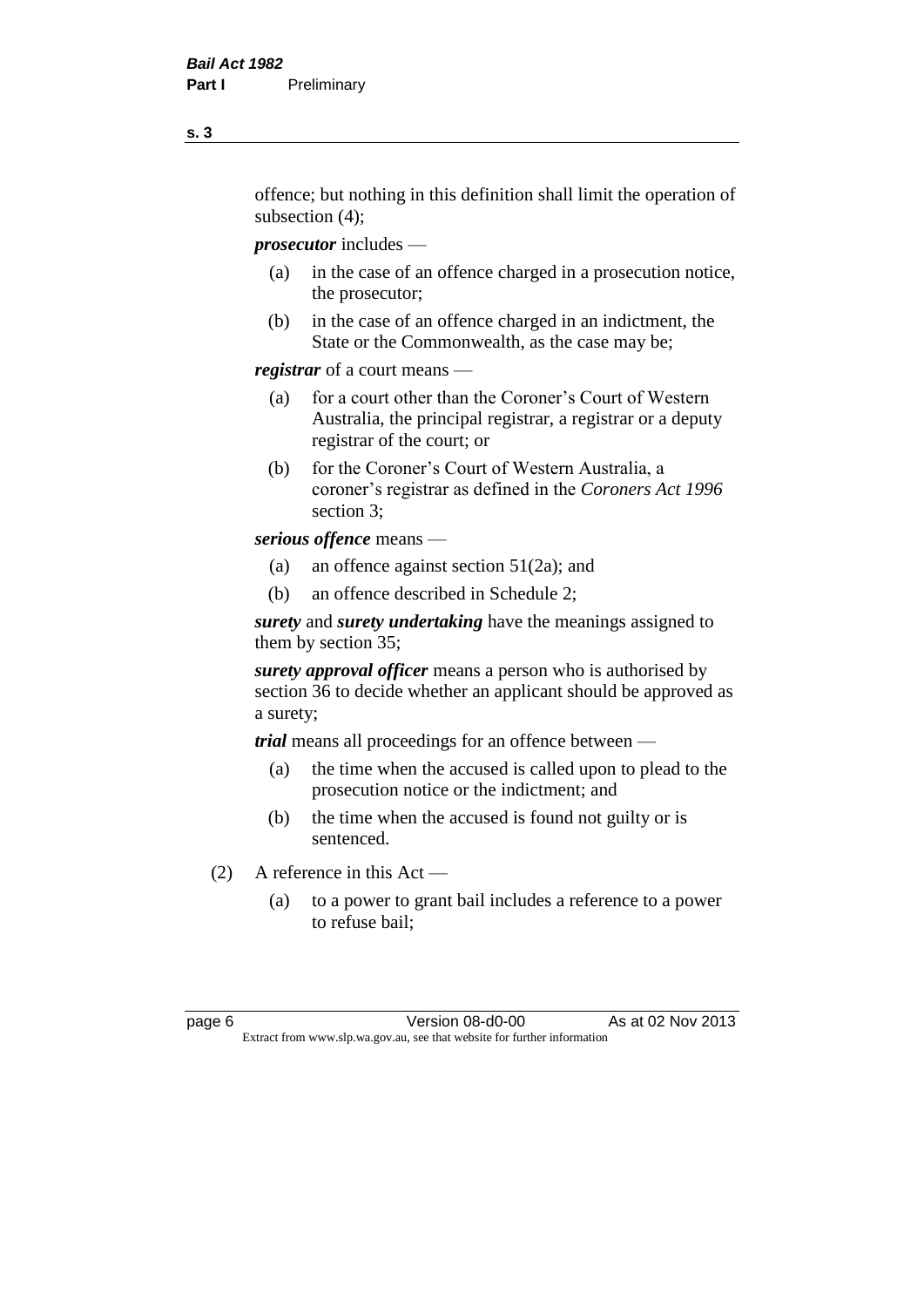- **s. 3**
- (b) to a grant of bail includes a reference to a grant of bail by the exercise of a power in section 31(2).
- (3) Where in this Act there is a reference to a requirement that an accused appear in court, the reference is to a requirement, unless a contrary intention appears, that the accused —
	- (a) surrender himself into the custody of the court or, in the case of a bail undertaking, of the court specified therein, or of such person as the court may direct, to be dealt with according to law; and
	- (b) submit himself to a search of his person and any property then in his possession (which is hereby authorised) and allow to be taken from him, to be dealt with according to the relevant law and procedures, anything so found; and
	- (c) remain in custody until authorised to be released therefrom.
- (4) If a person is arrested under a warrant issued
	- (a) under section 50, 79, 84E or 129 of the *Sentencing Act 1995* in connection with a possible breach of a conditional release order, a sentence of suspended imprisonment or conditional suspended imprisonment, or a community order imposed under that Act; or
	- (b) under section 43 of the *Young Offenders Act 1994* in respect of an alleged breach of a youth community based order, an intensive youth supervision order or a conditional release order made under that Act,
	- then
		- (c) the person is to be taken as having been arrested and to be in custody awaiting an appearance in court for the offence for which the sentence was imposed; and
		- (d) the first appearance in court after the arrest is to be taken, for the purposes of sections  $5(1)$  and  $8(1)$  and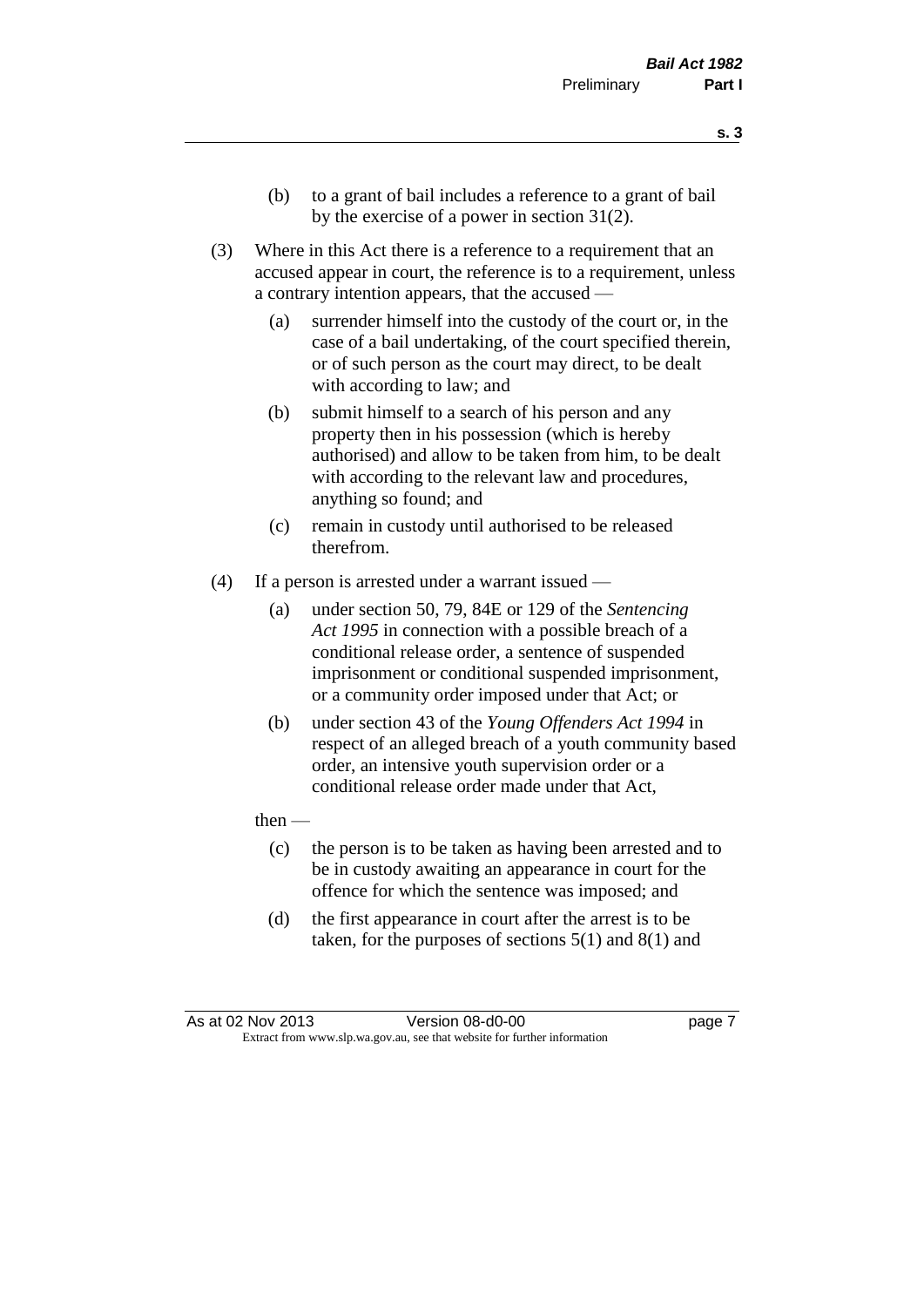clause 1 of Part A and clause 7 of Part C of Schedule 1, to be the initial appearance for that offence; and

- (e) the proceedings following the arrest are to be taken to be proceedings for that offence and to be a trial for the purpose of the definition in subsection (1) of *trial*.
- (5) The CEO (corrections) may by writing signed by him delegate to any officer of the department of which he is the chief executive officer any function he has under this Act as an authorised community services officer.

*[Section 3 amended by No. 74 of 1984 s. 3; No. 15 of 1988 s. 4; No. 49 of 1988 s. 78; No. 61 of 1990 s. 4; No. 31 of 1993 s. 6; No. 45 of 1993 s. 4 and 12; No. 78 of 1995 s. 7; No. 57 of 1997 s. 21(1); No. 54 of 1998 s. 4 and 14; No. 47 of 1999 s. 7; No. 50 of 2003 s. 29(3); No. 65 of 2003 s. 121(2); No. 27 of 2004 s. 13(2); No. 34 of 2004 Sch. 2 cl. 3(2); No. 45 of 2004 s. 28(4); No. 59 of 2004 s. 141; No. 84 of 2004 s. 11, 82 and 83(2); No. 65 of 2006 s. 51 and 53; No. 6 of 2008 s. 4 and 24(2); No. 46 of 2011 s. 25.]* 

*[Section 3. Modifications to be applied in order to give effect to Cross-border Justice Act 2008: section altered 1 Nov 2009. See endnote 1M; amended by No. 42 of 2009 s. 12.]*

### **3A. Sending notices by electronic communication**

- (1) A reference in this Act, however expressed, to a notice being sent to a person (the *addressee*) by electronic communication is a reference to the notice being sent by electronic communication —
	- (a) to an electronic address provided by the addressee for the purpose of being served with the notice; and
	- (b) in an electronic format that enables it to be printed or otherwise generated by the addressee.
- (2) If a notice is sent in accordance with subsection (1), the notice is to be presumed, unless the contrary is shown, to have been received at the time when, in the ordinary course of events, the

| page 8 | Version 08-d0-00                                                         | As at 02 Nov 2013 |
|--------|--------------------------------------------------------------------------|-------------------|
|        | Extract from www.slp.wa.gov.au, see that website for further information |                   |

#### **s. 3A**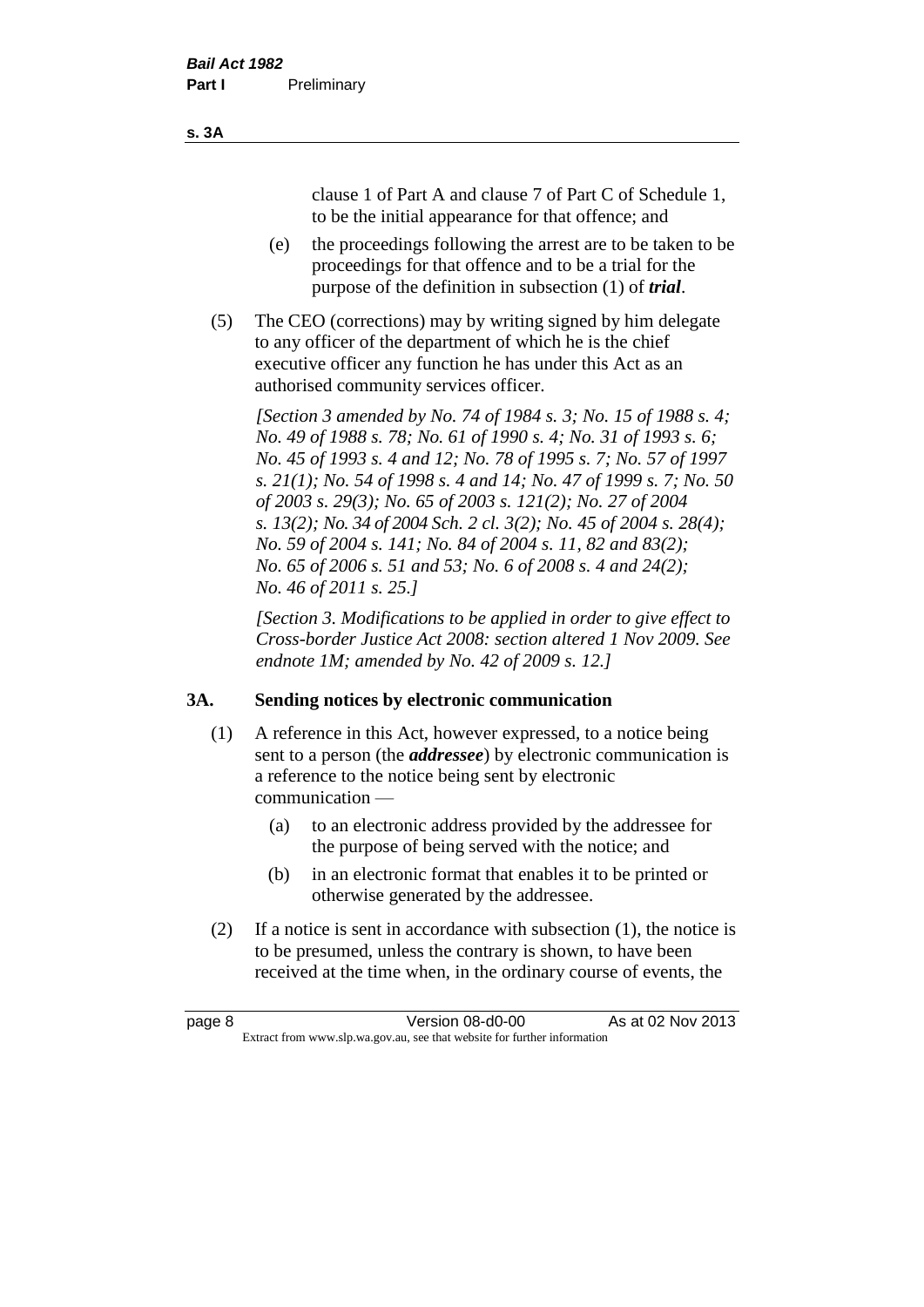**s. 4**

electronic communication would have entered the information system, as defined in the *Electronic Transactions Act 2011* section 5(1), of the addressee.

*[Section 3A inserted by No. 6 of 2008 s. 5; amended by No. 46 of 2011 s. 25.]*

#### **4. Application of this Act**

The operation of this Act extends to any appearance in a court for an offence —

- (a) except to the extent that in this Act, or in the law creating the offence or applicable thereto, express provision is made excluding or limiting the operation of this Act in respect of that appearance; and
- (b) whether or not that law contains a reference to the granting of bail; and
- (c) however any reference in that law to the granting of bail may be expressed; and
- (d) as if any reference therein to the taking of a recognizance were to a requirement that, except where bail is dispensed with under this Act, the accused enter into a bail undertaking.

*[Section 4 amended by No. 84 of 2004 s. 82.]*

*[4AA.* 1M *Modifications to be applied in order to give effect to Cross-border Justice Act 2008: section inserted 1 Nov 2009. See endnote 1M.]*

#### **4A. Accused appearing on summons or court hearing notice, detention and bail of**

- $(1)$  Where
	- (a) an accused has appeared in court for an offence pursuant to a summons or court hearing notice issued under the *Criminal Procedure Act 2004*; and

As at 02 Nov 2013 Version 08-d0-00 Page 9 Extract from www.slp.wa.gov.au, see that website for further information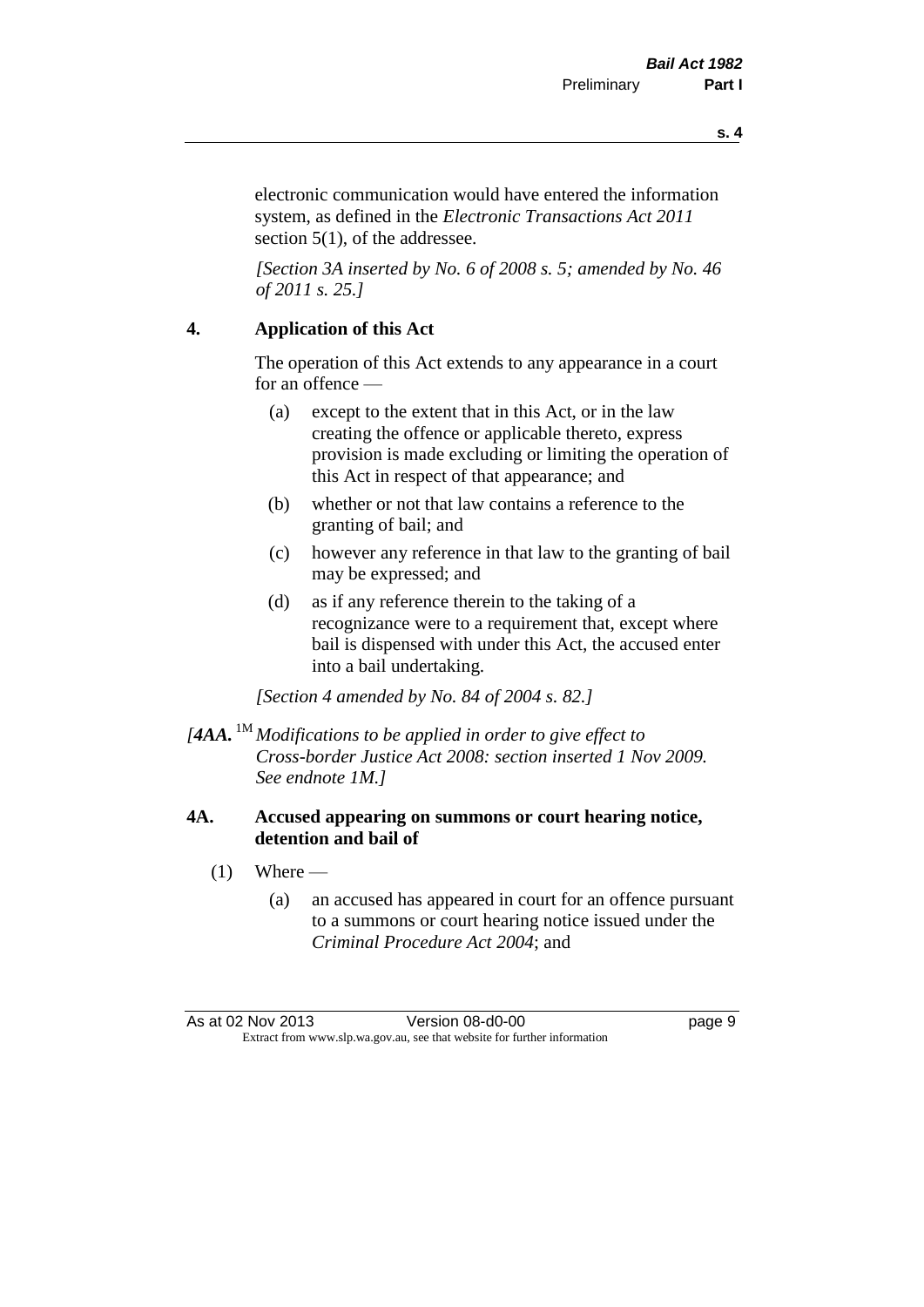#### **s. 4A**

(b) a judicial officer adjourns the proceedings,

the accused is not to be detained in custody to further appear before the court for that offence unless the judicial officer so orders.

- (2) If an order is made under subsection (1), the duty described in section 7(1) applies.
- (3) On any appearance in court by the accused a judicial officer to whom section 7(1) applies may revoke an order made under subsection (1).

*[Section 4A inserted by No. 6 of 2008 s. 6(1).]*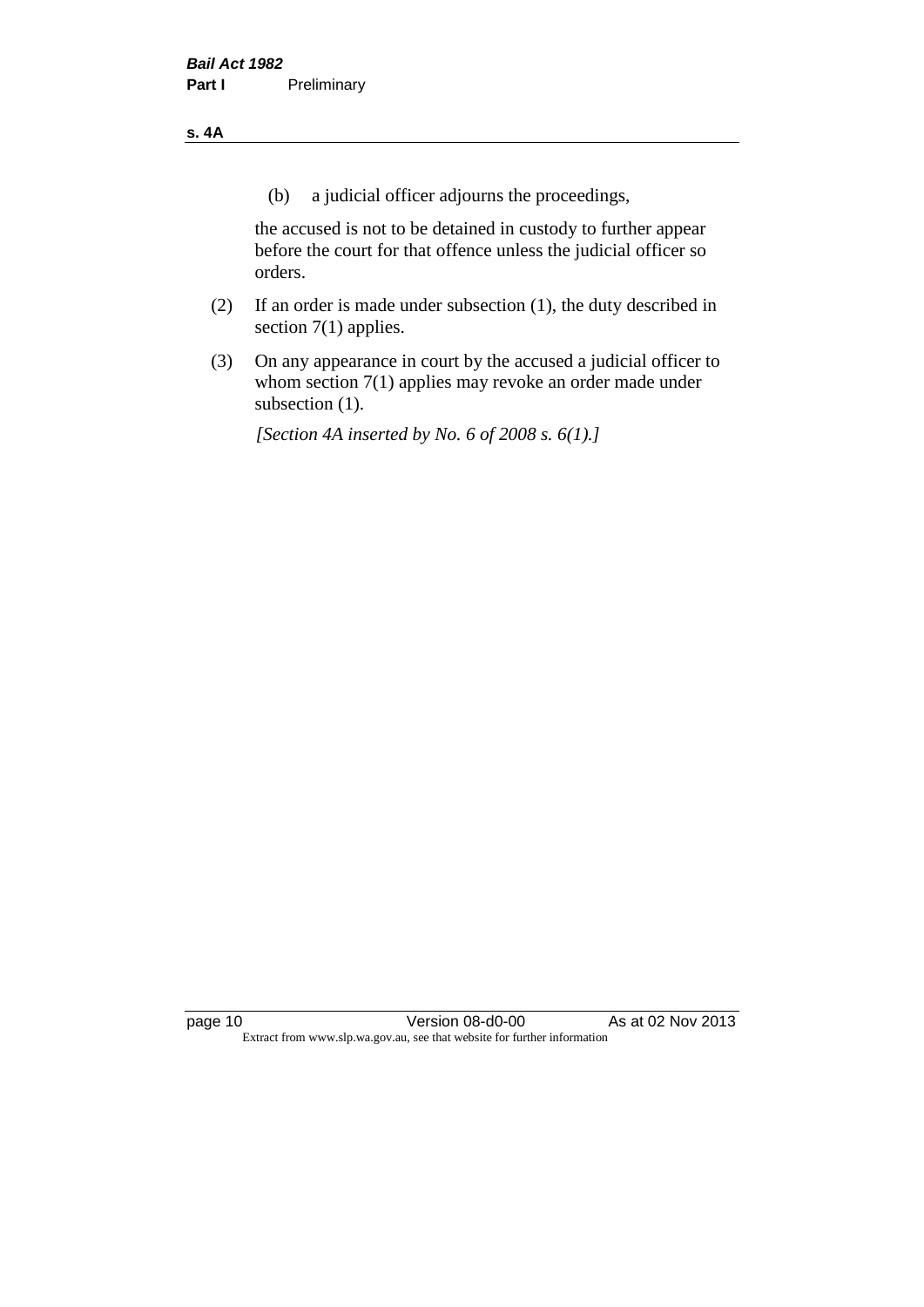## **Part II — Rights of accused in relation to bail**

*[Heading amended by No. 84 of 2004 s. 82.]* 

#### **5. Accused's rights to have bail considered etc.**

- (1) An accused who is in custody for an offence awaiting his initial appearance in court therefor is entitled —
	- (a) subject to sections 9, 10, 12 and 16(2), to have his case for bail for that appearance considered under and in accordance with this Act as soon as is practicable;
	- (b) if his case is not so considered, or if he is refused bail or is not released on bail, to be brought before a court as soon as is practicable.
- (2) An accused who is in custody awaiting any appearance in court for an offence, other than an initial appearance, is entitled, subject to sections 7B, 7C, 7E, 9 and 10, to have his case for bail for that appearance considered under and in accordance with this Act.

*[Section 5 amended by No. 74 of 1984 s. 4; No. 84 of 2004 s. 82; No. 6 of 2008 s. 7.]* 

#### **6. Arresting officers etc., duty to consider bail**

- (1) This section applies to a police officer or other person (the *arrester*) who —
	- (a) charges a person who is under arrest (the *accused*) with an offence; and
	- (b) does not release the accused unconditionally under section 142 of the *Criminal Investigation Act 2006*,

or who arrests a person under a warrant.

- (2) This section is subject to  $-$ 
	- (a) the exercise of the power conferred by section 9; and
	- (b) sections 10, 12 and 16 and clause 3A of Part C of Schedule 1.

As at 02 Nov 2013 Version 08-d0-00 Page 11 Extract from www.slp.wa.gov.au, see that website for further information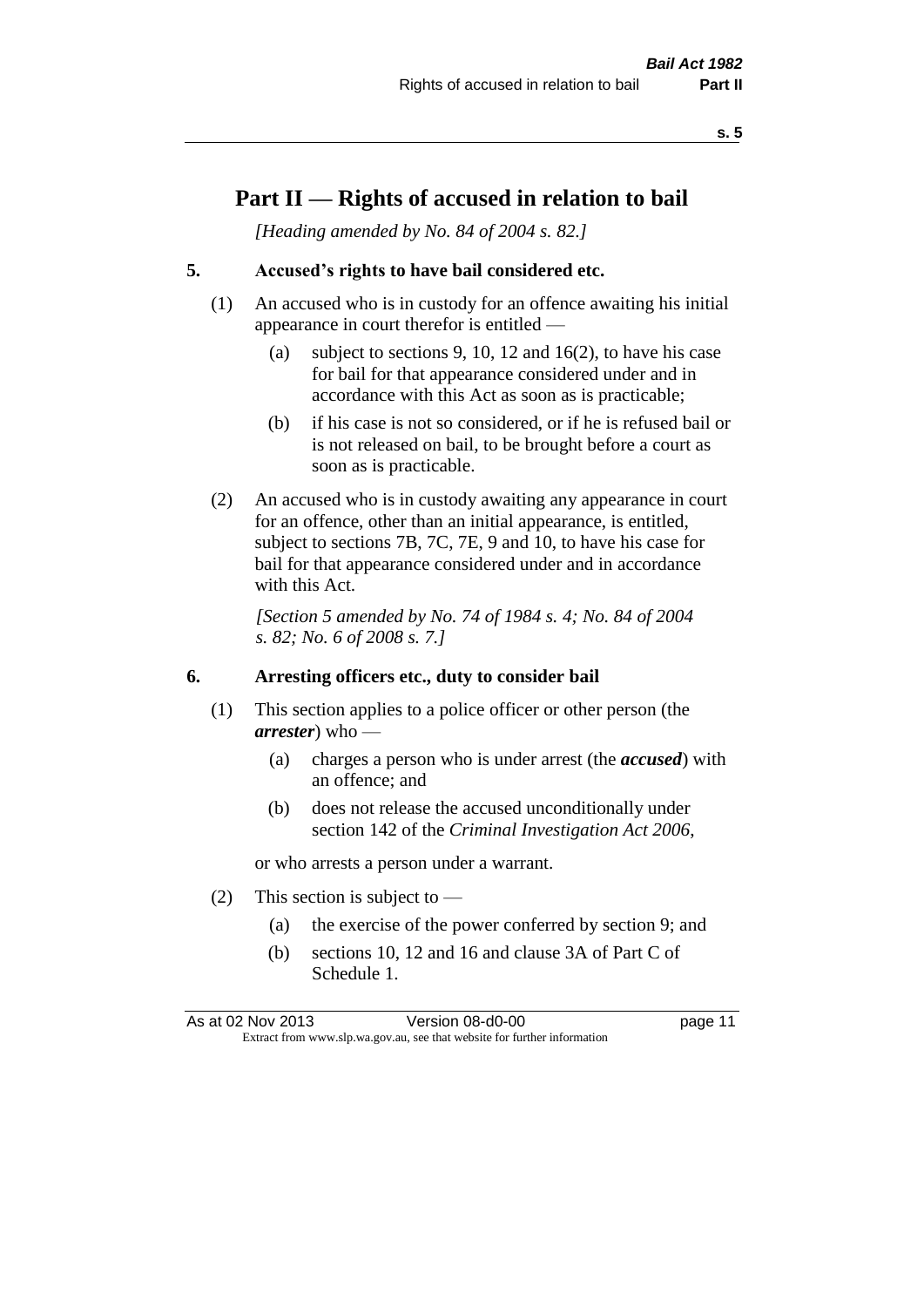- (3) The duties in this section shall be performed whether or not an application for bail is made by or on behalf of the accused.
- (4) As soon as is practicable after the accused is charged, or arrested under a warrant, as the case may be, the arrester shall either —
	- (a) bring the accused or cause the accused to be brought before a court; or
	- (b) perform the other duties of the arrester under this section.
- (5) If the arrester has power to grant the accused bail, the arrester shall consider the accused's case for bail.
- (6) If the arrester does not have power to grant the accused bail, the arrester shall, unless subsection (8), (9) or (10) applies, bring or cause the accused to be brought before an authorised police officer or a justice or, in the case of a child, any authorised officer or a justice, who shall consider the accused's case for bail as soon as is practicable.
- (7) Even if the arrester has power to grant the accused bail, the arrester may, instead of complying with subsection (5), comply with subsection (6) as if the arrester did not.
- (8) If under section 15 only a judge of the Supreme Court or a judge of the Children's Court has power to grant the accused bail, the arrester shall bring the accused or cause the accused to be brought before a judge of the Supreme Court or a judge of the Children's Court, as the case requires, who shall consider the accused's case for bail as soon as is practicable.
- (9) If under section 16 only a justice has power to grant the accused bail, the arrester shall bring the accused or cause the accused to be brought before a justice, who shall consider the accused's case for bail as soon as is practicable.
- (10) If section 16A applies, the arrester shall bring the accused or cause the accused to be brought before a court or judge referred

| page 12                                                                  | Version 08-d0-00 | As at 02 Nov 2013 |
|--------------------------------------------------------------------------|------------------|-------------------|
| Extract from www.slp.wa.gov.au, see that website for further information |                  |                   |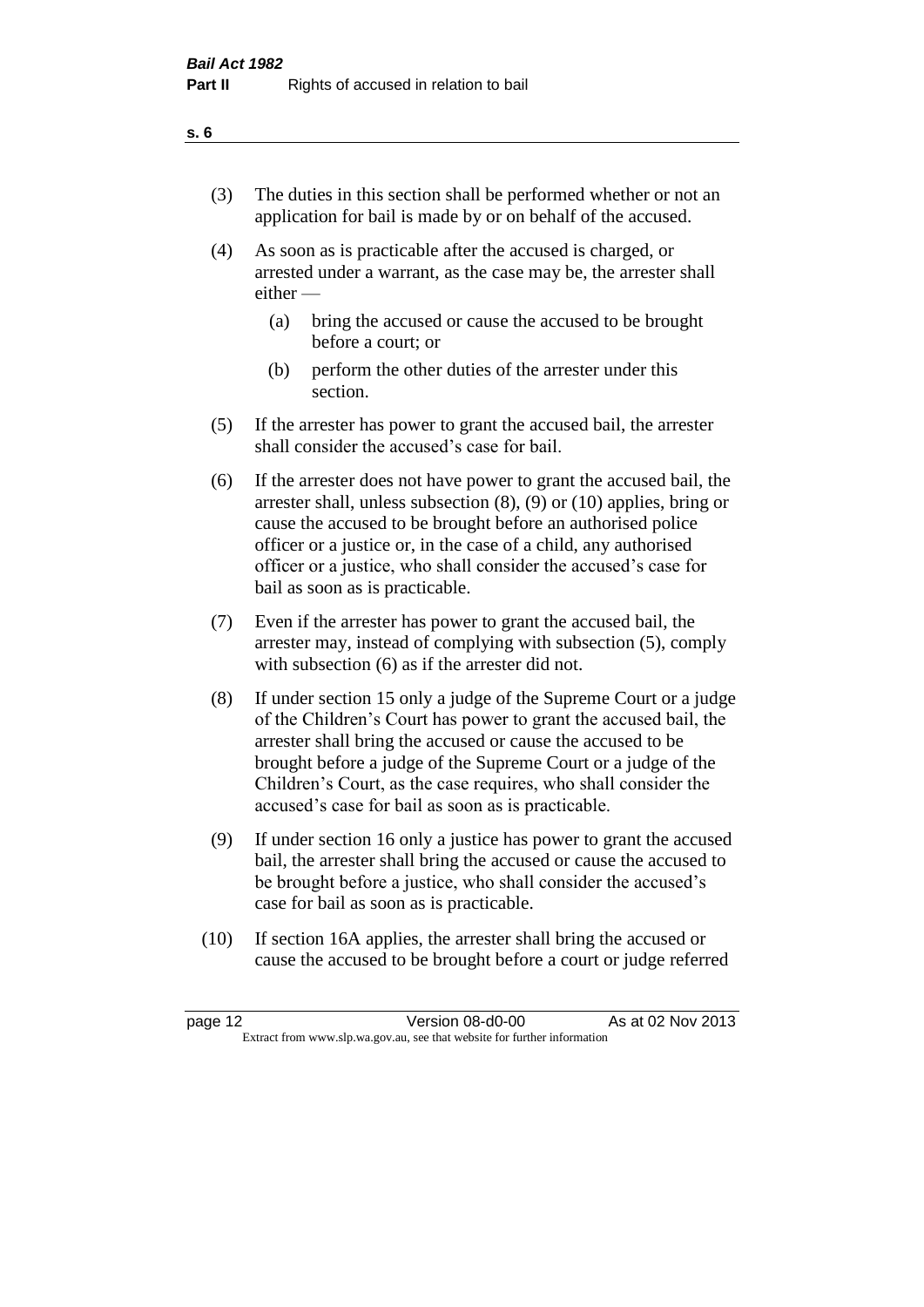to in section 16A(1), who shall consider the accused's case for bail as soon as is practicable.

*[Section 6 inserted by No. 59 of 2006 s. 4(1).]* 

#### **6A. Officials considering bail may order release without bail**

 $(1)$  In this section —

*accused* means an accused who is under arrest, other than pursuant to a warrant;

*released* means released from custody without being required to enter into, or without having entered into, a bail undertaking;

*serious offence* means an indictable offence the penalty specified by a written law for which is or includes imprisonment for 5 years or more or life;

*summary court* means the Magistrates Court or the Children's Court.

- (2) An authorised officer or justice who is considering an accused's case for bail for an initial appearance in a summary court on a charge of an indictable offence that is not a serious offence may order that the accused be served with a summons under the *Criminal Procedure Act 2004*, and released, in respect of the charge unless satisfied —
	- (a) that there are reasonable grounds to suspect the accused would not obey the summons if served with it; or
	- (b) that not releasing the accused is justified under subsection (4) or for any other reason.
- (3) An authorised officer or justice who is considering an accused's case for bail for an initial appearance in a summary court on a charge of a simple offence must order that the accused be served with a court hearing notice under the *Criminal Procedure Act 2004*, and released, in respect of the charge unless satisfied —
	- (a) that the presence of the accused when the charge is dealt with is likely to be necessary for any reason or for sentencing purposes; or

|  | As at 02 Nov 2013                                                        | Version 08-d0-00 | page 13 |
|--|--------------------------------------------------------------------------|------------------|---------|
|  | Extract from www.slp.wa.gov.au, see that website for further information |                  |         |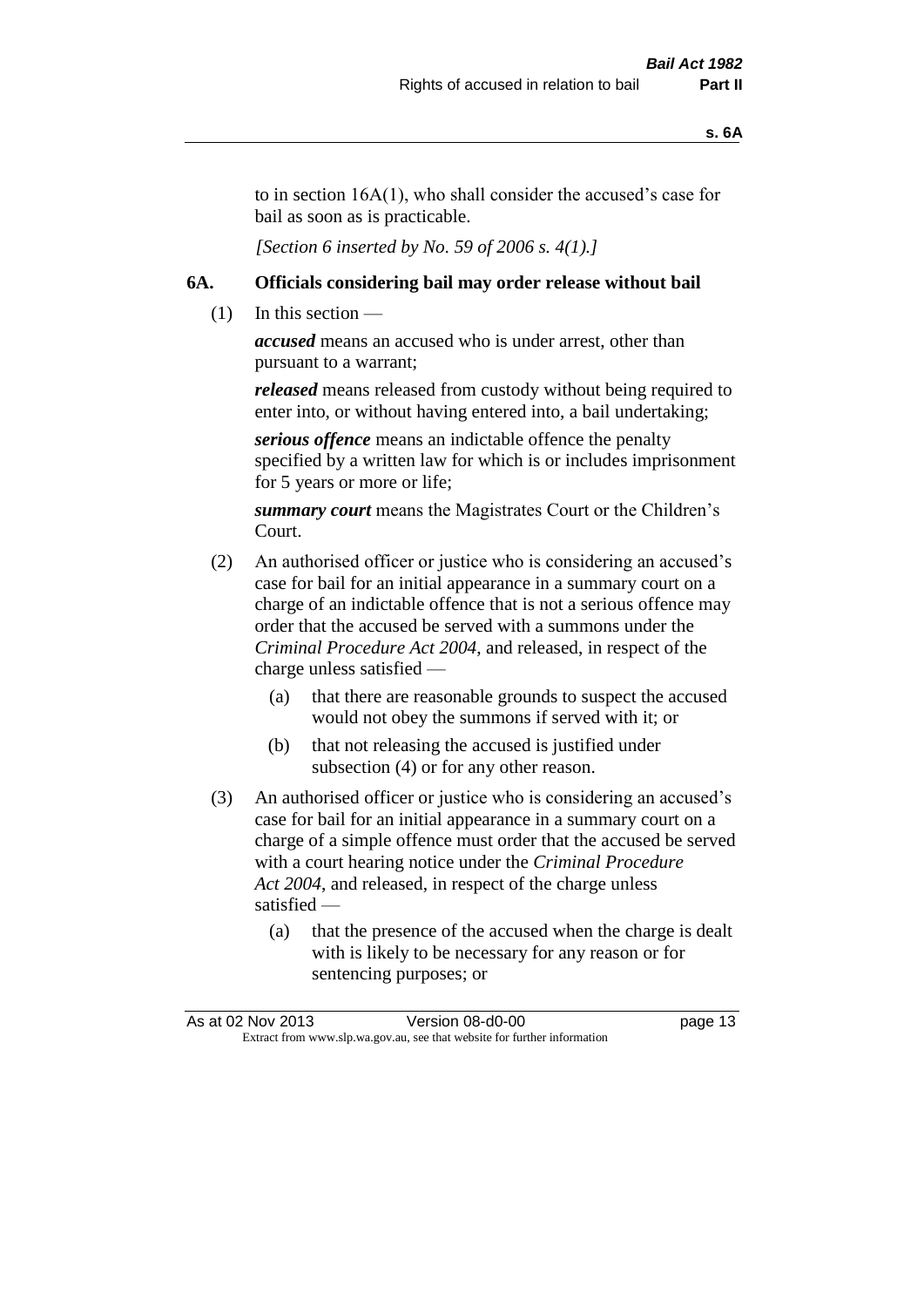- (b) that not releasing the accused is justified under subsection (4) or for any other reason.
- (4) Not releasing an accused is justified if there are reasonable grounds to suspect that if the accused were released —
	- (a) the accused
		- (i) would commit an offence; or
		- (ii) would continue or repeat an offence with which he or she is charged; or
		- (iii) would endanger another person's safety or property; or
		- (iv) would interfere with witnesses or otherwise obstruct the course of justice, whether in relation to the accused or any other person;

or

- (b) the accused's safety would be endangered.
- (5) This section does not affect the operation of section 28 or 30 of the *Criminal Procedure Act 2004*.

*[Section 6A inserted by No. 59 of 2006 s. 5.]* 

### **7. Unconvicted accused, court to consider bail for**

(1) Upon and following an accused's initial appearance in court for an offence every judicial officer who may thereafter order his detention or continued detention in custody before conviction for the offence is under a duty, unless section 7B, 7C or 7E applies, to consider the accused's case for bail, whether or not an application for bail is made by the accused or on his behalf.

### *[(2)-(4) deleted]*

(5) The operation of this section is subject to the exercise of the powers conferred by sections 7A and 9 and to the provisions of sections 10, 12 and 16(2) and clause 3A of Part C of Schedule 1. *[Section 7 amended by No. 74 of 1984 s. 5; No. 49 of 1988 s. 80; No. 45 of 1993 s. 6; No. 84 of 2004 s. 82; No. 59 of 2006 s. 4(2); No. 6 of 2008 s. 8.]* 

page 14 Version 08-d0-00 As at 02 Nov 2013 Extract from www.slp.wa.gov.au, see that website for further information

#### **s. 7**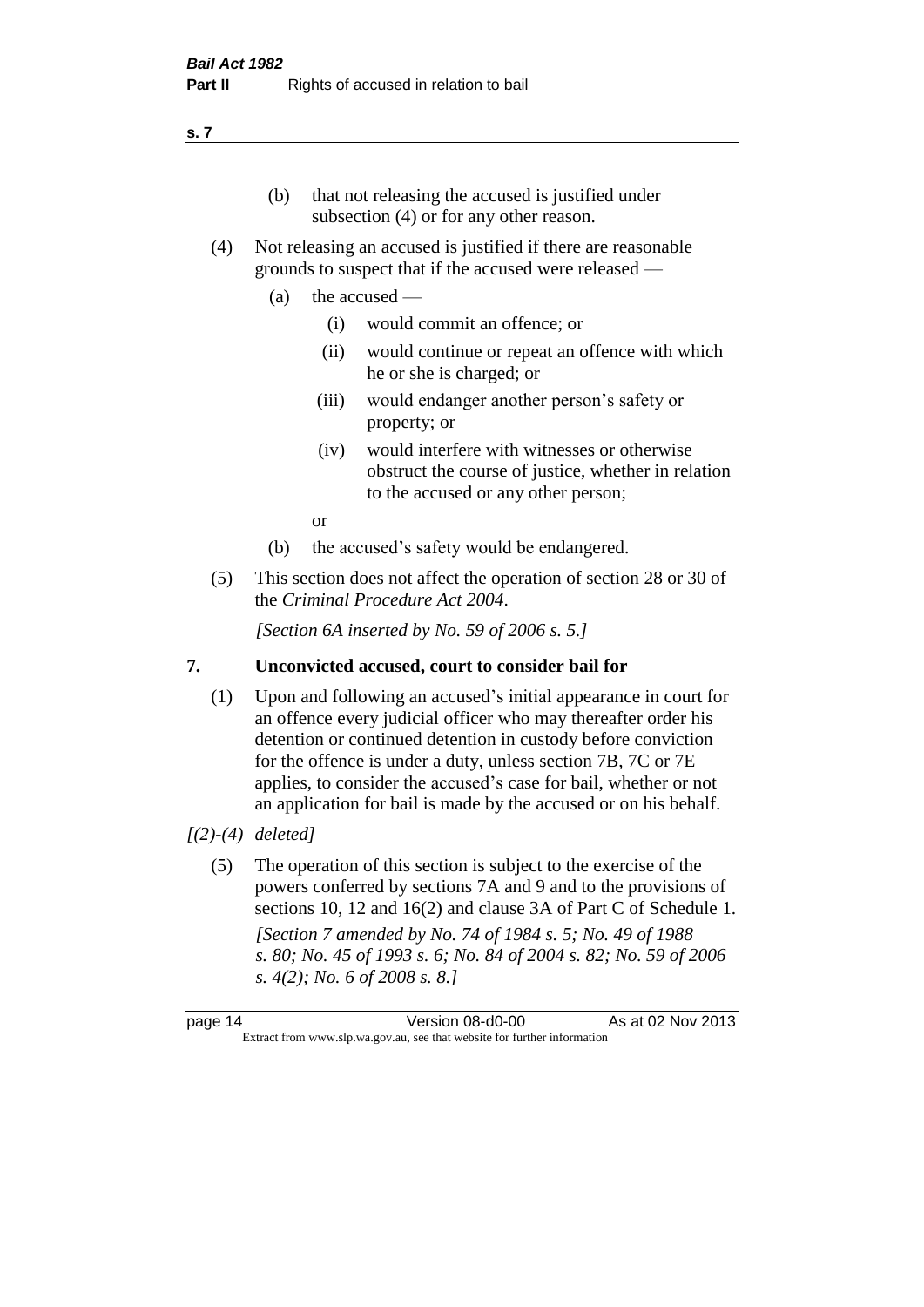#### **7A. Bail may be dispensed with by court**

- (1) A judicial officer referred to in section 7(1) may, instead of discharging the duty imposed by that subsection, dispense with the requirement for bail for an appearance in court for an offence by an accused if the judicial officer —
	- (a) has jurisdiction to do so under section 13A(1); and
	- (b) may properly do so under section 13A(2).
- (2) Where the requirement for bail is dispensed with under this section, the accused has a right to be at liberty until the accused is required to appear before a court for the offence, but subject  $to -$ 
	- (a) section 59A; and
	- (b) any requirement that the accused be in custody for some other offence or reason.

*[Section 7A inserted by No. 6 of 2008 s. 9(1).]*

#### **7B. Adult accused of murder, provisions for**

(1) In this section —

*judge* means a judge of the Supreme Court.

- (2) This section applies where
	- (a) an accused is in custody for an offence of murder so that under section 15 only a judge has power to grant bail; and
	- (b) the accused is not a child.
- (3) Where this section applies the accused, or a person on the accused's behalf, may make an application to a judge for bail at any time before conviction for the offence.
- (4) Upon an accused's initial appearance in court for an offence of murder, the judicial officer who may order the accused's detention in custody is under a duty to inform the accused of the right conferred by subsection (3).

| As at 02 Nov 2013                                                        | Version 08-d0-00 | page 15 |
|--------------------------------------------------------------------------|------------------|---------|
| Extract from www.slp.wa.gov.au, see that website for further information |                  |         |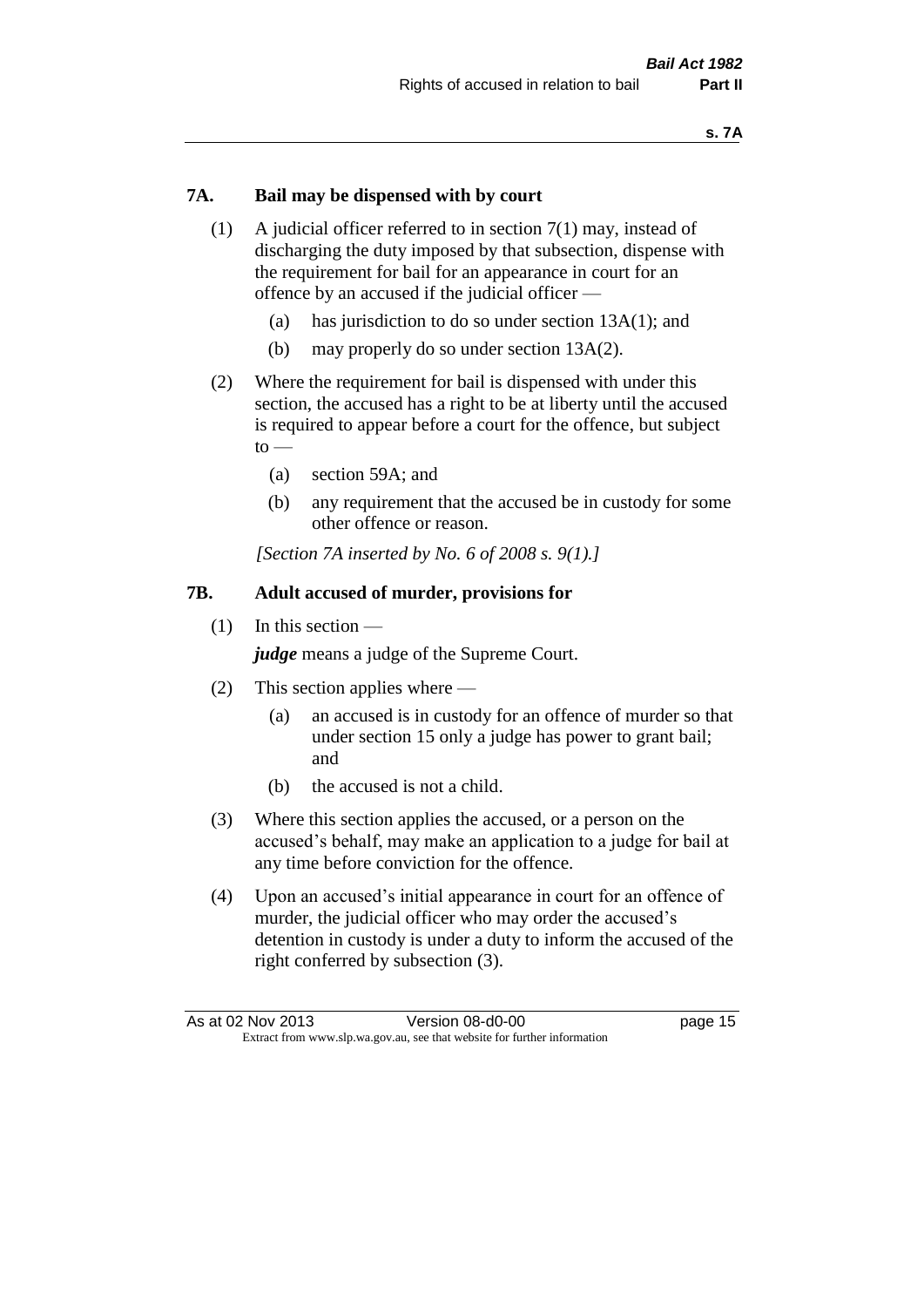#### **s. 7C**

- $(5)$  Where
	- (a) an accused's case for bail has been considered by a judge on an application under subsection (3); and
	- (b) bail has been refused,

the accused's case for bail shall not be considered on any subsequent occasion in the same case when the accused's continued detention may be ordered unless subsection (6) applies.

- (6) The accused's case for bail shall again be considered by a judge if the accused, or a person on the accused's behalf, applies to a judge and satisfies the judge that —
	- (a) new facts have been discovered, new circumstances have arisen or the circumstances have changed since bail was refused; or
	- (b) the accused failed to adequately present the accused's case for bail on the previous occasion.

#### $(7)$  Where —

- (a) an accused's case for bail has been considered by a judge on an application under subsection (3); and
- (b) bail has been granted,

on any subsequent appearance in the same case a judicial officer may order, notwithstanding section 15, that bail is to continue on the same terms and conditions.

(8) The accused is to be taken before a judge for the purposes of an application under this section only if the judge so orders.

*[Section 7B inserted by No. 6 of 2008 s. 9(1); amended by No. 29 of 2008 s. 24(2) and (3).]*

#### **7C. Child accused of murder, provisions for**

(1) This section applies where a child accused is in custody for an offence of murder so that under section 15 only a judge of the Children's Court has power to grant bail.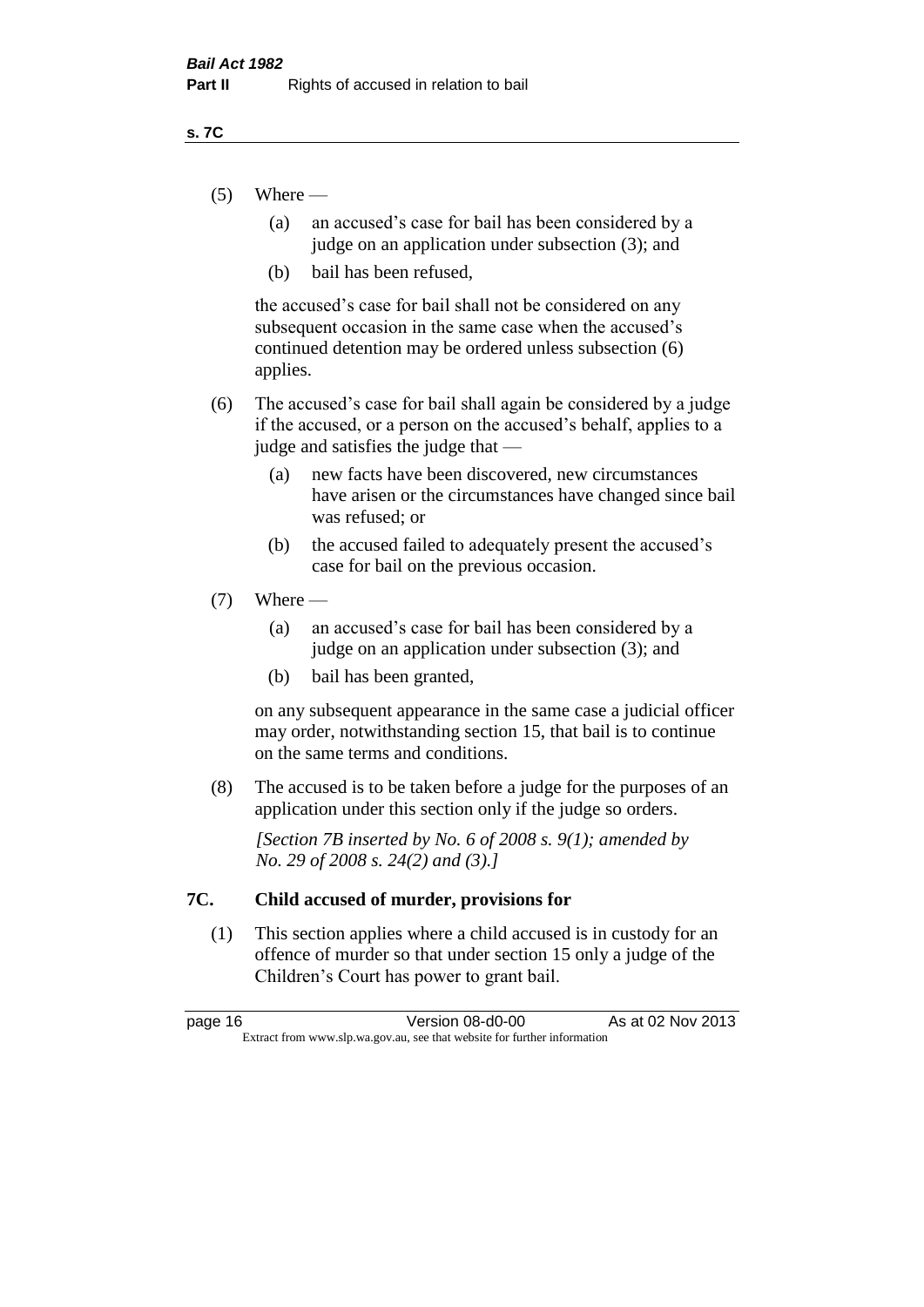- (2) Where this section applies, the judicial officer referred to in section 7(1) other than a judge of the Children's Court, shall, whether or not an application for bail is made by the accused or on the accused's behalf, cause the accused to be taken as soon as is practicable before a judge of the Children's Court for the purpose of having the accused's case for bail considered by the judge.
- (3) Notwithstanding subsection (2), where
	- (a) the duty described in that subsection has been discharged once in relation to a child accused's case for bail; and
	- (b) bail has on that occasion been refused by a judge of the Children's Court,

the accused's case for bail need not be considered on any subsequent occasion in the same case when the accused's continued detention may be ordered unless subsection (4) applies.

- (4) On a subsequent occasion the accused may apply to the judicial officer who may order the accused's continued detention for a reconsideration of the accused's case for bail on the ground  $that -$ 
	- (a) new facts have been discovered, new circumstances have arisen or the circumstances have changed since bail was refused on the occasion mentioned in subsection (3); or
	- (b) the accused failed to adequately present the accused's case for bail on that occasion.
- (5) If the judicial officer is satisfied as to one or more of those grounds the judicial officer shall cause the accused to be taken as soon as is practicable before a judge of the Children's Court for the purpose of having the accused's case for bail considered by the judge.

*[Section 7C inserted by No. 6 of 2008 s. 9(1); amended by No. 29 of 2008 s. 24(4).]*

As at 02 Nov 2013 Version 08-d0-00 Page 17 Extract from www.slp.wa.gov.au, see that website for further information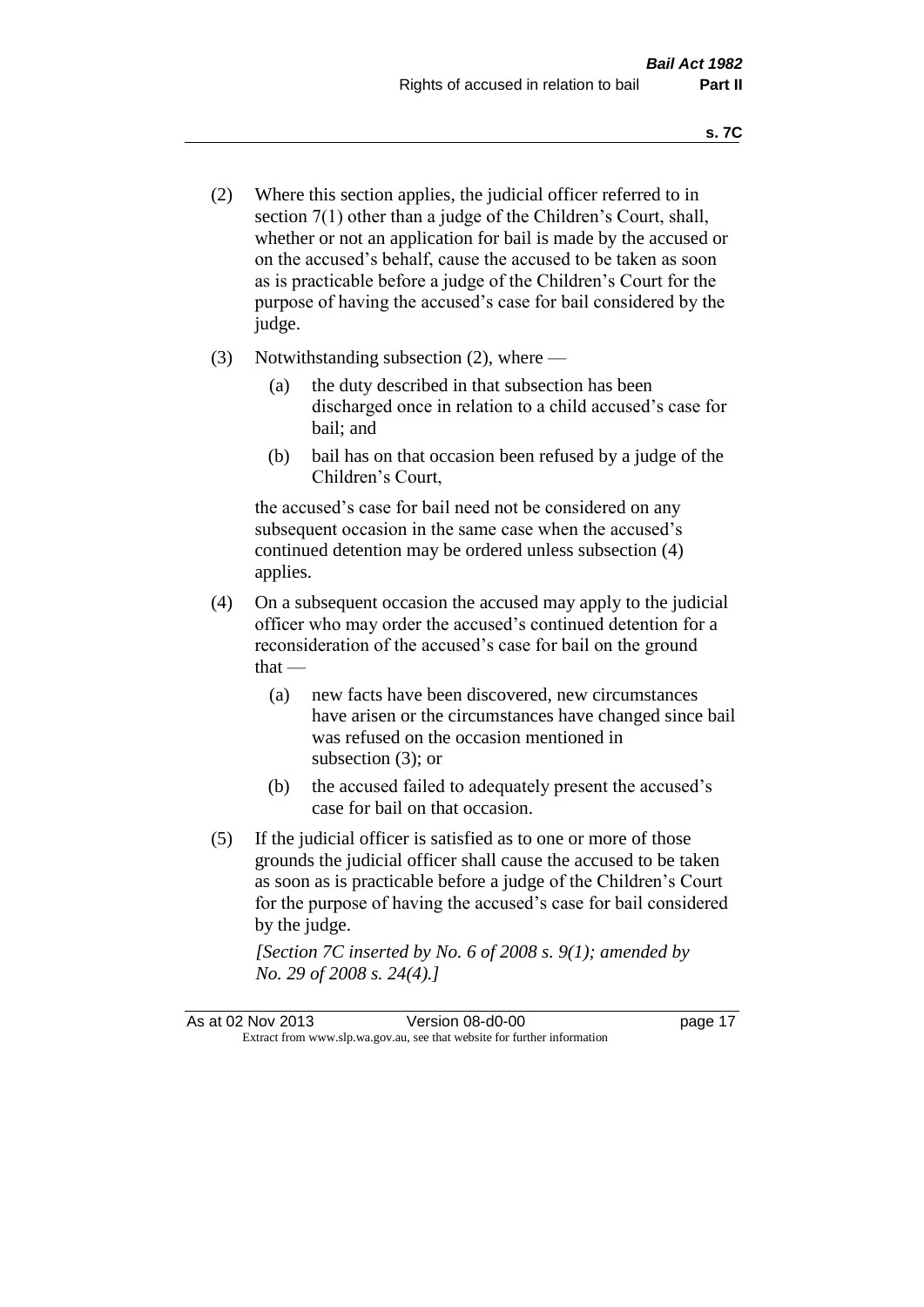#### **7D. Bail after initial decision by court, court's duty as to**

- (1) Notwithstanding section 7(1), after
	- (a) the duty described in that subsection has been discharged once in relation to an accused's case for bail; or
	- (b) a judge of the Children's Court has considered the case under section 15,

it is sufficient on any subsequent consideration of bail in the same case for a judicial officer, including a judge of the Children's Court acting under section 15, to make inquiry of the accused in terms of subsection (2).

- (2) The inquiry to be so made is  $-$ 
	- (a) whether any new fact has been discovered or new circumstance has arisen, or whether the circumstances have changed, since bail was previously granted or refused; and
	- (b) whether the accused considers that the accused failed to adequately present the accused's case for bail on a previous occasion.
- (3) Unless the judicial officer is satisfied that there is any reason of the kind mentioned in subsection (2) for not doing so, the judicial officer may adopt the decision previously made in the case, but with power to make such variations of the terms and conditions of bail as the judicial officer thinks fit.

*[Section 7D inserted by No. 6 of 2008 s. 9(1).]*

#### **7E. Bail refused for trial, court's duty during trial**

- $(1)$  Where
	- (a) an accused has been refused bail for the accused's appearance for trial for an offence; and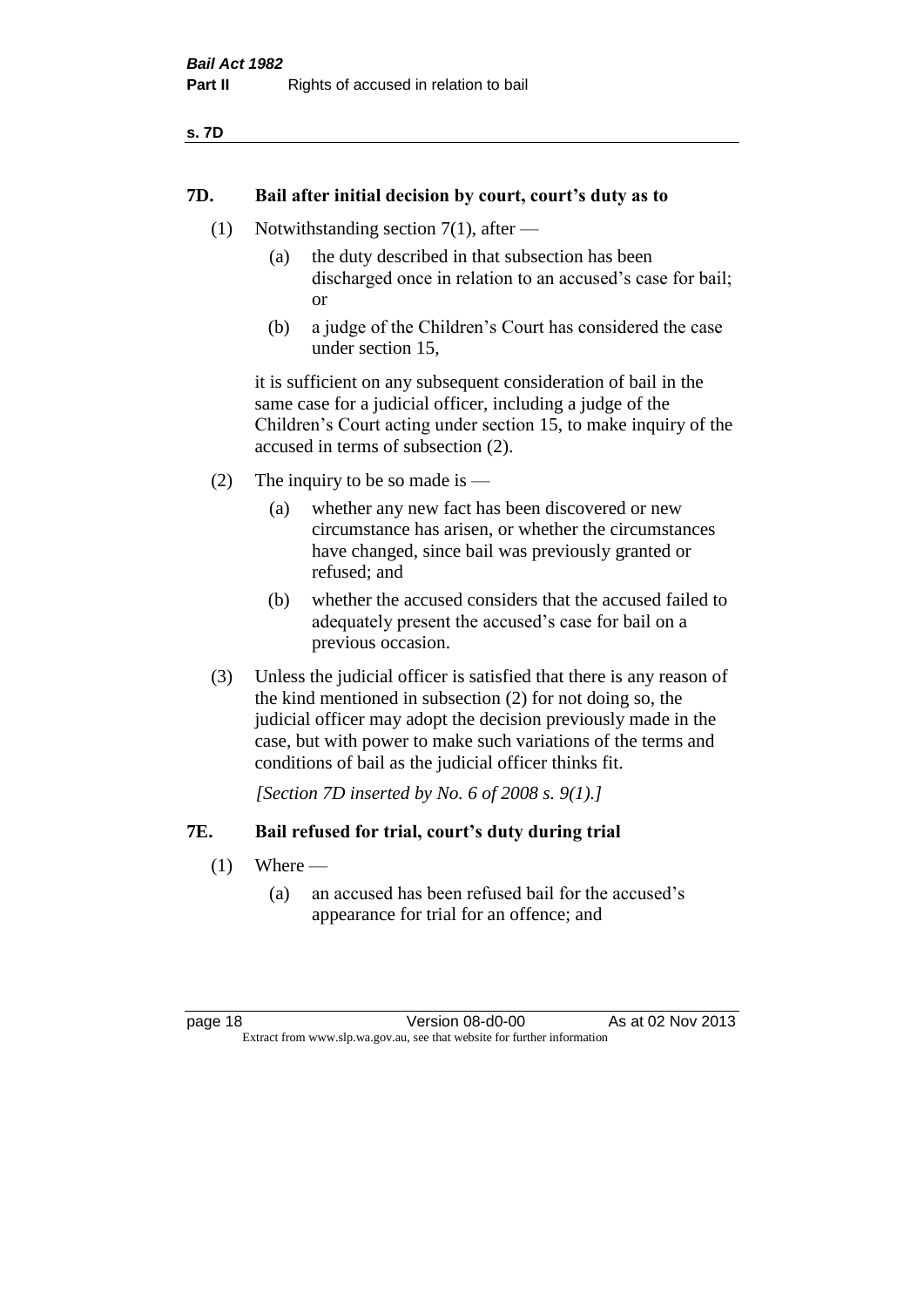(b) the trial extends beyond one day,

a judicial officer referred to in section 7(1) need not comply with that subsection unless the accused, or a person on the accused's behalf, applies for bail.

(2) In subsection  $(1)$  —

*trial* means that part of proceedings for an offence when evidence is being received by the court in respect of the offence and also extends to any time when —

- (a) legal argument is being heard; or
- (b) a judicial officer or a jury is deliberating.

*[Section 7E inserted by No. 6 of 2008 s. 9(1).]*

#### **7F. Appeal from court of summary jurisdiction, bail in case of**

- (1) If a person is in custody and an appeal has been commenced under the *Criminal Appeals Act 2004* Part 2 in connection with the decision by virtue of which the person is in custody, the person may apply for bail —
	- (a) if the appeal is to be heard and determined by the Court of Appeal or if an application has been made to the Court of Appeal for leave to appeal to the Court of Appeal — to a judge of appeal; or
	- (b) in any other case to a judge of the Supreme Court.
- (2) Bail shall not be granted to an applicant for bail under subsection (1) unless —
	- (a) the applicant has given notice of the application for bail  $to -$ 
		- (i) the Director of Public Prosecutions; or
		- (ii) the State Solicitor,

as the case may require; and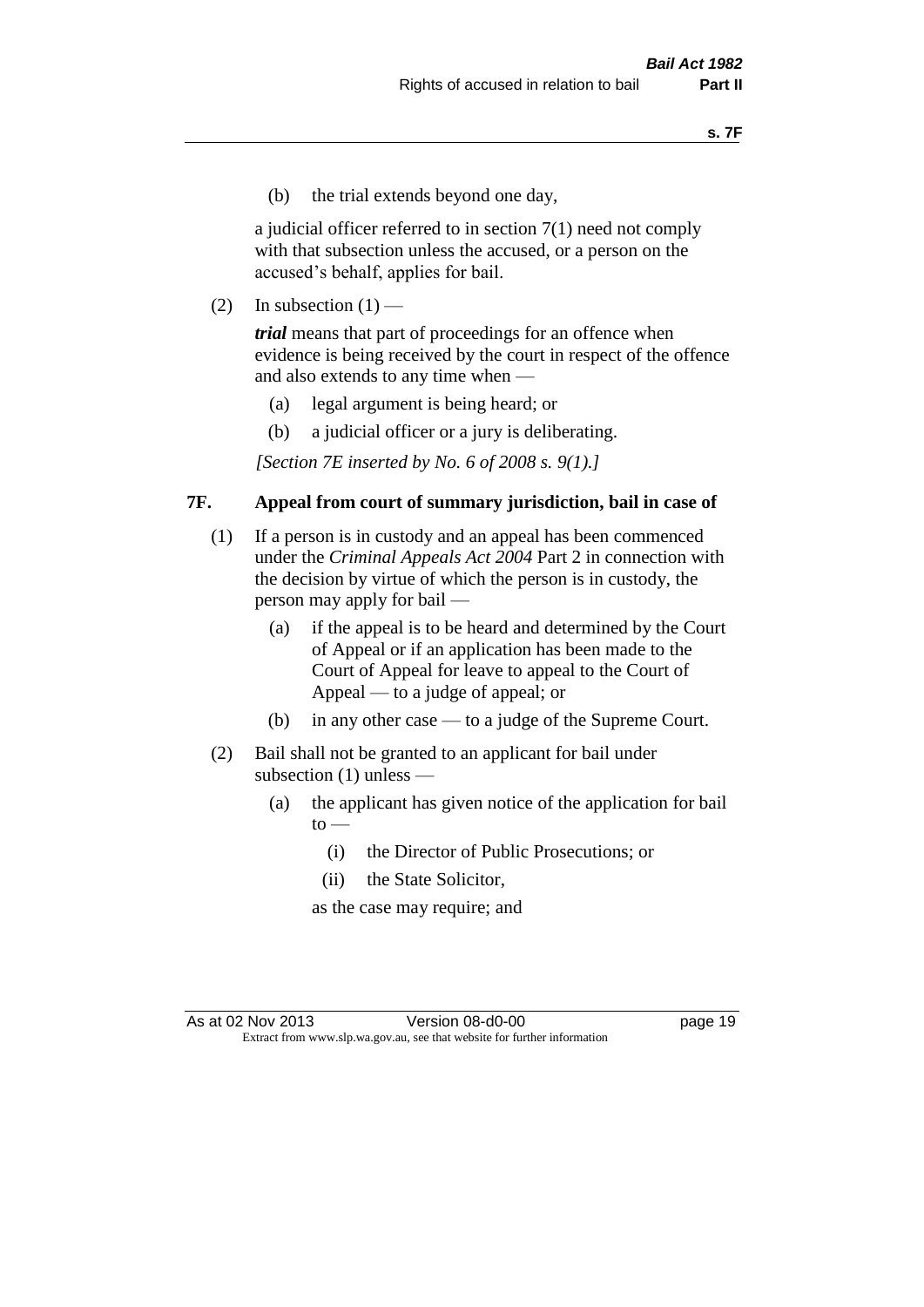#### (b) that official has been given an opportunity to be heard on the application.

*[Section 7F inserted by No. 6 of 2008 s. 9(1).]*

#### **8. Accused to be given information, approved forms etc.**

- (1) Subject to subsection (4), a judicial officer or authorised officer who is called upon to consider an accused's case for bail, on the first occasion when it arises in relation to an offence or group of offences for which an accused is required to appear, shall ensure that the accused is, or has been, given —
	- (a) such information in writing as to the effect of this Act as is prescribed for the purposes of this paragraph; and
	- (b) an approved form for completion, designed to disclose to the judicial officer or authorised officer all information relevant to the decision; and
	- (c) where the accused is unable or insufficiently able, to read, speak or write English, such assistance as he may reasonably require in order to have communicated to him the information mentioned in paragraph (a) and complete the form referred to in paragraph (b).
- (2) After an accused case for bail has been considered once, a judicial officer or authorised officer on any subsequent consideration of bail in the same case shall —
	- (a) comply with subsection (1)(a); and
	- (b) either comply with subsection (1)(b) or obtain the form previously completed for the purposes of that paragraph, if any, and ensure that —
		- (i) the form is revised in order to show any changes which he is informed have occurred since it was completed; and
		- (ii) any assistance, of the kind referred to in subsection  $(1)(c)$  is given to the accused for the purpose of completing or revising the form, as the case may be.

page 20 Version 08-d0-00 As at 02 Nov 2013 Extract from www.slp.wa.gov.au, see that website for further information

#### **s. 8**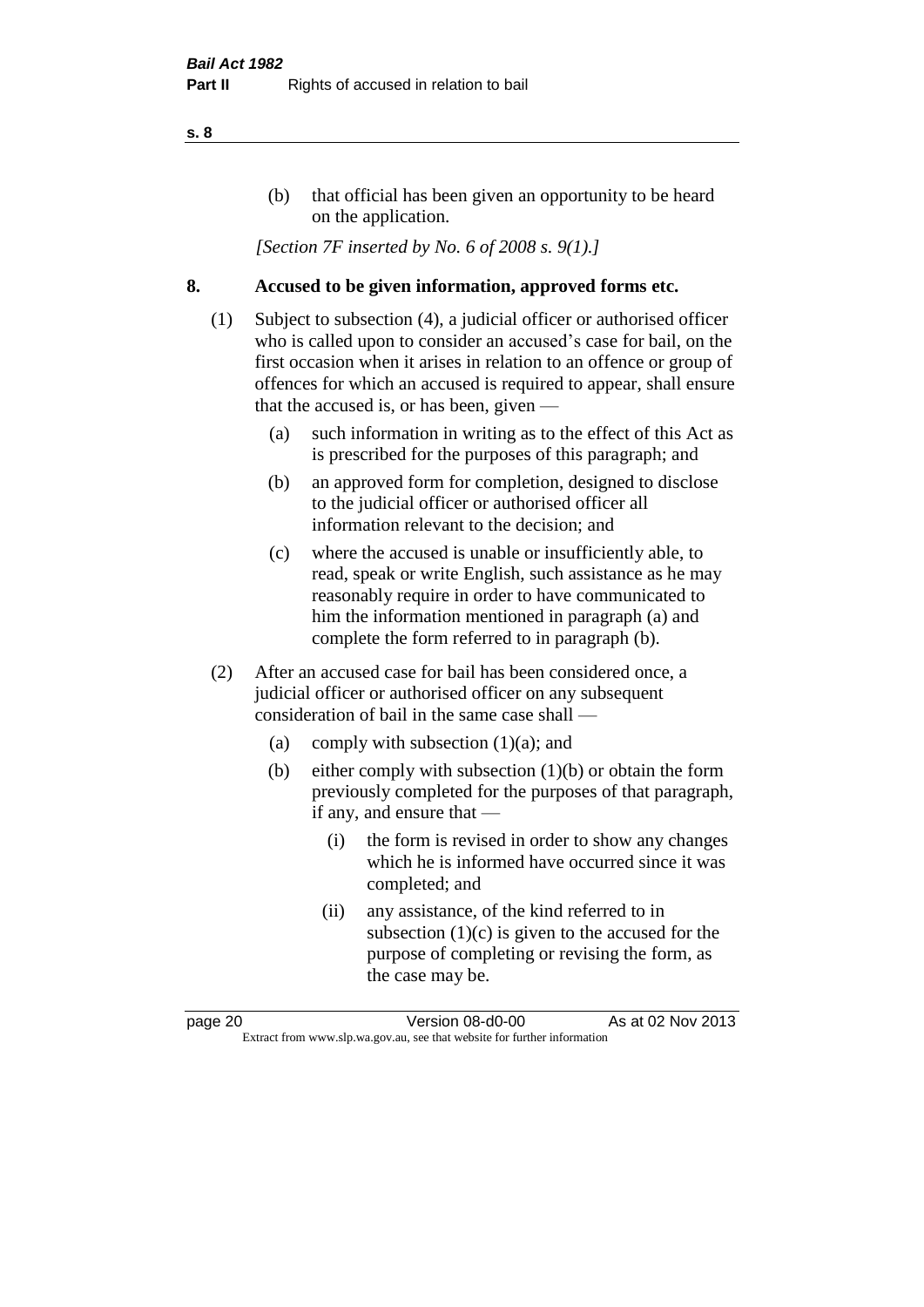- **s. 9**
- (3) Nothing in this section shall be read as limiting section 23.
- (3a) Notwithstanding subsection  $(1)(a)$  or  $(2)(a)$  a judicial officer or authorised officer need not comply with that paragraph if it appears to him that the accused's case for bail is such that bail is likely to be granted to him in accordance with this Act; but if it subsequently appears to him that bail will not be granted or that the accused is dissatisfied with any condition imposed on the grant of bail he shall then comply with that paragraph.
- (4) Notwithstanding subsection (1)(b) or (2)(b), a judicial officer or an authorised officer may dispense with completion or revision of the form referred to in those paragraphs if it appears to him that —
	- (a) the accused's case for bail is such that bail is likely to be granted to him in accordance with this Act; and
	- (b) the information in the possession of the judicial officer or authorised officer is sufficient for his consideration of the case.
- (5) Where a person has applied for bail for an appeal as mentioned in section 7F(1), this section applies as if the consideration of bail for the appeal were a first consideration of bail for an offence.

*[Section 8 amended by No. 74 of 1984 s. 6; No. 15 of 1988 s. 6; No. 33 of 1989 s. 18; No. 84 of 2004 s. 82; No. 6 of 2008 s. 9(2) and 43(1).]* 

#### **9. Bail decision may be deferred until more information obtained etc.**

- (1) Subject to section 26(2) of the *Young Offenders Act 1994*, a judicial officer or authorised officer who is called upon to consider a case for bail may defer consideration of the case for a period not exceeding 30 days if he thinks it is necessary —
	- (a) to obtain more information for the purpose of making a decision in accordance with this Act; or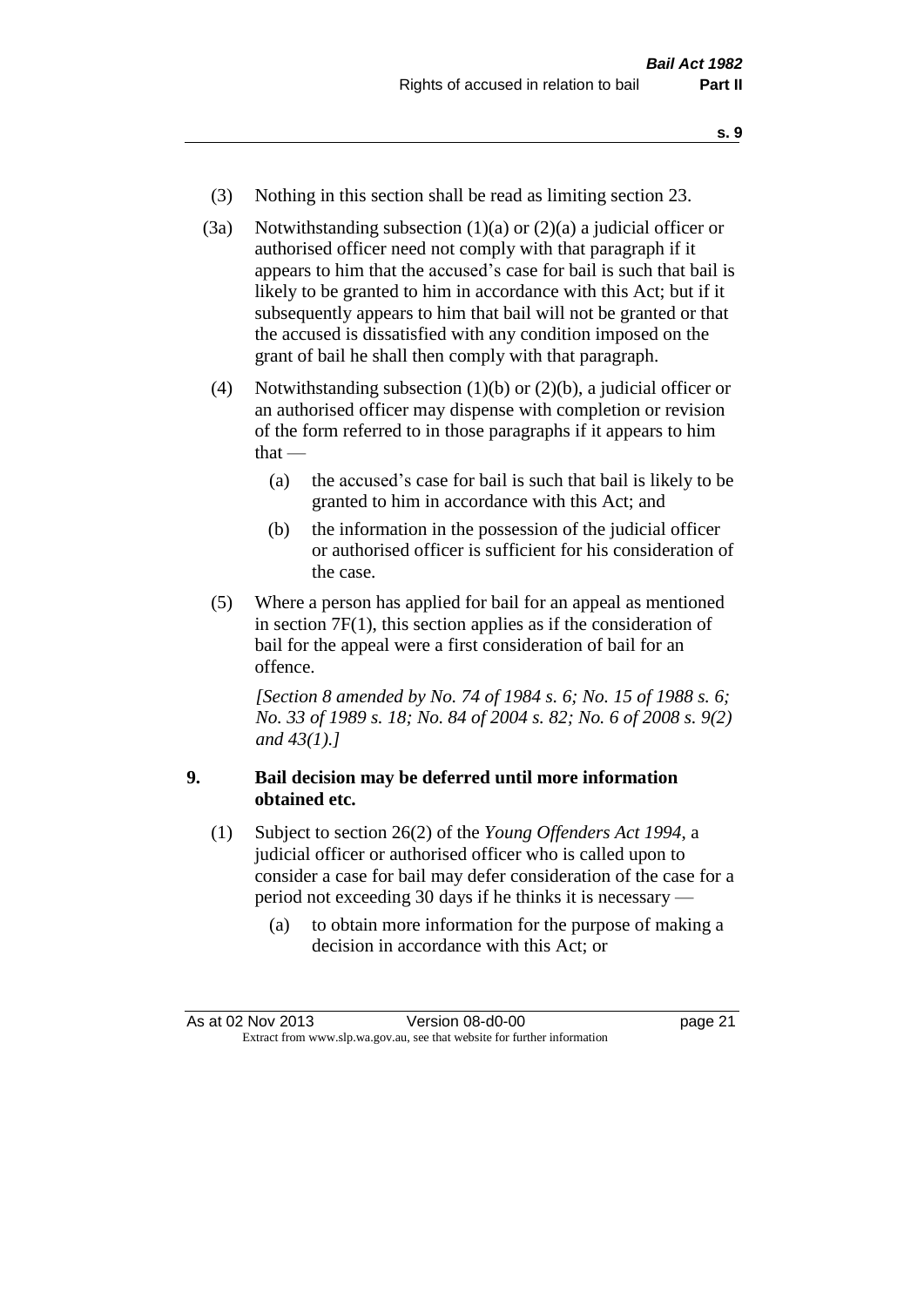**s. 10**

- (b) to take any step authorised by section  $24(1)$  or  $24A(1)$ or (2).
- (2) Nothing in this section shall be taken to limit the right of an accused to be brought before a court as soon as is practicable if he is not released on bail.

*[Section 9 amended by No. 57 of 1997 s. 21(2); No. 84 of 2004 s. 82; No. 6 of 2008 s. 10(1).]*

### **10. Sections 5, 6 and 7 do not apply if accused imprisoned for other cause**

Notwithstanding sections 5, 6 and 7, the rights conferred on an accused and the duties imposed on police officers, authorised officers and judicial officers by those sections in respect of an appearance in court for an offence do not arise where —

- (a) the accused is in custody for some other offence or reason (including the non-payment of a sum of money); and
- (b) the police officer, authorised officer or judicial officer is satisfied that the accused is likely to remain in custody for that other offence or reason until or beyond the time for the appearance for the first-mentioned offence.

*[Section 10 amended by No. 84 of 2004 s. 82.]*

### **11. Accused's rights following grant of bail**

- $(1)$  When
	- (a) bail has been granted to an accused for an appearance in court; and
	- (b) all conditions which are to be complied with before the release of the accused have been complied with; and

page 22 Version 08-d0-00 As at 02 Nov 2013 Extract from www.slp.wa.gov.au, see that website for further information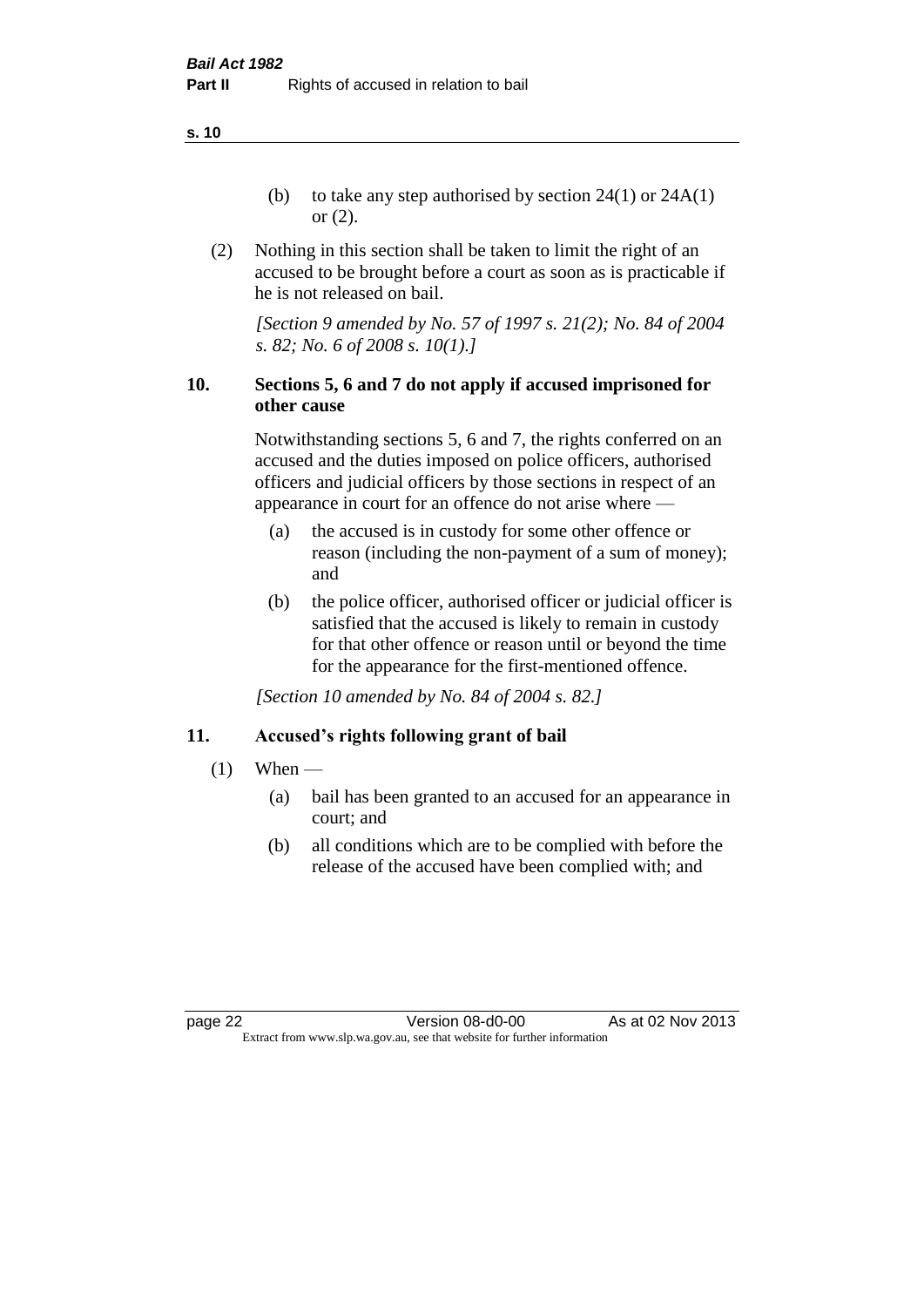(c) he has entered into a bail undertaking for that appearance or his bail undertaking is deemed to be amended under section 31(3),

the accused has a right to be at liberty until he is required to appear, or to next appear, before a court, but subject to —

- (d) any requirement that he be in custody for some other reason; and
- (e) the exercise of the powers in sections 14(3), 17A, 46, 50F, 54 and 55; and
- (f) the limitation mentioned in section 12.
- (2) Where the accused is in custody in a lock-up, court custody centre or prison, the right conferred by subsection (1) is also subject to the person in charge of the lock-up, court custody centre or prison either —
	- (a) signing a certificate under subsection (3); or
	- (b) receiving notice that a certificate has been signed by another person under that subsection.
- (3) After an accused becomes entitled to be at liberty as provided in subsection (1), a person referred to in section 29 may sign a certificate to that effect in the prescribed form.
- (4) The person in charge of a lock-up, court custody centre or prison in which the accused is in custody shall release the accused from custody as soon as is practicable after —
	- (a) the person in charge signs the certificate; or
	- (b) if the certificate is signed by a person other than the person in charge, the person in charge receives notice as described in subsection (2)(b).

*[Section 11 amended by No. 74 of 1984 s. 7; No. 15 of 1988 s. 7; No. 49 of 1988 s. 81; No. 45 of 1993 s. 7; No. 47 of 1999 s. 8; No. 59 of 2004 s. 141; No. 84 of 2004 s. 82; No. 6 of 2008 s. 11(1) and (2).]* 

As at 02 Nov 2013 Version 08-d0-00 Page 23 Extract from www.slp.wa.gov.au, see that website for further information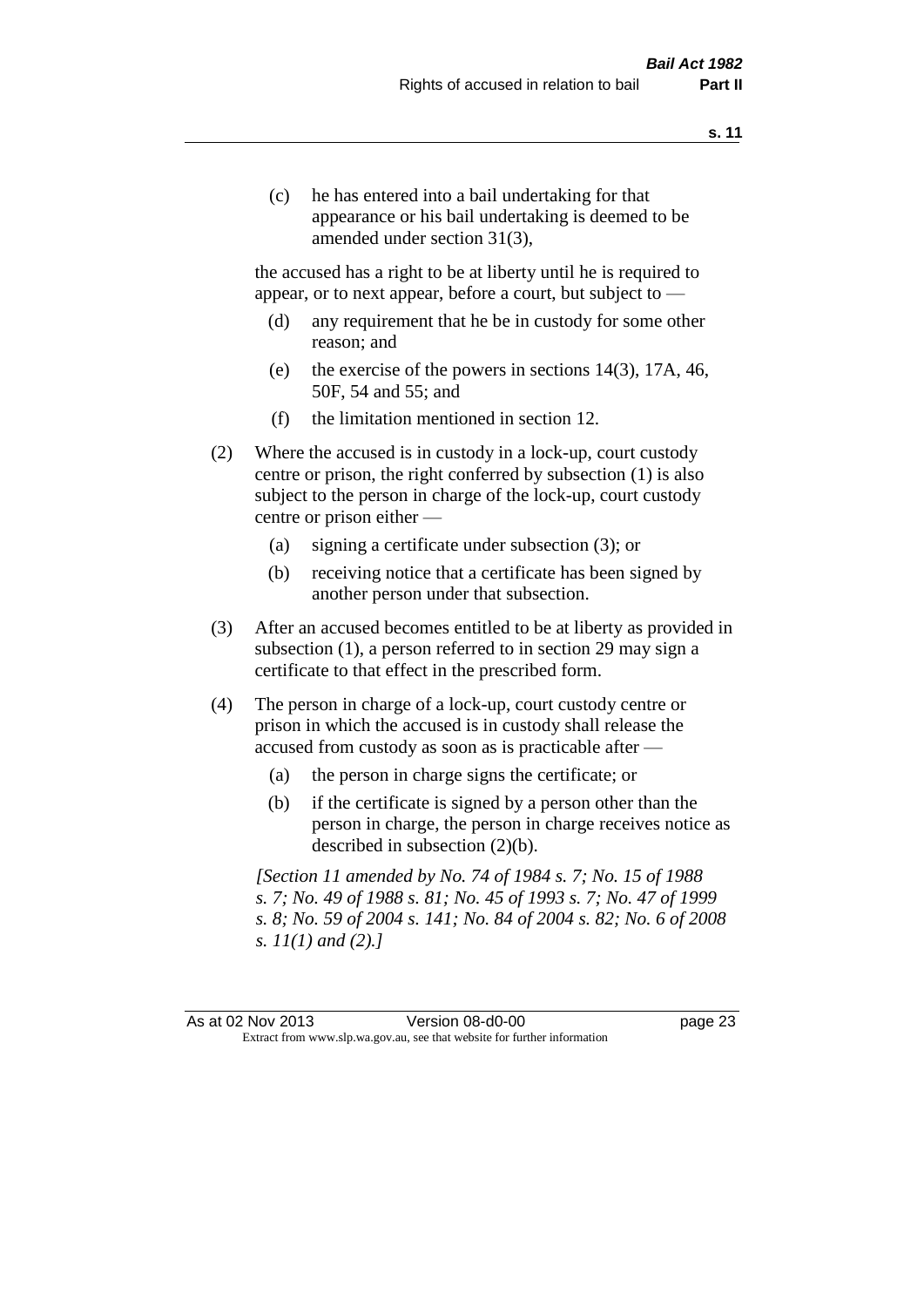#### **s. 12**

#### **12. Rights in s. 7A(2) and 11, limitations on**

The right of an accused to have his case for bail considered as soon as is practicable, his right to be at liberty as mentioned in sections 7A(2) and 11(1), and the corresponding duties created by this Part, are limited so far as is reasonably necessary for the exercise or performance by a person of any statutory power or function vested in him which requires or permits the continued custody of the accused, including the exercise of the powers set out in Part 12 of the *Criminal Investigation Act 2006* and Parts 6 and 7 of the *Criminal Investigation (Identifying People) Act 2002*.

*[Section 12 amended by No. 6 of 2002 Sch. 2 cl. 1; No. 84 of 2004 s. 82; No. 59 of 2006 s. 6; No. 6 of 2008 s. 12.]*

page 24 Version 08-d0-00 As at 02 Nov 2013 Extract from www.slp.wa.gov.au, see that website for further information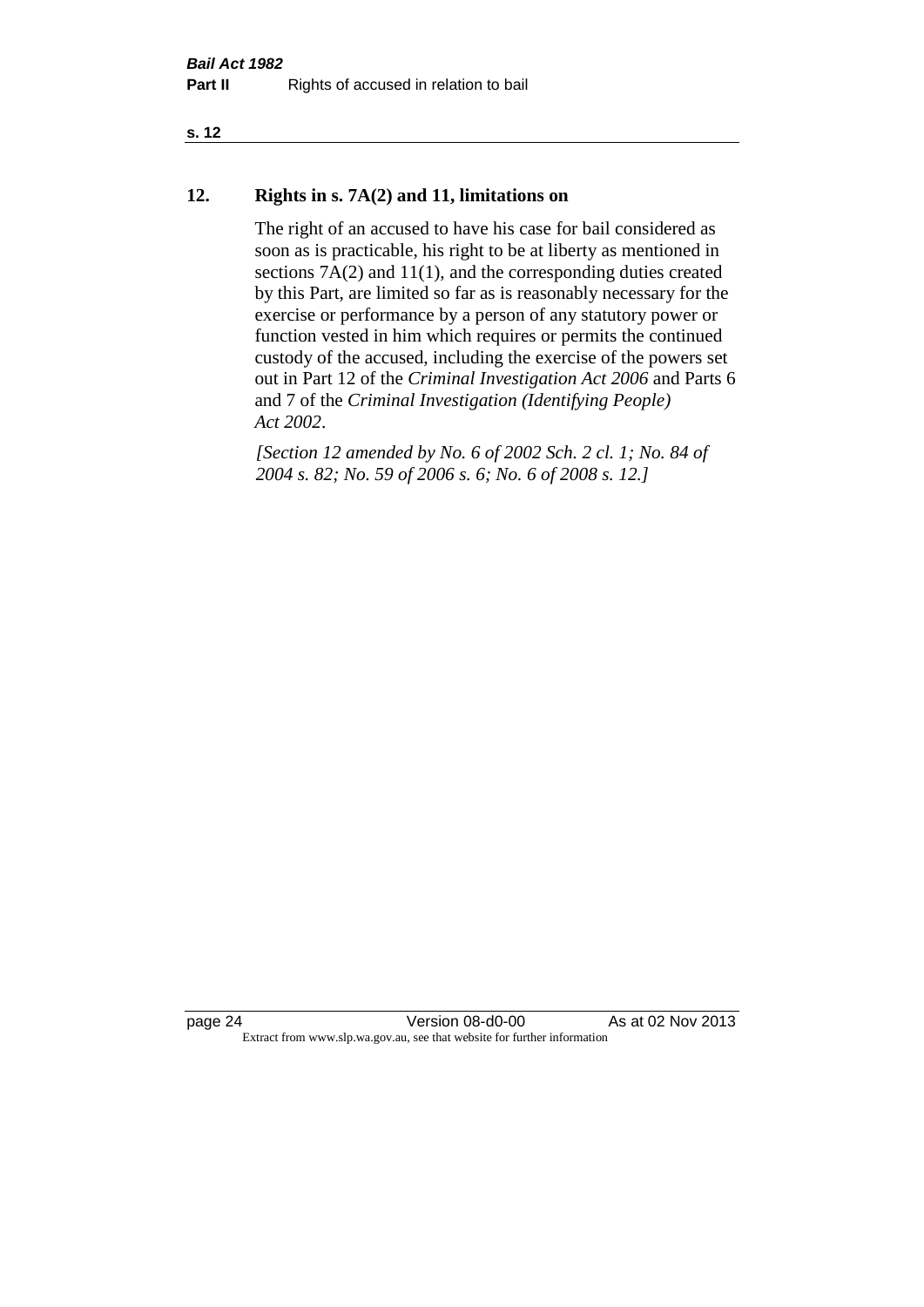## **Part III — Jurisdiction relating to bail**

*[Heading inserted by No. 6 of 2008 s. 13.]*

#### **13. Jurisdiction to grant bail, who has etc. (Sch. 1)**

- (1) Jurisdiction to grant bail for any appearance described in the first column of Part A of Schedule 1 is vested in the judicial officer or authorised officer specified in the second column of that Part opposite thereto and shall be exercised subject to and in accordance with this Part and the further provisions in Parts B, C and D of Schedule 1.
- (2) A home detention condition shall not be imposed as a condition of bail except by a judicial officer.

*[Section 13 amended by No. 61 of 1990 s. 5; No. 45 of 1993 s. 12.]* 

#### **13A. Jurisdiction in s. 7A to dispense with bail, who has and exercise of**

- (1) Jurisdiction to dispense with the requirement for bail under section 7A for any appearance described in the first column of Schedule 1 Part A clause 2 or 3 is vested, subject to Schedule 1 Part B, in the judicial officer specified in the second column of that clause opposite that description, but Schedule 1 Part A clause 7 does not apply for the purposes of this subsection.
- (2) The jurisdiction referred to in subsection (1) is exercisable  $only$ —
	- (a) in respect of an appearance in court before conviction for an offence; and
	- (b) if it appears to the judicial officer that bail would be granted in accordance with Schedule 1 Part C clause 1 or 2 but that in the circumstances the completion of bail papers is an unnecessary imposition.
- (3) Where a judicial officer dispenses with the requirement for bail for an appearance by an accused the registrar of the court shall,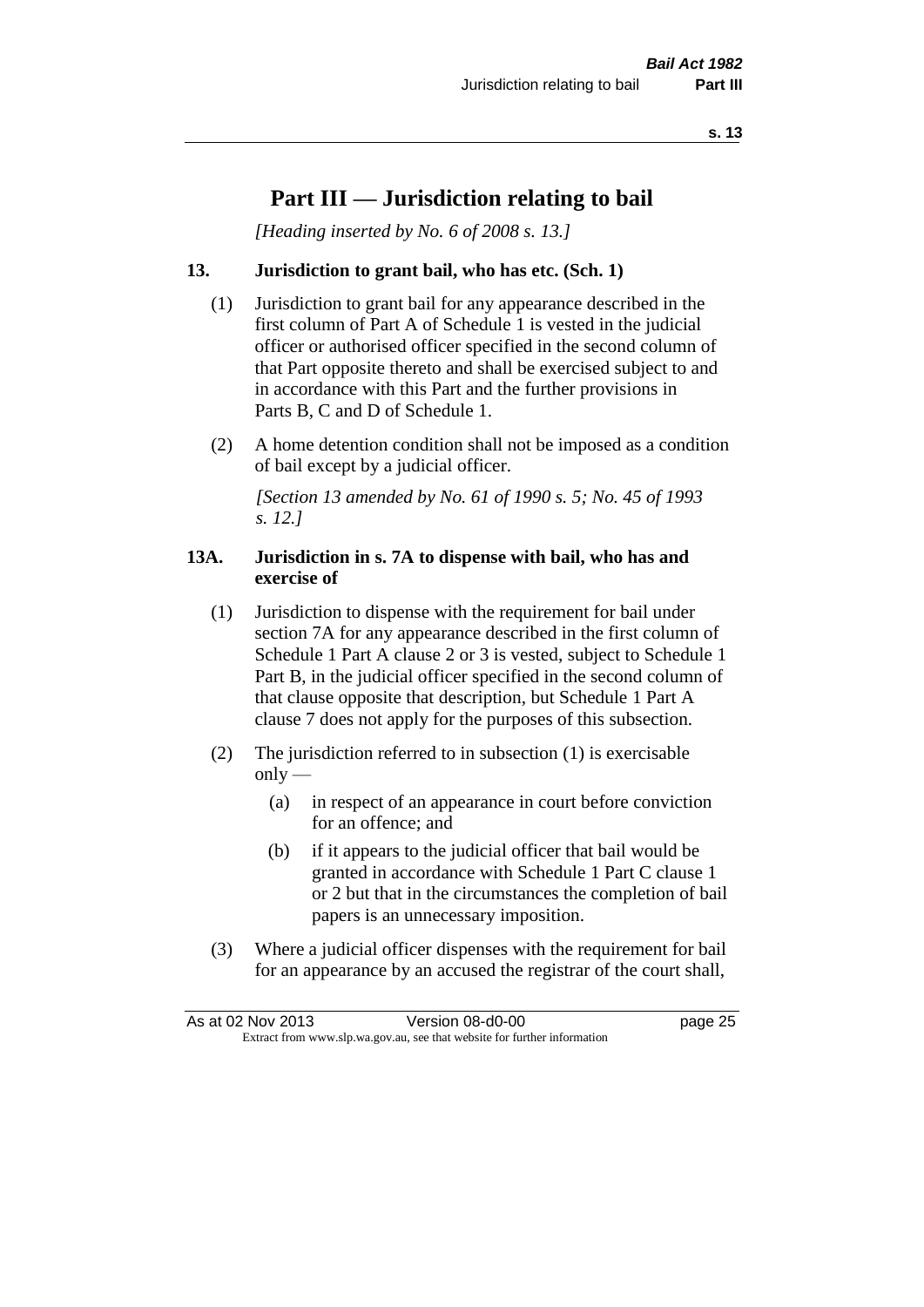#### **s. 13B**

in accordance with section 13B, give written notice to the accused of the time and place for the appearance.

*[Section 13A inserted by No. 6 of 2008 s. 14.]*

#### **13B. Notices under s. 13A(3), service and proof of**

- (1) A written notice to an accused under section  $13A(3)$  shall be
	- (a) given to the accused personally; or
	- (b) sent to the accused
		- (i) by post to the accused's address appearing in the records of the court; or
		- (ii) in urgent cases or with the accused's consent, by electronic communication.
- (2) A person who gives or sends a notice in accordance with subsection (1) shall endorse on a file copy of the notice a certificate showing —
	- (a) that the person has done so; and
	- (b) the time of doing so.
- (3) If a notice is sent by post under subsection  $(1)(b)(i)$ , the notice is to be presumed, unless the contrary is shown, to have been received at the time when, in the ordinary course of events, it would have been delivered.
- (4) In any proceedings
	- (a) a document purporting to be a copy of a notice referred to in subsection (1) is evidence of the terms of the notice; and
	- (b) an endorsement on a copy of a notice referred to in subsection (2) purporting to be a certificate referred to in that subsection is evidence of the matters appearing in the certificate without proof of the signature of the person who made the endorsement.

*[Section 13B inserted by No. 6 of 2008 s. 14.]*

page 26 Version 08-d0-00 As at 02 Nov 2013 Extract from www.slp.wa.gov.au, see that website for further information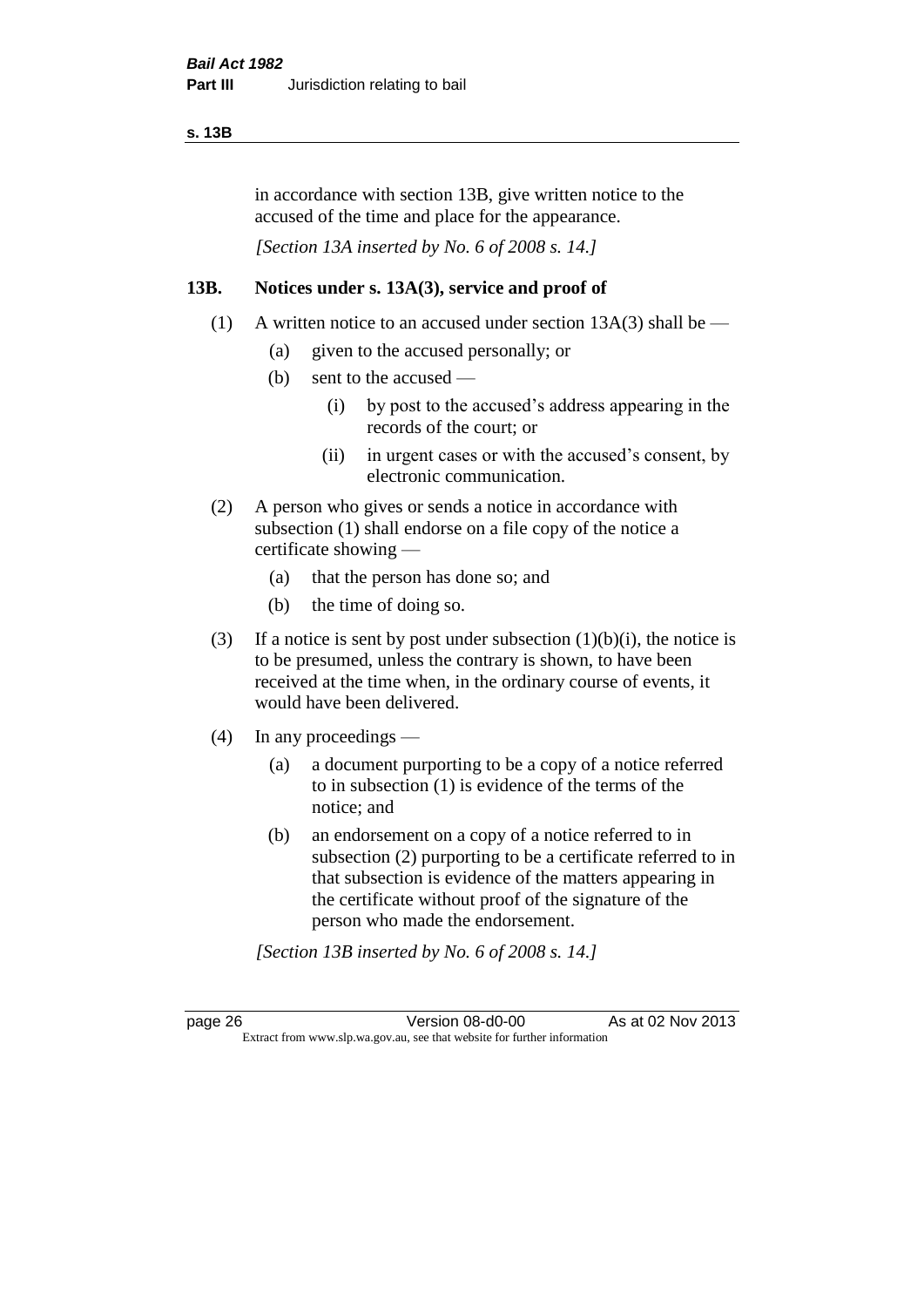#### **14. Judges, jurisdiction of**

- (1) A judge may, in accordance with this  $Act -$ 
	- (a) exercise a power to grant bail which is conferred upon any other judicial officer or any authorised officer by this Act; and
	- (b) revoke or vary any bail previously granted by any other such officer; and
	- (c) under section 7A dispense with the requirement for bail or revoke an existing dispensation.
- (2) Subject to subsection (2a), the jurisdiction of a judge under subsection (1) in respect of an appearance by an accused may be invoked by application made by either the prosecutor or the accused, and whether or not any other judicial officer has —
	- (a) previously granted, refused or dispensed with bail; or
	- (b) exercised any power conferred on him by section 55,

in respect of that appearance.

- (2a) After the jurisdiction under subsection (1) has been invoked once by an accused in relation to an offence or group of offences for which he is required to appear, it may not be further invoked by that accused in relation to that offence or group of offences unless the accused satisfies a judge that —
	- (a) new facts have been discovered, new circumstances have arisen or the circumstances have changed since the occasion when the jurisdiction was invoked; or
	- (b) he failed to adequately present his case for bail on that occasion.
- (3) Where under subsection (1) a judge
	- (a) revokes the bail of an accused who is at liberty, he may order that the accused be returned to custody to await the appearance for which the bail was granted;

As at 02 Nov 2013 Version 08-d0-00 Page 27 Extract from www.slp.wa.gov.au, see that website for further information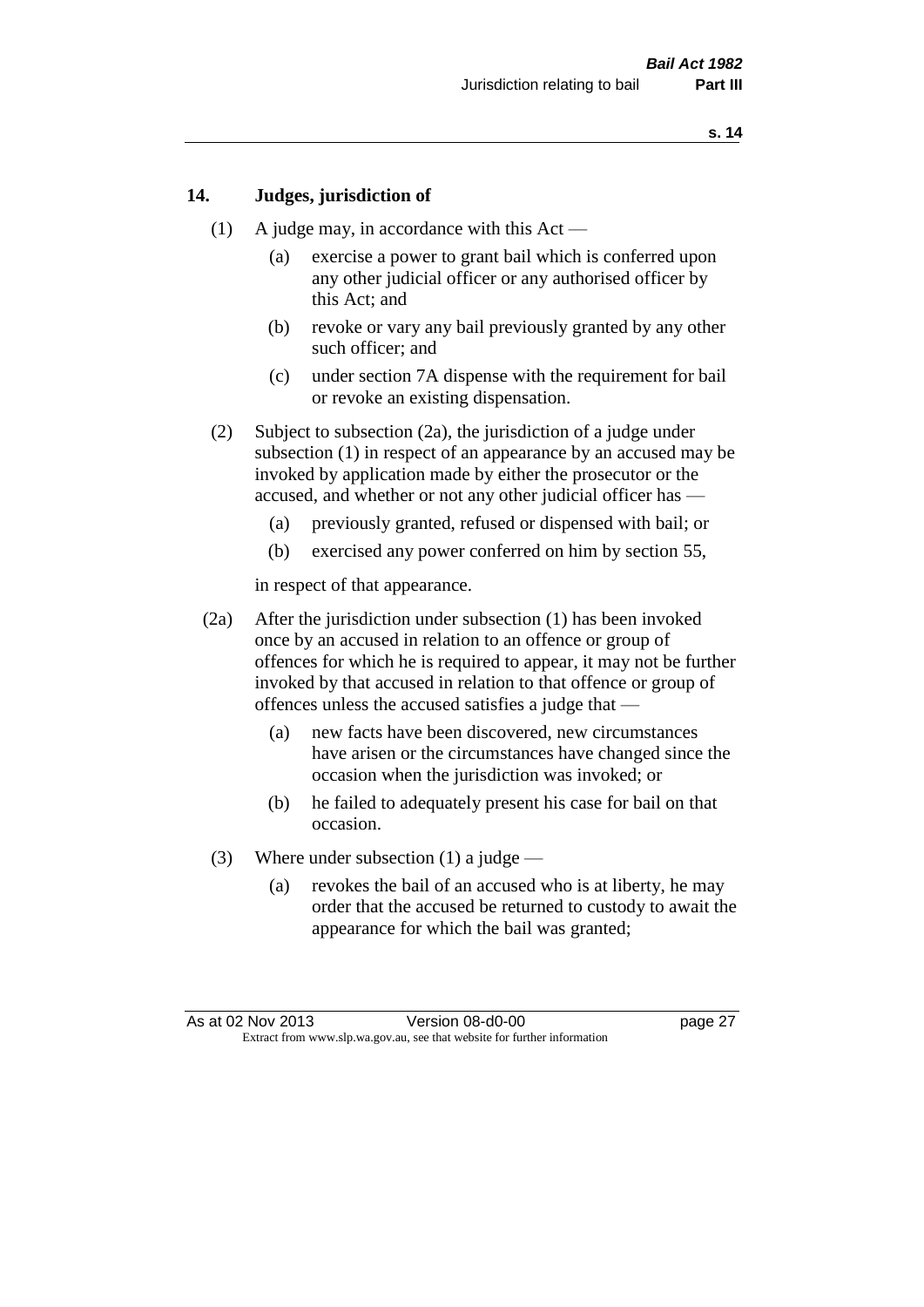### (b) varies the bail of such an accused, he may order that the accused be returned to custody until he becomes entitled to be at liberty pursuant to section 11,

and the judge may issue any warrant which may be necessary to carry such an order into effect.

- (4) In this section
	- (a) references to a judge are references
		- (i) in the case of a child charged with an offence before the Children's Court, to a judge of that Court; and
		- (ii) in the case of an accused committed for trial or sentence to the District Court, to a judge of that Court; and
		- (iii) in any other case, to a judge of the Supreme Court;
		- and
	- (b) references to any other judicial officer
		- (i) in relation to the exercise of powers under this section by a judge, are references to any judicial officer whose jurisdiction is inferior to that of the judge; but
		- (ii) in relation to the exercise of powers under this section by a judge of the Supreme Court, do not include a judge of the Children's Court or a judge of the District Court.

*[Section 14 amended by No. 74 of 1984 s. 8; No. 49 of 1988 s. 82; No. 84 of 2004 s. 82; No. 6 of 2008 s. 15(1)-(4).]* 

### **15. Accused charged with murder, jurisdiction as to bail for**

(1) Where an accused is in custody for murder, the power to grant bail shall be exercised only by a judge of the Supreme Court, or

page 28 Version 08-d0-00 As at 02 Nov 2013 Extract from www.slp.wa.gov.au, see that website for further information

#### **s. 15**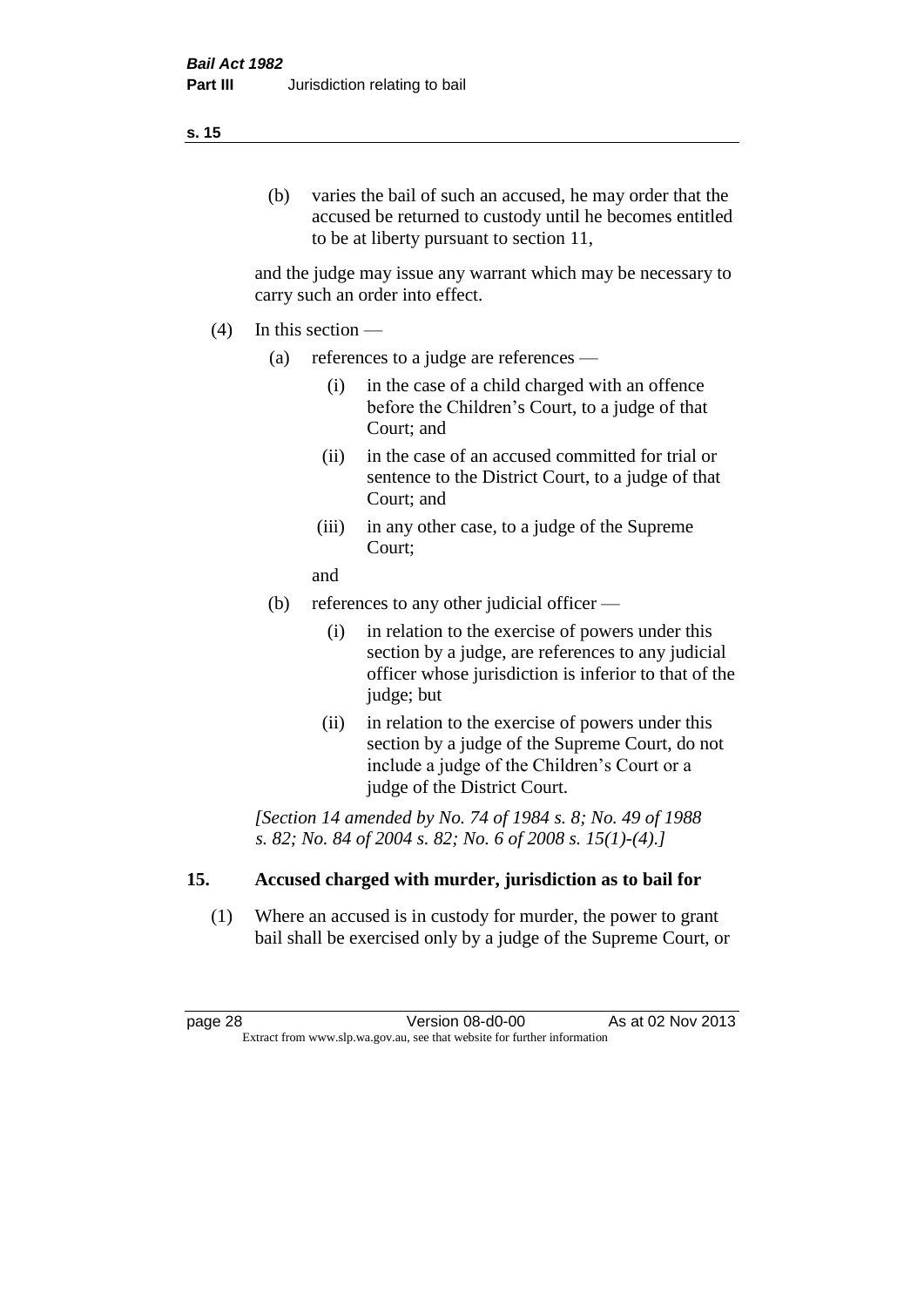#### **s. 15A**

in the case of an accused who is a child by a judge of the Children's Court, except —

- (a) where section  $31(2)(d)$  applies; or
- (b) to the extent that the Court of Appeal exercises its powers under Part A of Schedule 1.
- *[(2) deleted]*

*[Section 15 amended by No. 52 of 1984 s. 35; No. 74 of 1984 s. 9; No. 49 of 1988 s. 83; No. 70 of 1988 s. 45; No. 45 of 1993 s. 12; No. 45 of 2004 s. 28(4); No. 84 of 2004 s. 82; No. 29 of 2008 s. 24(5).]* 

## **15A. Appeal against judge's decision on bail, commencing etc.**

 $(1)$  In this section —

*bail decision* means a decision —

- (a) to grant or refuse bail; or
- (b) to vary or revoke bail; or
- (c) to dispense with the requirement for bail; or
- (d) to impose any condition on a grant of bail,

and includes a decision under section 55 or 59A(4).

- (2) The prosecutor or the accused may appeal to the Court of Appeal against a bail decision of —
	- (a) a judge of the Children's Court; or
	- (b) a judge of the District Court; or
	- (c) a judge of the Supreme Court.
- (3) The leave of the Court of Appeal is required for each ground of appeal in an appeal under this section.
- (4) The *Criminal Appeals Act 2004* section 27(2), (3) and (4) apply, with necessary modifications, as if an appeal under this section were an appeal under Part 3 of that Act.
- (5) An appeal under this section shall be commenced and conducted in accordance with this section, section 15B and rules of court made by the Supreme Court.

| As at 02 Nov 2013 | Version 08-d0-00                                                         | page 29 |
|-------------------|--------------------------------------------------------------------------|---------|
|                   | Extract from www.slp.wa.gov.au, see that website for further information |         |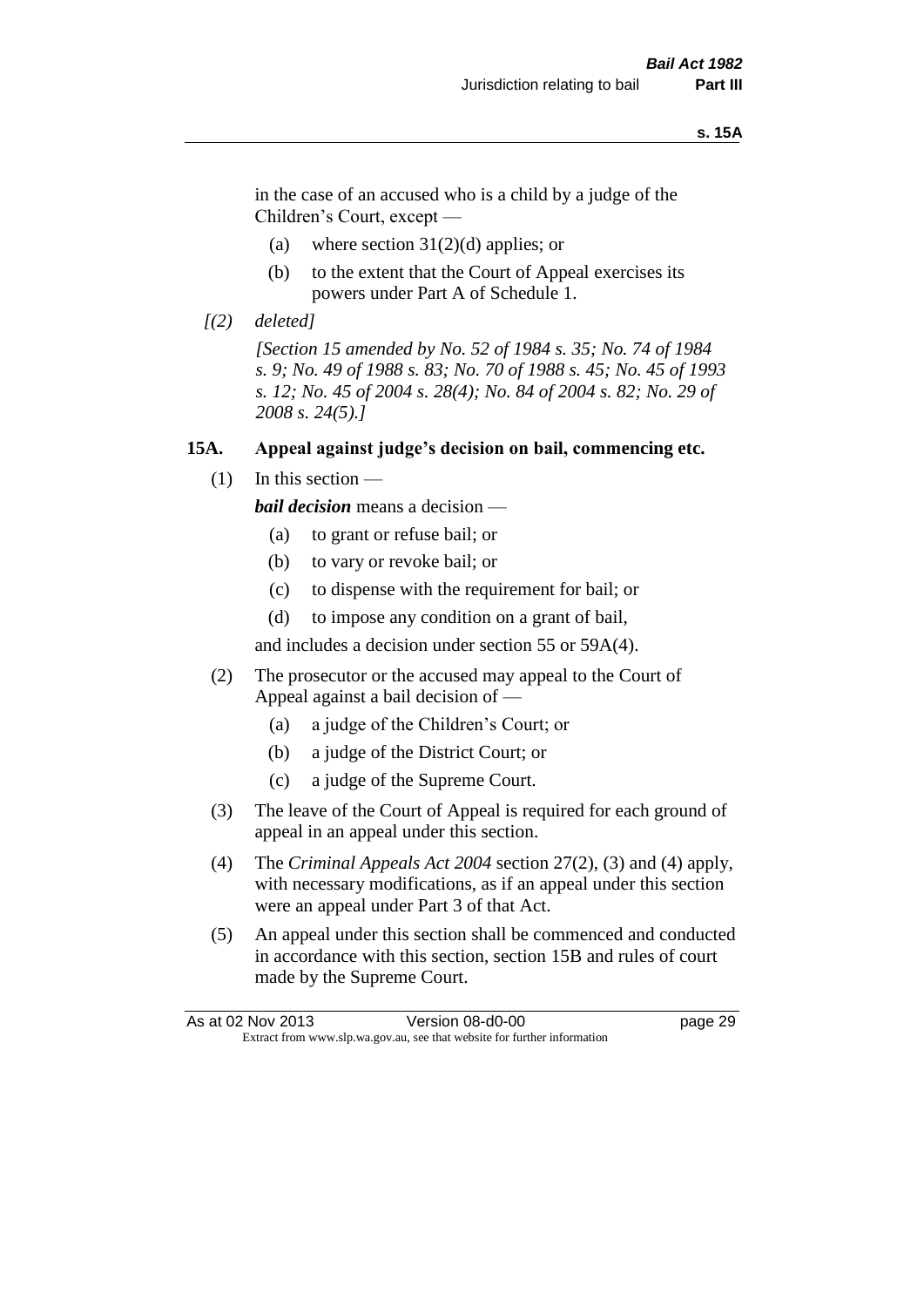#### **s. 15B**

- (6) An appeal under this section shall be commenced by lodging with the Court of Appeal an application for leave to appeal that sets out the grounds of the appeal.
- (7) An appeal under this section cannot be commenced later than 21 days after the date of the bail decision unless the Court of Appeal orders otherwise.
- (8) An accused who is a party to an appeal under this section and who is in custody is entitled to be present at the hearing of the appeal if the accused so requests, and any official responsible for that custody who is informed of such a request shall do what is necessary to give effect to it.
- (9) For the purposes of giving effect to a request referred to in subsection (8), arrangements may be made for the accused to appear before the Court of Appeal by means of a video link or an audio link in accordance with section 66B, unless the Court of Appeal has ordered that the accused appear before it in person.

*[Section 15A inserted by No. 6 of 2008 s. 16(1).]*

## **15B. Appeal under s. 15A, determining etc.**

- (1) The Court of Appeal has jurisdiction to hear and determine an appeal under section 15A.
- (2) The Court of Appeal shall determine an appeal on the material and evidence that was before the judge whose decision is the subject of the appeal.
- (3) Any decision of the Court of Appeal in relation to bail shall be made in accordance with the relevant provisions of sections 13A and 17 and Schedule 1.
- (4) Where in determining an appeal the Court of Appeal revokes the bail of an accused who is at liberty, it may order that the accused be returned to custody to await the appearance for which the bail was granted.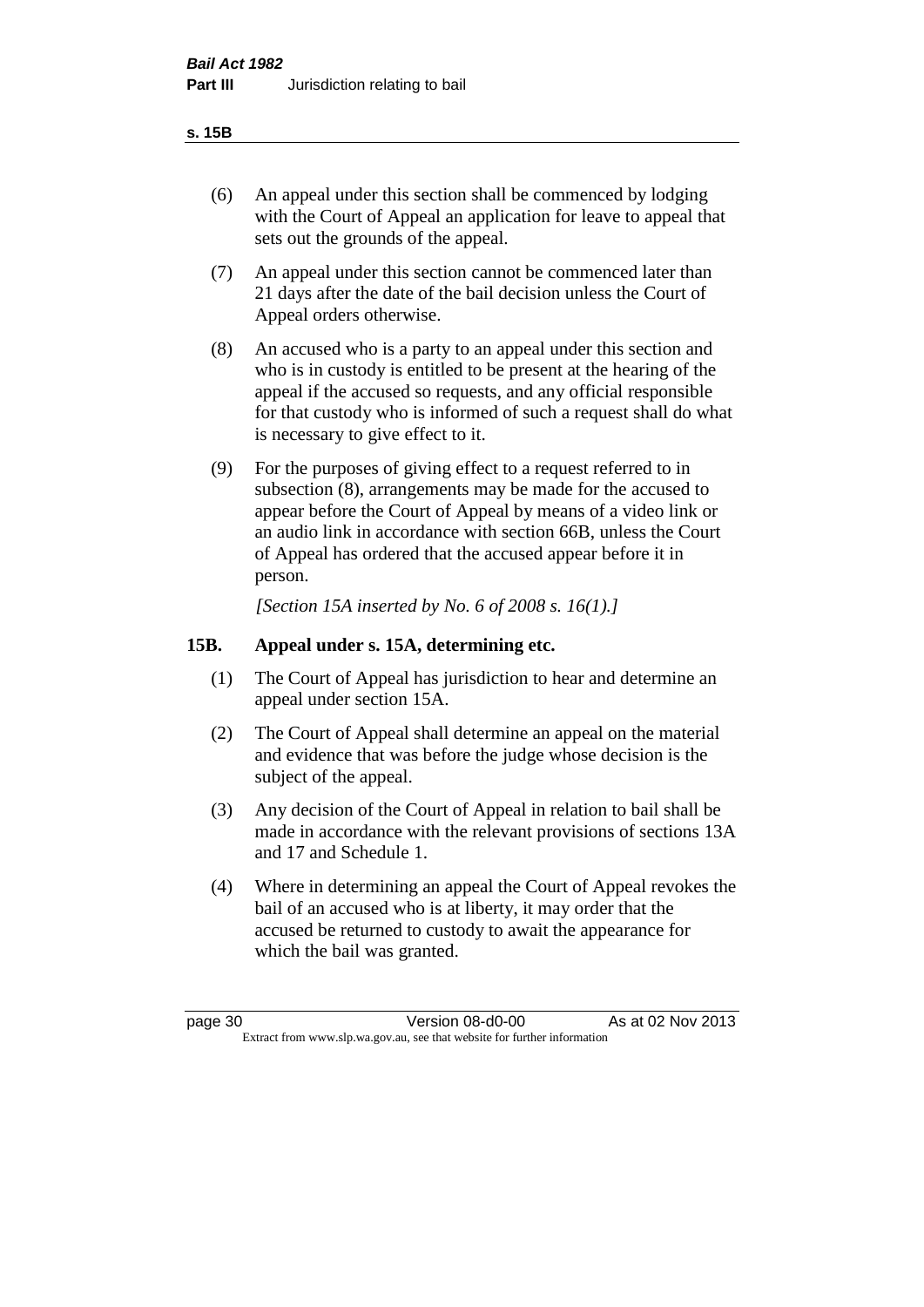- (5) Where in determining an appeal the Court of Appeal varies the bail of an accused who is at liberty, it may order that the accused be returned to custody until the accused becomes entitled to be again at liberty pursuant to section 11.
- (6) A judge of appeal may issue any warrant that may be necessary to carry into effect an order under subsection (4) or (5).

*[Section 15B inserted by No. 6 of 2008 s. 16(1).]*

## **16. Person arrested on warrant, bail of**

- (1) Subject to sections 14 and 15 where the arrest of an accused for an offence is made pursuant to a warrant he shall not be granted bail before he is brought before a court or judicial officer as commanded by the warrant, except by a justice acting in terms of section 6(9).
- (2) Notwithstanding subsection (1) or any other provision of this Act, an accused who has been arrested pursuant to a warrant —
	- (a) issued under section 59B; or
	- (b) issued under the *Criminal Procedure Act 2004* for an offence against section 51(1) or (2),

shall not have a right to have his case for bail considered, and shall not be granted bail, before he is brought before the court as commanded by the warrant.

*[Section 16 amended by No. 59 of 2004 s. 141; No. 84 of 2004 s. 11 and 82; No. 59 of 2006 s. 4(3); No. 6 of 2008 s. 36(2).]*

## **16A. Person arrested in urban area, restrictions on who can grant bail for in some cases**

- (1) Where this section applies to a person who has been arrested for an offence jurisdiction does not arise under section 13 until the person is brought before —
	- (a) a court constituted by or so as to include a magistrate; or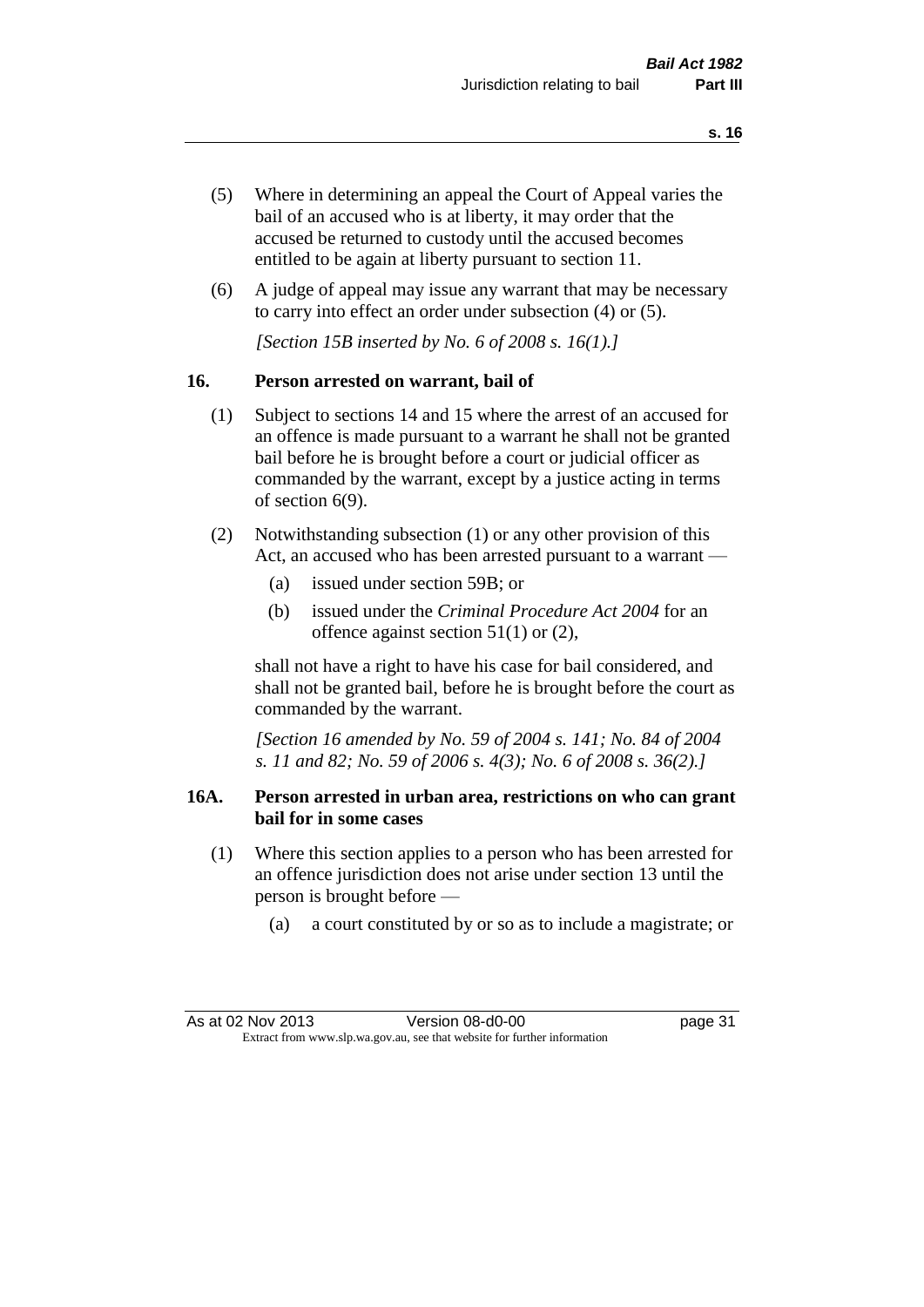**s. 17**

- (b) where section 15 applies, a judge of the Supreme Court or a judge of the Children's Court as the case may require.
- (2) This section applies where
	- (a) a person has been arrested in an urban area for a serious offence; and
	- (b) the serious offence is alleged to have been committed while the accused was —
		- (i) on bail for; or
		- (ii) at liberty under an early release order made in respect of,

another serious offence.

- (3) This section also applies where a person has been arrested in an urban area for an offence against section 61(1) of the *Restraining Orders Act 1997* (which creates offences for breaches of violence restraining orders).
- (4) In this section —

*urban area* means —

- (a) the metropolitan region as defined in the *Planning and Development Act 2005* and any prescribed area that adjoins that region; and
- (b) any other prescribed area of the State, being the whole or part of, or an area adjoining, a local government district under the *Local Government Act 1995* that is designated under that Act as a city or a town.

*[Section 16A inserted by No. 54 of 1998 s. 6(1); amended by No. 38 of 2004 s. 59; No. 84 of 2004 s. 82; No. 38 of 2005 s. 15.]*

# **17. Conditions on bail which may be imposed**

(1) A judicial officer or authorised officer may impose conditions on a grant of bail only to the extent that he is authorised to do so by clause 2(3)(c) of Part C and Part D of Schedule 1.

page 32 Version 08-d0-00 As at 02 Nov 2013 Extract from www.slp.wa.gov.au, see that website for further information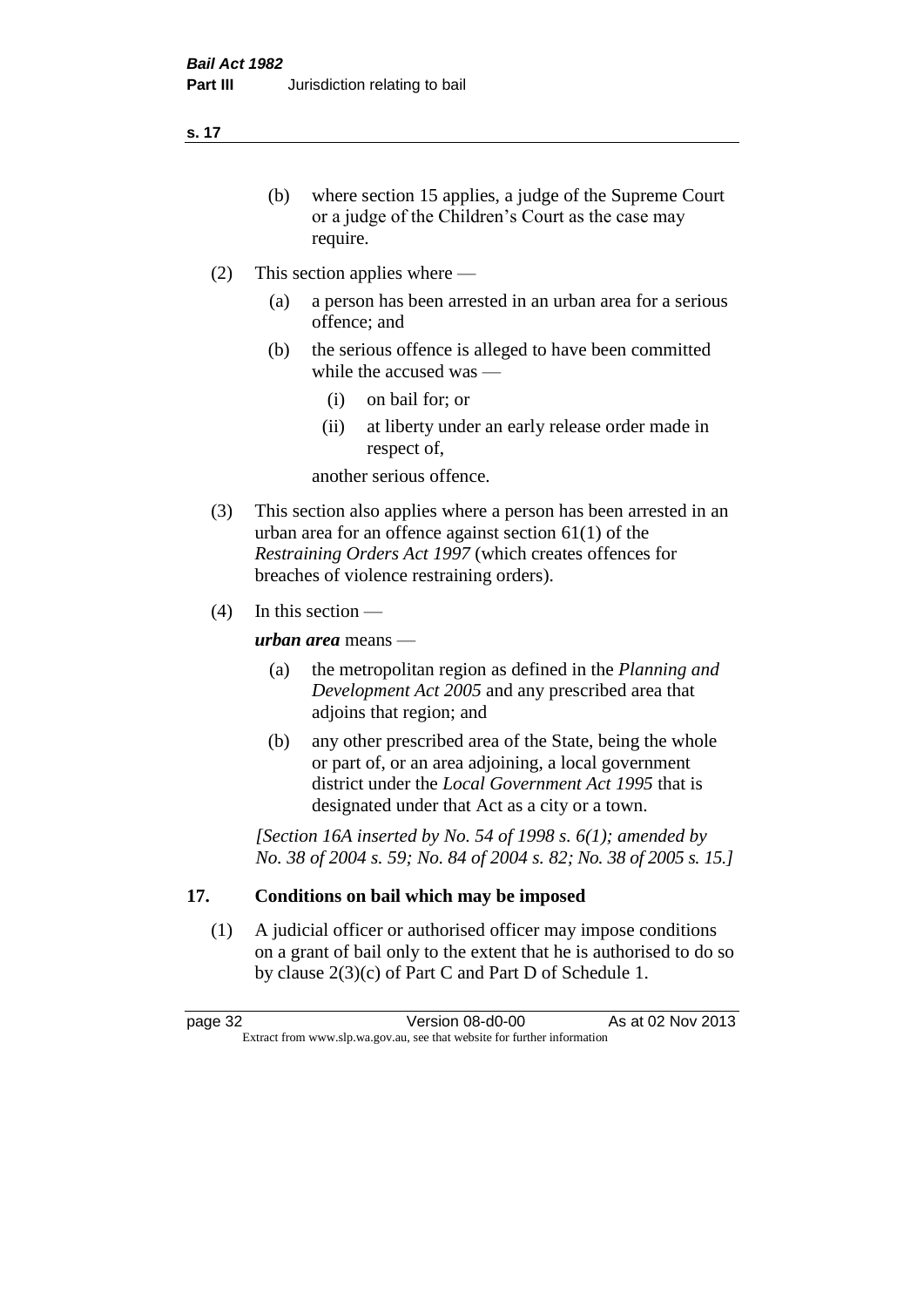(2) Conditions imposed on a grant of bail shall not be any more onerous on the accused than the judicial officer or authorised officer considers is required in the public interest having regard to the nature of the offence for which the accused is in custody and the circumstances of the accused.

*[Section 17 amended by No. 45 of 1993 s. 8 and 12; No. 84 of 2004 s. 82.]* 

# **17A. Child on bail, changing responsible person for (Sch. 1 Pt. C cl. 2)**

- (1) Where this section applies, an authorised police officer may
	- (a) cancel an undertaking of the kind described in clause 2(3)(c) of Part C of Schedule 1; and
	- (b) approve of another person as a responsible person within the meaning in that clause; and
	- (c) detain the accused or order his detention until the person so approved enters into an undertaking of the kind mentioned in paragraph (a).
- (2) Subsection (1) applies where
	- (a) a person has entered into an undertaking referred to in paragraph (a) of that subsection; and
	- (b) a judicial officer when granting bail ordered that the person may under this section be released from the undertaking by an authorised police officer; and
	- (c) the person wishes to be so released.
- (3) A police officer may, for the purpose of the exercise of the powers in subsection (1), take into custody a child accused who has been released on bail.
- (4) If the police officer is not an authorised police officer he shall, as soon as is practicable, bring the accused before an authorised police officer for the purpose referred to in subsection (3).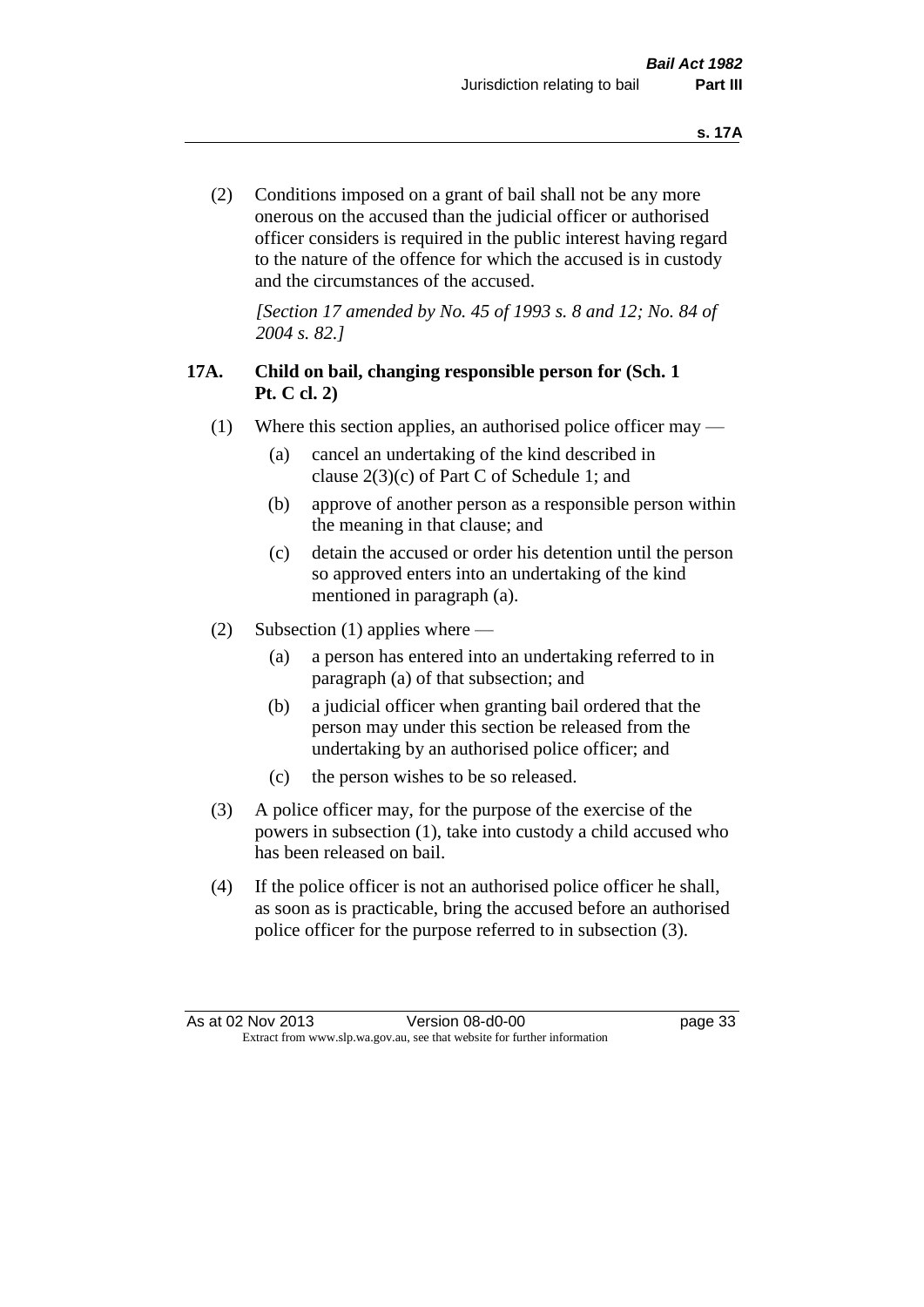#### **s. 17A**

(5) After an undertaking has been entered into as mentioned in subsection  $(1)(c)$ , the accused, subject to this Act, has a right to be at liberty until he is required to appear before a court.

*[Section 17A inserted by No. 45 of 1993 s. 9; amended by No. 84 of 2004 s. 82.]* 

*[18-19. Deleted by No. 59 of 2006 s. 7(1).]*

page 34 Version 08-d0-00 As at 02 Nov 2013 Extract from www.slp.wa.gov.au, see that website for further information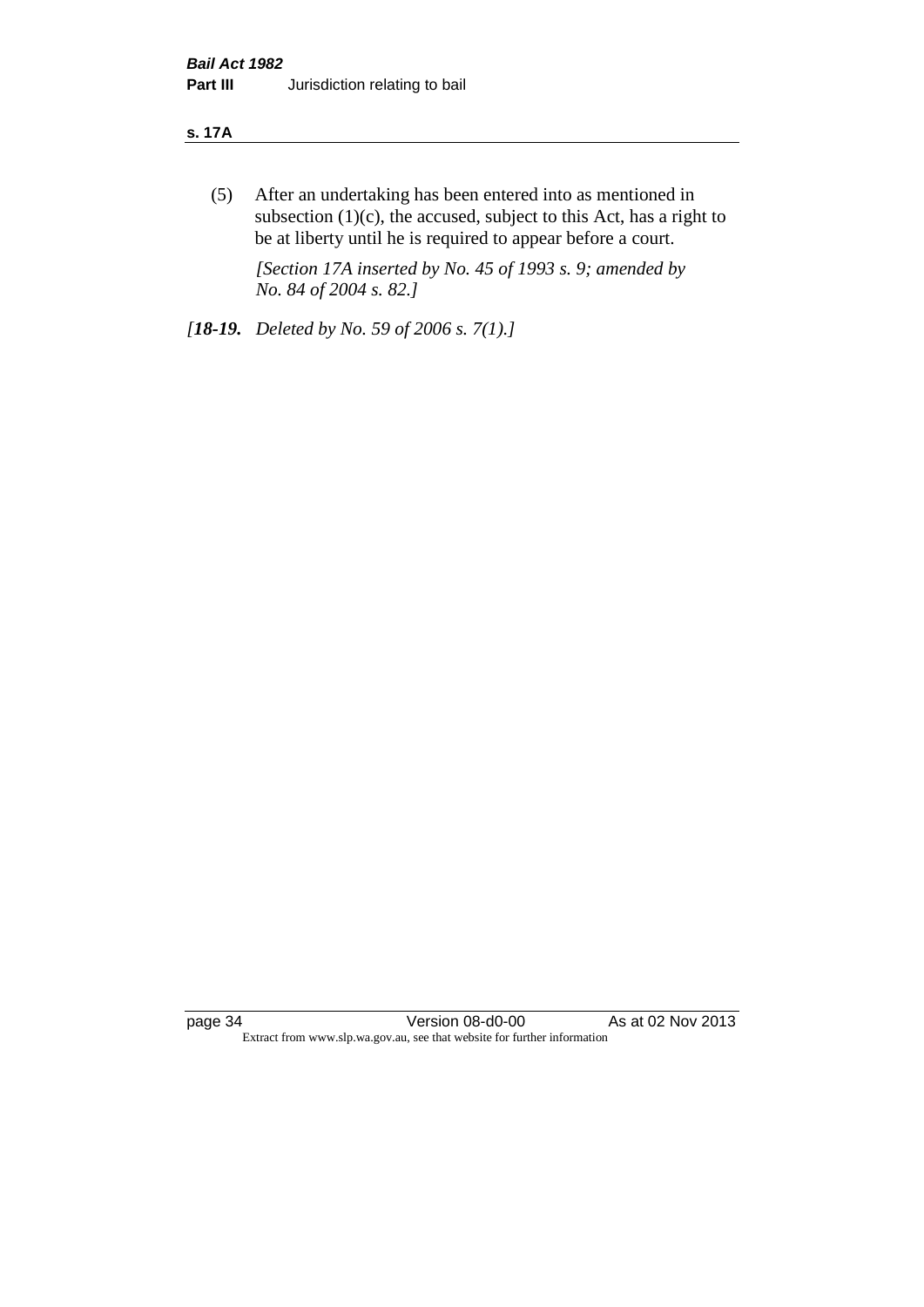# **Part IV — Hearing of case for bail, parties, and evidence**

# **20. Bail hearing for indictable offence, court may hold in private etc.**

- (1) On the consideration by a judicial officer of a case for bail of an accused who is charged with an offence triable by jury, the judicial officer may, to avoid prejudice to either party, exercise the powers described in subsection (2), but shall only exercise the power in paragraph (b) thereof if he considers that the exercise of the power in paragraph (a) is not, on its own, likely to be sufficient to avoid prejudice.
- (2) The powers referred to in subsection (1) are to order
	- (a) that no report, or summary, of any statement, or of any specified statement, made or furnished at the hearing shall be published by any means;
	- (b) that the bail application be heard *in camera*.
- (3) Where an order is made under subsection (2)(a), no report, or summary, of any statement referred to in that paragraph shall be published by any means —
	- (a) if the offence is one that may be tried on indictment, before a court decides that it is to be tried on indictment; or
	- (b) if the accused is discharged from further proceedings upon the prosecution notice or indictment brought against him for the offence, before he is so discharged; or
	- (c) if the accused is tried on indictment for the offence, before the trial is ended.
- (4) A person who, except with lawful excuse, fails to comply with an order made under this section commits an offence.

Penalty: \$1 000.

*[Section 20 amended by No. 50 of 2003 s. 37(2); No. 4 of 2004 s. 58; No. 84 of 2004 s. 11 and 82.]*

| As at 02 Nov 2013 | Version 08-d0-00                                                         | page 35 |
|-------------------|--------------------------------------------------------------------------|---------|
|                   | Extract from www.slp.wa.gov.au, see that website for further information |         |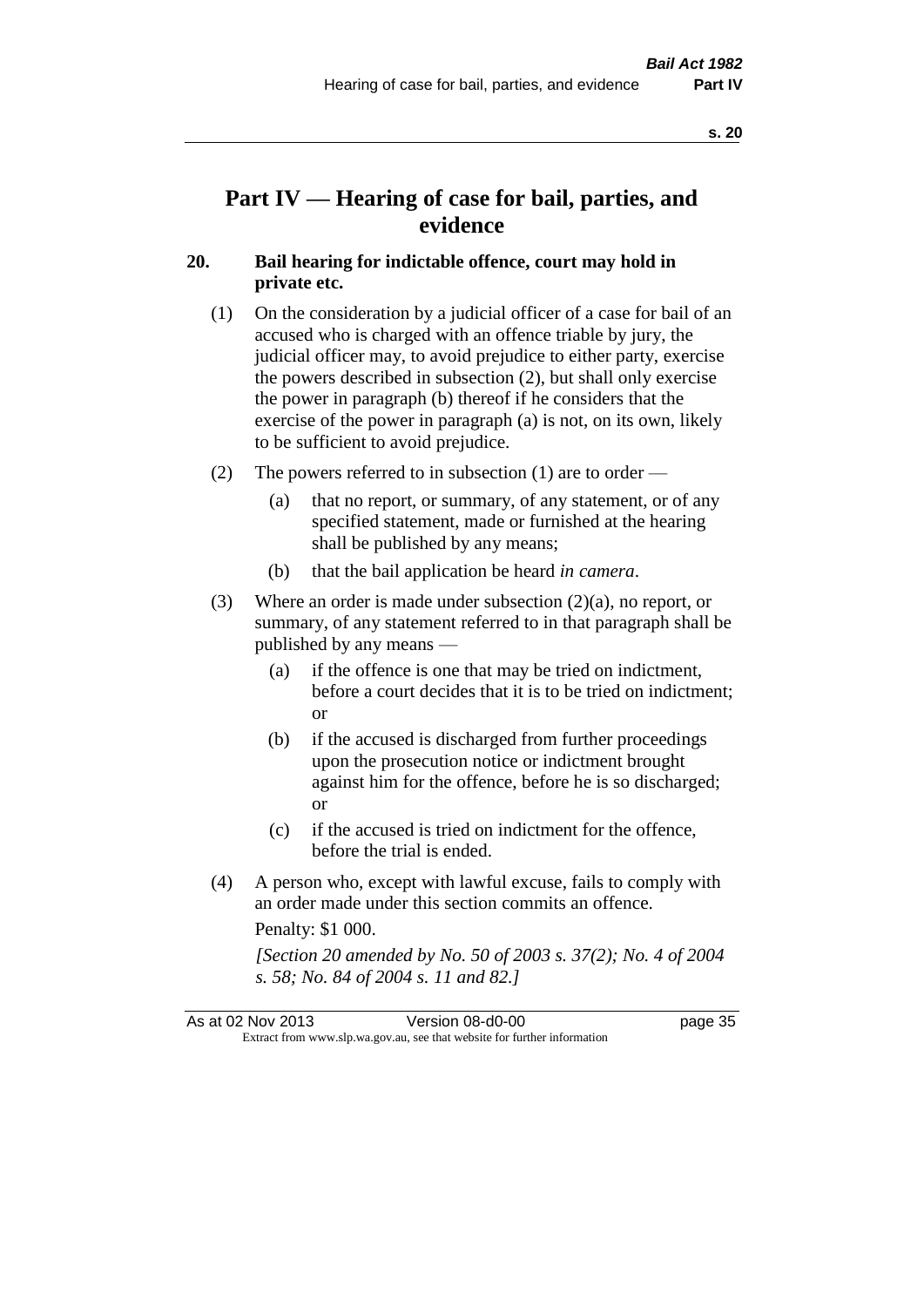#### **21. Parties to bail proceedings, who are**

- (1) The parties to proceedings on a case for bail are the prosecutor and the accused and, subject to subsection (2), no other person shall be a party to, or be represented at, the proceedings.
- (2) Nothing in subsection (1) affects the right of
	- (a) the Attorney General to apply for leave, or be an appellant, under Part 2 of the *Criminal Appeals Act 2004*; or
	- (b) the Director of Public Prosecutions or the State Solicitor to receive notice and be heard under section 7F(2); or
	- (c) an officer referred to in section 33 of the *Children's Court of Western Australia Act 1988* to be present at and participate in proceedings concerning a child under that section.

*[Section 21 amended by No. 15 of 1988 s. 9; No. 49 of 1988 s. 84; No. 33 of 1989 s. 18; No. 31 of 1993 s. 7; No. 65 of 2003 s. 88(3); No. 59 of 2004 s. 141; No. 84 of 2004 s. 11 and 82; No. 6 of 2008 s. 9(3).]* 

#### **22. Evidence at bail hearings**

A judicial officer or authorised person may in considering any case for bail receive and take into account such information as he thinks fit whether or not the same would normally be admissible in a court of law.

#### **23. Accused not bound to supply information**

An accused is not obliged to complete, or furnish information for, the form referred to in section  $8(1)(b)$ , or for any revision thereof, or to furnish any information, whether on oath or otherwise, for the purpose of having his case for bail considered.

*[Section 23 amended by No. 84 of 2004 s. 82; No. 6 of 2008 s. 43(2).]*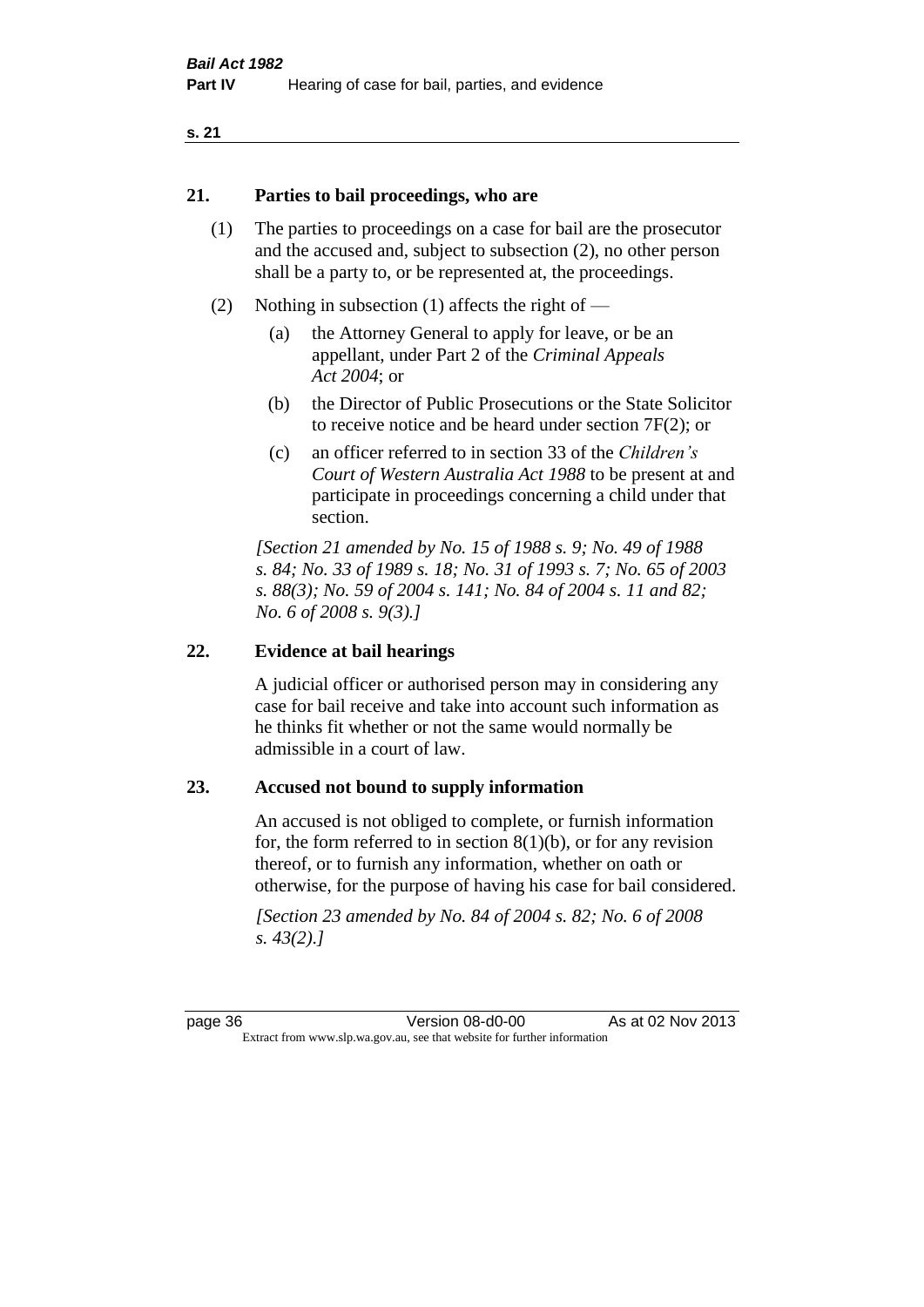# **24. Court etc. may ask police to verify etc. accused's information**

- (1) A judicial officer or authorised officer who is called upon to consider a case for bail may —
	- (a) request that any information placed before the judicial officer or authorised officer by the accused for the purposes of the case be verified by a police officer, and to that end may refer to a police officer the form mentioned in section 8(1)(b), after it has been completed or revised;
	- (b) request that a report on any matter mentioned in Part C of Schedule 1, so far as it applies to an accused whose case is being or to be considered, be made by a police officer.
- (2) Where a reference or request is made under subsection (1) a police officer shall, as soon as is practicable —
	- (a) make a report to the judicial officer or the authorised officer accordingly; and
	- (b) furnish a copy of the report to the accused or his solicitor or counsel.

*[Section 24 inserted by No. 61 of 1990 s. 6; amended by No. 45 of 1993 s. 12; No. 84 of 2004 s. 82; No. 6 of 2008 s. 43(2).]* 

## **24A. Court may ask community corrections officer to verify etc. accused's information etc.**

- (1) A judicial officer who is called upon to consider a case for bail may refer to a community corrections officer any matter referred to in section 24(1) and may request a community corrections officer to do any matter referred to in that section.
- (2) A judicial officer who is called upon to consider a case for bail and who desires to impose a home detention condition as a condition on a grant of bail, shall request that a report be made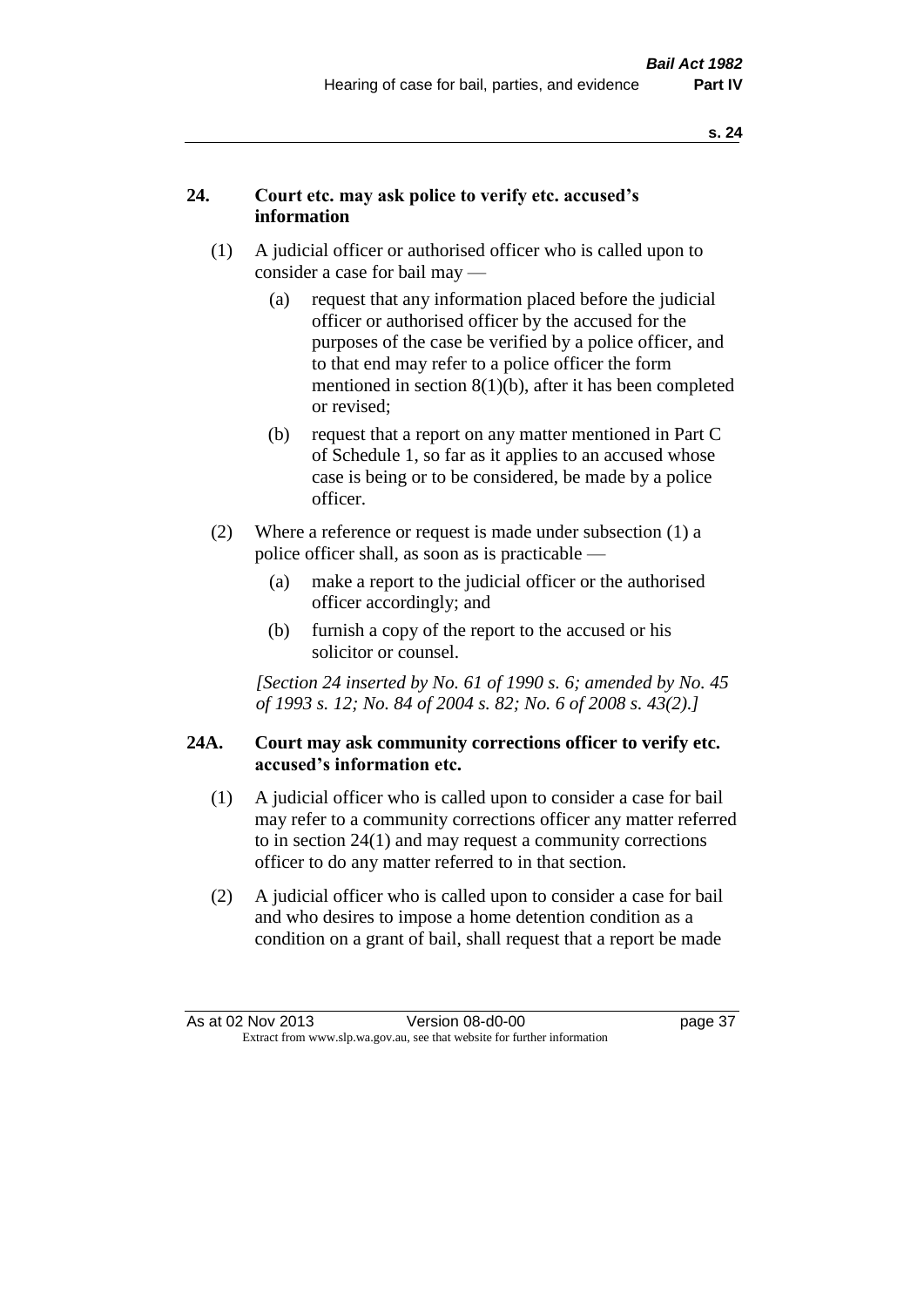**s. 25**

by a community corrections officer about the suitability of the accused to be subject to a home detention condition.

- (3) Where a reference or a request is made under subsection (1) or a report is requested under subsection (2) a community corrections officer shall, as soon as is practicable, make a report to the judicial officer and, at the discretion of the judicial officer, copies may be made available to the prosecution or to the accused or his solicitor or counsel.
- (4) Where a community corrections officer makes a report that an accused is suitable to be subject to a home detention condition, the officer shall annex to the report and provide to the accused or his solicitor or counsel, a list of those conditions in rules made under section 50L that may be applied to the accused by the CEO (corrections) while the accused is subject to the home detention condition.

*[Section 24A inserted by No. 61 of 1990 s. 7; amended by No. 31 of 1993 s. 9; No. 84 of 2004 s. 82; No. 65 of 2006 s. 53.]* 

# **25. Information given by accused for bail purposes not admissible at trial**

A statement made by an accused to a judicial officer or authorised officer for the purpose of a decision whether bail should be granted to him for any appearance in court for an offence shall not be admissible in evidence against him at his trial for that offence.

*[Section 25 amended by No. 84 of 2004 s. 82.]* 

# **26. Record of bail decision and reasons**

- (1) A bail record form shall be completed by an authorised officer or a justice if he —
	- (a) refuses to grant bail to an accused; or
	- (b) grants bail to an accused in the circumstances referred to in clause 3 of Part B of Schedule 1; or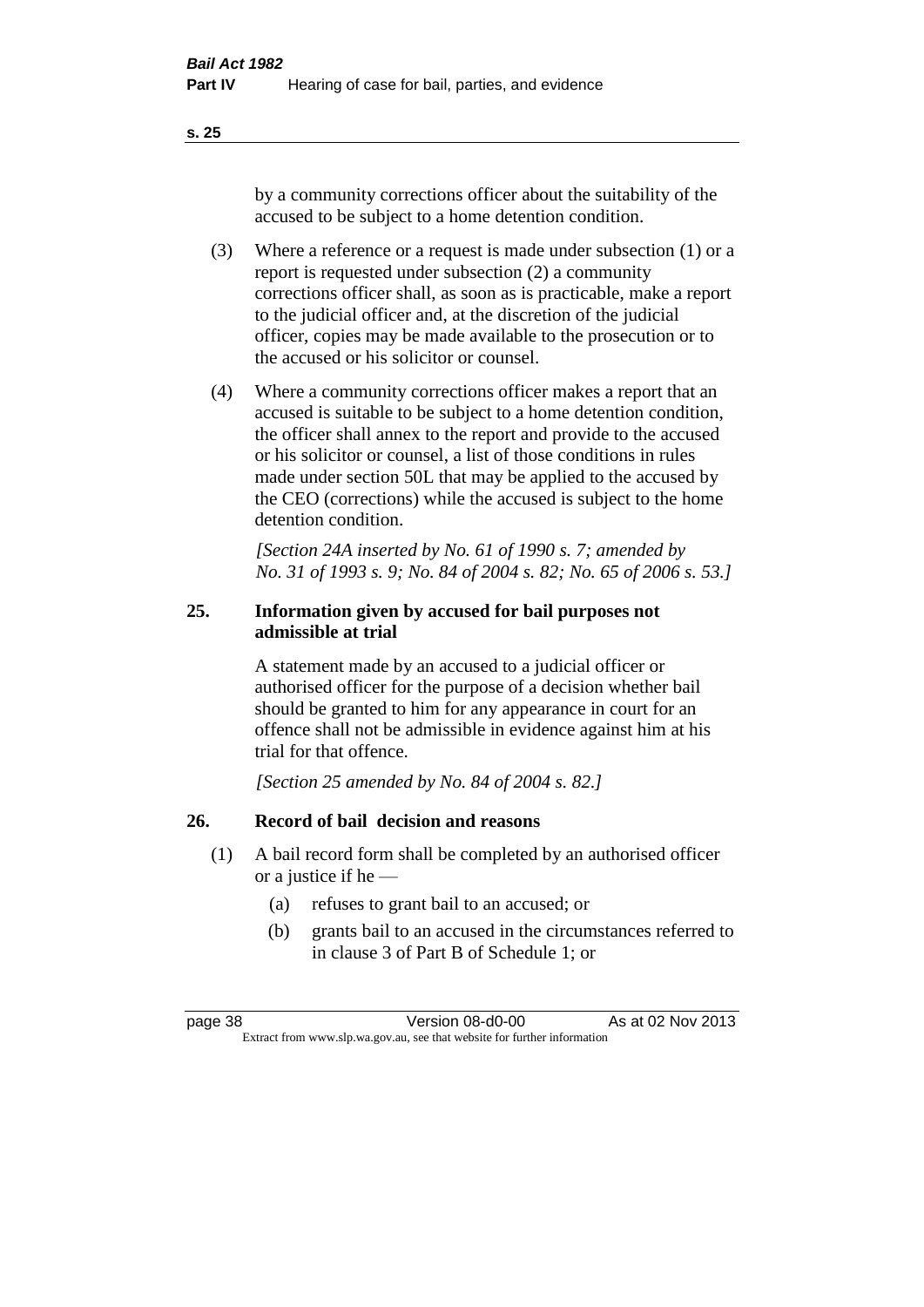- (ba) grants bail to an accused for a serious offence to which Schedule 1 Part C clause 3A applies; or
- (c) imposes any condition on a grant of bail and it appears to him that the accused is dissatisfied with the condition.
- (2) Where a judicial officer, other than a justice
	- (a) refuses to grant bail to an accused; or
	- (aa) grants bail to an accused for a serious offence to which Schedule 1 Part C clause 3A applies; or
	- (b) imposes any condition on a grant of bail and it appears to him that the accused is dissatisfied with the condition,

a record of the decision and of the reasons therefor shall be made.

- (3) The accused, the prosecutor or an intending prosecutor shall be entitled, upon request, to be furnished with a copy of the bail record form or, where subsection (2) applies, of the record made.
- (4) For the purposes of this section
	- (a) references to a justice do not include a magistrate or a judge of the District Court or the Supreme Court or the Children's Court who is a justice; and
	- (b) a bail record form is an approved form designed to contain a summary of the matters relevant to the decision as to the bail of an accused, including those matters set out in Part C of Schedule 1, the decision made, and the reasons for the decision.

*[Section 26 inserted by No. 15 of 1988 s. 10; amended by No. 49 of 1988 s. 85; No. 45 of 1993 s. 12; No. 59 of 2004 s. 141; No. 84 of 2004 s. 82; No. 6 of 2008 s. 17 and 43(1).]* 

# **27. Relevant papers to be sent to court where accused to appear**

(1) An authorised officer and a judicial officer who consider an accused's case for bail for an appearance for an offence and a

As at 02 Nov 2013 Version 08-d0-00 Page 39 Extract from www.slp.wa.gov.au, see that website for further information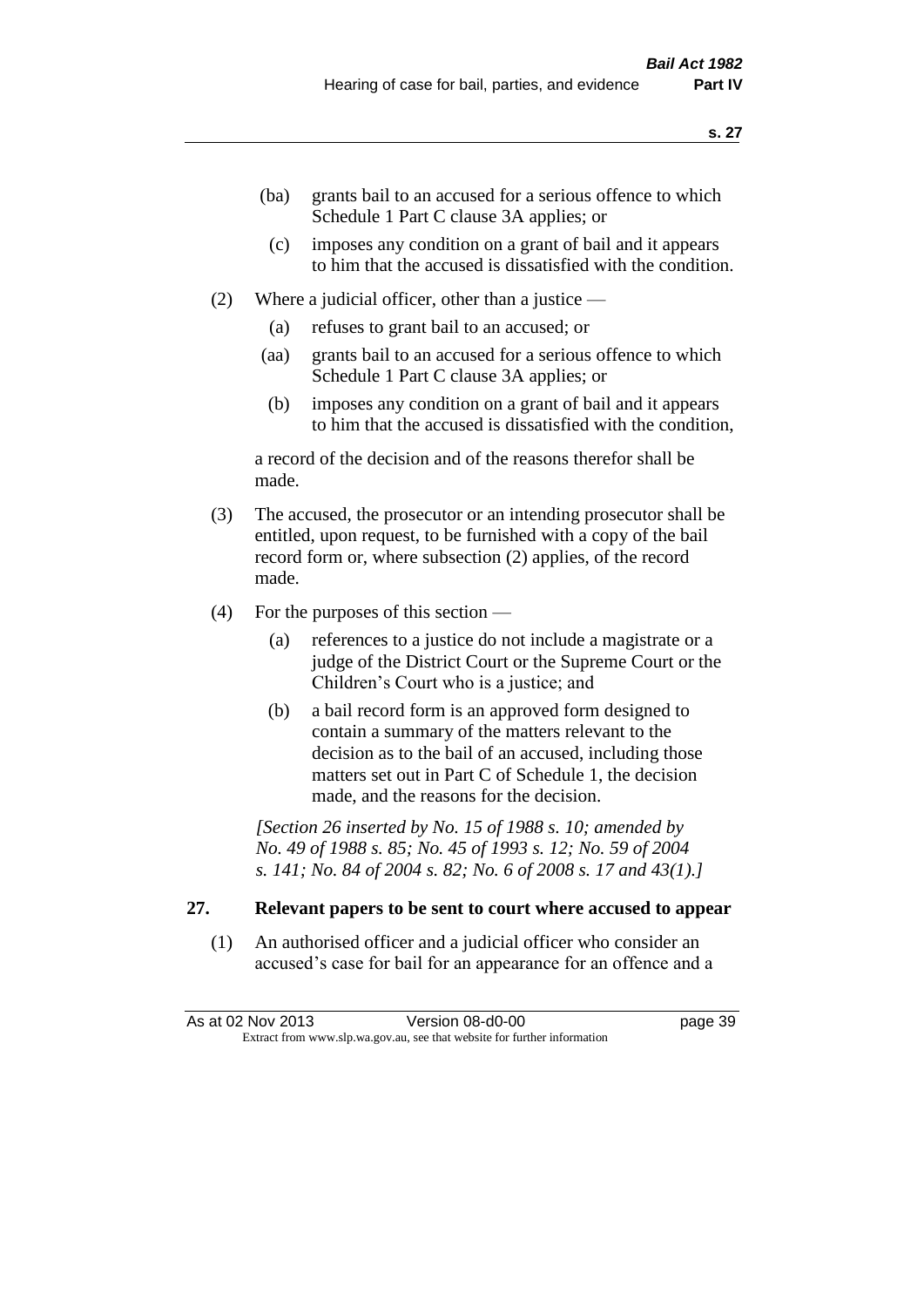**s. 27A**

person before whom a bail undertaking or a surety undertaking is entered into shall ensure that the relevant papers are sent as soon as is practicable, to the court before which the accused is required to appear.

(2) In subsection (1) the *relevant papers* in relation to any particular officer or person means such papers as are prescribed to be sent by that officer or person.

*[Section 27 amended by No. 84 of 2004 s. 82; No. 59 of 2006 s. 7(2).]* 

# **27A. Bail with home detention, papers to be sent to CEO (corrections)**

A judicial officer who grants bail subject to a home detention condition shall ensure that a copy of the bail record form and of the bail undertaking are sent as soon as is practicable to the CEO (corrections).

*[Section 27A inserted by No. 61 of 1990 s. 8; amended by No. 31 of 1993 s. 9; No. 65 of 2006 s. 53.]*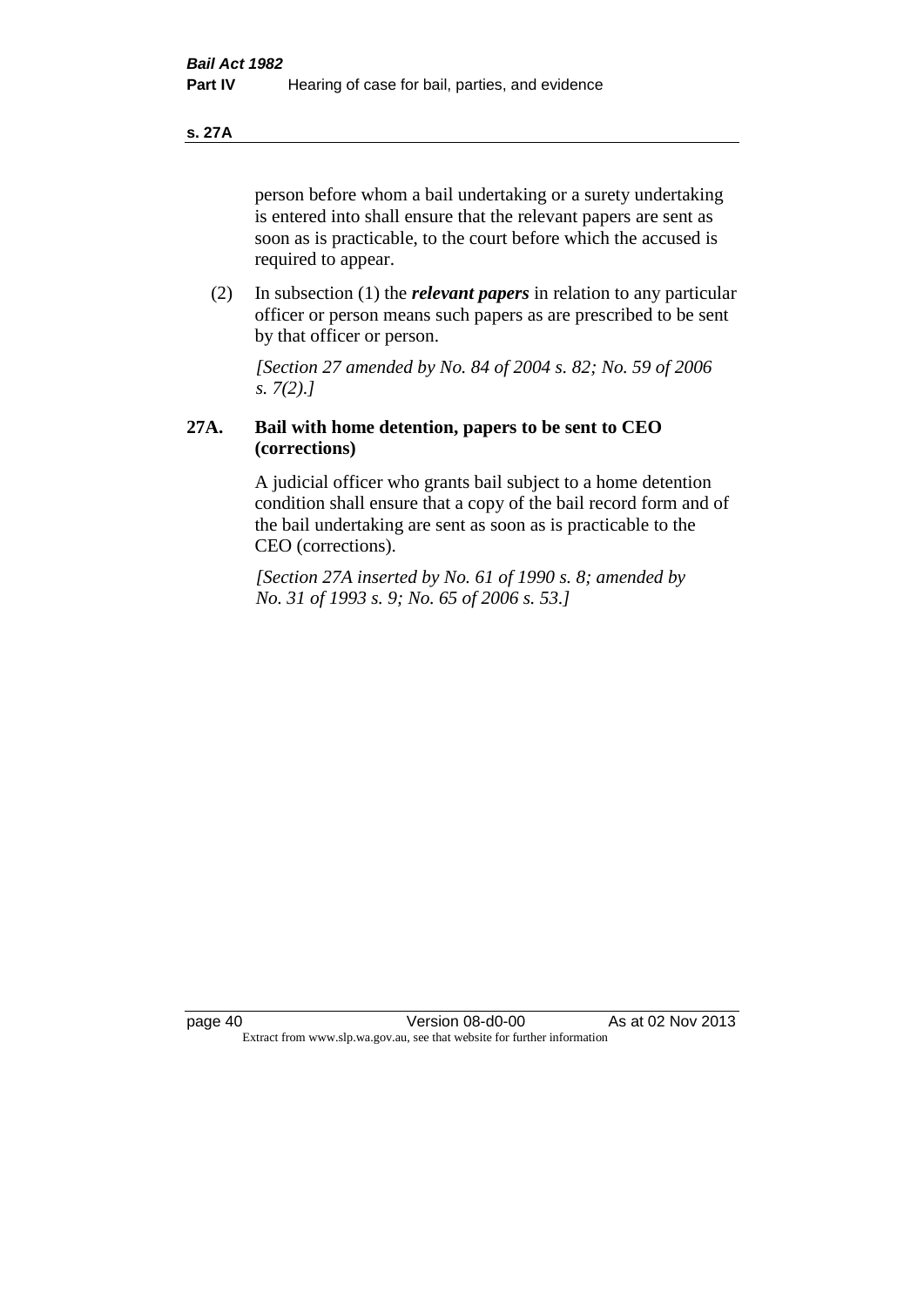# **Part V — Bail undertakings**

#### **28. Bail undertaking, when required and nature of**

- (1) A person shall not be released on bail for an appearance in court unless he has entered into a bail undertaking for that appearance or is deemed to have done so under section 31(3).
- (2) A bail undertaking is an undertaking in writing by an accused in the prescribed form —
	- (a) that he will appear at a time and place specified, or deemed by section 31(3) to be specified, in the undertaking; and
	- (b) that if the accused fails to appear at that time and place the accused will, as soon as is practicable, appear at the court at which the accused was required to appear, when that court is sitting; and
	- (c) that he will comply with such conditions as may be imposed on him under clause 2 of Part D of Schedule 1; and
	- (d) that he will comply with any home detention condition which may be imposed as a condition on a grant of bail to him pursuant to clause 3 of Part D of Schedule 1,

and containing any agreement as to forfeiture of money by the accused which may be required pursuant to clause 1 of that Part.

- (3) A bail undertaking for any appearance may be entered into in respect of more than one offence.
- (4) The undertakings mentioned in subsection (2)(a) and (b) are, subject to section 34, enforceable under sections 51, 57 and 58.

*[Section 28 amended by No. 61 of 1990 s. 9; No. 45 of 1993 s. 12; No. 59 of 2004 s. 141; No. 84 of 2004 s. 82; No. 6 of 2008 s. 18(1).]* 

As at 02 Nov 2013 Version 08-d0-00 Page 41 Extract from www.slp.wa.gov.au, see that website for further information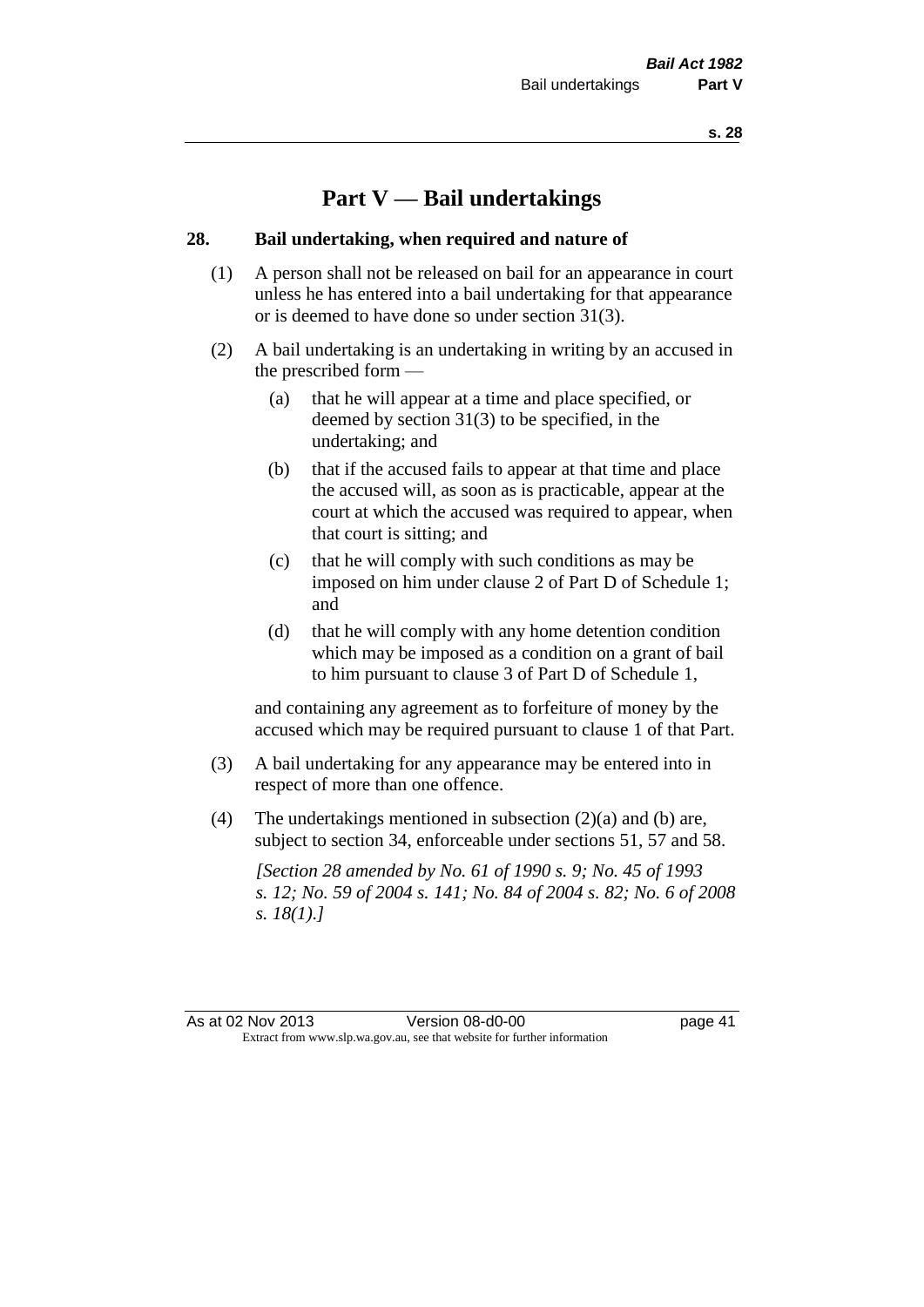# **29. Before whom bail undertaking may be entered into**

A bail undertaking need not be entered into before the judicial officer or authorised officer who granted bail but may be entered into before any of the following persons —

- (a) a judicial officer;
- (b) a registrar of a court, other than a deputy registrar of the Magistrates Court or the Children's Court;
- (c) an authorised police officer;
- (d) an associate of a judge of the Supreme Court, the District Court or the Children's Court;
- (e) where the accused is in a lock-up or prison, any person for the time being in charge of the lock-up or prison;
- (f) where the accused is in a court custody centre, any person for the time being in charge of the centre who is approved for the purposes of this paragraph by the chief executive officer of the department of the Public Service principally assisting in the administration of the *Court Security and Custodial Services Act 1999*;
- (g) where the accused is a child, any authorised community services officer.

*[Section 29 amended by No. 15 of 1988 s. 11; No. 49 of 1988 s. 86; No. 2 of 1996 s. 61; No. 59 of 2004 s. 141; No. 84 of 2004 s. 82; No. 6 of 2008 s. 19.]* 

# **30. Duties of person before whom bail undertaking is entered into**

- (1) The person before whom a bail undertaking is to be entered into by an accused shall before it is entered into —
	- $(a)$  either
		- (i) read it to the accused; or
		- (ii) be informed by the accused that the accused has read it; or
		- (iii) if necessary, have it translated to the accused; and

page 42 Version 08-d0-00 As at 02 Nov 2013 Extract from www.slp.wa.gov.au, see that website for further information

#### **s. 29**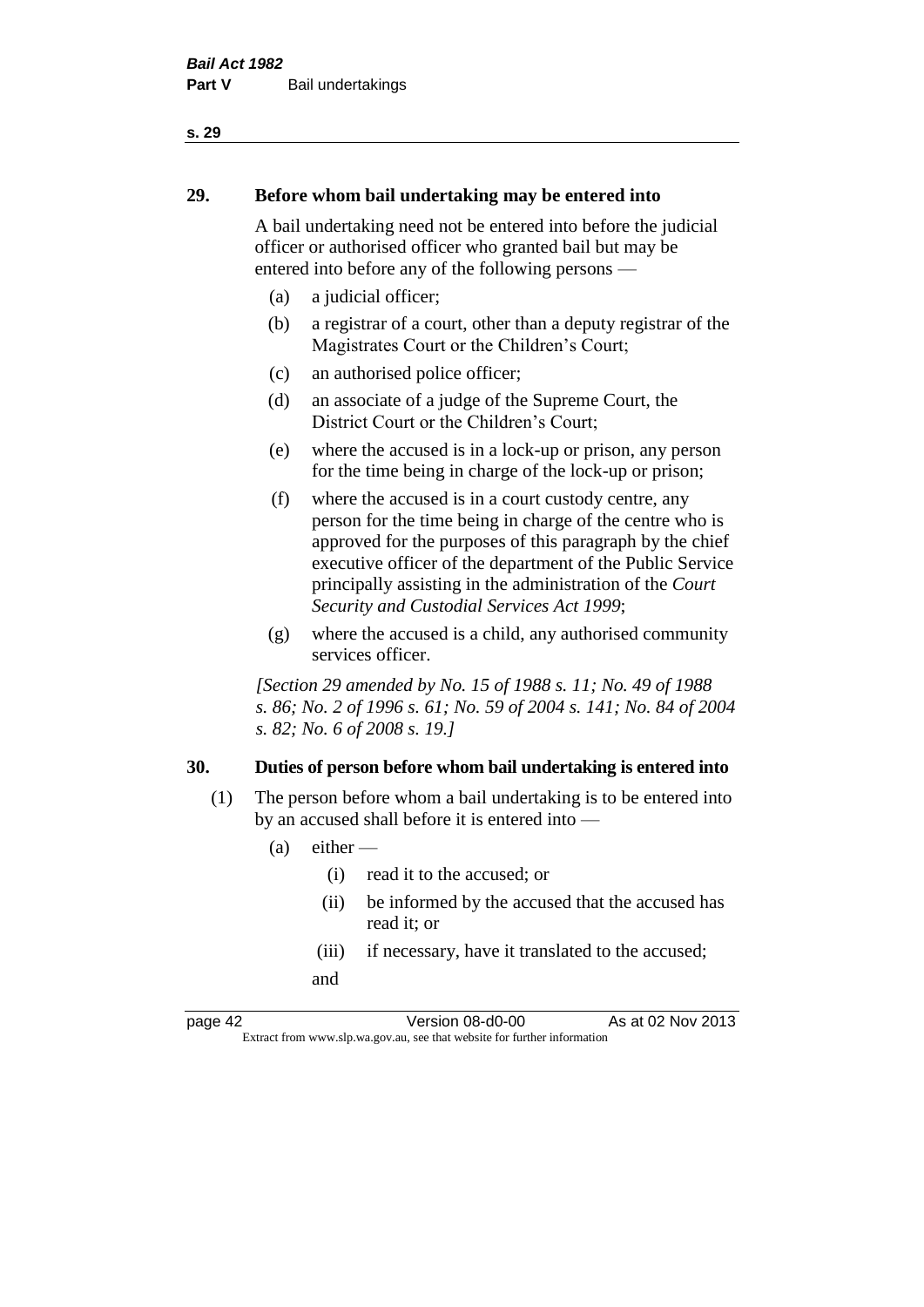- (b) ensure that all conditions which are to be complied with before the release of the accused have been complied with.
- (2) The person before whom a bail undertaking is entered into by an accused shall give to him, or cause to be given to him —
	- (a) a copy of the bail undertaking as duly completed; and
	- (b) a notice in writing in the approved form showing
		- (i) his obligations pursuant to the undertaking; and
		- (ii) the consequences of his failure to comply with them.
- (3) The person before whom a bail undertaking is entered into by an accused shall enquire of the accused whether he requires the notice referred to in subsection (2)(b) to be read or translated to him and shall take such steps as are necessary to comply with any such requirement of the accused.

*[Section 30 inserted by No. 15 of 1988 s. 12; amended by No. 84 of 2004 s. 82; No. 6 of 2008 s. 20 and 43(3).]* 

## **31. Different time and place for appearance, substituting**

- (1) A different time or a different time and place may be substituted in accordance with this section for the time and place for appearance specified, or deemed by this section to be specified, in a bail undertaking.
- (2) A different time, or a different time and place, for the appearance by the accused may be substituted as mentioned in subsection  $(1)$  —
	- (a) upon an adjournment of proceedings at which the accused is present, by the judicial officer, if he has power to grant bail for that appearance, fixing a time and place for the resumed proceedings and notifying the accused orally thereof;
	- (b) upon an adjournment of proceedings from which the accused is absent for reasonable cause, by the judicial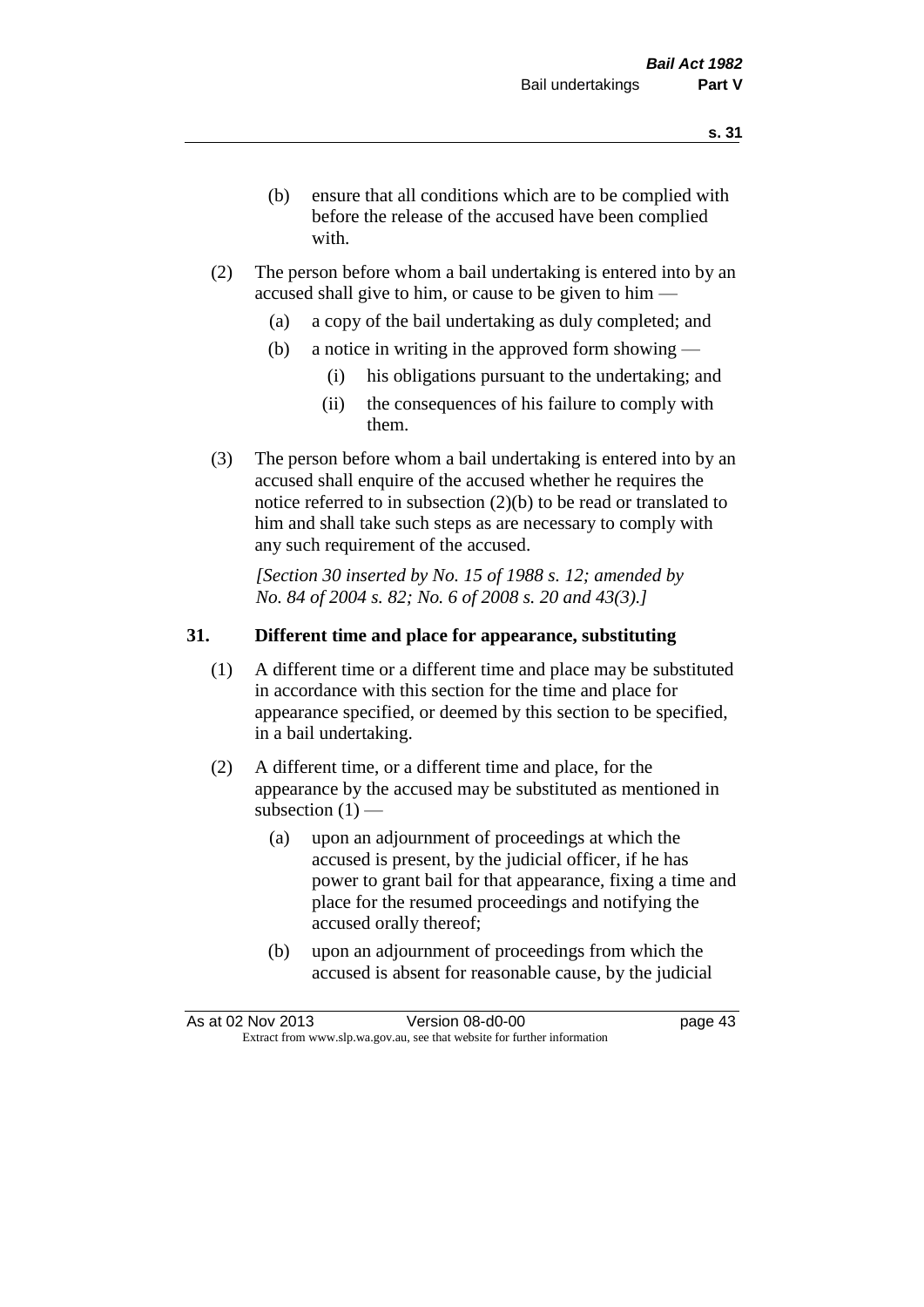officer, if he has power to grant bail for that appearance, fixing a time and place for the resumed proceedings and directing the registrar of the court to cause written notice of the time and place to be given to the accused;

- $(c)$  where
	- (i) a judge of the Supreme Court or a judge of the Children's Court has granted bail to an accused under section 15; and
	- (ii) a judicial officer, other than such a judge, has committed the accused to the Supreme Court,

by a judge of the Supreme Court or a judge of the Children's Court, as the case may require, notifying the accused orally, or directing the registrar of the court to cause written notice to be given to the accused of the time or time and place for the proceedings;

- $(d)$  where
	- (i) a judge of the Supreme Court or a judge of the Children's Court has granted bail to an accused under section 15;
	- *[(ii) deleted]*
	- (iii) the judicial officer is satisfied that there has been no material change in the facts or circumstances which applied on the grant of bail,

by the judicial officer notifying the accused orally, or directing the registrar of the court to cause written notice to be given to the accused, of the time or time and place for the resumed proceedings;

(e) upon a committal to the Supreme Court or District Court, by a judicial officer, if he has power to grant bail for that appearance, fixing a specified day in a specified sitting or session of that court and directing the registrar of the court to cause written notice of the day to be given to the accused;

**s. 31**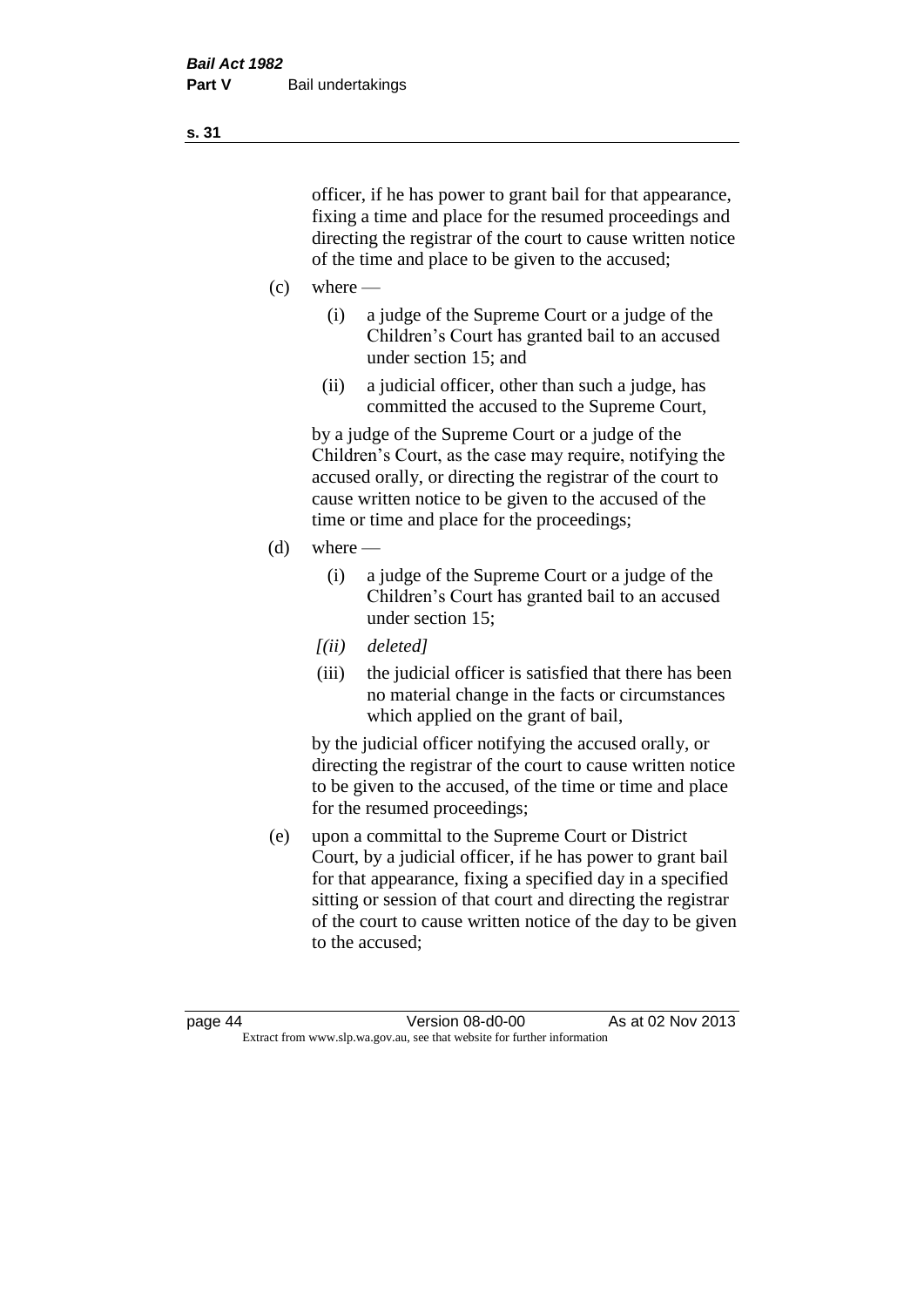- (f) where an accused has been committed for trial in the Supreme Court or the District Court in a specified sitting or session thereof or on a specified day in a specified sitting or session thereof, by an officer of the court, or a person authorised under subsection (5), fixing a time for the trial in that sitting or session and causing written notice of the time to be given to the accused;
- (g) if the parties agree to a different time or a different time and place for the proceedings, by an officer of the court giving written notice thereof to the accused.
- (3) Where a different time or a different time and place is notified to an accused pursuant to subsection (2) the bail undertaking shall be deemed to be amended to specify that time or that time and place for appearance, and the terms and conditions thereof shall continue to apply as so amended as if the accused had entered into the bail undertaking in that form.
- (4) Where the power in subsection (2)(b) is exercised upon an adjournment of proceedings the right of the accused to be at liberty under section 11(1) does not lapse by reason only that there is an interval between the adjournment of the proceedings and the time when he is notified of the time and place for the resumed proceedings.
- (5) The Chief Justice, in respect of committals to the Supreme Court, and the Chief Judge, in respect of committals to the District Court, may authorise a person or persons, by name or office, to perform the functions referred to in subsection (2)(f).

*[Section 31 amended by No. 15 of 1988 s. 13; No. 49 of 1988 s. 87; No. 27 of 2002 s. 21; No. 59 of 2004 s. 141; No. 84 of 2004 s. 82; No. 6 of 2008 s. 21(1) and (2).]* 

#### **31A. Conditions on bail, amending during trial**

(1) In this section —

*amendment* means an addition, variation or cancellation under subsection (2);

As at 02 Nov 2013 Version 08-d0-00 page 45 Extract from www.slp.wa.gov.au, see that website for further information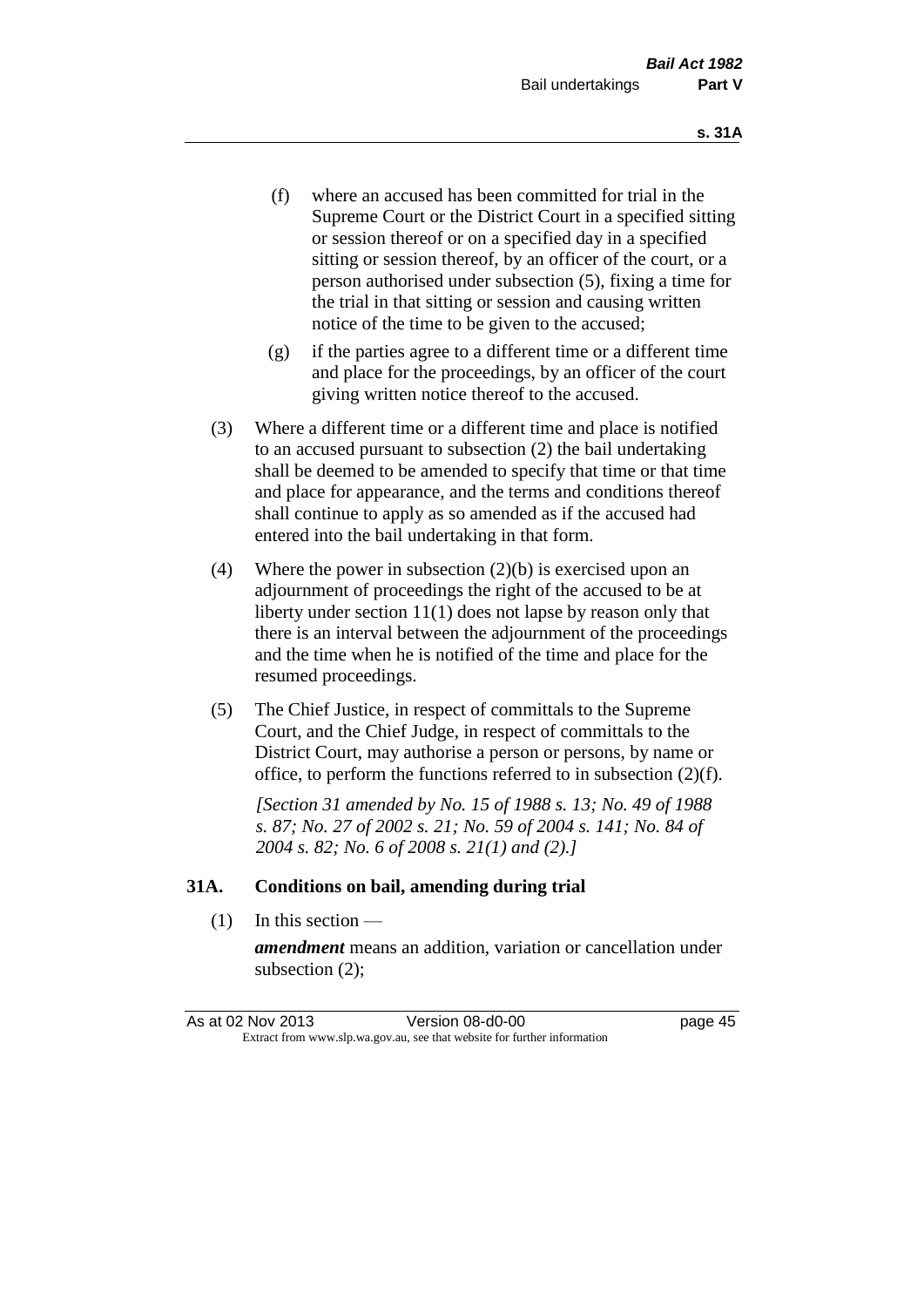#### **s. 31A**

*trial* means that part of proceedings for an offence when evidence is being received by the court in respect of the offence and also extends to any time when —

- (a) legal argument is being heard; or
- (b) a judicial officer or a jury is deliberating.

## $(2)$  Where —

- (a) an accused has been granted bail for the accused's appearance for trial for an offence; and
- (b) the trial extends beyond one day,

a judicial officer who grants bail for the next appearance by exercising the power in section  $31(2)(a)$  may also do one or more of the following —

- (c) add any condition to the extent that is authorised by clause 2 or 3 of Part D of Schedule 1;
- (d) vary a condition to that extent;
- (e) cancel a condition.
- (3) A judicial officer who adds, varies or cancels a condition under subsection (2) shall cause an officer of the court —
	- (a) to endorse the amendment on the accused's copy of the bail undertaking or, if that copy is not available for endorsement, to give written notice of the amendment to the accused; and
	- (b) to endorse on a file copy of the undertaking a certificate as to the amendment and the action taken under paragraph (a).
- (4) If the judicial officer considers that the amendment is of a minor nature, the judicial officer may, for the purposes of section 44(4), cause the officer of the court to include a statement to that effect in the endorsement or notice under subsection (3)(a) and the certificate under subsection (3)(b).

page 46 Version 08-d0-00 As at 02 Nov 2013 Extract from www.slp.wa.gov.au, see that website for further information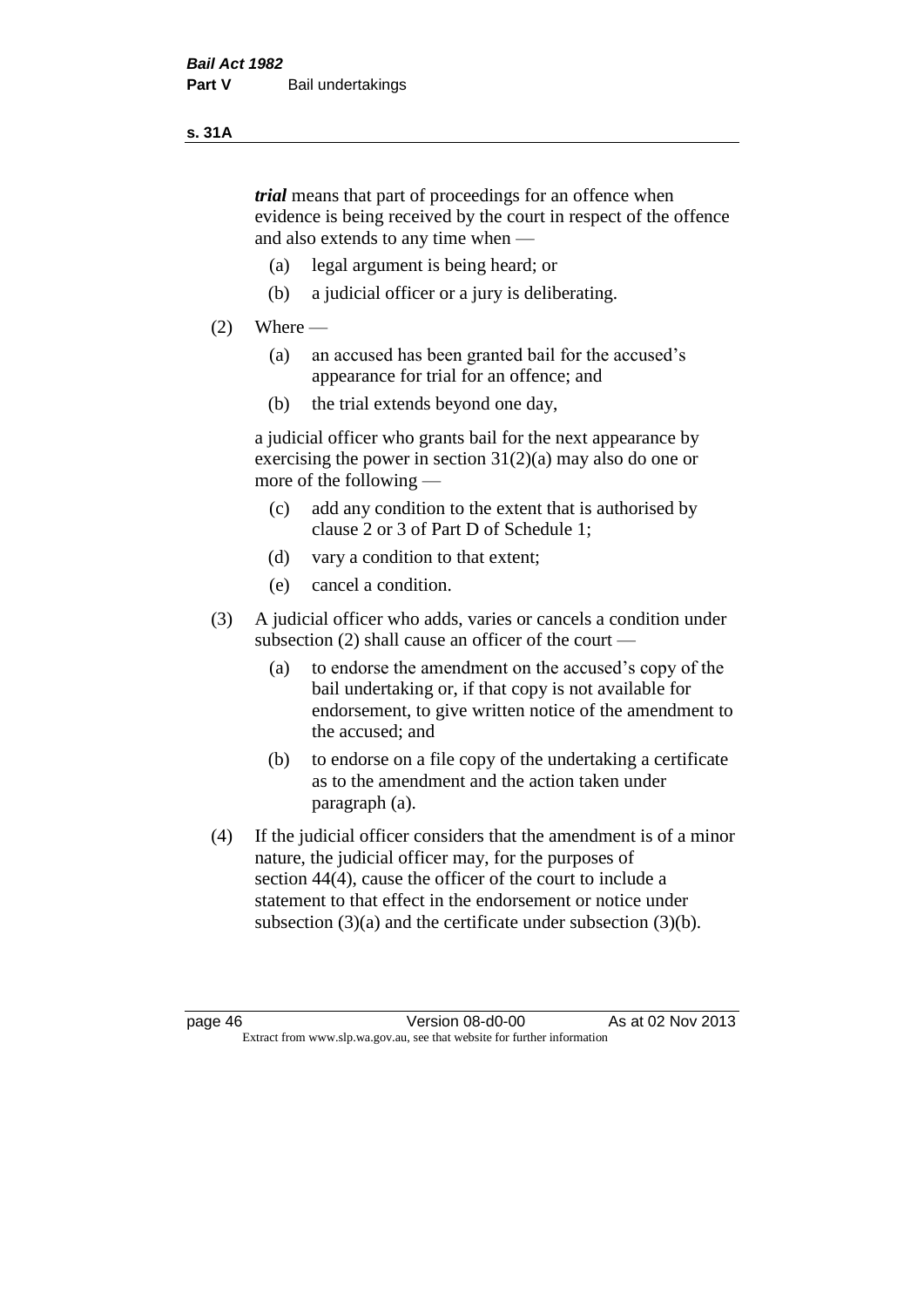- (5) When action is taken under subsection  $(3)(a)$ 
	- (a) the bail undertaking is to be regarded as having been amended as provided in the endorsement or notice, as the case requires; and
	- (b) the terms and conditions of the bail undertaking continue to apply as so amended as if the accused had entered into the bail undertaking in that form.
- (6) In any proceedings an endorsement on a copy of a bail undertaking referred to in subsection  $(3)(b)$  purporting to be a certificate referred to in that paragraph is evidence of the matters appearing in it without proof of the signature of the person who made the endorsement.

*[Section 31A inserted by No. 6 of 2008 s. 22(1).]*

## **32. Notices under s. 31, service and proof of**

- (1) A written notice to an accused under section  $31(2)$ 
	- (a) shall be given to the accused personally; or
	- (b) shall be sent to the accused by post to the accused's address appearing in the records of the court; or
	- (c) in urgent cases or with the accused's consent, shall be sent to the accused by electronic communication.
- (2) A person who gives or sends a notice in accordance with subsection (1) shall endorse on a file copy of the notice a certificate showing —
	- (a) that the person has done so; and
	- (b) the time of doing so.
- (3) If a notice is sent by post under subsection  $(1)(b)$ , the notice is to be presumed, unless the contrary is shown, to have been received at the time when, in the ordinary course of events, it would have been delivered.
- (4) The judicial officer who under section  $31(2)(a)$  notifies an accused of the time and place for resumed proceedings shall

| As at 02 Nov 2013 | Version 08-d0-00                                                         | page 47 |
|-------------------|--------------------------------------------------------------------------|---------|
|                   | Extract from www.slp.wa.gov.au, see that website for further information |         |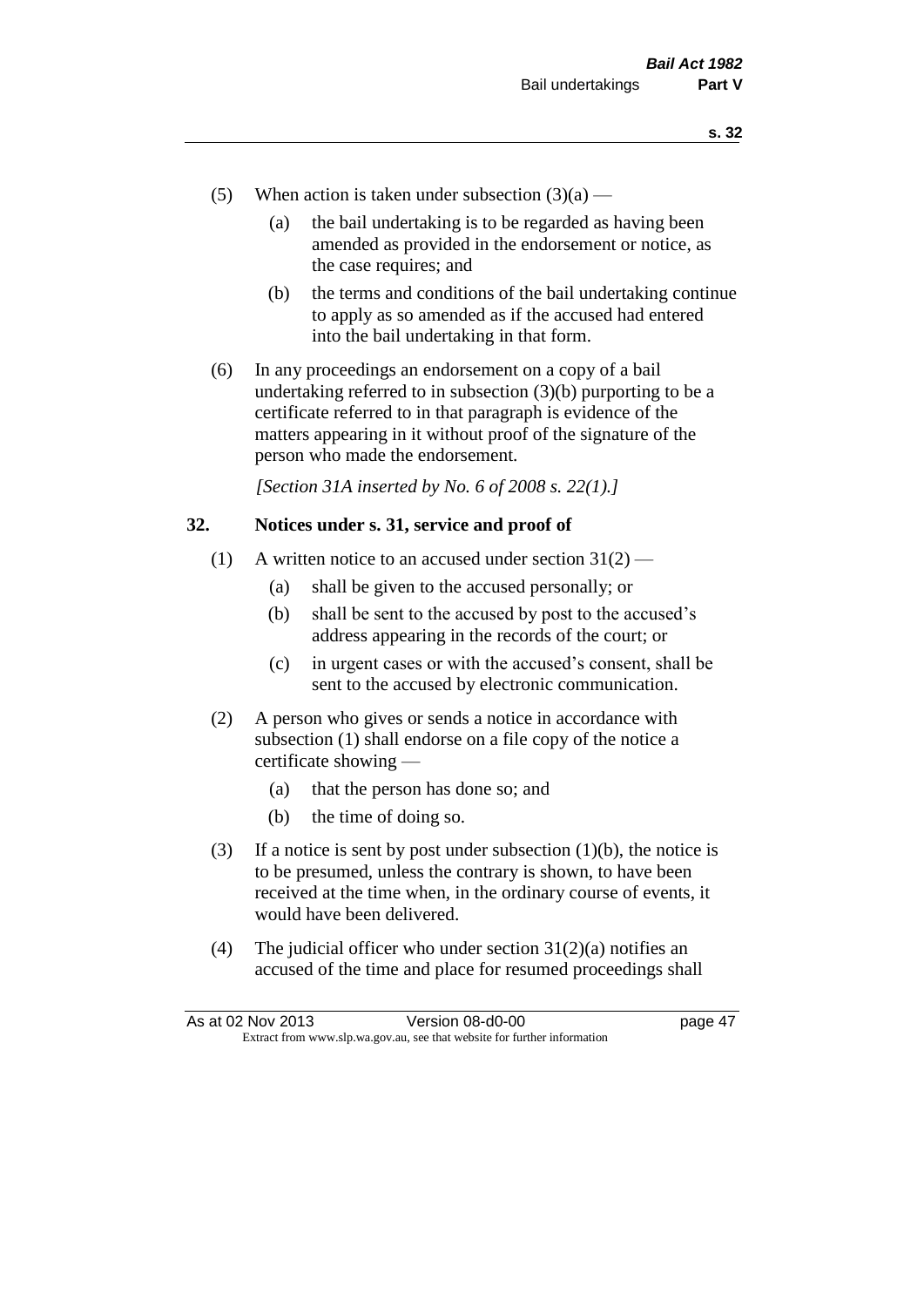cause to be endorsed on the accused's bail undertaking a certificate showing details of such time and place and that the accused has been notified of them.

- (5) In any proceedings
	- (a) a document purporting to be a copy of a notice referred to in subsection (1) shall be evidence of the terms of the notice; and
	- (b) an endorsement
		- (i) on a copy of a notice referred to in subsection (2); or
		- (ii) on a bail undertaking,

purporting to be a certificate referred to in subsection (2) or (4) is evidence of the matters appearing in it without proof of the signature of the person who made the endorsement.

*[Section 32 amended by No. 74 of 1984 s. 12; No. 84 of 2004 s. 82; No. 6 of 2008 s. 23(1)-(3).]* 

## **33. Judicial officer may order accused to enter into bail undertaking**

- (1) Where bail is granted to an accused by a judicial officer, whether with or without any condition being attached thereto, and the accused fails or refuses to enter into a bail undertaking in terms of the grant, the judicial officer who granted bail may, subject to subsection (3), order that the accused enter into the bail undertaking within such time as he may specify.
- (2) If an accused does not comply with an order under subsection (1), the judicial officer may, subject to subsection (3), further order that a bail undertaking, in such form as the judicial officer may approve, shall be deemed to have been entered into by the accused on the date of such further order, and thereupon that undertaking shall be treated as if it had been duly entered into by the accused for the purposes of this Act.

page 48 Version 08-d0-00 As at 02 Nov 2013 Extract from www.slp.wa.gov.au, see that website for further information

**s. 33**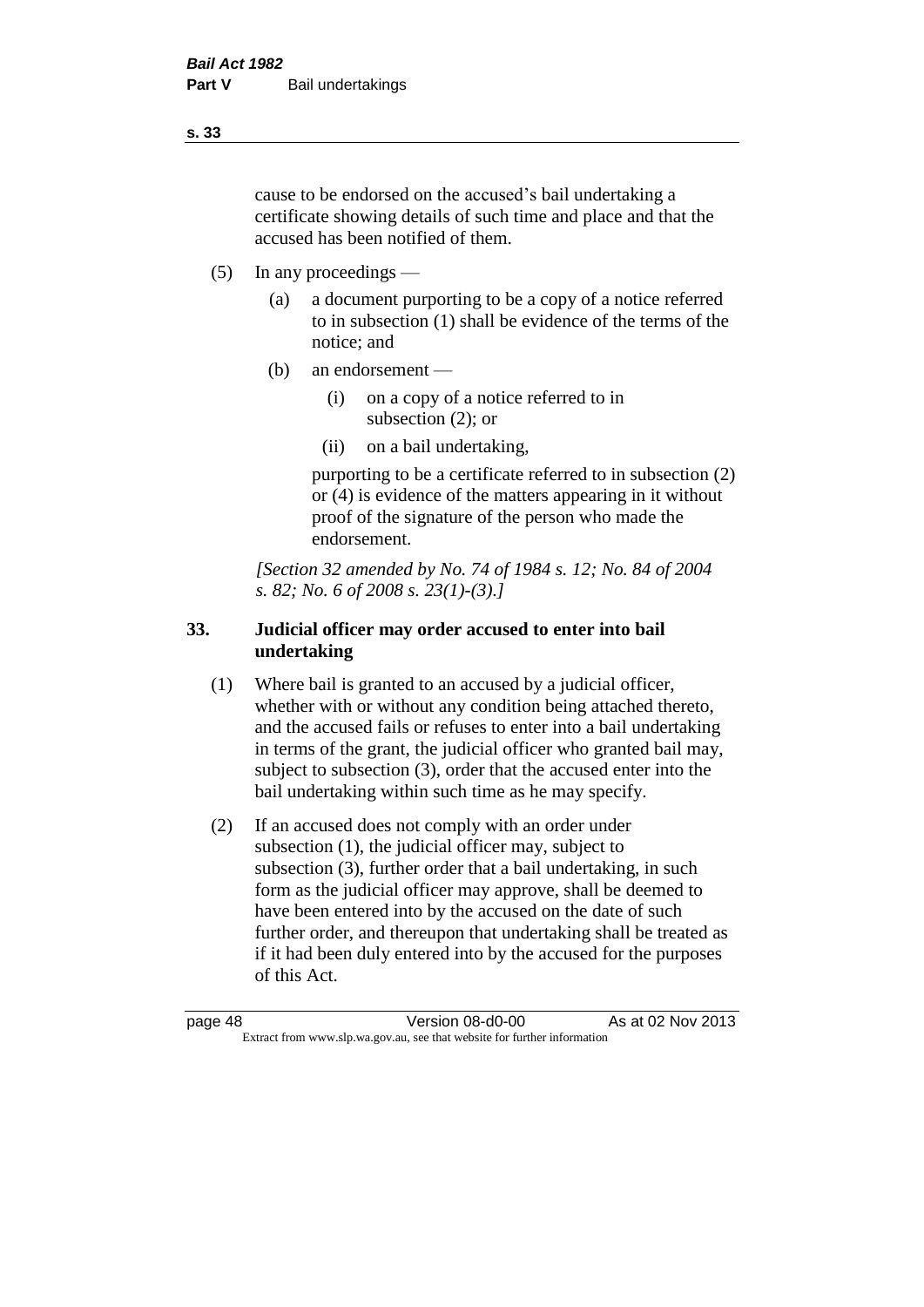- (3) A judicial officer shall not
	- (a) make an order under subsection (2) unless he has personally informed the accused of the terms and effect of the order made under subsection (1);
	- (b) exercise any of the powers conferred on him by this section unless he is satisfied that the accused has the capacity to enter into and comply with the undertaking.

*[Section 33 amended by No. 84 of 2004 s. 82.]* 

#### **34. When bail undertaking ceases to have effect**

A bail undertaking ceases to have effect —

- (a) upon the revocation of bail under section 55;
- (b) upon the death of the accused, but only if no order has been made under section 57;
- (c) subject to section 31, upon the appearance in court by the accused as required by his bail undertaking;
- (d) upon the discharge of the accused according to law from any further proceedings for the offence, or all of the offences, to which the bail undertaking relates;
- (e) during any period before the time at which the accused is required to appear in court when he is in custody for any other offence or reason.

*[Section 34 amended by No. 84 of 2004 s. 82.]*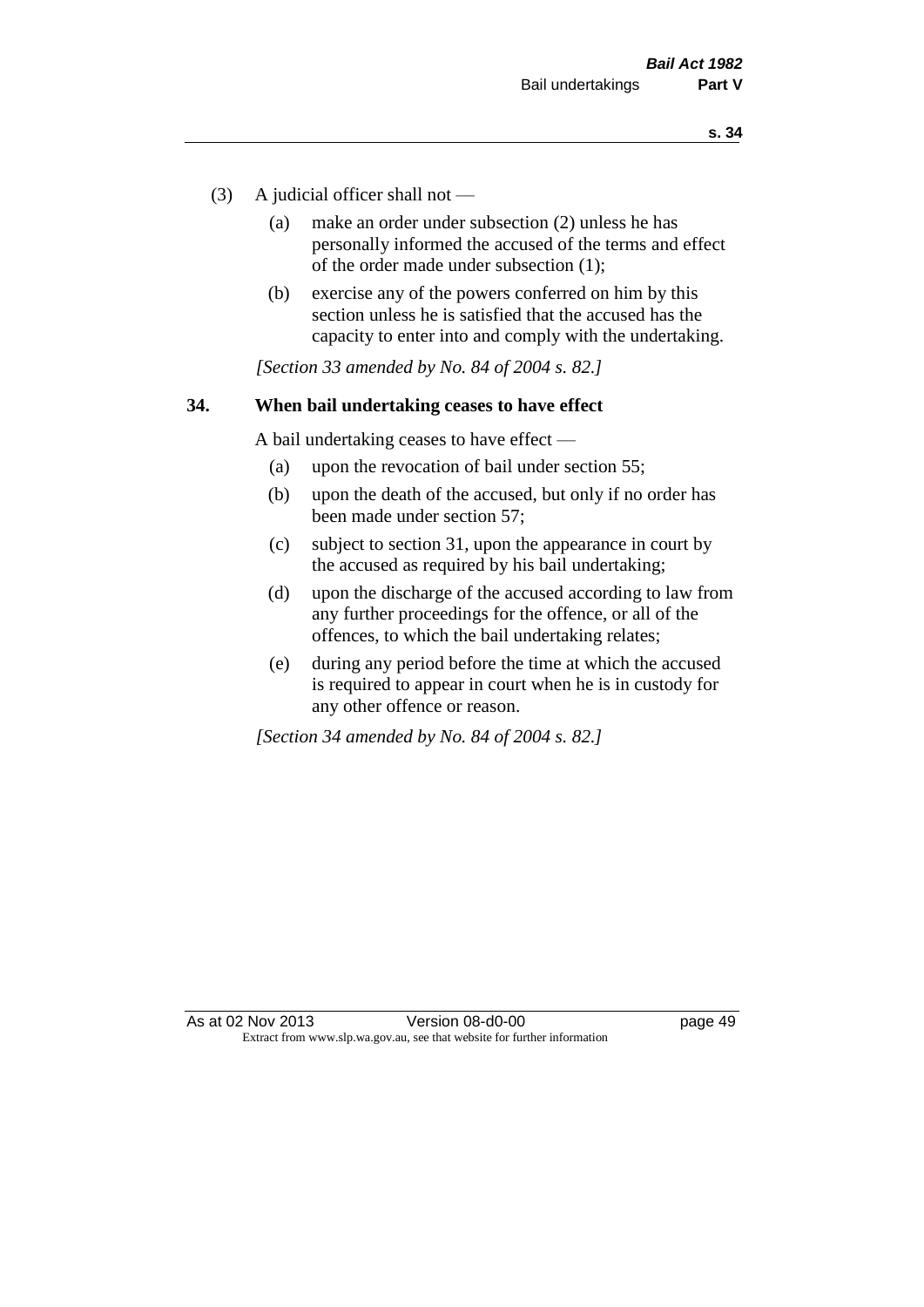**s. 35**

# **Part VI — Sureties and surety undertakings**

## **35. Surety and surety undertaking, nature of etc.**

- (1) A surety is a person who, as a condition of the grant of bail to an accused, enters into a surety undertaking, that is to say, undertakes in writing that he will, subject to this Act, forfeit a specified amount of money if the accused fails to comply with any requirement of his bail undertaking mentioned in section  $28(2)(a)$  and (b).
- (2) A surety is required to be approved under section 40.
- (3) A forfeiture of money by a surety as mentioned in subsection (1) is enforceable as provided in section 49 but not otherwise.

*[Section 35 amended by No. 84 of 2004 s. 82; No. 6 of 2008 s. 18(3).]* 

## **36. Sureties, who may approve**

- (1) The decision whether an applicant should be approved as a surety in any case is to be made —
	- (a) by a person referred to in section 29(a) to (d); or
	- (b) where the accused to whom bail has been granted is in prison, by a person for the time being in charge of the prison; or
	- (c) where the accused to whom bail has been granted is a child, by an authorised community services officer.
- (2) A judicial officer when granting bail to an accused subject to a requirement for a surety or sureties may make an order as to —
	- (a) the giving of notice to the prosecutor of an application for approval of any surety; or
	- (b) the person or persons who are to, or may, approve any surety,

and subsection (1) has effect subject to any such order. *[Section 36 inserted by No. 6 of 2008 s. 24(1).]*

page 50 Version 08-d0-00 As at 02 Nov 2013 Extract from www.slp.wa.gov.au, see that website for further information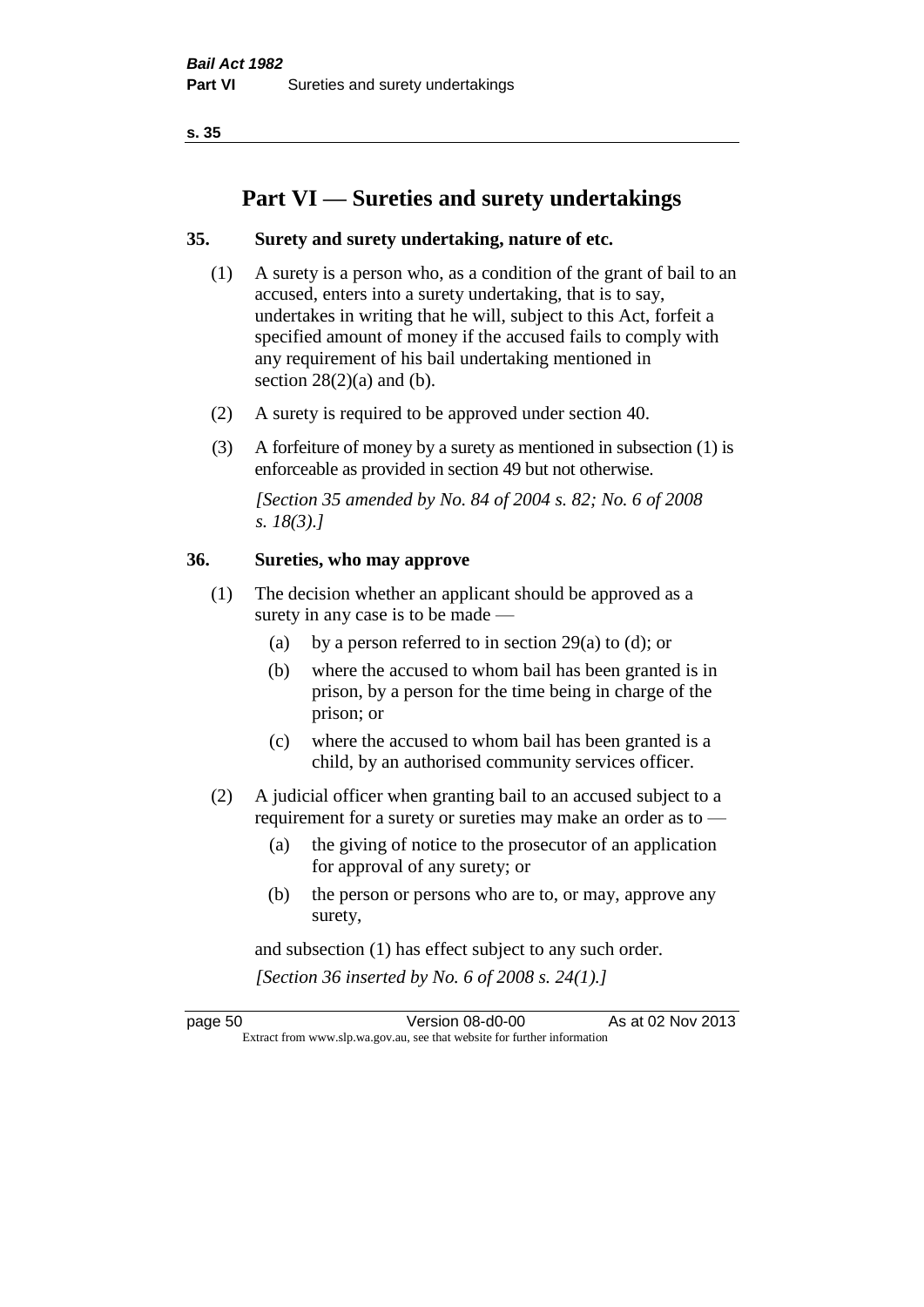#### **37. Proposed surety to receive certain information and form**

- (1) Whenever a surety approval officer is called upon to decide whether an applicant should be approved as a surety, he shall ensure that the applicant is, or has been, given —
	- (a) a duly completed notice in the prescribed form showing details of the terms and conditions on which bail has been granted to the accused in whose case the surety is required; and
	- (b) such information in writing as to the effect of this Act in relation to the rights, obligations and liabilities of sureties as is prescribed for the purposes of this paragraph; and
	- (c) a prescribed form of declaration for completion designed to disclose to the surety approval officer all information relevant to the decision.
- (2) Before he makes his decision, the surety approval officer shall ensure that the applicant furnishes to him the declaration referred to in subsection (1)(c) duly completed.
- (3) For the purposes of this section it is sufficient if  $-$ 
	- (a) the notice, information and declaration referred to in subsection (1) are sent by electronic communication to an electronic address provided by the applicant; and
	- (b) the declaration referred to in subsection  $(1)(c)$  duly completed is sent by electronic communication to an electronic address provided by the surety approval officer.

*[Section 37 amended by No. 84 of 2004 s. 82; No. 6 of 2008 s. 24(4), (5) and 25.]* 

#### **38. Persons disqualified from being sureties**

- (1) A person is not qualified to be approved as a surety if
	- (a) he is under 18 years of age; or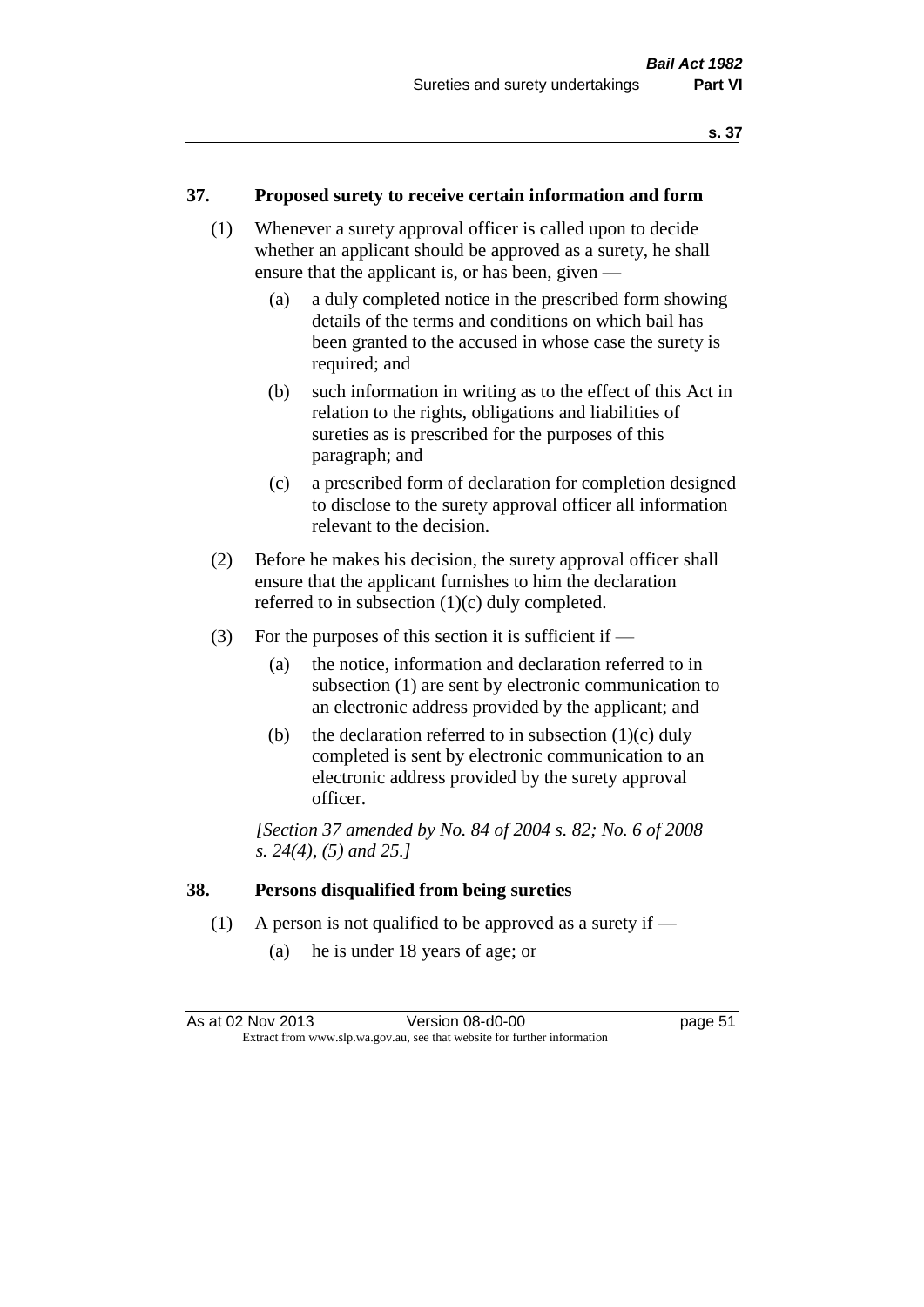(b) subject to subsection (2), the value of his assets, after provision is made for his debts and liabilities, is less than the amount which he might become liable to forfeit under his proposed surety undertaking; or

- (c) there are reasonable grounds for believing that he has been, or will be, indemnified by any person against any forfeiture referred to in paragraph (b).
- (2) Subsection (1)(b) does not apply where the applicant for approval is required to give security sufficient to cover the amount which he might become liable to forfeit.

## **39. Matters to be regarded when approving sureties**

In determining whether an applicant is suitable to be a surety a surety approval officer shall have regard to all matters which appear to him to be relevant including, as well as any others, the following —

- (a) the character and antecedents of the applicant; and
- (b) his proximity to or connection with the accused, whether by kinship, place of residence or otherwise; and
- (c) his ability to pay, or give security for, the amount which he might become liable to forfeit under his proposed surety undertaking, without excessive hardship to himself or his dependants.

*[Section 39 amended by No. 84 of 2004 s. 82; No. 6 of 2008 s. 24(4).]* 

# **40. Decision on application by proposed surety**

(1) Upon receipt of the duly completed declaration referred to in section  $37(1)(c)$ , the surety approval officer shall, after making any enquiries which he thinks desirable, make a decision, as soon as is practicable, either to approve or not to approve of the applicant as a surety in that case.

page 52 Version 08-d0-00 As at 02 Nov 2013 Extract from www.slp.wa.gov.au, see that website for further information

**s. 39**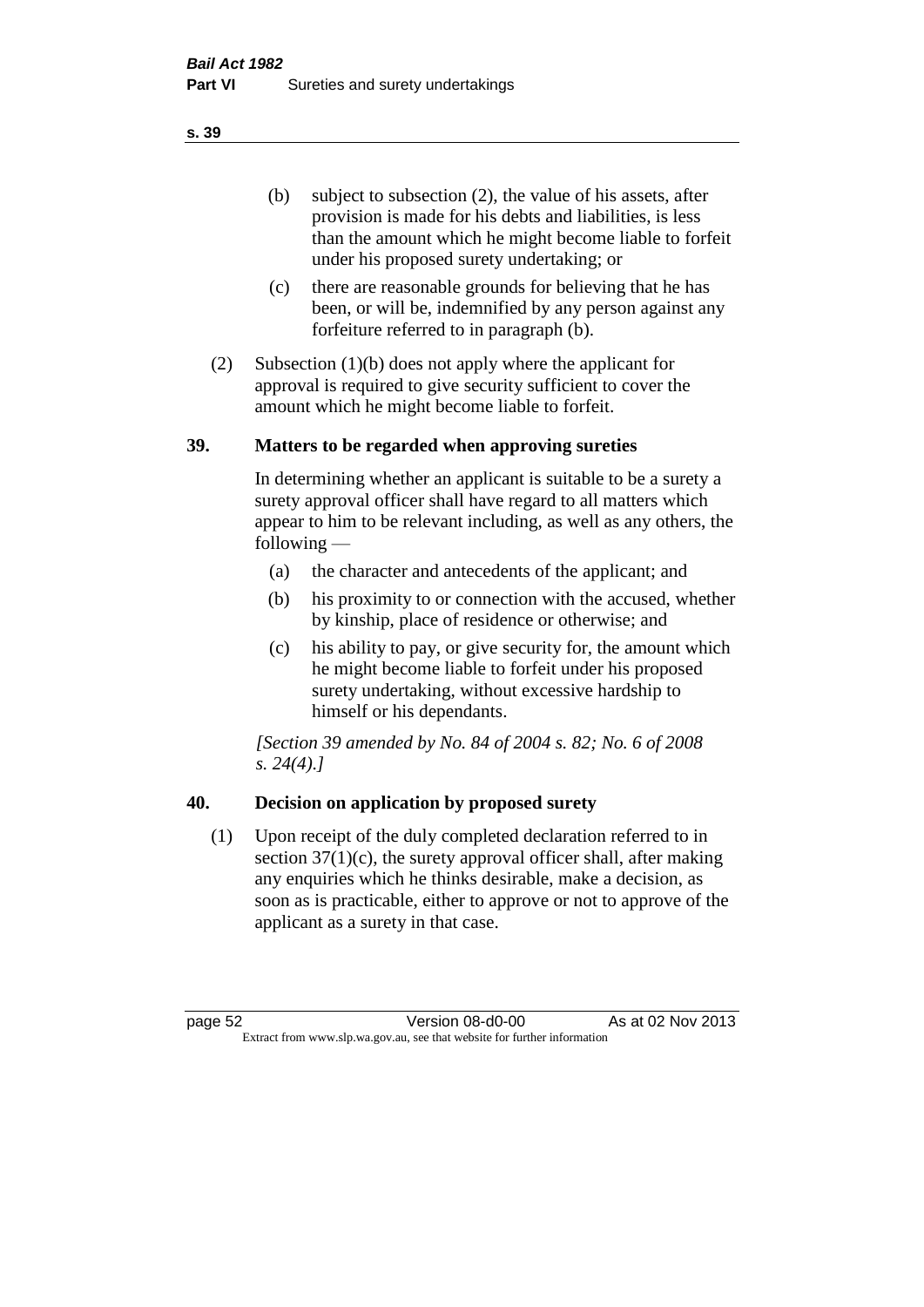(2) If the surety approval officer does not approve of the applicant as a surety he shall record the reasons for his doing so and inform the applicant and the accused thereof, or cause them to be so informed.

*[Section 40 amended by No. 15 of 1988 s. 15; No. 84 of 2004 s. 82; No. 6 of 2008 s. 24(5).]* 

## **41. Finality of decision to refuse approval of surety**

- (1) A decision by a surety approval officer not to approve of the applicant as a surety is final unless the applicant becomes entitled to re-apply under subsection (2).
- (2) An applicant who is refused approval as a surety may re-apply for approval to the surety approval officer who made that decision, or if that officer is absent or unavailable to another surety approval officer, on the ground that —
	- (a) new facts have been discovered, new circumstances have arisen or the circumstances have changed since he was refused approval; or
	- (b) he failed to adequately present his case for approval on his previous application,

and the provisions of this Act, except section 37, shall, with necessary modifications, apply to any such further application and the decision thereon.

*[Section 41 amended by No. 6 of 2008 s. 24(3) and (4).]*

## **42. Before whom surety undertaking may be entered into**

A surety undertaking need not be entered into before the surety approval officer who approved the surety but may be entered into before any person before whom the accused for whose appearance the surety is approved might enter into his bail undertaking under section 29.

*[Section 42 amended by No. 84 of 2004 s. 82; No. 6 of 2008 s. 24(5).]*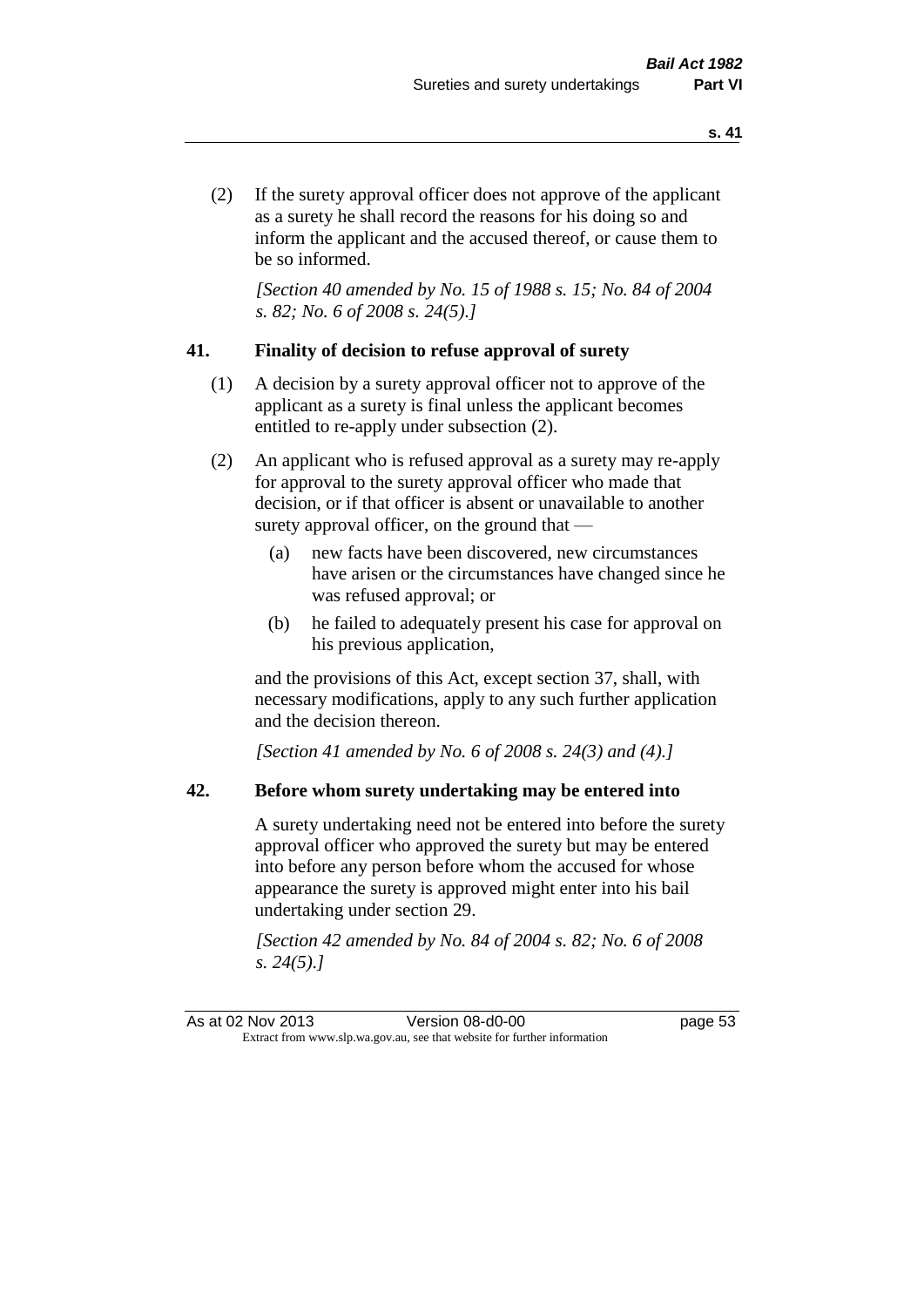#### **s. 43**

# **43. Duties of person before whom surety undertaking is entered into**

A person before whom a surety undertaking is to be entered into —

- $(a)$  shall
	- (i) read to the surety; or
	- (ii) be informed by the surety that he has read; or
	- (iii) if necessary, have translated to the surety,

the documents described in section  $37(1)(a)$  and (b), and the surety undertaking, before the surety enters into the undertaking; and

- (b) shall ensure that all conditions which are to be complied with by the surety have been complied with before the surety enters into his undertaking; and
- (c) shall give to the surety a copy of his surety undertaking as duly completed.

*[Section 43 amended by No. 74 of 1984 s. 13.]* 

## **43A. Interstate proposed surety, use of video link etc. in case of**

(1) In this section —

*proposed surety* means a person who is to enter into a surety undertaking;

*relevant official* means the person before whom the surety undertaking is to be entered into or was entered into, as the case requires;

*video link* means facilities (including closed circuit television) that enable, at the same time —

- (a) the relevant official to see and hear the proposed surety; and
- (b) the proposed surety to see and hear the relevant official.
- (2) This section applies if a proposed surety is in another State or a Territory.

page 54 Version 08-d0-00 As at 02 Nov 2013 Extract from www.slp.wa.gov.au, see that website for further information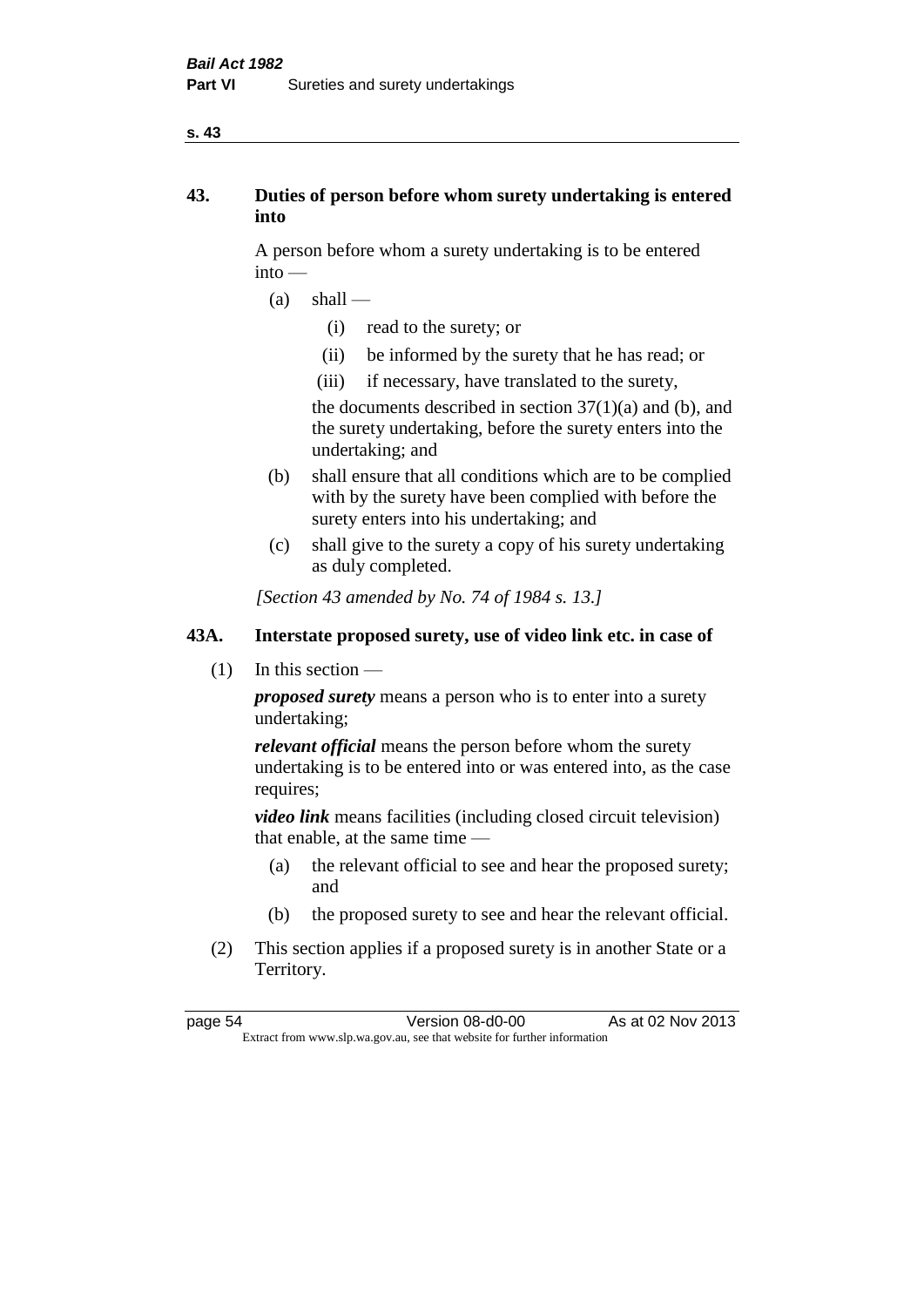- (3) The relevant official may comply with section  $43(a)$  and (b) by means of a video link.
- (4) The relevant official may send the surety undertaking to the proposed surety by electronic communication for completion.
- (5) The proposed surety may enter into the surety undertaking by sending the completed surety undertaking to the relevant official by electronic communication.
- (6) If the surety undertaking is sent by electronic communication under subsection (4) or (5), any requirement for the proposed surety or the relevant official to sign it is to be taken to have been complied with if the full name of the proposed surety or the relevant official, as the case requires, appears in the appropriate place in the undertaking.
- (7) The relevant official may comply with section 43(c) by sending a copy of the surety undertaking as duly completed to the surety by electronic communication.
- (8) A surety undertaking that is entered into in accordance with this section is to be taken to have been entered into before the relevant official.
- (9) In any proceedings a document purporting to be a copy of a surety undertaking and purporting to be certified by the relevant official to be a copy of a surety undertaking entered into in accordance with this section is evidence of the surety undertaking without proof of the signature of the relevant official.
- (10) A reference in this section to sending a surety undertaking or copy of a surety undertaking to a person by electronic communication is a reference to sending the undertaking or copy by electronic communication to an electronic address provided by the person.

*[Section 43A inserted by No. 6 of 2008 s. 26.]*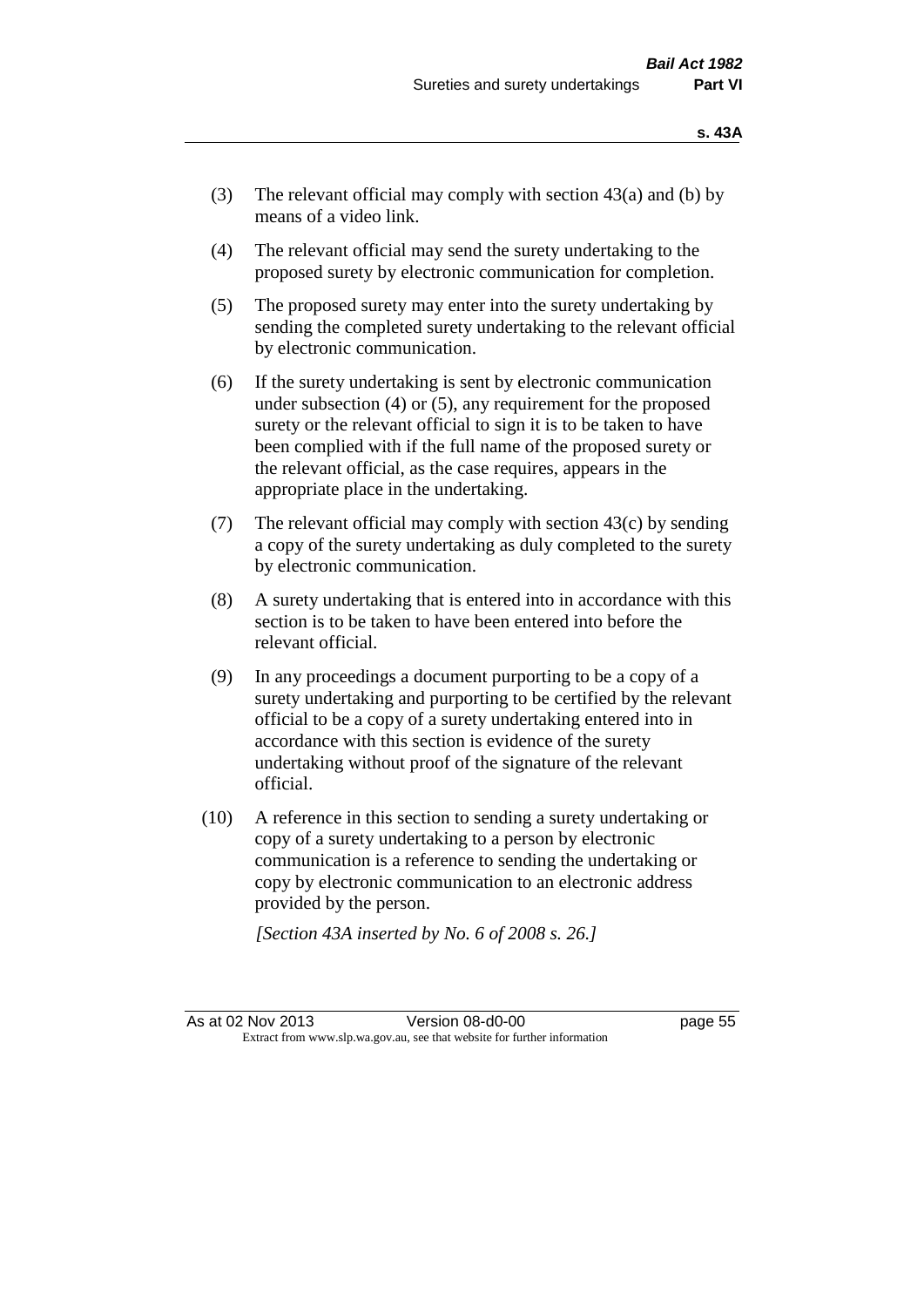#### **s. 44**

# **44. When surety undertaking extends to different time or different time and place substituted under s. 31**

- (1) A surety undertaking does not extend to the failure by the accused to appear at a different time or a different time and place substituted pursuant to section 31 unless —
	- (a) the surety undertaking contains a provision stating that it does so extend and, where applicable under subsection (5), the surety has received notice as mentioned in that subsection; or
	- (b) subsection (2) applies.
- (2) A surety undertaking extends to the failure by the accused to appear at a different time substituted pursuant to section 31 during a trial if, at the option of the surety, the undertaking contains a provision stating —
	- (a) that it does so extend; and
	- (b) the effect of subsection (4).
- (3) In subsection  $(2)$  —

*trial* means that part of proceedings for an offence when evidence is being received by the court in respect of the offence and also extends to any time when —

- (a) legal argument is being heard; or
- (b) a judicial officer or a jury is deliberating.
- (4) Subsection (2) applies despite any amendment as defined in section 31A(1) if the endorsement or notice under section 31A(3)(a) in respect of the amendment includes a statement referred to in section 31A(4).
- (5) A surety undertaking may, at the option of the surety, also contain a provision stating that where —
	- (a) a different time or a different time and place for the accused's appearance is substituted pursuant to section 31; and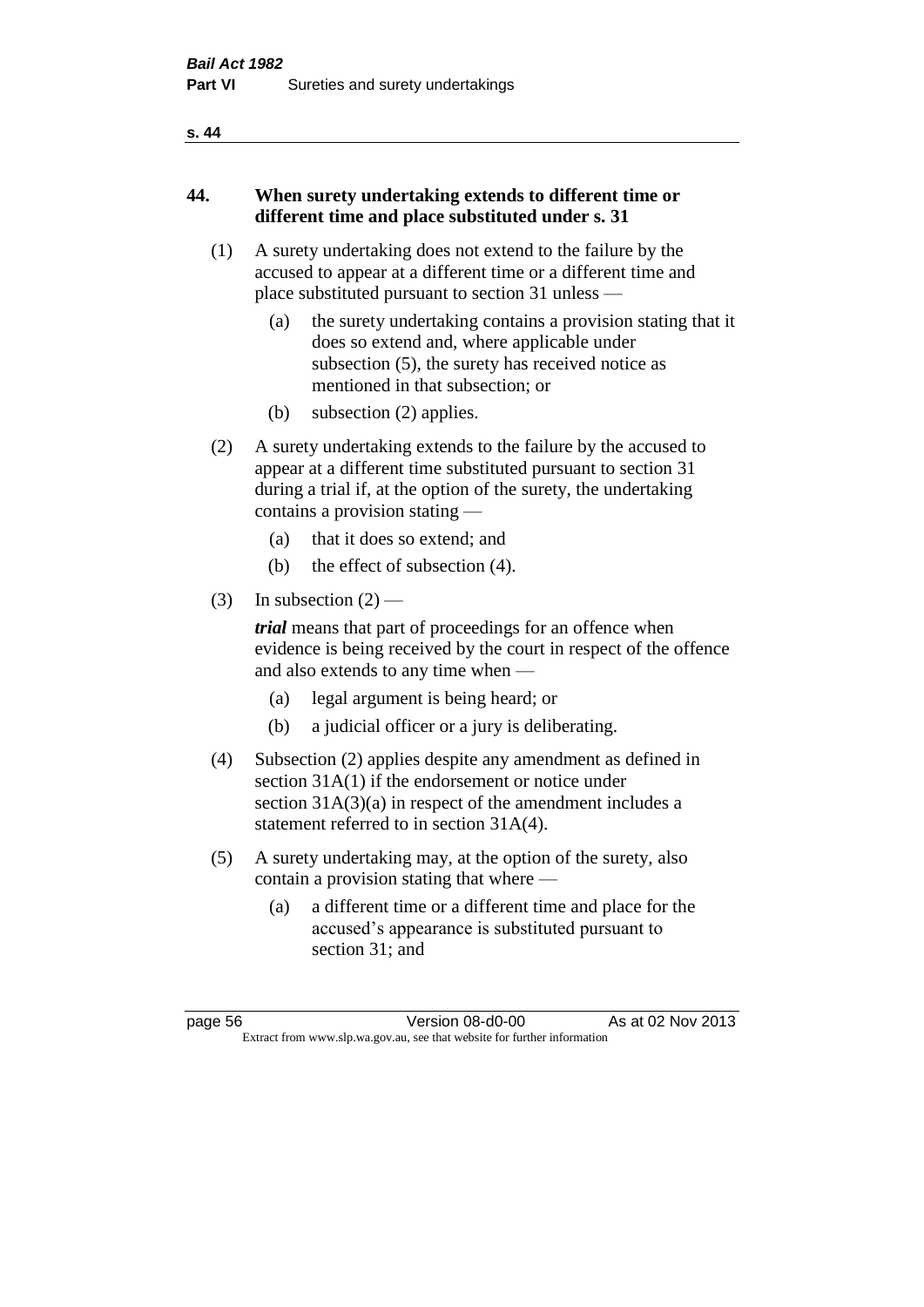(b) subsection (2) does not apply,

the surety's liability only arises if the surety is given notice, as soon as is practicable, of the different time or the different time and place.

(6) Where, by operation of this section, a surety undertaking would extend to the failure by the accused to appear at a different time or a different time and place substituted pursuant to section 31, that extension is not affected by a reduction in the number of offences to which the accused's bail undertaking relates.

*[Section 44 inserted by No. 6 of 2008 s. 27(1).]*

## **45. Notices under s. 44, service and proof of**

- (1) For the purposes of section 44(5) notice to a surety may be given —
	- (a) orally to the surety by the judicial officer when he fixes a time and place for the proceedings or the resumed proceedings; or
	- (b) in the approved form to the surety personally; or
	- (c) by a person authorised under subsection (5) sending or causing to be sent the approved form to the surety —
		- (i) by post to the surety's address appearing in the records of the court; or
		- (ii) in urgent cases or with the surety's consent, by electronic communication.
- (2) A person who gives a notice in accordance with subsection  $(1)(b)$  or  $(c)$  shall endorse on a file copy of the notice a certificate showing —
	- (a) that the person has done so; and
	- (b) the time of doing so.
- (2a) If a notice is sent by post under subsection  $(1)(c)$ , the notice is to be presumed, unless the contrary is shown, to have been

As at 02 Nov 2013 Version 08-d0-00 page 57 Extract from www.slp.wa.gov.au, see that website for further information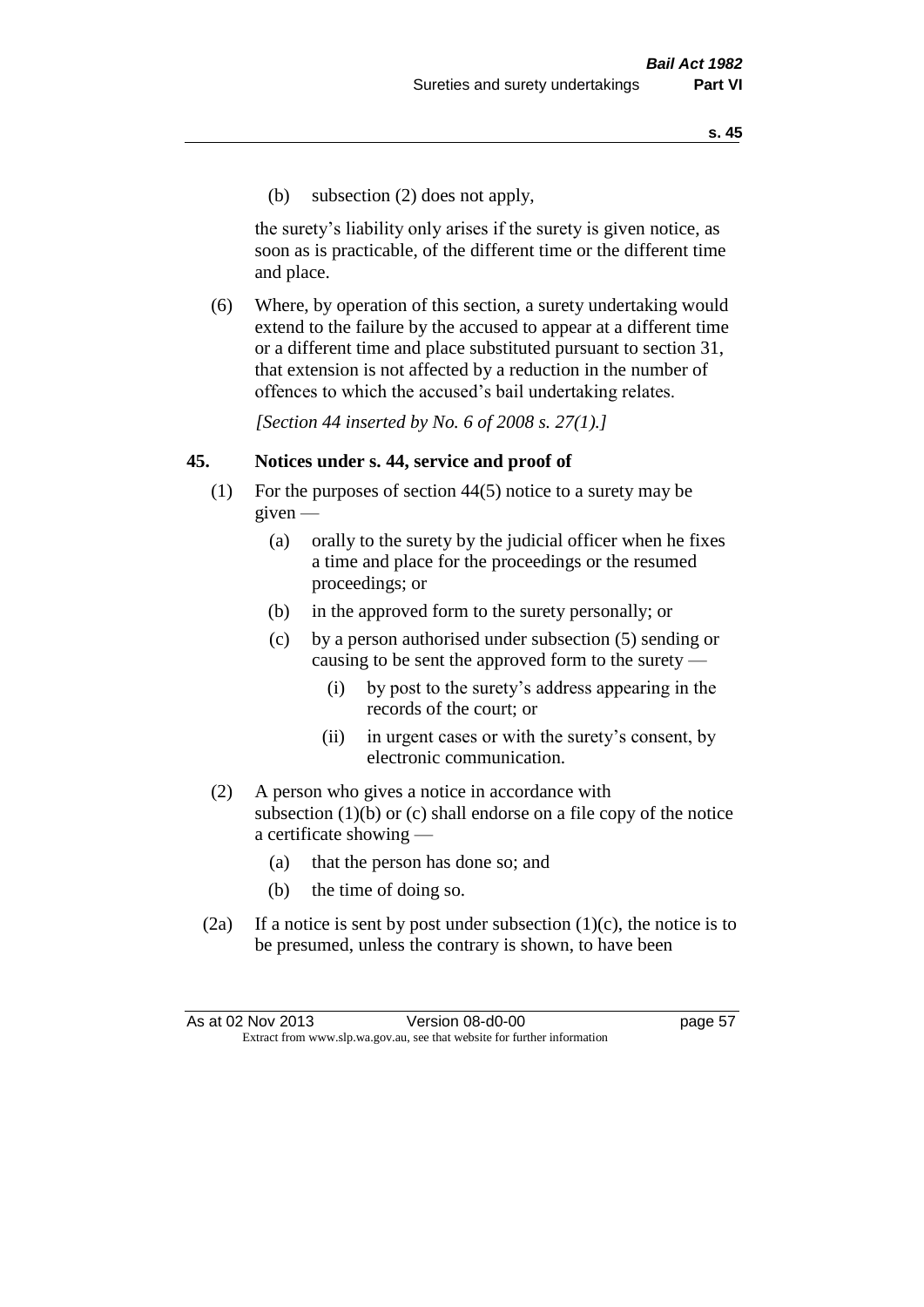received at the time when, in the ordinary course of events, it would have been delivered.

- (3) A judicial officer who, under subsection  $(1)(a)$ , notifies a surety of the time and place for the proceedings or the resumed proceedings shall cause to be endorsed on a file copy of the surety's undertaking a certificate showing details of such time and place and that the surety has been notified of them.
- (4) In any proceedings
	- (a) a document purporting to be a copy of a notice referred to in section 44(5) shall be evidence of the terms of the notice; and
	- (b) an endorsement
		- (i) on a file copy of a notice given under subsection  $(1)(b)$  or  $(c)$  purporting to be a certificate referred to in subsection (2); or
		- (ii) on a file copy of a surety undertaking purporting to be a certificate referred to in subsection (3),

is evidence of the matters appearing in the certificate without proof of the signature of the person who made the endorsement.

- (5) A registrar of the court, other than a deputy registrar of the Magistrates Court or the Children's Court, is an authorised person for the purposes of subsection (1)(c) and in addition —
	- (a) in respect of committals to the Supreme Court, the Chief Justice; and
	- (b) in respect of committals to the District Court, the Chief Judge,

may authorise a person or persons, by name or office, to perform the function referred to in subsection (1)(c).

*[Section 45 amended by No. 74 of 1984 s. 15; No. 59 of 2004 s. 141; No. 6 of 2008 s. 28(1)-(5).]* 

page 58 Version 08-d0-00 As at 02 Nov 2013 Extract from www.slp.wa.gov.au, see that website for further information

**s. 45**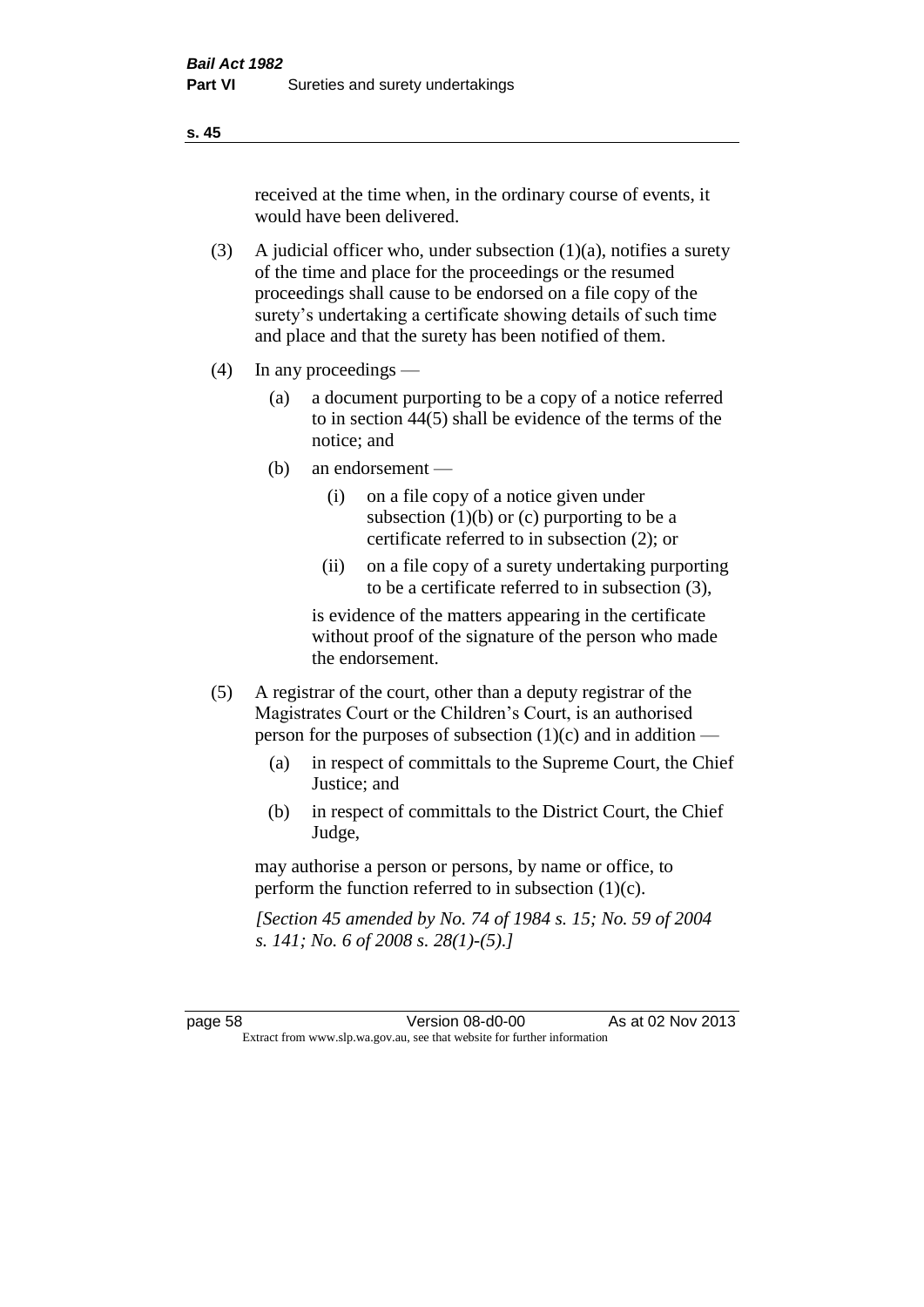## **46. Surety's power to arrest accused**

- (1) A surety may arrest an accused for whose appearance in court he has entered into a surety undertaking if the surety has reasonable grounds to believe that —
	- (a) the accused
		- (i) is not likely to comply with the requirements of his bail undertaking mentioned in section  $28(2)(a)$  or (b); or
		- (ii) is, or has been, in breach of any condition of his bail undertaking mentioned in section 28(2)(c); or
		- (iii) is, or has been, in breach of a home detention condition mentioned in section 28(2)(d);

and

- (b) it is not expedient to invoke the assistance of the relevant officer under section 54(1) because the delay occasioned by doing so would defeat the purpose of that section.
- (2) A surety who arrests an accused under subsection (1) shall, as soon as is practicable, deliver him into the custody of a police officer and thereafter he shall be dealt with under section 54(4) and section 55, and those provisions shall apply, as if he had been arrested by a police officer under section 54(2).

*[Section 46 amended by No. 74 of 1984 s. 16; No. 61 of 1990 s. 10; No. 84 of 2004 s. 82; No. 6 of 2008 s. 33(5).]* 

#### **47. When surety undertaking ceases to have effect**

A surety undertaking ceases to have effect —

- (a) upon the revocation of bail under section 55(1); or
- (b) upon the release of an accused under section 55(2) if the surety does not consent to the continuance in force of his surety undertaking; or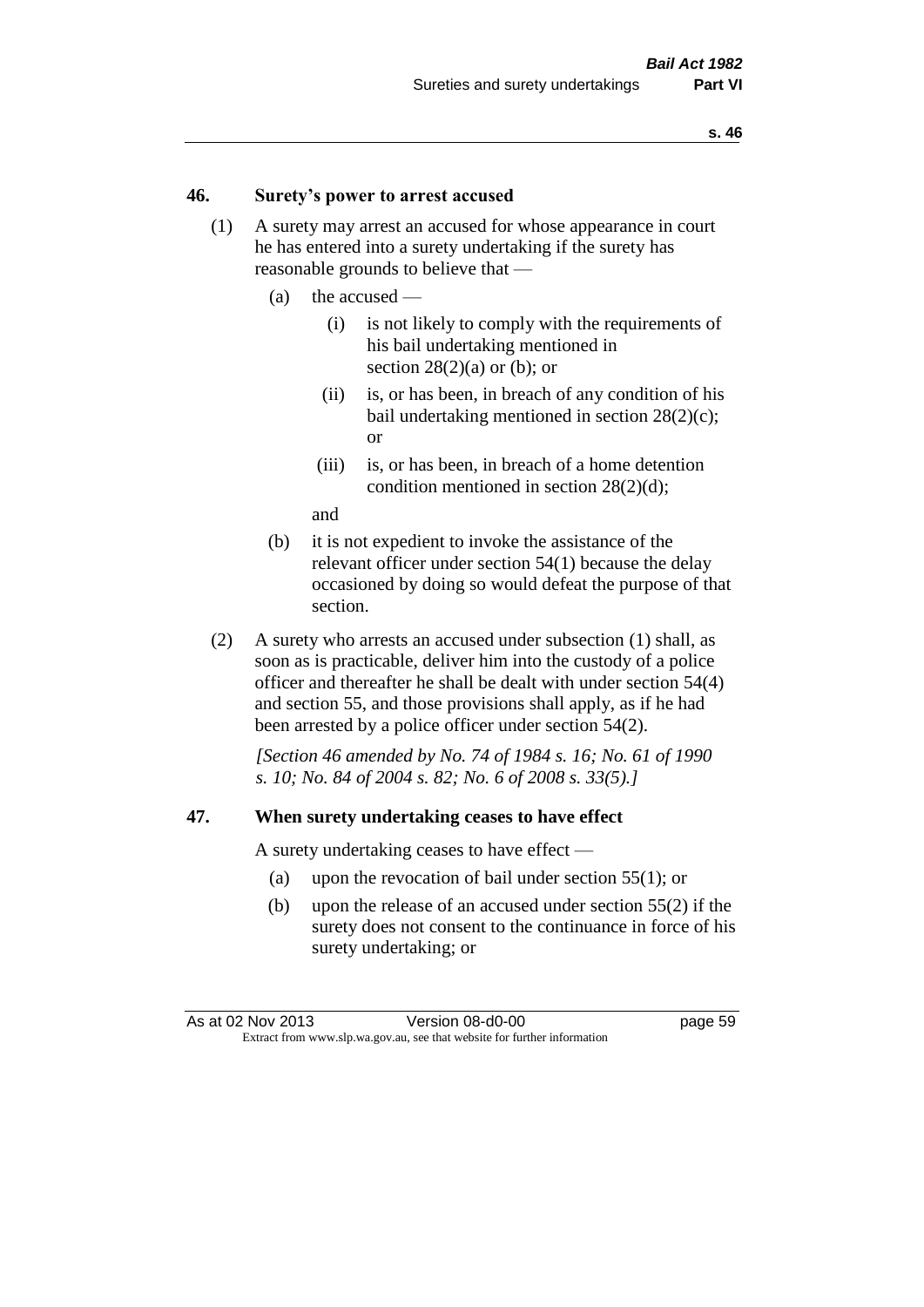- (d) upon the death of the surety, but only if no order under section 49(1) has been made before then; or
- (e) subject to sections 31 and 44, upon the appearance in court by the accused as required by his bail undertaking; or
- (f) upon the discharge of the accused according to law from any further proceedings for the offence, or all of the offences, to which the surety undertaking relates; or
- (g) during any period before the time at which the accused is required to appear in court when he is in custody for any other offence or reason.

*[Section 47 amended by No. 84 of 2004 s. 82.]* 

# **48. Surety may apply for cancellation of his undertaking**

- (1) A surety may apply to an appropriate judicial officer for cancellation of his undertaking.
- (2) An application under subsection (1) may be made at any time before that specified, or deemed by section 31(3) to be specified, in the accused's bail undertaking for his appearance in court.
- (3) Upon an application being made under subsection (1) an appropriate judicial officer shall cause the accused to appear before him or another such officer and may issue a warrant or summons for that purpose.
- (4) Upon the appearance of the accused before the time mentioned in subsection (2) an appropriate judicial officer shall —
	- (a) cancel the surety undertaking; and
	- (b) exercise one of the powers set out in section  $55(1)(d)$ or (e).

**s. 48**

page 60 Version 08-d0-00 As at 02 Nov 2013 Extract from www.slp.wa.gov.au, see that website for further information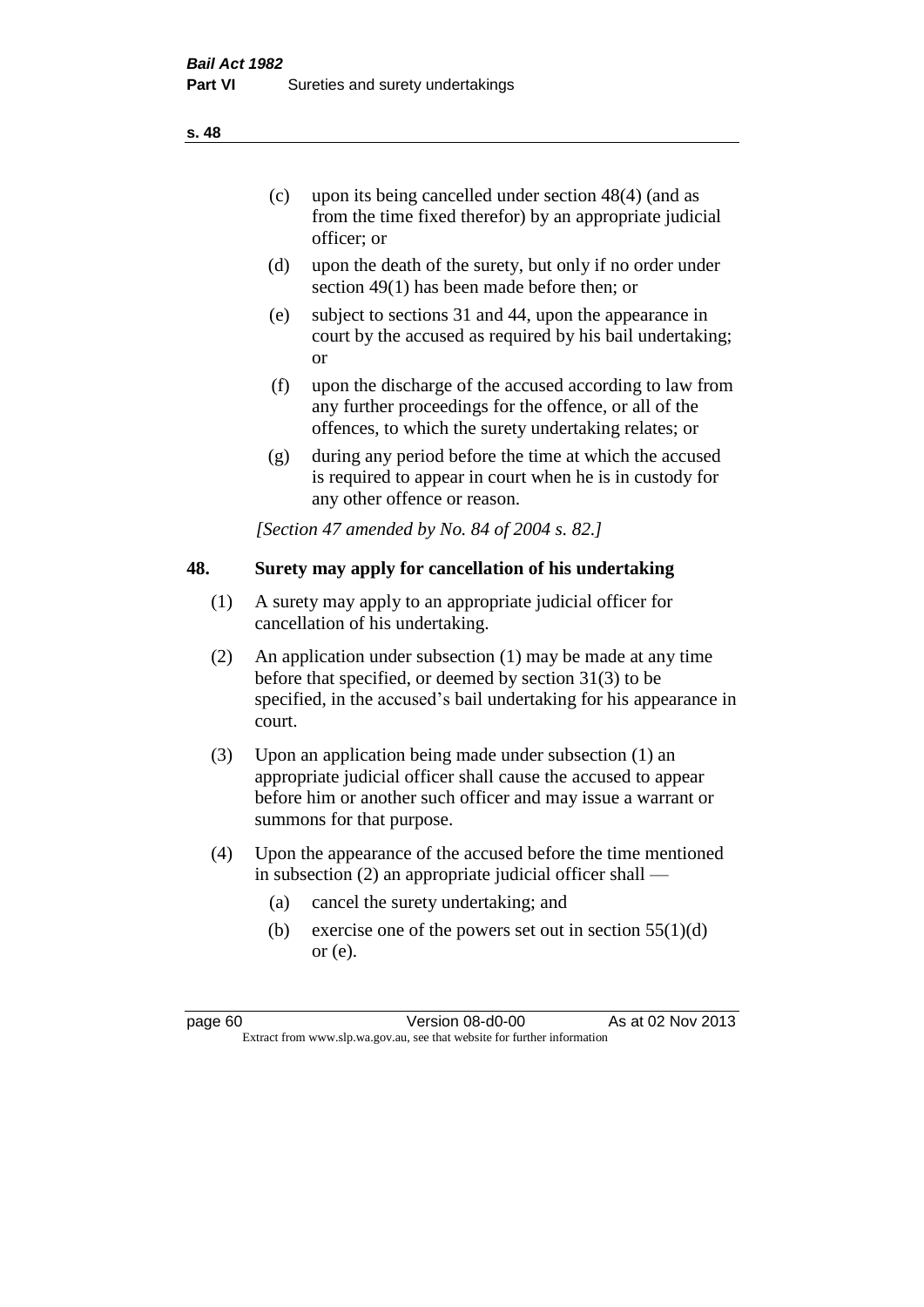- (5) An application under subsection (1) must be made, and proceedings on it are to be conducted —
	- (a) in a court of summary jurisdiction in accordance with the regulations;
	- (b) in the Supreme Court or the District Court in accordance with rules of court.

*[Section 48 amended by No. 59 of 2004 s. 141; No. 84 of 2004 s. 7 and 82; No. 6 of 2008 s. 29.]* 

#### **49. Surety's undertaking to pay money, enforcing**

- (1) Where an accused has failed to comply with any requirement of his bail undertaking mentioned in section 28(2)(a) or (b) the following provisions of this section apply for the purpose of enforcing payment to the State of any sum thereupon payable by a surety in terms of his surety undertaking —
	- (a) an application for an order that the sum be paid may be made to an appropriate judicial officer —
		- (i) by the Director of Public Prosecutions where the court before which the accused failed to appear was —
			- (I) the District Court, the Supreme Court or the Court of Appeal; or
			- (II) another court, if the Director of Public Prosecutions is the prosecutor in that court of the case against the accused;
			- or
		- (ii) in other cases, by the State Solicitor or the registrar of the court before which the accused failed to appear;
	- *[(b) deleted]*
	- (c) on the hearing of the application and upon proof of the surety's liability in terms of his undertaking, the judicial officer shall order forfeiture of the full amount specified

| As at 02 Nov 2013 | Version 08-d0-00                                                         | page 61 |
|-------------------|--------------------------------------------------------------------------|---------|
|                   | Extract from www.slp.wa.gov.au, see that website for further information |         |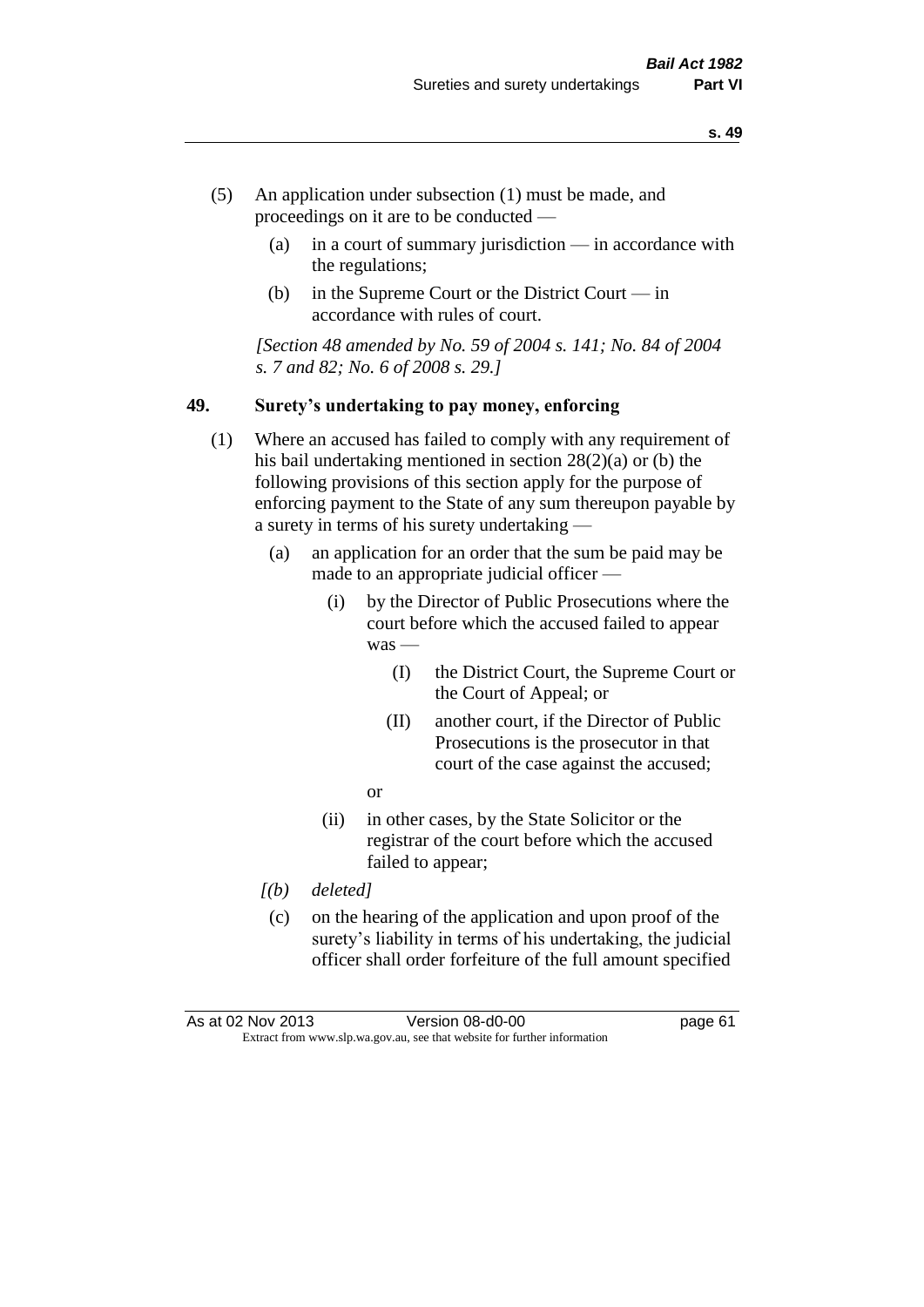in the undertaking unless the surety attends at the hearing and shows to the satisfaction of the judicial officer that there was reasonable cause for the failure of the accused to comply with the requirement to which the application relates;

- (d) notwithstanding paragraph (c), the judicial officer may decline to make an order under that paragraph or may order forfeiture in part only where the surety attends and shows to the satisfaction of the judicial officer —
	- (i) that, by reason of a change of circumstances since the undertaking was entered into, an order for forfeiture, or for forfeiture in full (as the case may be), would cause excessive hardship to the surety or his dependants; and
	- (ii) that such hardship would not be relieved by the exercise of one or more of the powers conferred by section 59;
- (e) an order may be made under this section whether or not the accused has been convicted of an offence against section 51(1) or (2) but if, after an order has been made, the surety satisfies the Governor that new facts have been discovered or new circumstances have arisen which show that there was reasonable cause for the failure of the accused as mentioned in paragraph (c), the Governor may exercise the power in section 139 of the *Sentencing Act 1995* as if the forfeiture were one to which that section applied.
- (2) An application under subsection (1) must be made, and proceedings on it are to be conducted —
	- (a) in a court of summary jurisdiction in accordance with the regulations;
	- (b) in the Supreme Court or the District Court in accordance with rules of court.

page 62 Version 08-d0-00 As at 02 Nov 2013 Extract from www.slp.wa.gov.au, see that website for further information

**s. 49**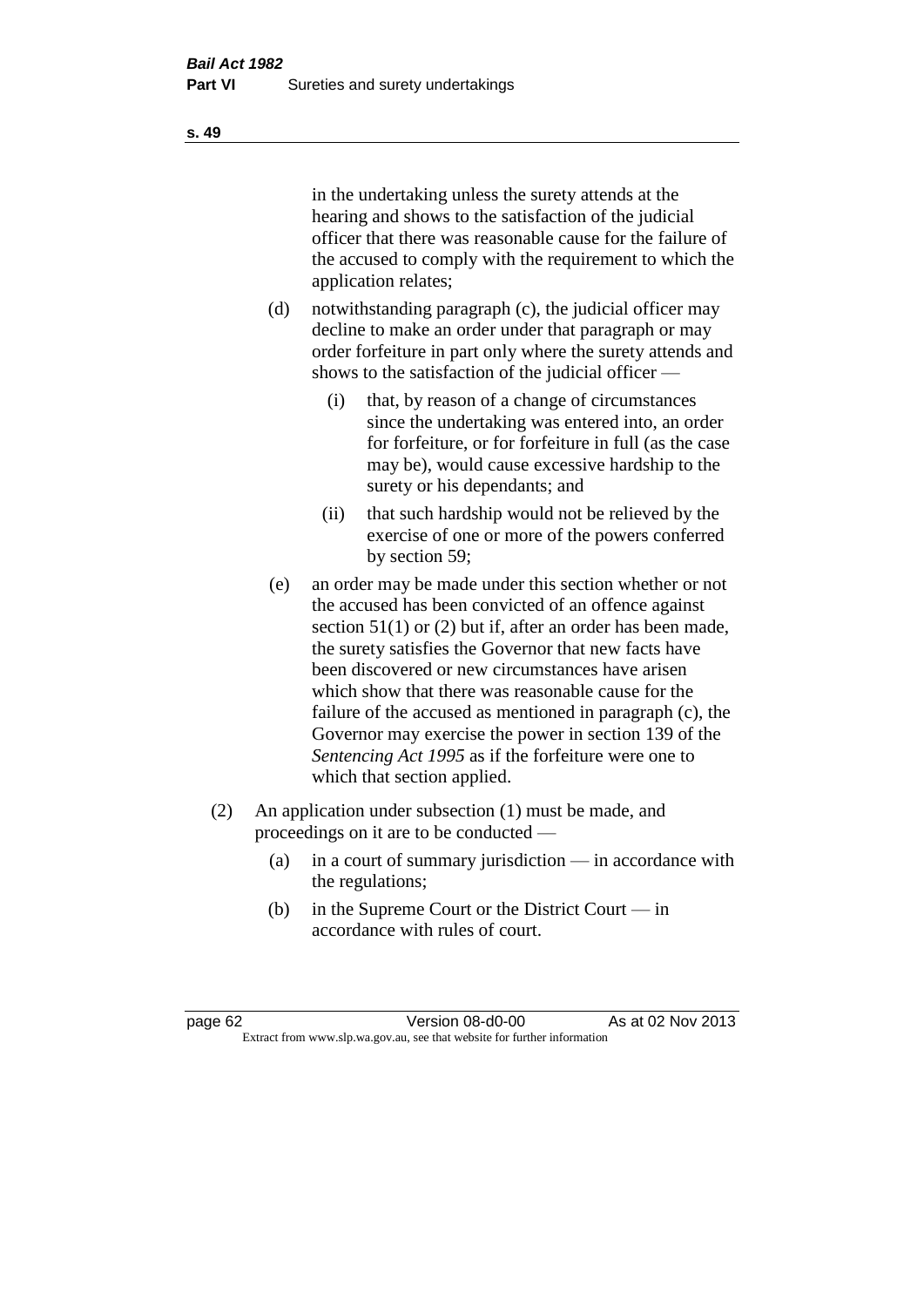- (3) Without prejudice to the recovery of such an amount as a civil debt due to the State, any amount to be paid under an order made under this section is to be paid, and its payment may be enforced under Part 5 of the *Fines, Penalties and Infringement Notices Enforcement Act 1994*, unless an order has been made under subsection (4).
- (4) If under this section the Supreme Court or the District Court makes an order requiring the payment of money, the court may make an order under section 59 of the *Sentencing Act 1995* in respect of the amount payable and for that purpose that section, with any necessary changes, applies as if the amount were a fine imposed on the surety.

*[Section 49 amended by No. 74 of 1984 s. 17; No. 92 of 1994 s. 5; No. 78 of 1995 s. 8; No. 65 of 2003 s. 121(3); No. 74 of 2003 s. 29; No. 59 of 2004 s. 141; No. 84 of 2004 s. 8, 11 and 82; No. 6 of 2008 s. 18(2) and 30(1) and (2).]* 

# **50. Indemnifying etc. surety, offence**

(1) If a person indemnifies, or agrees to indemnify, a surety or proposed surety against any liability which the surety or proposed surety may incur under this Act (including this section) he and the surety or proposed surety and any person with whom he agrees as aforesaid each commits an offence.

Penalty: \$1 000 or imprisonment for 12 months or both.

- (2) An offence is committed under subsection  $(1)$ 
	- (a) whether the agreement is made before or after the surety undertaking is entered into and whether or not a proposed surety actually becomes a surety; and
	- (b) whether the compensation is to be in money or in money's worth.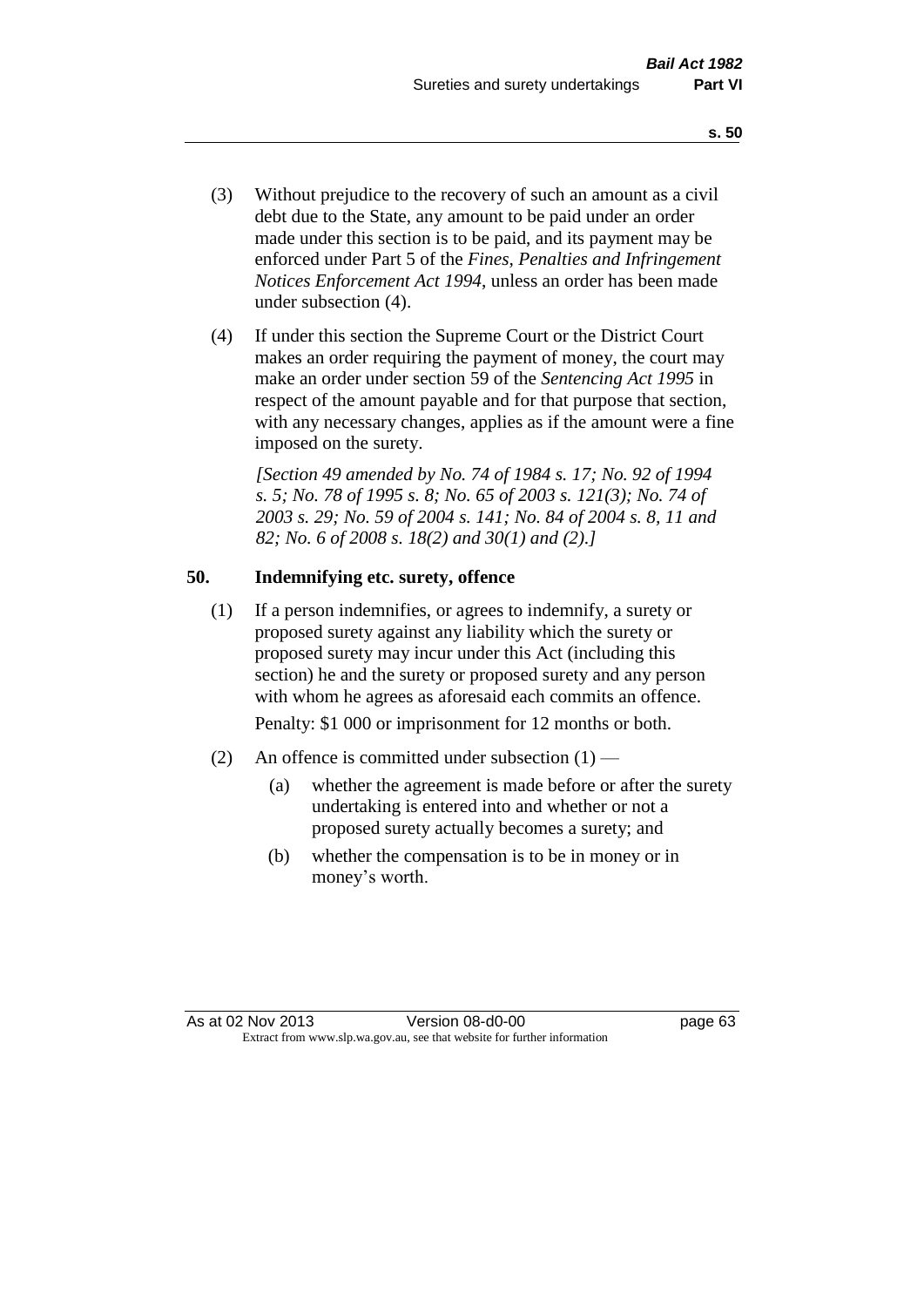| ÷<br>×<br>I<br>. .<br>×<br>۰.<br>×<br>۰.<br>v |
|-----------------------------------------------|
|-----------------------------------------------|

- (3) An offence is not committed under subsection (1) by a surety or proposed surety if he shows —
	- (a) that he had no knowledge of an agreement within the meaning of subsection  $(1)$  proposed to be entered into between 2 other persons; or
	- (b) that having such knowledge he took all steps reasonably available to him to prevent the agreement being entered into.

*[Section 50 amended by No. 74 of 1984 s. 18.]*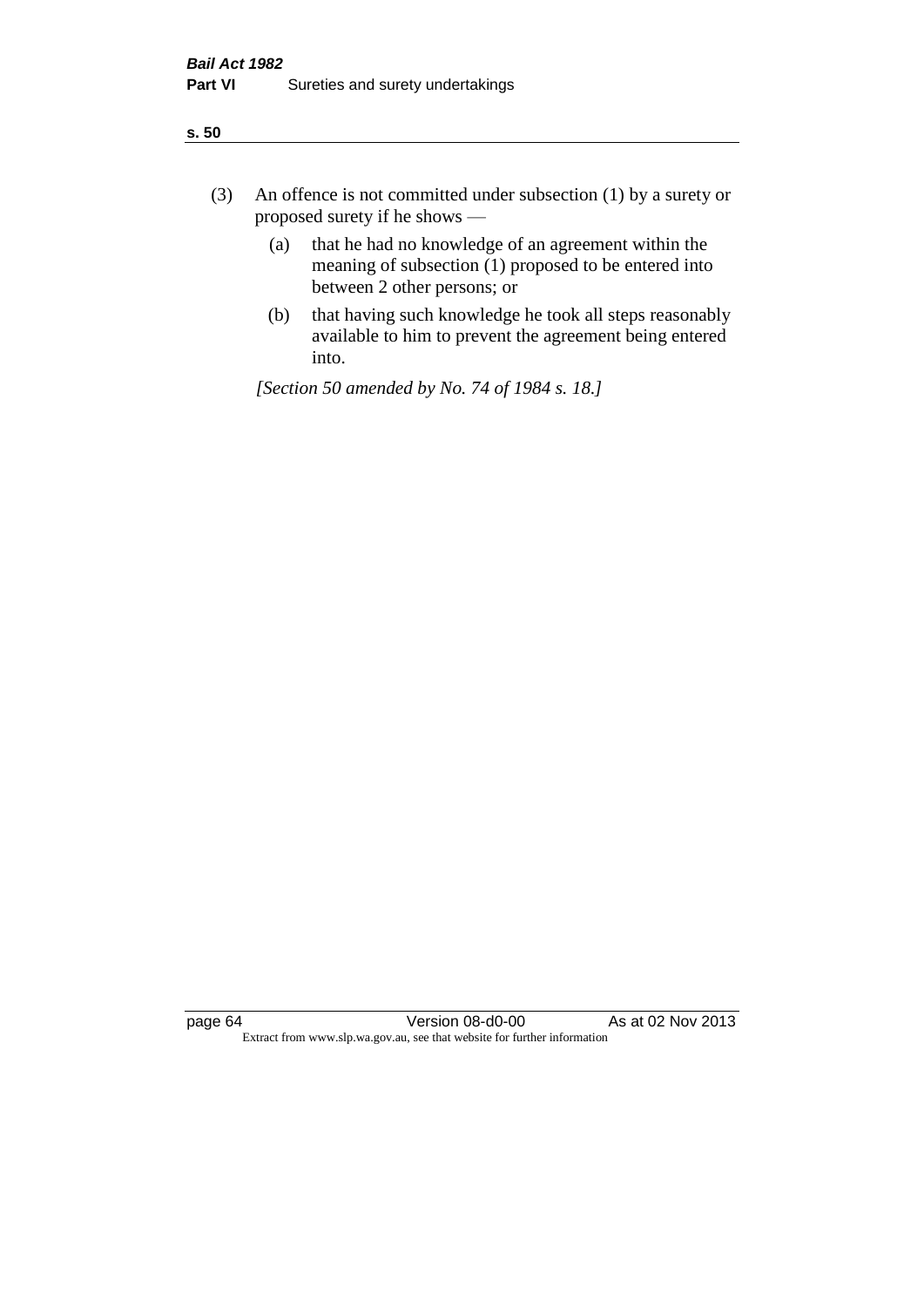#### **s. 50A**

# **Part VIA — Administration of home detention conditions**

*[Heading inserted by No. 61 of 1990 s. 11.]* 

## **50A. Powers of CEO (corrections)**

The CEO (corrections) has all of the powers conferred under this Act on a community corrections officer and may review, vary, or rescind a direction given by a community corrections officer.

*[Section 50A inserted by No. 61 of 1990 s. 11; amended by No. 31 of 1993 s. 9; No. 65 of 2006 s. 53.]* 

*[50B. Deleted by No. 78 of 1995 s. 8.]* 

# **50C. Powers and duties of community corrections officers**

- (1) A community corrections officer may give such reasonable directions to an accused subject to a home detention condition as are necessary for the proper administration of the condition and any other condition imposed on the grant of bail to the accused including, without limiting the generality of the foregoing, directions as to —
	- (a) when the accused may leave the place where he is required by the home detention condition to remain; and
	- (b) the period of any authorised absence from the place where he is required by the home detention condition to remain; and
	- (c) when the accused shall return to the place where he is required by the home detention condition to remain; and
	- (d) the method of travel to be used by the accused during any absence from the place where he is required by the home detention condition to remain; and
	- (e) the manner in which the accused shall report his whereabouts.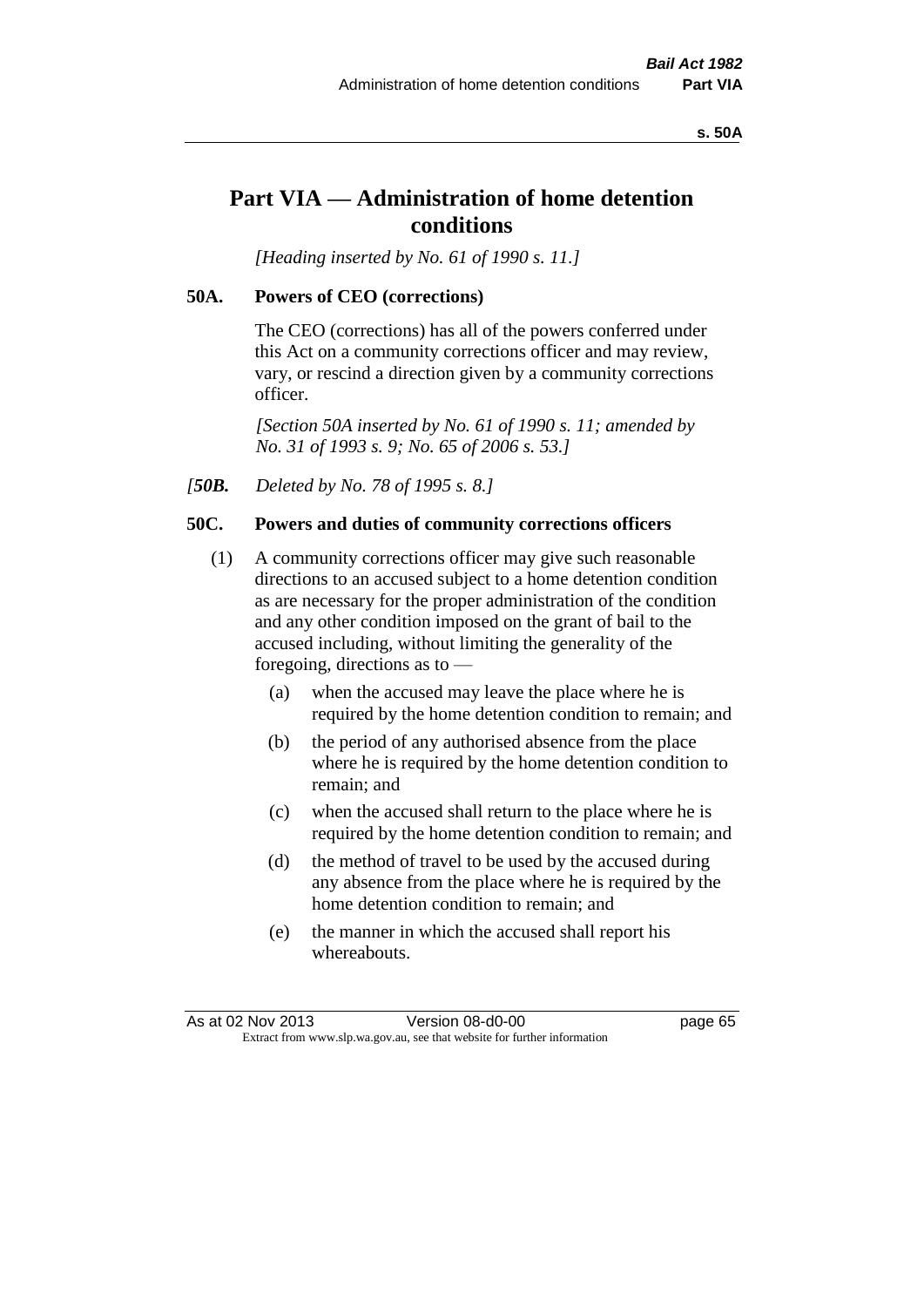**s. 50C**

| (2)     |     | For the purpose of ascertaining whether or not an accused is<br>complying with a home detention condition or any direction<br>given pursuant to subsection (1), a community corrections<br>officer may, at any time — |
|---------|-----|-----------------------------------------------------------------------------------------------------------------------------------------------------------------------------------------------------------------------|
|         | (a) | enter or telephone the place where the accused is<br>required by a home detention condition to remain; or                                                                                                             |
|         | (b) | enter or telephone the accused's place of employment or<br>any other place where the accused is permitted or<br>required to attend; or                                                                                |
|         | (c) | question any person at any place referred to in<br>paragraph $(a)$ or $(b)$ .                                                                                                                                         |
| (3)     |     | A person who $-$                                                                                                                                                                                                      |
|         | (a) | hinders a person exercising powers under subsection (2);<br><sub>or</sub>                                                                                                                                             |
|         | (b) | fails to answer a question put pursuant to<br>subsection $(2)(c)$ or gives an answer that the person<br>knows is false or misleading in a material particular,                                                        |
|         |     | commits an offence.                                                                                                                                                                                                   |
|         |     | Penalty: \$2 000 and imprisonment for 12 months.                                                                                                                                                                      |
| (4)     |     | A community corrections officer -                                                                                                                                                                                     |
|         | (a) | shall keep such records and make such returns and<br>reports in relation to accused persons subject to home<br>detention conditions as the CEO (corrections) directs;<br>and                                          |
|         | (b) | shall make any records relating to an accused subject to<br>a home detention condition available on the request of<br>the CEO (corrections) to him.                                                                   |
|         |     | [Section 50C inserted by No. 61 of 1990 s. 11; amended by<br>No. 31 of 1993 s. 9; No. 50 of 2003 s. 37(3); No. 84 of 2004<br>s. 82 and 83(3); No. 65 of 2006 s. 53; No. 2 of 2008 s. 56(2).]                          |
|         |     |                                                                                                                                                                                                                       |
| page 66 |     | As at 02 Nov 2013<br>Version 08-d0-00<br>Extract from www.slp.wa.gov.au, see that website for further information                                                                                                     |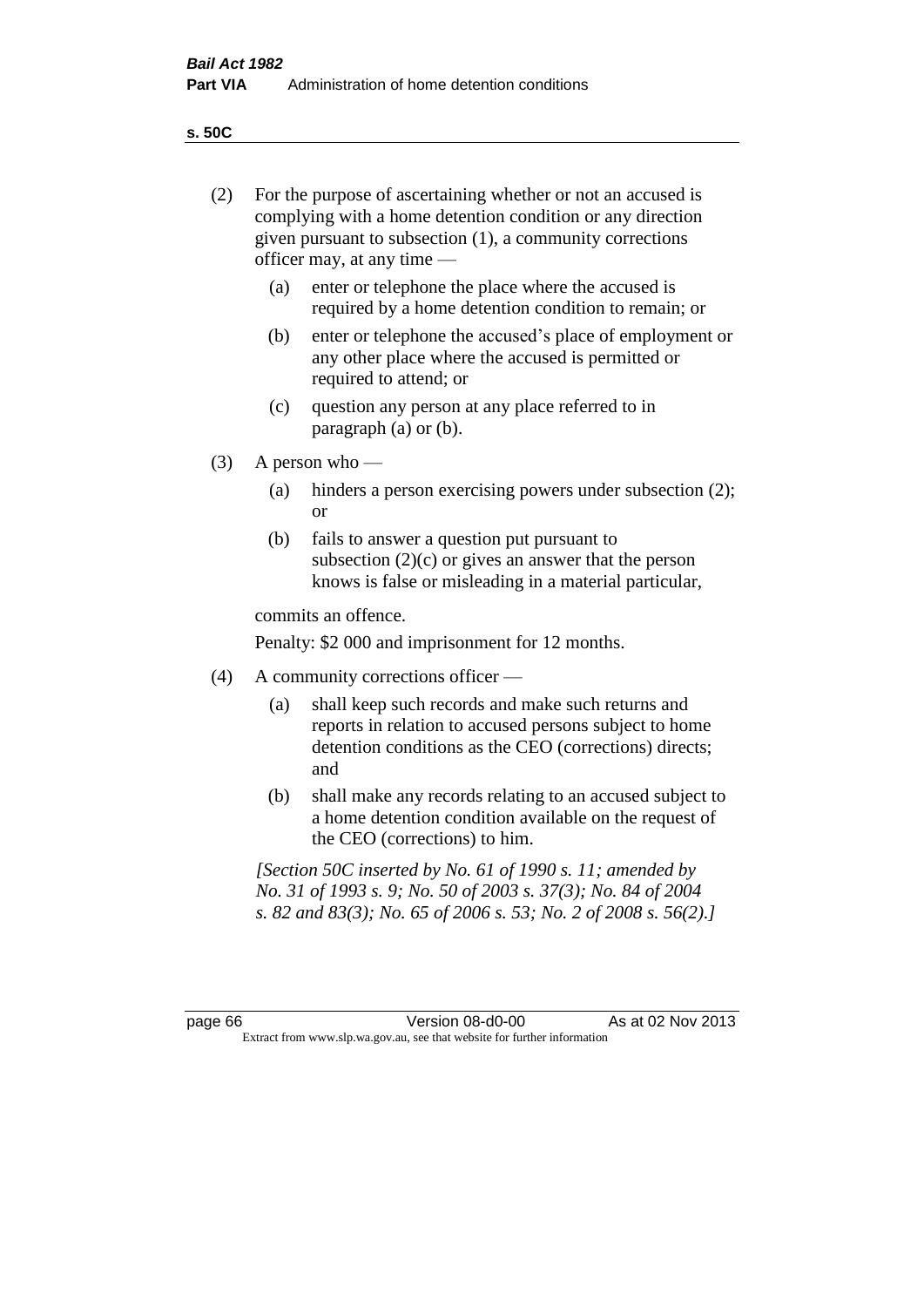## **50D. Powers of members of Police Force**

- (1) For the purpose of ascertaining whether or not an accused is complying with a home detention condition, a member of the Police Force may —
	- (a) require the accused to produce a copy of his bail undertaking and any notice by the CEO (corrections) under section 50E(a) for inspection; and
	- (b) require the accused to explain why he is absent from the place where he is required by the home detention condition to remain.
- (2) An accused who fails to comply with subsection  $(1)(a)$  or who fails to explain when required to do so under subsection  $(1)(b)$ or who gives an explanation that the accused knows is false or misleading in a material particular, commits an offence.

Penalty: \$2 000.

*[Section 50D inserted by No. 61 of 1990 s. 11; amended by No. 31 of 1993 s. 9; No. 50 of 2003 s. 37(4); No. 84 of 2004 s. 82; No. 65 of 2006 s. 53.]* 

## **50E. CEO (corrections) may substitute different place of detention and apply conditions**

The CEO (corrections) may, at any time, by notice in writing given to an accused granted bail subject to a home detention condition —

- (a) substitute a different place for the place where an accused is required by a home detention condition to remain;
- (b) require the accused to comply with such of the conditions specified in the list provided to the accused under section 24A(4) as are specified in the notice.

*[Section 50E inserted by No. 61 of 1990 s. 11; amended by No. 31 of 1993 s. 9; No. 84 of 2004 s. 82; No. 65 of 2006 s. 53.]*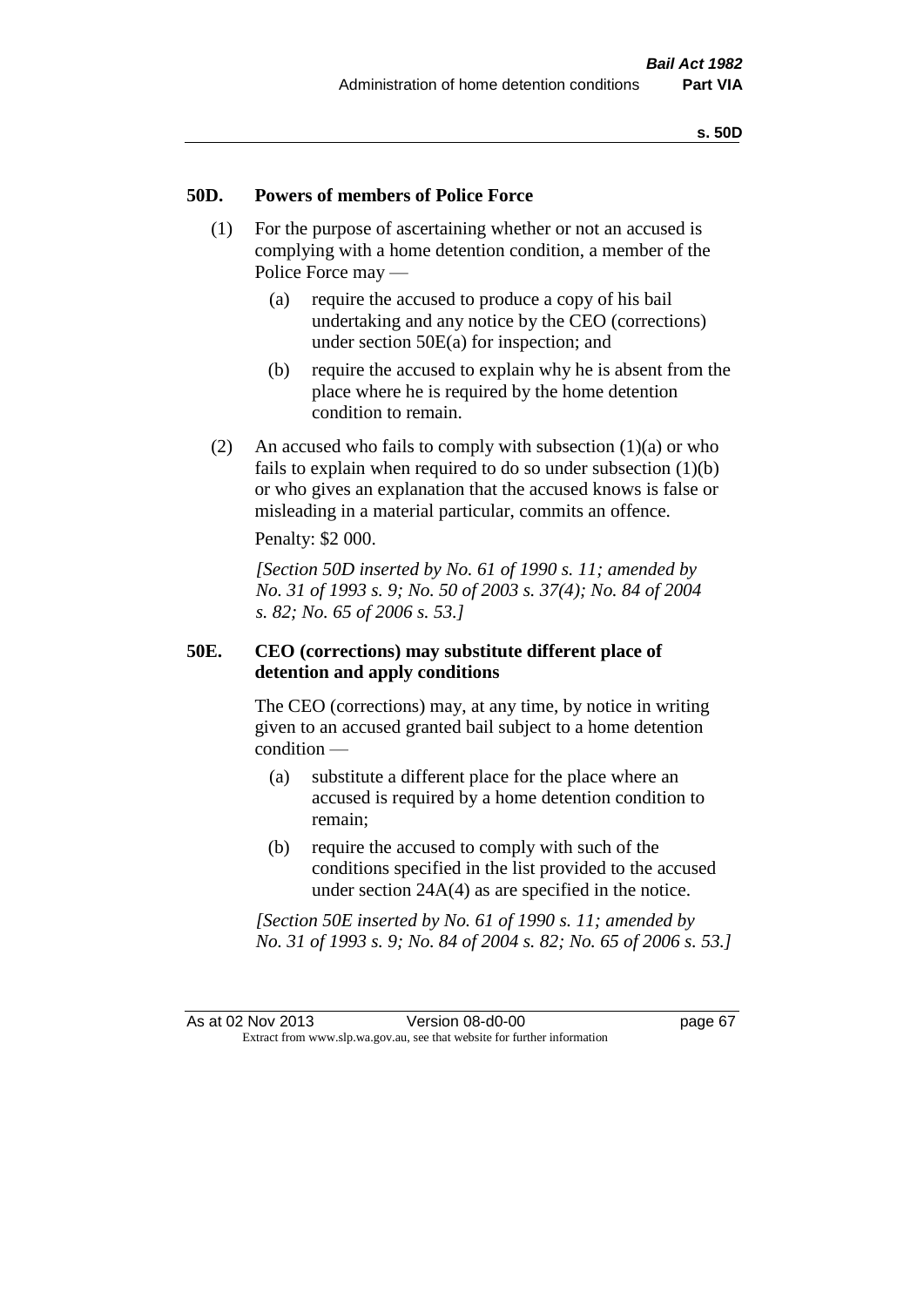| ۰.<br>×<br>-<br>۰.<br>× |  |
|-------------------------|--|
|-------------------------|--|

## **50F. CEO (corrections) may revoke bail**

- (1) Where a home detention condition has been imposed as a condition on a grant of bail to an accused the CEO (corrections) may, in his absolute discretion, by instrument signed by him and if practicable, given to the accused, revoke the bail.
- (2) Without limiting the generality of subsection (1), the power to revoke bail may be exercised where the accused —
	- (a) is not likely to comply with any requirement of his bail undertaking mentioned in section 28(2)(a) or (b); or
	- (b) is, or has been, or is likely to be in breach of any condition of his bail undertaking mentioned in section  $28(2)(c)$ .
- (3) Subject to subsection (4), where the CEO (corrections) revokes bail he shall include a statement of his reasons for the cancellation in the instrument cancelling the bail.
- (4) Where the CEO (corrections) is of the opinion that it would be in the interest of the accused or any other person, or the public, to withhold from the accused any or all of the reasons referred to in subsection (3), the CEO (corrections) may so withhold the reason or reasons.
- (5) Where the CEO (corrections) revokes bail, he may, whenever necessary, issue a warrant directed to all members of the Police Force to have the accused arrested and brought before an appropriate judicial officer.

*[Section 50F inserted by No. 61 of 1990 s. 11; amended by No. 31 of 1993 s. 9; No. 84 of 2004 s. 82; No. 65 of 2006 s. 53.]* 

## **50G. Procedure on arrest after revocation under s. 50F**

(1) An accused arrested pursuant to a warrant issued under section 50F shall be taken as soon as is practicable before an appropriate judicial officer unless he is arrested less than 24 hours before the time at which he is due to appear in

page 68 Version 08-d0-00 As at 02 Nov 2013 Extract from www.slp.wa.gov.au, see that website for further information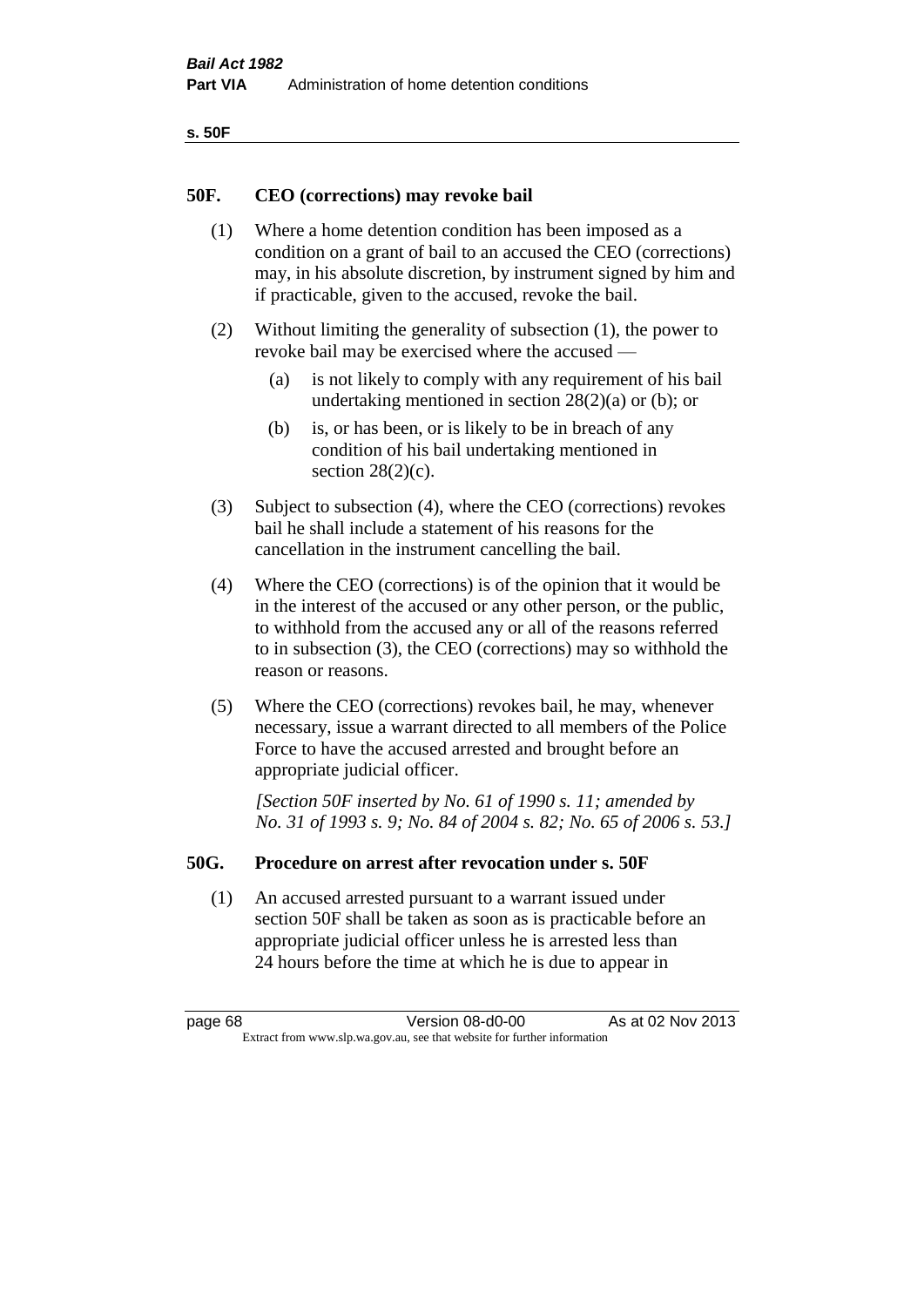accordance with his bail undertaking, in which case he shall be held in custody and brought before an appropriate judicial officer at that time.

- (2) The judicial officer before whom an accused appears under this section may —
	- (a) remand the accused in custody to appear at the time and place specified, or deemed by section 31(3) to be specified, in his bail undertaking; or
	- (b) grant fresh bail to the accused in accordance with this Act, other than clause 2 of Part B of Schedule 1.

*[Section 50G inserted by No. 61 of 1990 s. 11; amended by No. 45 of 1993 s. 12; No. 84 of 2004 s. 82.]* 

# **50H. Rules of natural justice excluded**

The rules known as the rules of natural justice (including any duty of procedural fairness) do not apply to or in relation to the doing or omission of any act, matter or thing under this Part by the CEO (corrections).

*[Section 50H inserted by No. 61 of 1990 s. 11; amended by No. 31 of 1993 s. 9; No. 65 of 2006 s. 53.]* 

# **50J. Delegation by CEO (corrections)**

The CEO (corrections) may, either generally or as otherwise provided by the instrument of delegation, by writing signed by him, delegate to any person any power or duty under this Part, other than this power of delegation.

*[Section 50J inserted by No. 61 of 1990 s. 11; amended by No. 31 of 1993 s. 9; No. 65 of 2006 s. 53.]* 

# **50K. Monitoring equipment, retrieving**

If under rules made under section 50L any device or equipment has been installed at the place where an accused is required by a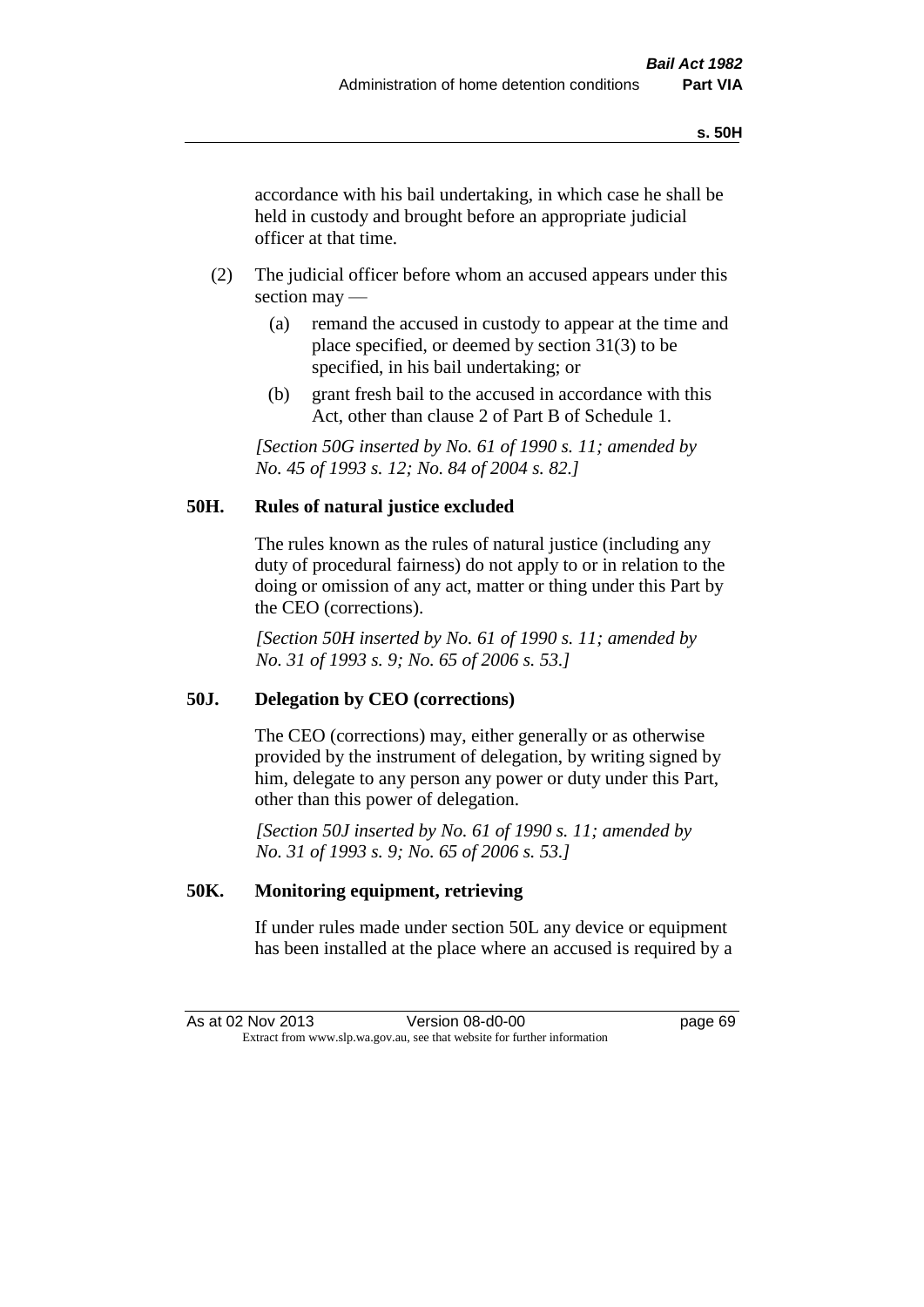#### **s. 50L**

home detention condition to remain, section 118 of the *Sentence Administration Act 2003* applies.

*[Section 50K inserted by No. 78 of 1995 s. 8; amended by No. 50 of 2003 s. 29(3); No. 84 of 2004 s. 82.]* 

# **50L. Rules for this Part**

- (1) The CEO (corrections) may, with the approval of the Minister, make rules for the purposes of this Part which may provide for the manner of ensuring that accused persons are complying with home detention conditions and for conditions to be applied to accused persons granted bail subject to home detention conditions including conditions —
	- (a) requiring an accused to wear any device;
	- (b) requiring an accused to permit the CEO (corrections) to install any device or equipment at the place where the accused is required by a home detention condition to remain.
- (2) Rules made under this section may confer a discretionary authority on any person or class of persons.
- (3) Sections 41 and 42 of the *Interpretation Act 1984* do not apply to rules made under this section.

*[Section 50L inserted by No. 61 of 1990 s. 11; amended by No. 31 of 1993 s. 9; No. 84 of 2004 s. 82 and 83(3); No. 65 of 2006 s. 53; No. 2 of 2008 s. 56(3) and (4).]*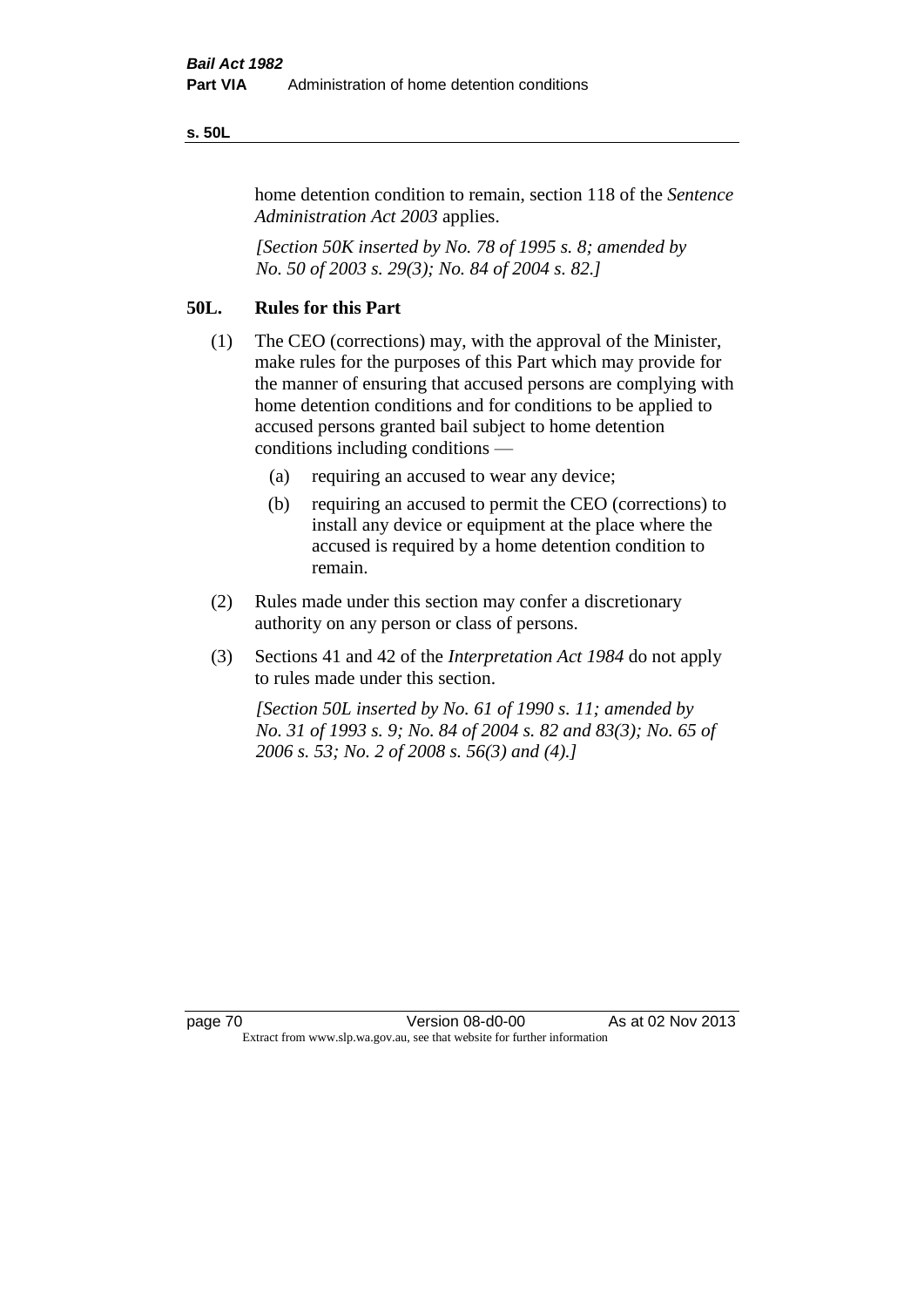# **Part VII — Enforcement of bail undertakings**

# **51. Failing to comply with bail undertaking, offence**

- (1) An accused who, without reasonable cause, fails to comply with the requirement of his bail undertaking mentioned in section 28(2)(a) commits an offence.
- (2) An accused who fails to comply with the requirement of his bail undertaking mentioned in section 28(2)(b) commits an offence.
- $(2a)$  An accused
	- (a) whose bail undertaking includes any condition imposed for a purpose mentioned in clause  $2(2)(c)$  or (d) of Part D of Schedule 1; and
	- (b) who fails to comply with the condition,

commits an offence.

- (3) An accused shall not be convicted in his absence of an offence against this section.
- (4) An accused who is charged with an offence against subsection (1) or (2) may be convicted of the other of those offences if that other offence is proved by the evidence.
- (5) A prosecution for an offence against subsection (1), (2) or (2a) may be brought at any time.
- (6) A person who is convicted of an offence against subsection (1), (2) or (2a) is liable to a fine not exceeding \$10 000 or imprisonment for a term not exceeding 3 years, or both.
- (7) A court which convicts an accused of an offence against this section may, in addition to any penalty which it may impose, order that the accused pay such sum as it may fix in or towards defraying the costs and expenses of and consequent upon his apprehension following the failure to comply with his bail undertaking for which he was convicted.

As at 02 Nov 2013 Version 08-d0-00 page 71 Extract from www.slp.wa.gov.au, see that website for further information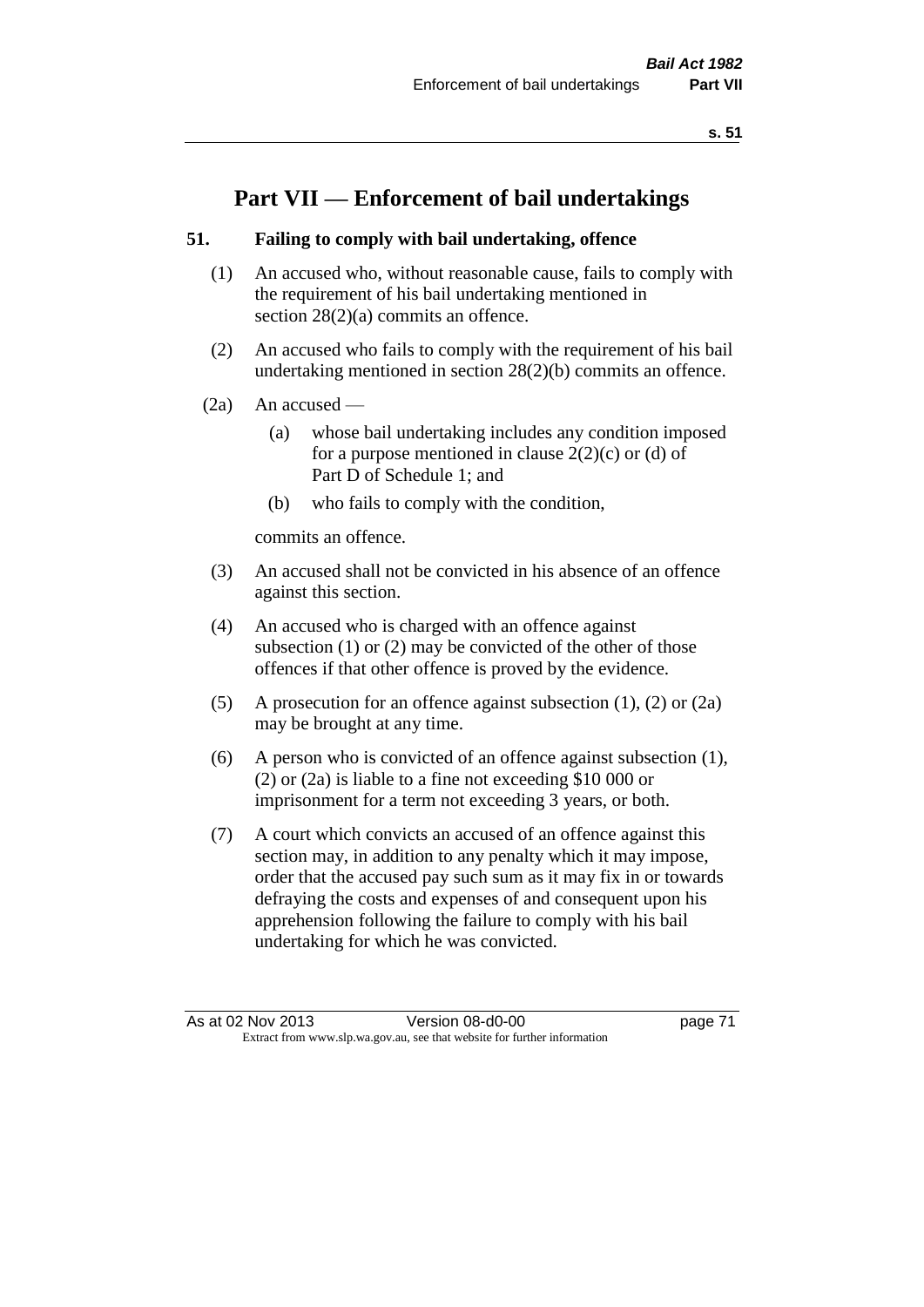### **s. 51A**

- (8) An order made under subsection (7)
	- (a) shall specify to whom and in what manner the sum shall be paid; and
	- (b) may be enforced as though the sum were a penalty imposed under this section.

*[Section 51 amended by No. 54 of 1998 s. 9; No. 59 of 2004 s. 141; No. 84 of 2004 s. 11 and 82; No. 6 of 2008 s. 18(3).]*

## **51A. Prosecuting s. 51 offence for non-appearance etc. in court of summary jurisdiction**

- (1) This section applies for the purpose of prosecuting an offence against section  $51(1)$ ,  $(2)$  or  $(2a)$  where the court before which the accused is bound to appear at the time when the accused fails to comply with the accused's bail undertaking is a court of summary jurisdiction.
- (2) Where this section applies, the prosecution shall be commenced and conducted by the person who was conducting the proceedings in which the accused failed to comply with the accused's bail undertaking or by a police officer.
- (3) Where this section applies, the registrar of the court before which the accused was bound to appear shall cause to be issued to the Commissioner of Police a certificate under section 64 as to the accused's failure to appear.

*[Section 51A inserted by No. 6 of 2008 s. 31(1).]*

# **52. Prosecuting s. 51 offence for non-appearance etc. in superior court**

(1) This section applies, notwithstanding any other Act, for the purpose of prosecuting an offence against section 51(1), (2) or (2a) where the court before which the accused is bound to appear at the time when he fails to comply with his bail undertaking is the Supreme Court or the District Court.

page 72 Version 08-d0-00 As at 02 Nov 2013 Extract from www.slp.wa.gov.au, see that website for further information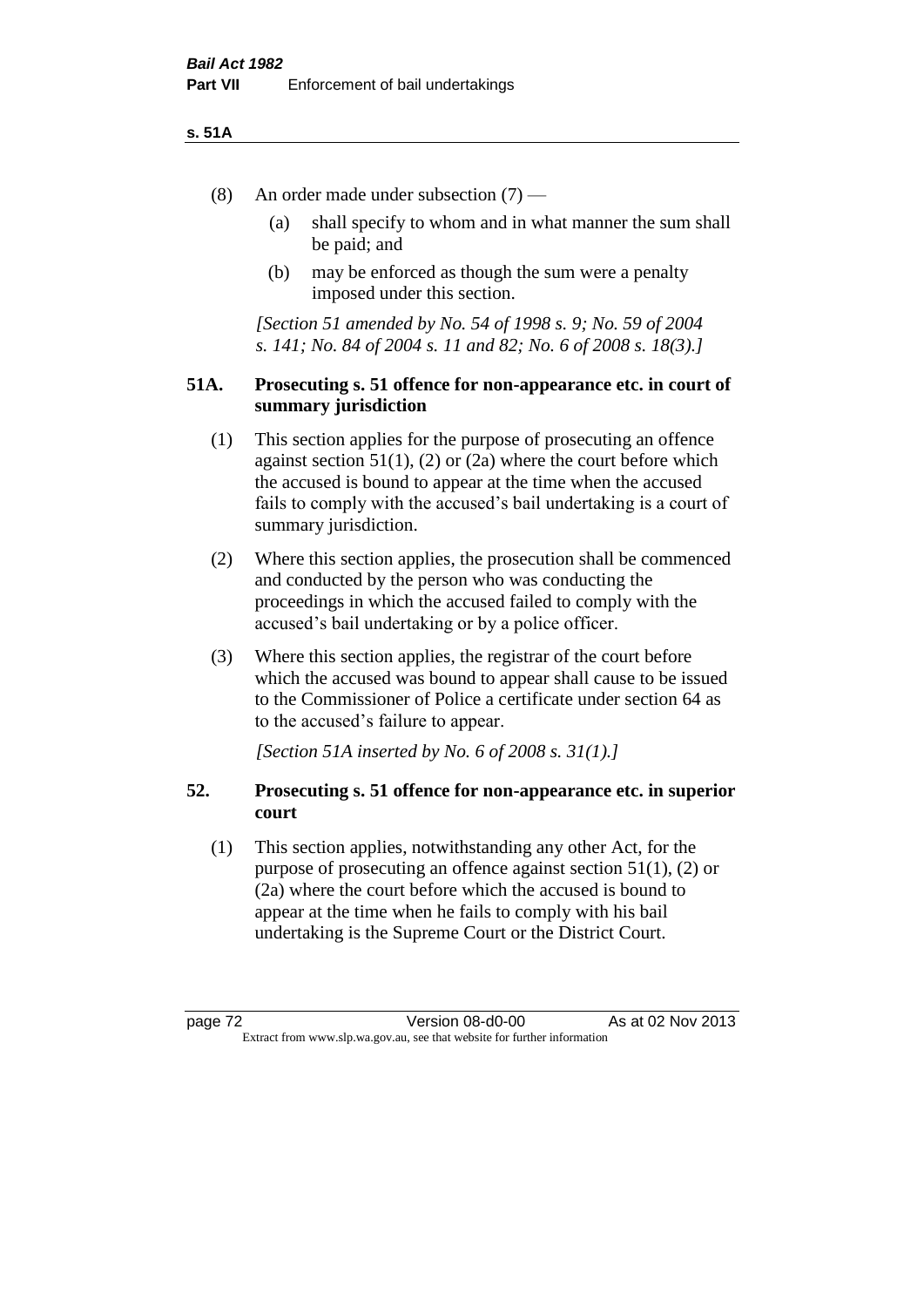- (2) Where this section applies, the accused shall be dealt with summarily for the offence and shall be so dealt with —
	- (a) by a judge of the Supreme Court in any case where the accused was bound to appear before the General Division of the Supreme Court;
	- (ab) by a judge of appeal in any case where the accused was bound to appear before the Court of Appeal;
	- (b) by a judge of the District Court in any case where the accused was bound to appear before that Court.
- (3) A prosecution for an offence which is to be dealt with under this section shall be commenced by the authorised officer (as defined in section 80 of the *Criminal Procedure Act 2004*) who was conducting the proceedings in which the accused failed to comply with his bail undertaking or by a police officer —
	- (a) where subsection  $(2)(a)$  or (ab) applies, in the Supreme Court; and
	- (b) where subsection (2)(b) applies, in the District Court.
- (3a) Where this section applies, a person authorised under subsection (3b) shall cause to be issued to the Commissioner of Police a certificate under section 64 as to the accused's failure to appear.
- (3b) The Chief Justice, in respect of cases where the court before which the accused was bound to appear is the Supreme Court, and the Chief Judge, in respect of cases where the court before which the accused was bound to appear is the District Court, may authorise a person or persons, by name or office, to perform the function referred to in subsection (3a).
- (3c) A prosecution that has been commenced under subsection (3) by a police officer shall be conducted by the Director of Public Prosecutions.
- (4) Subject to section 51(3) and (5), a prosecution for an offence which is to be dealt with under this section is to be commenced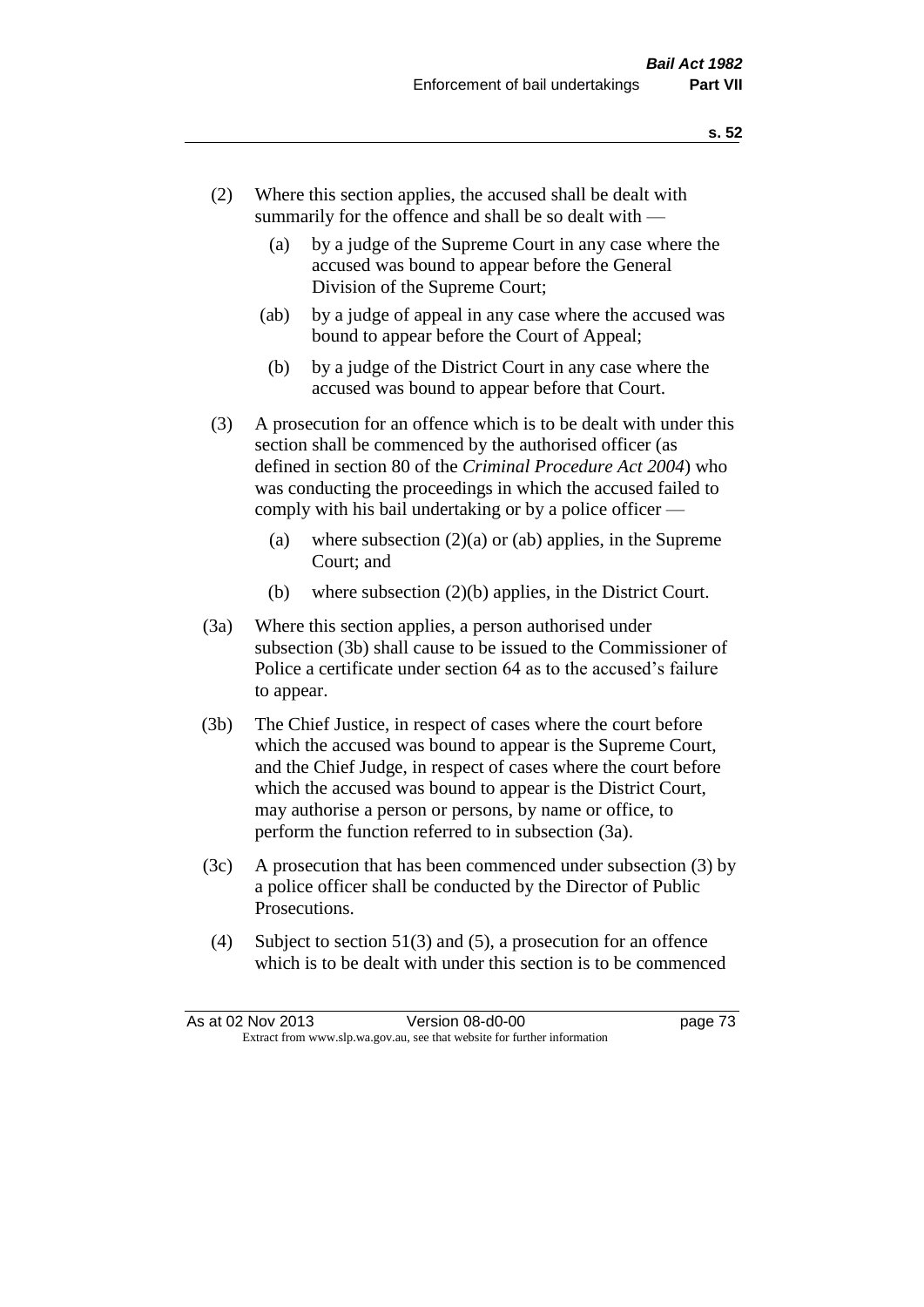and conducted under the *Criminal Procedure Act 2004* as if it were a prosecution of a simple offence in a court of summary jurisdiction, but —

- (a) no fees shall be charged by the Supreme Court or District Court for or in respect of any act or proceeding that relates to the prosecution; and
- (b) the Supreme Court or District Court cannot order a party to the prosecution to pay another party's costs of or relating to the prosecution, except under section 166(2) of the *Criminal Procedure Act 2004*.
- (5) If under section 51(6) or (7) the Supreme Court or the District Court imposes a pecuniary penalty the court may make an order under section 59 of the *Sentencing Act 1995* in respect of the amount payable.

*[Section 52 amended by No. 92 of 1994 s. 6; No. 78 of 1995 s. 8; No. 54 of 1998 s. 10; No. 45 of 2004 s. 28(2) and (4); No. 59 of 2004 s. 141; No. 84 of 2004 s. 11 and 82; No. 2 of 2008 s. 56(5); No. 6 of 2008 s. 32(1) and (2).]* 

# **53. Appeal against decision made under s. 52**

- (1) A person who is dissatisfied with a decision (as defined in section 6 of the *Criminal Appeals Act 2004*) made under section 52 may, with the leave of the Court of Appeal, appeal against it.
- (2) For the purposes of subsection (1), Part 2 of the *Criminal Appeals Act 2004*, with any necessary changes, applies as if —
	- (a) the decision referred to in subsection (1) were a decision of a court of summary jurisdiction; and
	- (b) a reference in that Part to a court of summary jurisdiction were a reference to the court that made the decision referred to in subsection (1); and
	- (c) a reference in that Part to commencing an appeal were a reference to applying for leave to appeal.

**s. 53**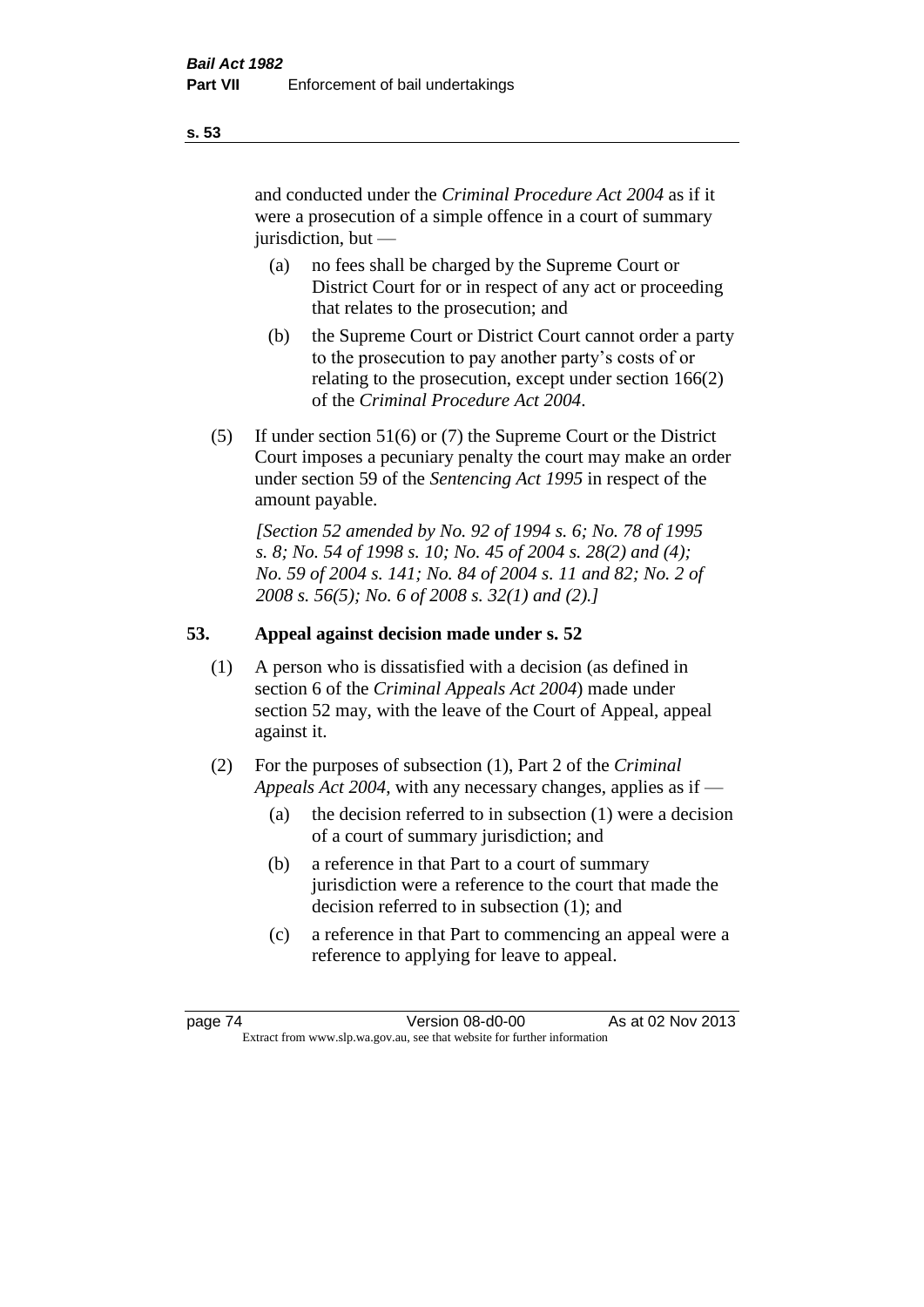(3) Despite section 13(1) of the *Criminal Appeals Act 2004*, the appeal is to be dealt with by the Court of Appeal.

*[Section 53 inserted by No. 45 of 2004 s. 28(3); amended by No. 84 of 2004 s. 11 and 82.]*

## **54. Bailed accused, prosecutor etc. may take before court to show cause against variation or revocation of bail**

 $(1a)$  In this section —

*relevant officer* means —

- (a) if the court before which the accused is required to appear is the District Court, the Supreme Court or the Court of Appeal — the prosecutor; or
- (b) in any other case the prosecutor or a police officer.
- (1) Where an accused has been released on bail the relevant officer may cause the accused to appear before an appropriate judicial officer to show cause why the accused's bail should not be varied or revoked if the relevant officer —
	- (a) has reasonable grounds to believe, or is notified in writing by a surety for the accused that the surety has reasonable grounds to believe, that the accused —
		- (i) is not likely to comply with any requirement of his bail undertaking mentioned in section  $28(2)(a)$  or (b); or
		- (ii) is, or has been, or is likely to be in breach of any condition of his bail undertaking mentioned in section  $28(2)(c)$ ; or
		- (iii) is, or has been, in breach of a home detention condition mentioned in section 28(2)(d);
	- (b) has reasonable grounds to believe that
		- (i) any surety for the accused's appearance is no longer suitable under section 39 to be a surety, or is dead; or

As at 02 Nov 2013 Version 08-d0-00 page 75 Extract from www.slp.wa.gov.au, see that website for further information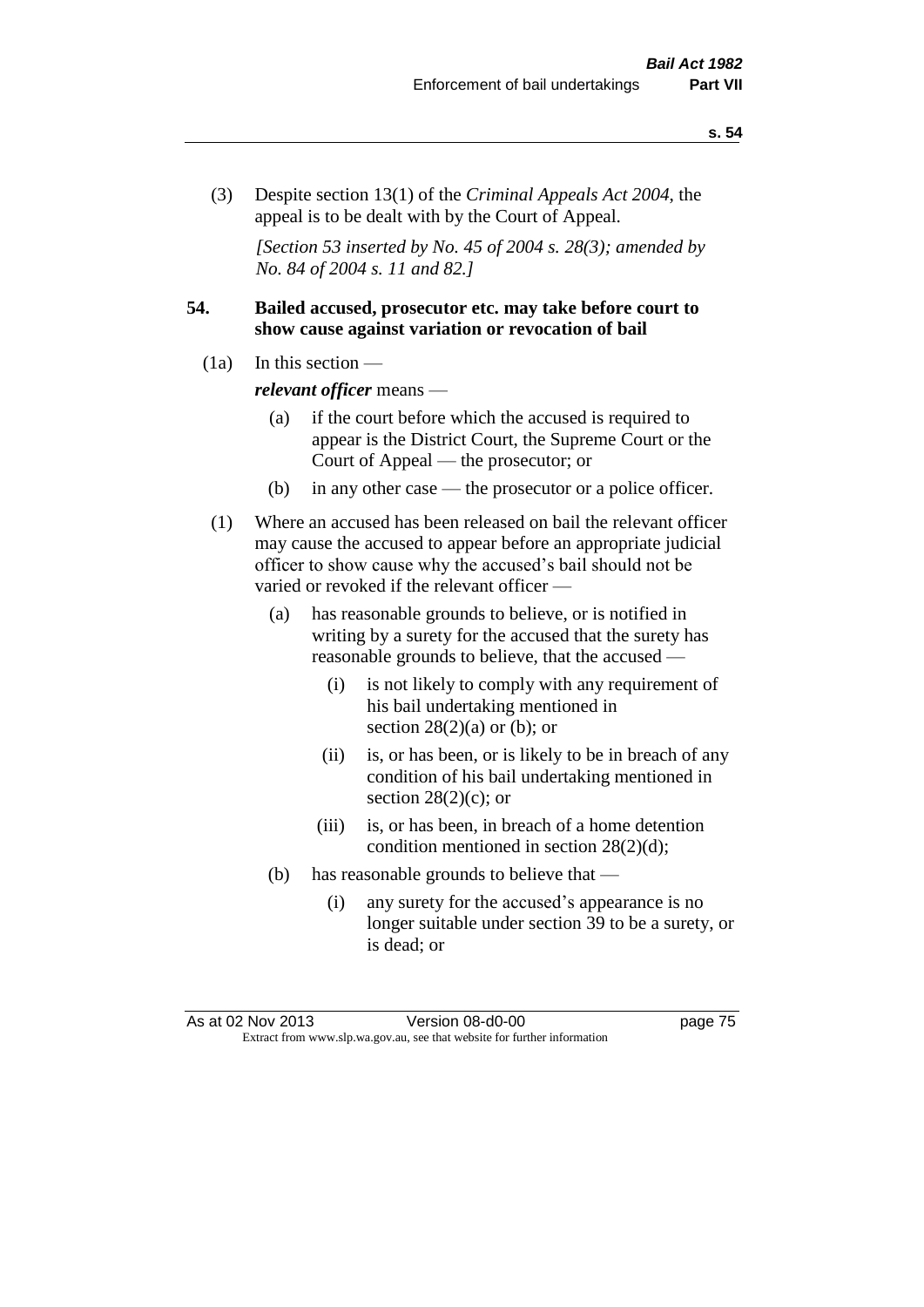| (11)  | for any reason any security required under Part D<br>of Schedule 1 is no longer sufficient; or                                                                                     |
|-------|------------------------------------------------------------------------------------------------------------------------------------------------------------------------------------|
| (111) | in a case where the accused has been granted bail<br>for the purposes of an appeal, the accused has<br>discontinued the appeal or has not prosecuted it<br>with all due diligence. |
|       | For the purposes of causing an accused to appear before an                                                                                                                         |

- appropriate judicial officer as provided in subsection  $(1)$  (a) a police officer may arrest the accused without warrant and bring the accused before an appropriate judicial
	- officer; or (b) the relevant officer may apply to an appropriate judicial officer for a summons or warrant on any ground specified in subsection  $(1)$ .
- (2a) A police officer shall not exercise the power conferred by subsection (2)(a) unless the police officer is the relevant officer or is requested in writing to do so by the relevant officer.
- (3) An application under subsection (2)(b) must be made, and proceedings on it are to be conducted —
	- (a) in a court of summary jurisdiction in accordance with regulations made under the *Criminal Procedure Act 2004*;
	- (b) in the Supreme Court or the District Court  $-\text{in}$ accordance with rules of court made under the *Criminal Procedure Act 2004*.
- (4) An accused arrested under this section shall be taken as soon as is practicable before an appropriate judicial officer unless he is arrested less than 24 hours before the time at which he is due to appear in accordance with his bail undertaking, in which case he shall be held in custody and brought before an appropriate judicial officer at that time.

**s. 54**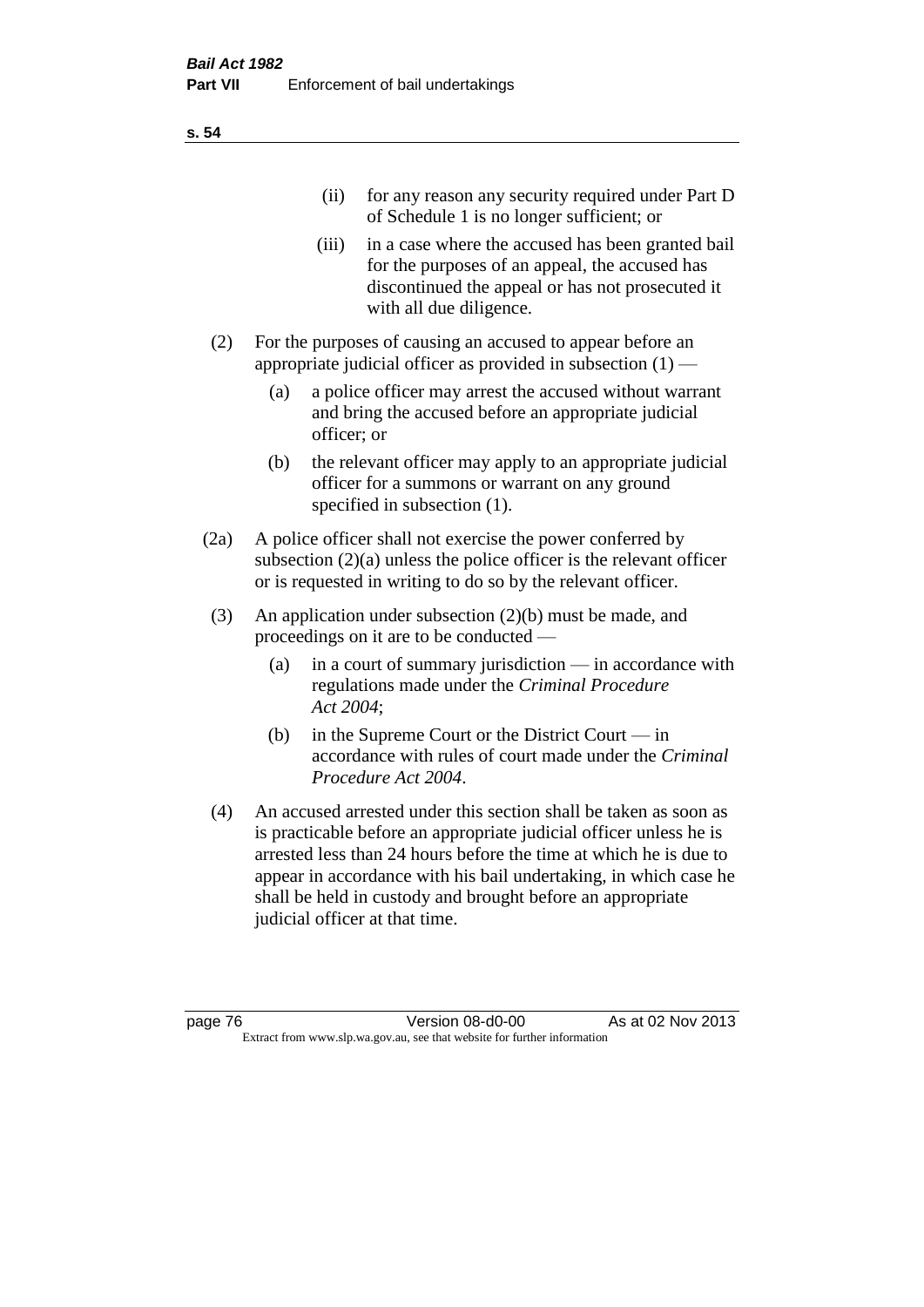- $(5)$  If
	- (a) the court before which the accused is required to appear is the District Court, the Supreme Court or the Court of Appeal; and
	- (b) a police officer is satisfied that because of the urgency of the case it is not practicable for the prosecutor to exercise the power conferred by subsection (1),

the police officer may exercise that power.

(6) If a police officer, acting under subsection (5), exercises the power conferred by subsection (1), the police officer is to be regarded as the relevant officer for the purposes of this section.

*[Section 54 amended by No. 33 of 1989 s. 18; No. 61 of 1990 s. 12; No. 45 of 1993 s. 12; No. 59 of 2004 s. 141; No. 84 of 2004 s. 9, 11 and 82; No. 6 of 2008 s. 33(1)-(4).]* 

## **54A. Accused on committal may be taken for purposes of s. 54 before court by which committed**

- (1) This section applies to an accused
	- (a) who has been released on bail following the accused's committal to the District Court or the Supreme Court to be tried (otherwise than for murder) or sentenced or otherwise dealt with; and
	- (b) who has not made an appearance in that court on the committal; and
	- (c) who, in the opinion of the relevant officer under section 54, should be made to show cause in terms of subsection (1) of that section.
- (2) The relevant officer may, under section 54, cause an accused to whom this section applies to appear before a judicial officer who is empowered to exercise jurisdiction in the court in which the committal order was made, instead of before an appropriate judicial officer.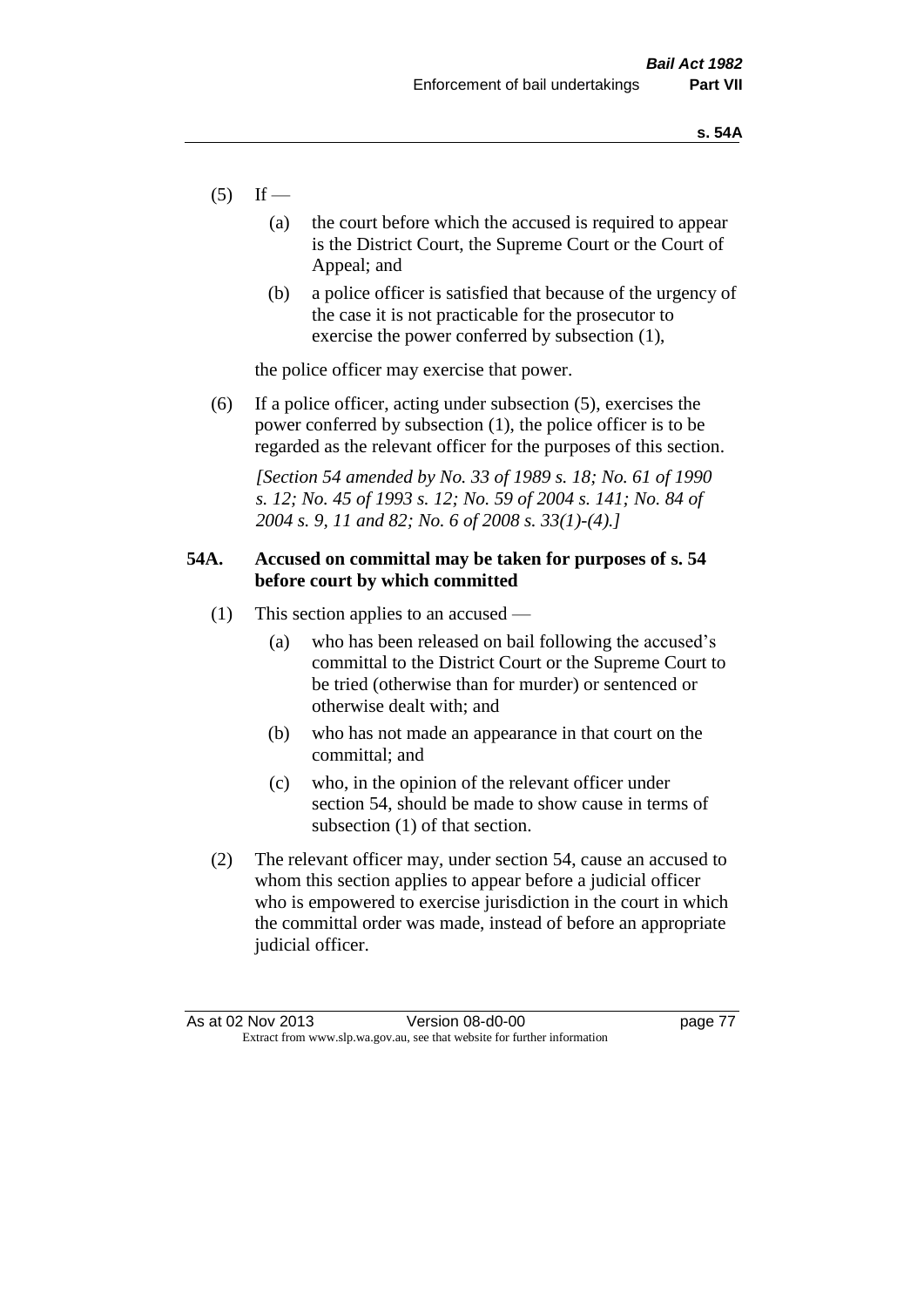(3) A judicial officer before whom an accused so appears is to be regarded as an appropriate judicial officer for the purposes of section 54(2).

- (4) A judicial officer before whom an accused so appears is not obliged to exercise any power conferred by section 55 but may refuse to do so and direct the relevant officer to cause the accused to appear before an appropriate judicial officer.
- (5) A relevant officer shall comply with a direction given to that officer under subsection (4).

*[Section 54A inserted by No. 6 of 2008 s. 34; amended by No. 29 of 2008 s. 24(6).]*

# **55. Accused before court under s. 54, judicial officer may revoke bail of etc.**

- (1) If the judicial officer before whom an accused appears under section 54 is satisfied that —
	- (a) the accused is not likely to comply with any requirement of his bail undertaking mentioned in section 28(2)(a) or  $(b)$ ; or
	- (b) he is, or has been, or is likely to be, in breach of any condition of his bail undertaking mentioned in section  $28(2)(c)$ ; or
	- (ba) he is, or has been, in breach of a home detention condition mentioned in section 28(2)(d); or
	- (c) any of the grounds set out in section  $54(1)(b)$  has been established,

he may —

- (d) revoke the bail and remand the accused in custody to appear at the time and place specified, or deemed by section 31(3) to be specified, in his bail undertaking; or
- (e) revoke the bail and grant fresh bail to the accused in accordance with this Act, other than clause 2 of Part B of Schedule 1.

**s. 55**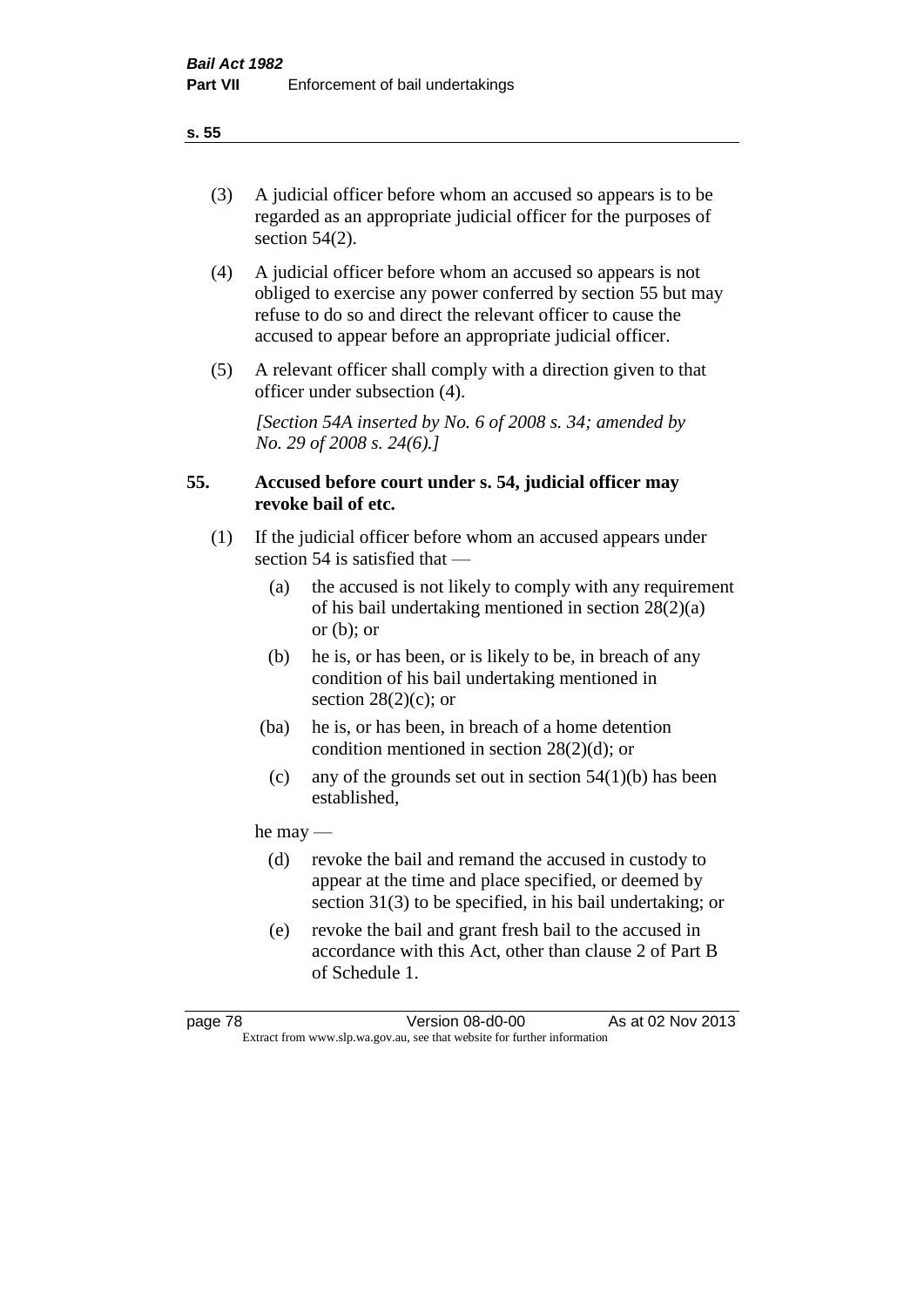(2) If the judicial officer before whom the accused so appears is not satisfied as to any of the matters mentioned in subsection (1)(a), (b), or (c) he shall release the accused on his existing bail undertaking and, with the consent in writing of the surety, on any existing surety undertaking.

*[Section 55 amended by No. 61 of 1990 s. 13; No. 45 of 1993 s. 12; No. 84 of 2004 s. 82.]* 

## *[56. Deleted by No. 6 of 2008 s. 35.]*

## **57. Offence under s. 51, court to order forfeiture of money under bail undertaking**

- (1) Where an accused is convicted of an offence against section  $51(1)$ ,  $(2)$  or  $(2a)$ , the court by which he is convicted shall, whether or not an application is made therefor by the prosecutor, order that the full amount agreed to be forfeited, in the accused's bail undertaking, be forfeited to the State.
- (2) Notwithstanding subsection (1), the court may decline to make an order thereunder or may order forfeiture in part only where the accused shows to the satisfaction of the judicial officer —
	- (a) that, by reason of a change of circumstances since the bail undertaking was entered into, an order for forfeiture, or for forfeiture in full (as the case may be), would cause excessive hardship to the accused or his dependants; and
	- (b) that such hardship would not be relieved by the exercise of one of the powers conferred by section 59.
- (3) Without prejudice to the recovery of such an amount as a civil debt due to the State, any amount to be paid under an order made under this section is to be paid, and its payment may be enforced under Part 5 of the *Fines, Penalties and Infringement Notices Enforcement Act 1994*, unless an order has been made under subsection (4).
- (4) If under this section the Supreme Court or the District Court makes an order requiring the payment of money, the court may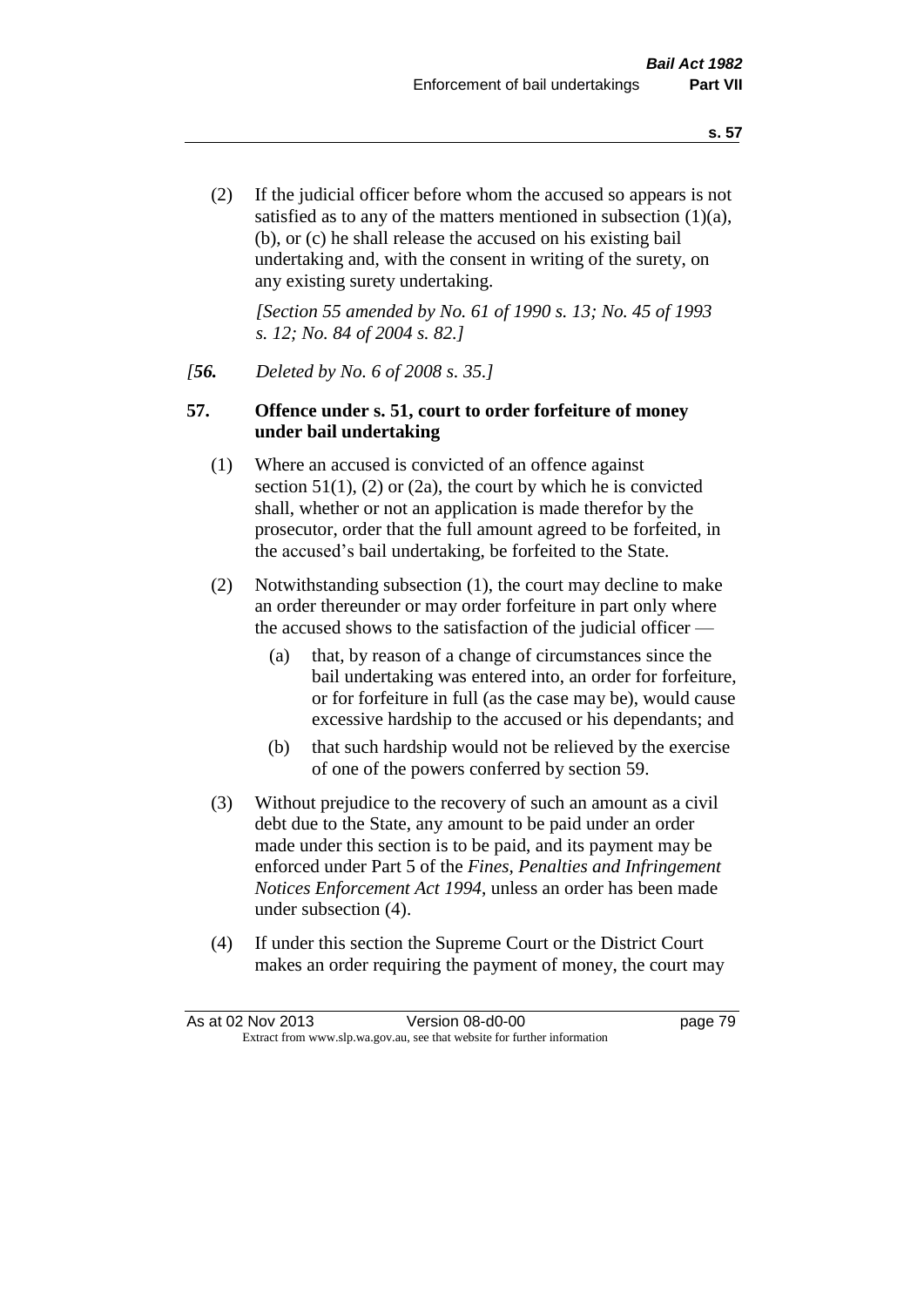make an order under section 59 of the *Sentencing Act 1995* in respect of the amount payable and for that purpose that section, with any necessary changes, applies as if the amount were a fine imposed on the accused.

*[Section 57 amended by No. 74 of 1984 s. 19; No. 92 of 1994 s. 7; No. 78 of 1995 s. 8; No. 54 of 1998 s. 11; No. 65 of 2003 s. 121(3); No. 84 of 2004 s. 82.]* 

# **58. Automatic forfeiture of money on expiration of one year after absconding**

- (1) If after the expiration of one year from the day on which the accused is required to appear in court in accordance with the requirement of his bail undertaking mentioned in section  $28(2)(a)$  he has not —
	- (a) been arrested under section 59B; or
	- (b) appeared in court in accordance with the requirement of his bail undertaking mentioned in section 28(2)(b); or
	- (c) otherwise surrendered himself or been taken into custody to be dealt with on the charge or charges for which the bail undertaking was entered into,

the full amount specified in the bail undertaking shall, on the expiration of the said period, be forfeited to the State by virtue of this section without any order of the court or other formality.

(2) Upon the occurrence of a forfeiture under subsection (1) any security given by the accused may be resorted to by the State as if an order of forfeiture had been made under section 57(1).

*[Section 58 amended by No. 65 of 2003 s. 121(3); No. 84 of 2004 s. 82; No. 6 of 2008 s. 18(3) and 36(2).]*

page 80 Version 08-d0-00 As at 02 Nov 2013 Extract from www.slp.wa.gov.au, see that website for further information

**s. 58**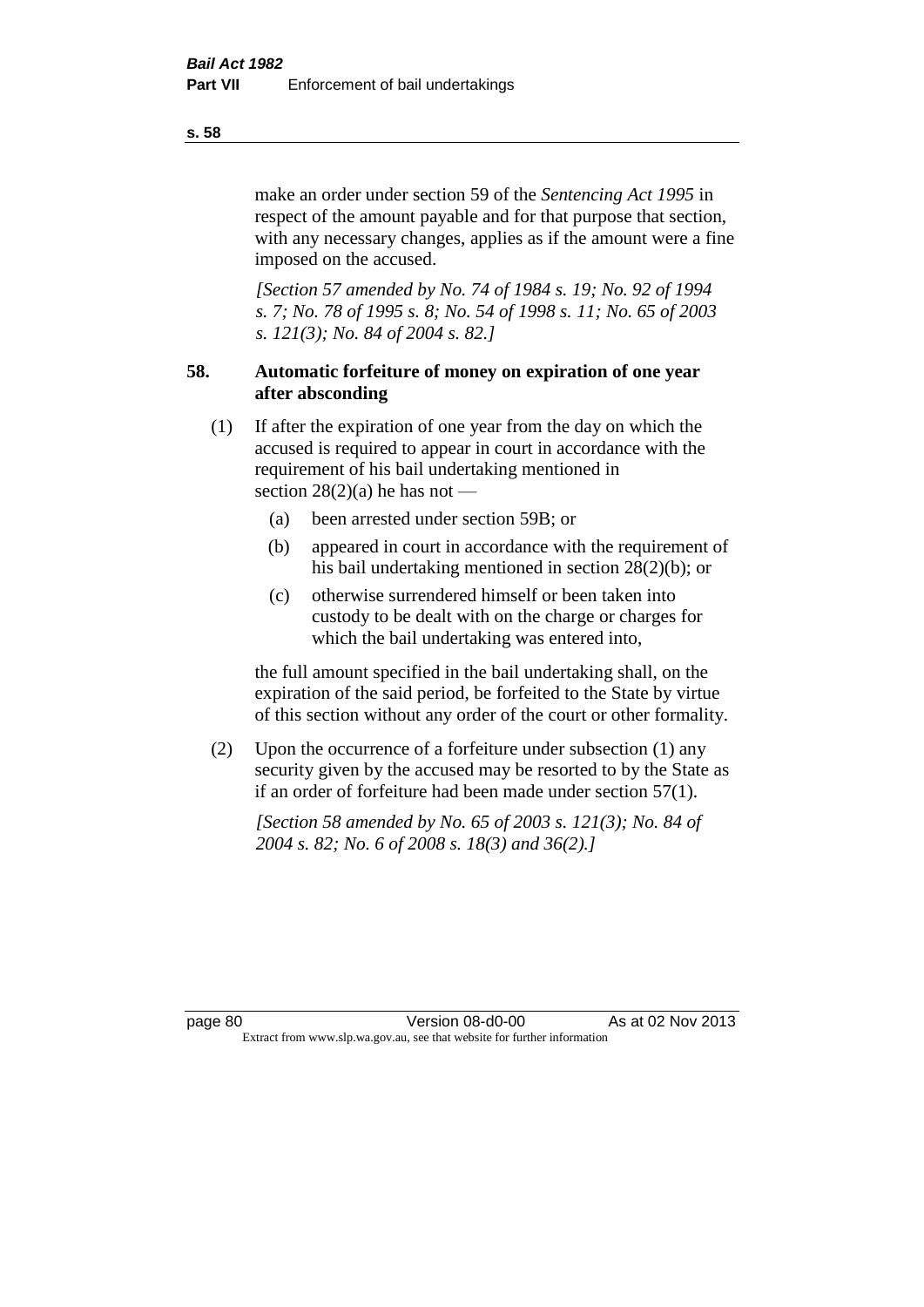# **Part VIII — Miscellaneous**

# **59. Order for forfeiture, court's additional powers as to**

A court or an appropriate judicial officer who makes an order for forfeiture under section 49 or 57 may, when doing so, or at any time thereafter, further order —

- (a) that payment of any sum be made by specified instalments or be postponed to a specified date; or
- (b) that any security given be applied in or towards payment of the sum forfeited; or
- (c) that the accused or the surety, as the case may be, do all such things and execute all such documents as may be necessary, or as may be specified in the order, for the purpose of vesting any security in the State or enabling the State to realize the same or to resort thereto to recover the sum forfeited,

and the court or an appropriate judicial officer may at any time vary or revoke an order made under paragraph (a), (b), or (c).

*[Section 59 amended by No. 65 of 2003 s. 121(3); No. 84 of 2004 s. 82.]*

# **59A. If bail dispensed with, accused may be taken before judicial officer for reconsideration of matter**

(1) In this section —

*relevant officer* has the meaning given in section 54(1a).

(2) Where the requirement for bail has been dispensed with for an accused under section 7A, the relevant officer may cause the accused to appear before an appropriate judicial officer for reconsideration of the matter, if the relevant officer has reasonable grounds to believe that the accused is not likely to appear at the time and place specified in a notice under section 13A(3).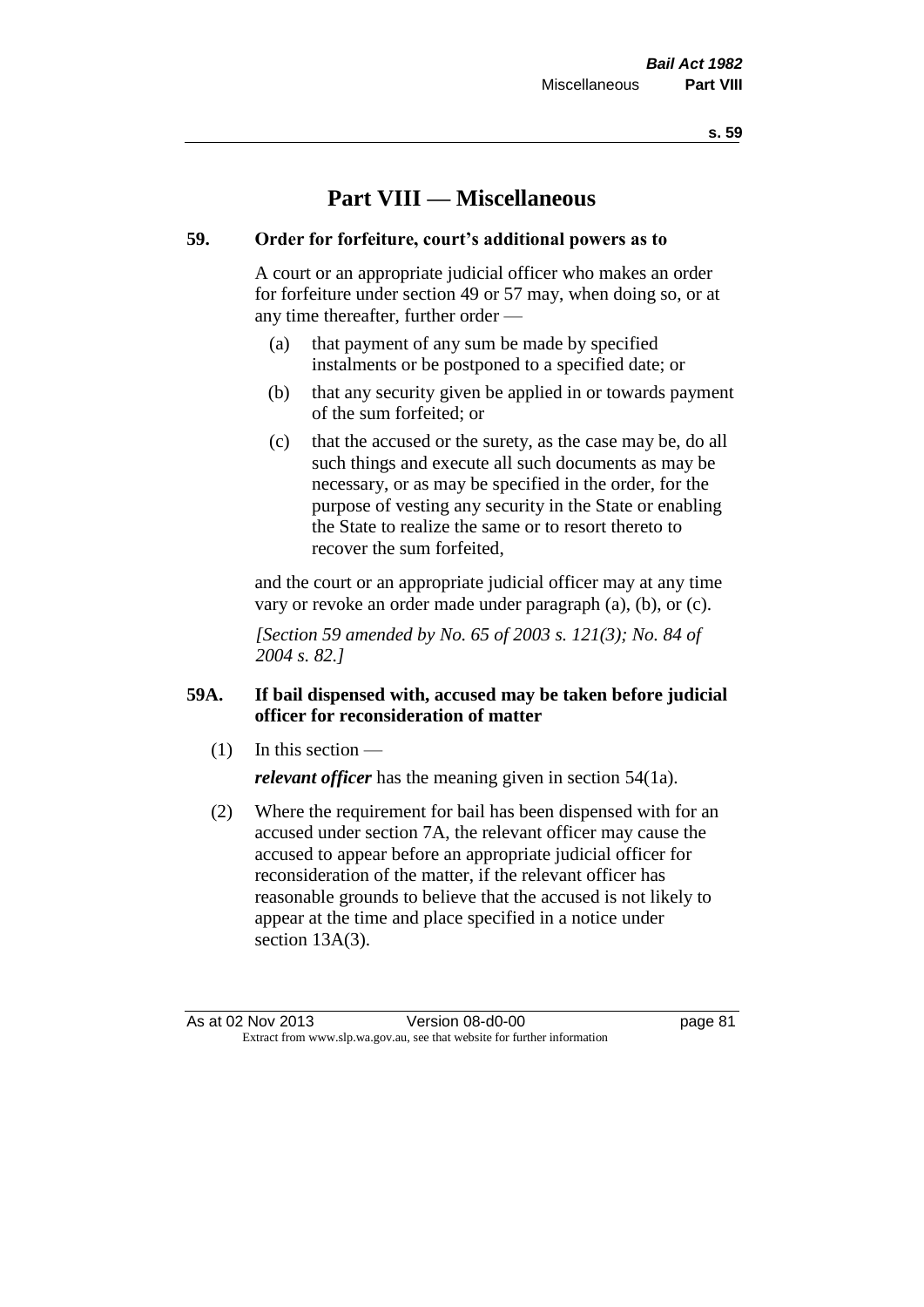- (3) Section 54(2), (2a), (3) and (4) apply, with necessary modifications, for the purposes of subsection (2).
- (4) The judicial officer before whom an accused appears under subsection (2) shall reconsider the accused's case and may, notwithstanding section 13 —
	- (a) again dispense with the requirement for bail; or
	- (b) grant bail; or
	- (c) refuse to grant bail,

in accordance with this Act, for the accused's appearance in court.

- $(5)$  If
	- (a) the court before which the accused is required to appear is the District Court, the Supreme Court or the Court of Appeal; and
	- (b) a police officer is satisfied that because of the urgency of the case it is not practicable for the prosecutor to exercise the power conferred by subsection (2),

the police officer may exercise that power.

(6) If a police officer, acting under subsection (5), exercises the power conferred by subsection (2), the police officer is to be regarded as the relevant officer for the purposes of this section.

*[Section 59A inserted by No. 6 of 2008 s. 36(1).]*

# **59B. Absconding accused, warrant for arrest of**

Where —

(a) at any time after that specified in an accused's bail undertaking for an accused's appearance the accused has failed to comply with the requirements of the accused's bail undertaking mentioned in section  $28(2)(a)$  or (b); or

page 82 Version 08-d0-00 As at 02 Nov 2013 Extract from www.slp.wa.gov.au, see that website for further information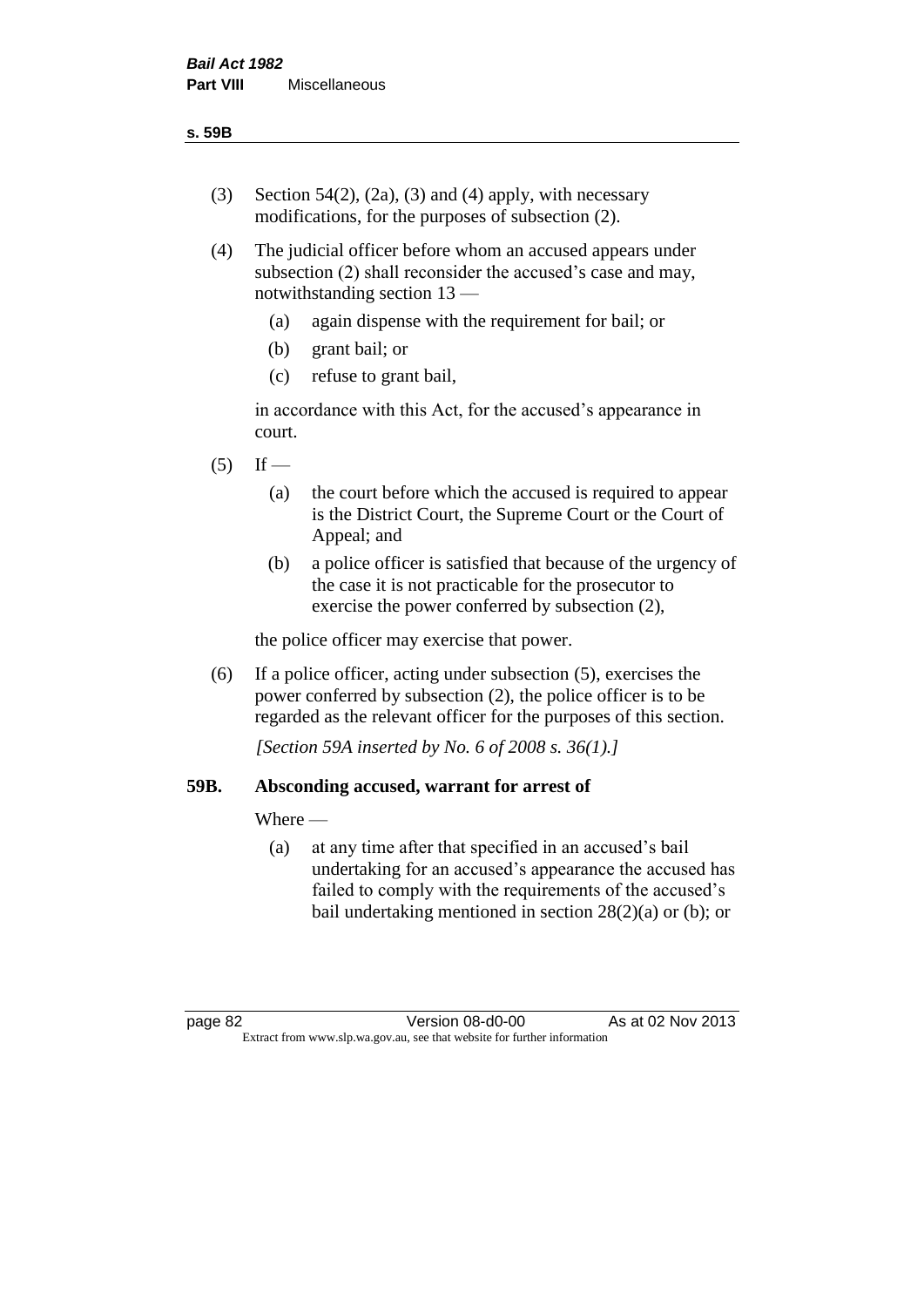(b) an accused has failed to appear at the time and place specified in a notice under section 13A(3).

the court before which the accused was required to appear may issue a warrant to arrest the accused and bring the accused before that court or a court of like jurisdiction.

*[Section 59B inserted by No. 6 of 2008 s. 36(1).]*

## **60. Change of address, accused and surety to notify**

Where the residential address of —

- (a) an accused who has been released on bail or for whom the requirement for bail has been dispensed with; or
- (b) a surety,

changes from that appearing on his bail undertaking, surety undertaking or notice under section 13A(3), as the case may be, he shall forthwith, in writing, notify details of the change to the registrar of the court before which, at the time when the change occurs, the accused is required to appear, and if without reasonable cause he fails to do so he commits an offence.

Penalty: \$1 000.

*[Section 60 amended by No. 50 of 2003 s. 37(5); No. 59 of 2004 s. 141; No. 84 of 2004 s. 82; No. 6 of 2008 s. 37.]*

# **61. Failing to bring arrested person before court or person able to grant bail, offence**

- (1) A person to whom this section applies commits an offence if, having arrested another for an offence, he wilfully and without reasonable excuse fails to take that other person, or cause him to be taken, as soon as is practicable —
	- (a) before an authorised officer or judicial officer empowered by this Act to grant bail for that offence; or
	- (b) before a court.

Penalty: \$1 000 or imprisonment for 12 months or both.

As at 02 Nov 2013 Version 08-d0-00 Page 83 Extract from www.slp.wa.gov.au, see that website for further information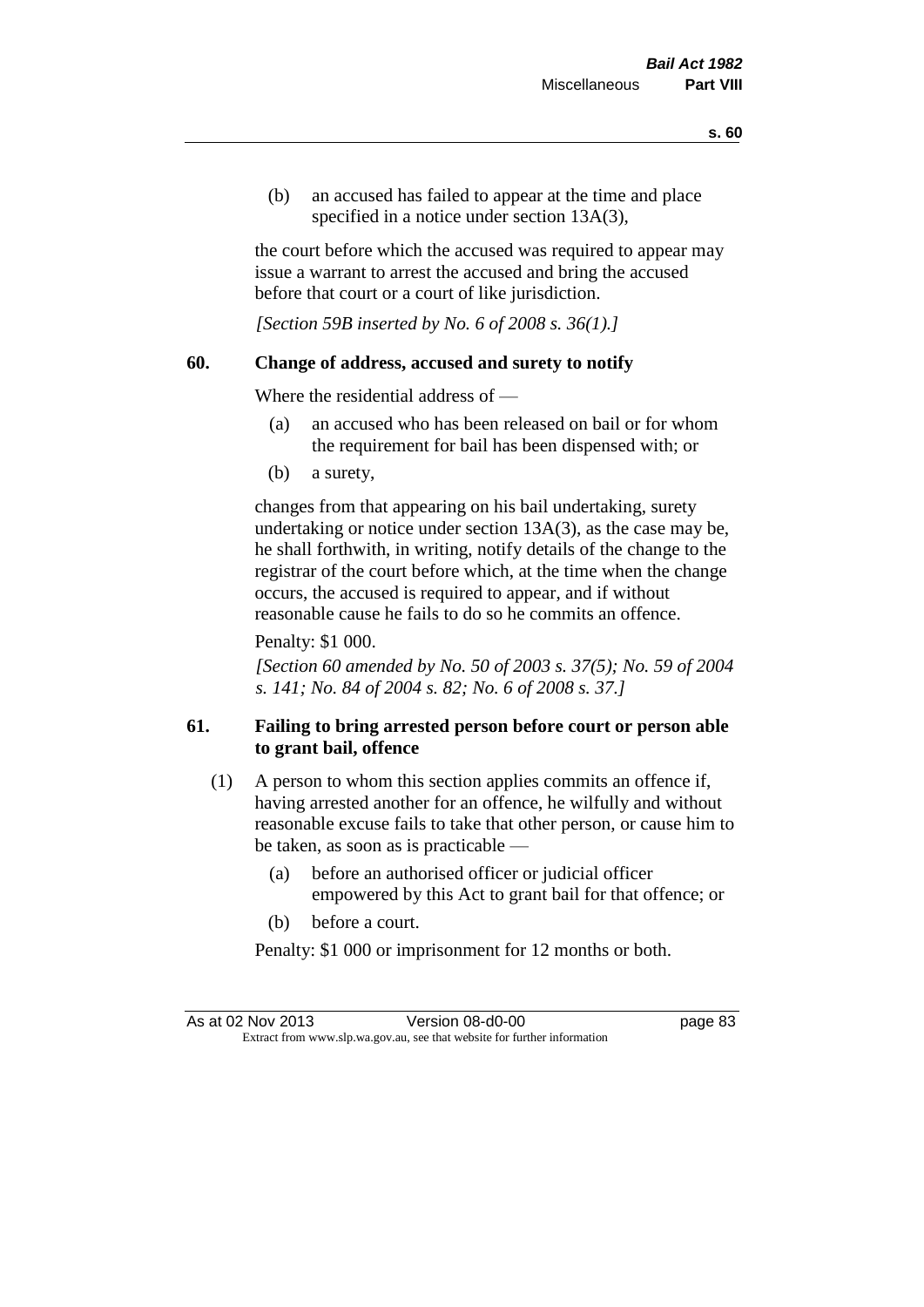### **s. 62**

- (2) This section applies to a person who
	- (a) is not empowered by this Act to grant bail for the offence; or
	- (b) being so empowered, elects to act under section 6(7).

*[Section 61 amended by No. 15 of 1988 s. 17; No. 59 of 2006 s. 4(4); No. 6 of 2008 s. 38.]* 

# **62. Giving false information for bail purposes, offence**

A person who for the purpose of obtaining —

- (a) a grant of bail for himself or a variation of the terms and conditions thereof; or
- (b) approval of himself as a surety,

makes any statement which he knows is false in a material particular, or recklessly makes any statement which is false in a material particular, commits an offence.

Penalty: \$1 000 or imprisonment for 12 months or both.

## **63. Protection from personal liability**

A person shall not be liable in civil proceedings on account of anything done, or omitted to be done, by him in good faith in the course of carrying out any provision of this Act, or purporting to be so done or omitted; but the liability (if any) of any other person (including the State or the Commonwealth) as his employer is not affected by this section and shall be determined as if it had not been passed.

*[Section 63 amended by No. 65 of 2003 s. 121(4).]*

# **64. Non-appearance etc. by an accused, proving**

Where it is required for the purposes of this Act to prove —

(a) that an accused did not appear before a particular court, at a particular place, on a particular day, at a particular time or during a particular period; or

page 84 Version 08-d0-00 As at 02 Nov 2013 Extract from www.slp.wa.gov.au, see that website for further information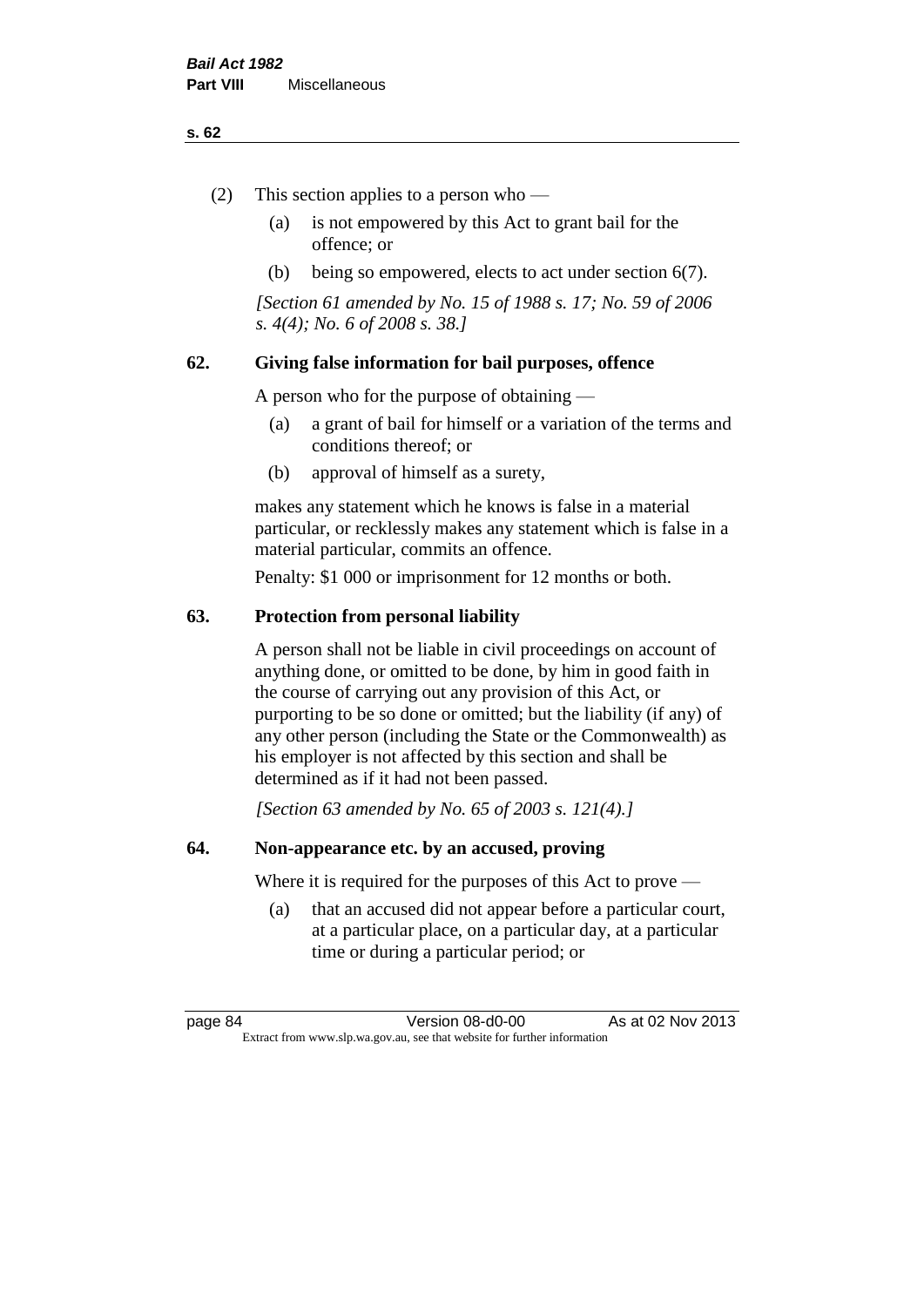(b) the day, time or period when or during which an accused did appear before a particular court at a particular place,

a certificate as to any such matter, purporting to be signed by a judicial officer or registrar of the court before which the accused was required to appear, shall be evidence of the matter so certified.

*[Section 64 amended by No. 59 of 2004 s. 141; No. 84 of 2004 s. 82.]* 

# **65. Bail undertakings by child, effect of**

A bail undertaking entered into by a person who is under the age of 18 years shall bind him as if he were of full age.

#### **66. Other powers etc. to grant bail abolished**

- (1) Any power or duty that, at the commencement of this Act, exists apart from statute to grant bail to an accused awaiting an appearance in court for an offence, is abolished.
- (2) Subsection (1) has effect notwithstanding anything in section 16 of the *Supreme Court Act 1935*.
- (3) In subsection (1) *statute* means an Act of the Parliament of Western Australia, other than the *Supreme Court Act 1935*.

*[Section 66 amended by No. 84 of 2004 s. 82.]*

## **66A. Delegation by registrar of court**

- (1) The registrar of a court may, either generally or as otherwise provided by the instrument of delegation, by instrument signed by him, delegate to an officer of that court any function conferred on him by or under this Act other than —
	- (a) this power of delegation; or
	- (aa) a function conferred by section  $11(3)$  or  $36(1)(a)$ ; or
	- (b) any function that a judicial officer has required him to perform personally.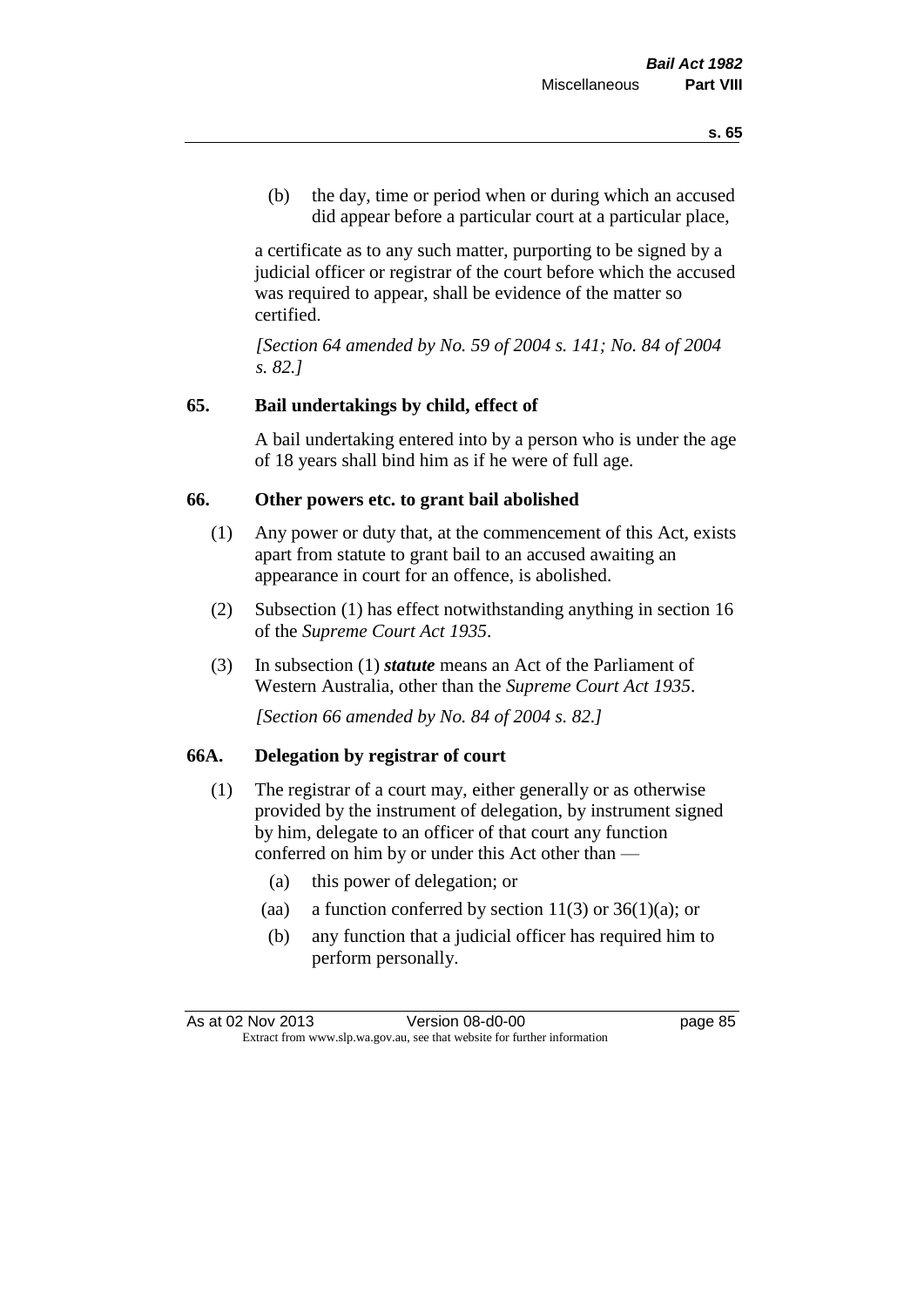**s. 66B**

(2) The superintendent of a detention centre under the *Young Offenders Act 1994* may, either generally or as otherwise provided by the instrument of delegation, by instrument signed by him, delegate to an officer of the Public Sector agency principally assisting the Minister administering that Act in its administration any function conferred on him by or under this Act, other than this power of delegation.

*[Section 66A inserted by No. 15 of 1988 s. 18; amended by No. 49 of 1988 s. 89; No. 31 of 1993 s. 8; No. 59 of 2004 s. 141; No. 65 of 2006 s. 52; No. 6 of 2008 s. 39.]* 

# **66B. Video link or audio link, use of in bail proceedings**

(1) In this section —

*audio link* means facilities (including telephone) that enable, at the same time, a judicial officer or authorised officer at one place to hear the accused at another place and vice versa;

*bail proceedings* means any proceedings under this Act including —

- (a) proceedings on a case for bail;
- (b) proceedings relating to the variation or revocation of bail;
- (c) proceedings on an application under section 48 or 49;
- (d) proceedings on an appeal under section 15A or 53;

*video link* means facilities (including closed circuit television) that enable, at the same time, a judicial officer or authorised officer at one place to see and hear the accused at another place and vice versa.

- (2) Bail proceedings may be conducted by means of a video link or an audio link.
- (3) Without limiting subsection (2), if a provision of this Act requires or authorises an accused to be brought before, or appear before, a court, judicial officer or authorised officer, the accused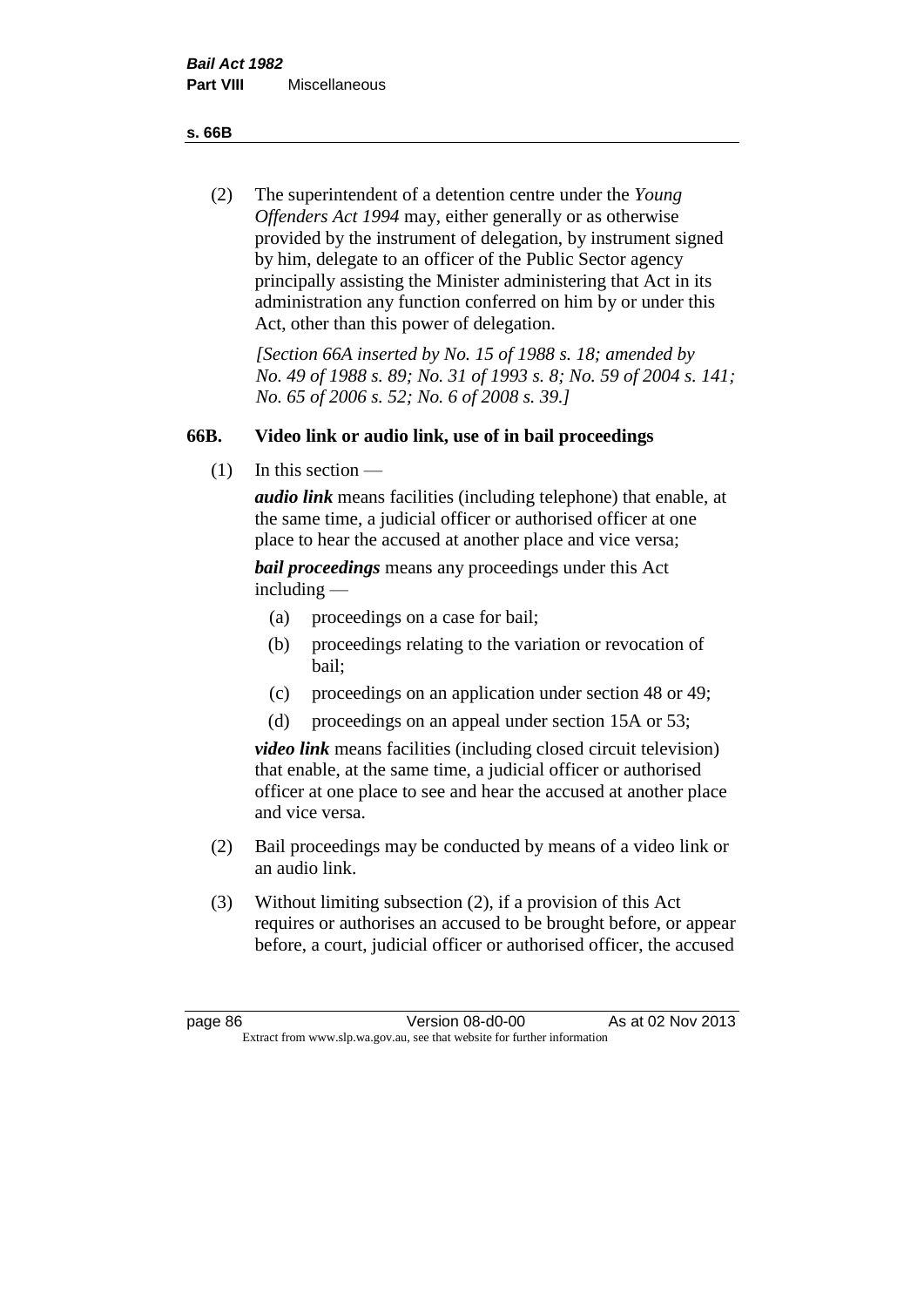may be brought before, or appear before, the court or officer by means of a video link or an audio link.

- (4) An audio link is not to be used under this section unless a video link is not available and cannot reasonably be made available.
- (5) Nothing in this section prevents a court, judicial officer or authorised officer from requiring that an accused be brought before, or appear before, the court or officer in person for the purposes of bail proceedings.

*[Section 66B inserted by No. 6 of 2008 s. 40(1).]*

# **67. Regulations**

- (1) The Governor may make regulations, not inconsistent with this Act, prescribing such things as are required or permitted by this Act to be prescribed or as it is necessary or expedient to prescribe for the purposes thereof.
- (2) Without limiting the generality of subsection (1) regulations  $\text{max}$  —
	- (a) make provision for or with respect to the making of applications —
		- (i) for or in relation to bail;
		- (ii) for the approval of sureties;
		- (iii) for the approval of security to be given by accused persons and sureties;
		- (iv) for the cancellation of a surety undertaking;
		- (v) for an order under section 49,

and for the manner in which such applications are to be made and the procedure to be followed on such applications;

(b) for the purposes of clause 5 of Part A of Schedule 1, prescribe the officer or officers who may grant bail for any prescribed appearance or class of appearance in court by an accused who is in custody;

As at 02 Nov 2013 Version 08-d0-00 Page 87 Extract from www.slp.wa.gov.au, see that website for further information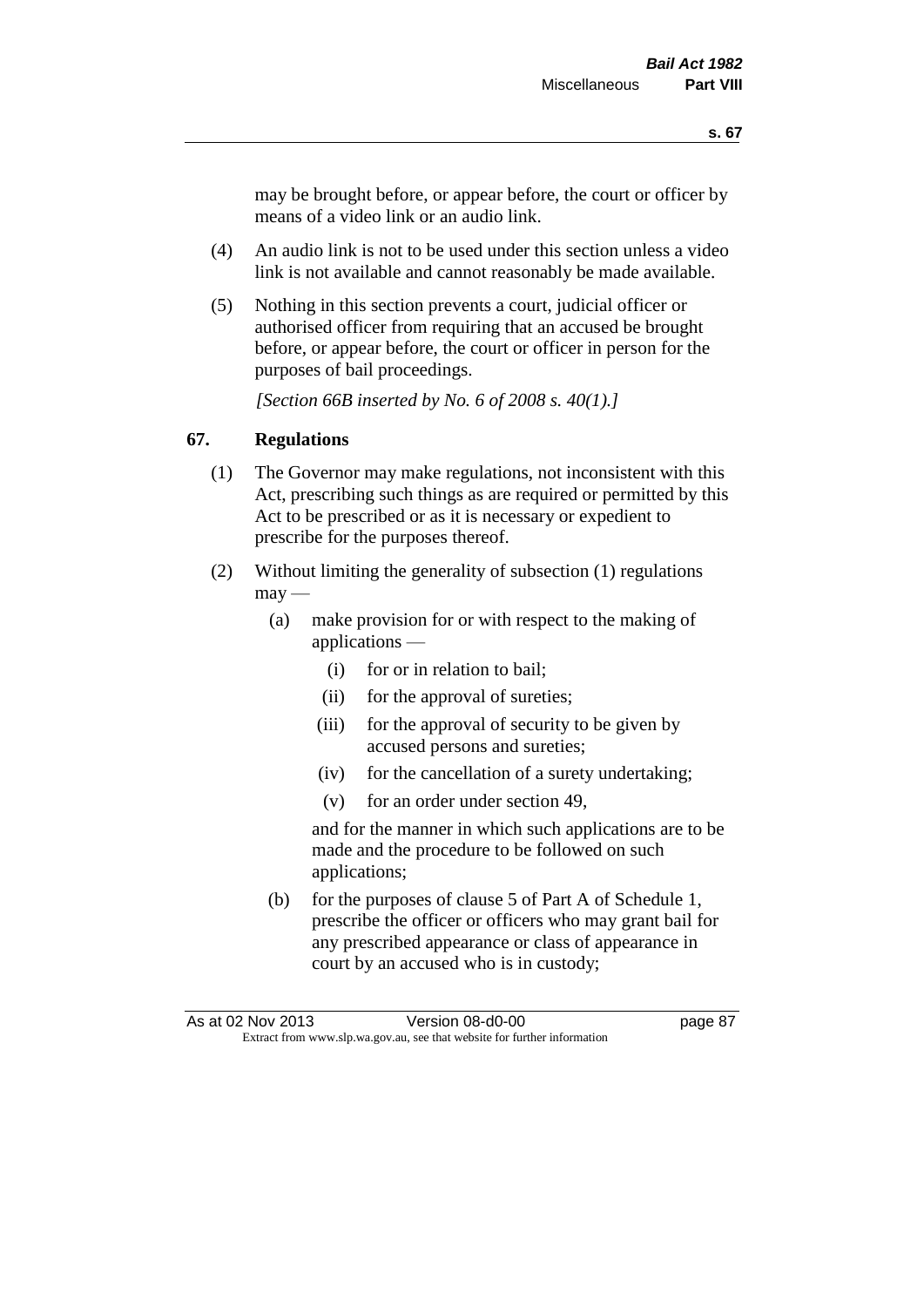**s. 67**

- (c) make provision for, or with respect to the management, control, supervision and good order of premises established for the accommodation of persons to whom bail has been granted.
- (3) Regulations made under this section may provide that a contravention or failure to comply with a regulation constitutes an offence and may provide for penalties not exceeding a fine of \$500 for offences against the regulations.

*[Section 67 amended by No. 45 of 1993 s. 12; No. 84 of 2004 s. 83(3); No. 2 of 2008 s. 56(6); No. 6 of 2008 s. 30(3).]* 

*[68. Omitted under the Reprints Act 1984 s. 7(4)(g).]*

page 88 Version 08-d0-00 As at 02 Nov 2013 Extract from www.slp.wa.gov.au, see that website for further information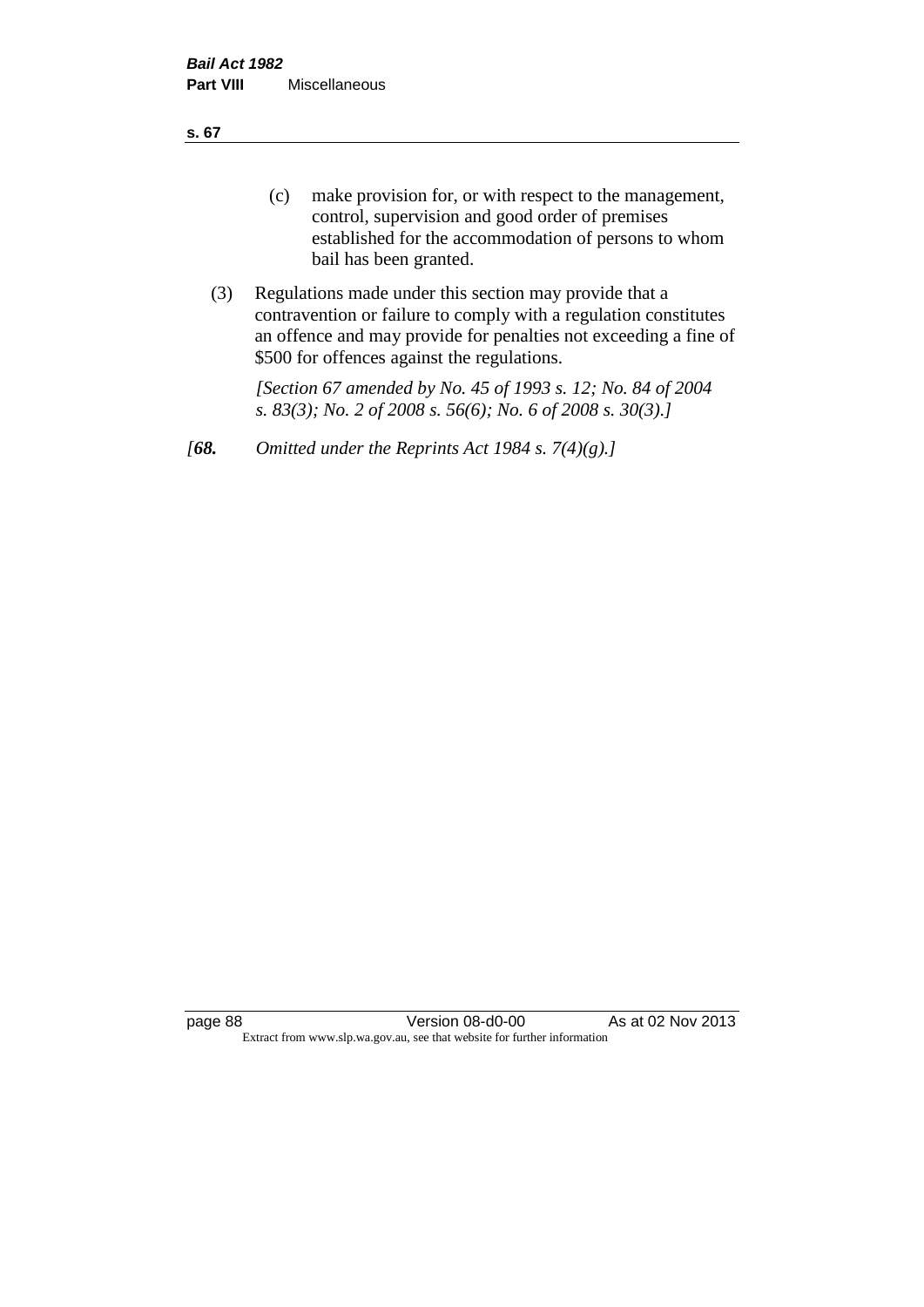# **Schedule 1 — Jurisdiction as to bail and related matters**

[s. 13, 17]

*[Heading inserted by No. 6 of 2008 s. 41(1).]*

# **Part A** — **Jurisdiction relating to bail**

*[Heading inserted by No. 6 of 2008 s. 41(2)(a).]*

#### **First Column**

#### **Second Column**

*Appearances in court*

*By whom bail may be granted or (where applicable) dispensed with*

*[Heading amended by No. 6 of 2008 s. 41(2)(b) and (c).]*

# **1. Initial appearance**

(1) The initial appearance in a court of summary jurisdiction or the Children's Court by an accused in, or in connection with, proceedings for an offence.

In any case —

- (a) a justice; or
- (b) an authorised police officer; and

in addition, in the case of a child, an authorised community services officer.

(2) The initial appearance in the District Court or the Supreme Court, not being the initial appearance to which clause 3 applies.

A judge of the District Court or a judge of the Supreme Court, as the case requires.

*[Clause 1 amended by No. 15 of 1988 s. 19; No. 49 of 1988 s. 90(a)(i); No. 59 of 2004 s. 141; No. 84 of 2004 s. 10(1) and 82.]*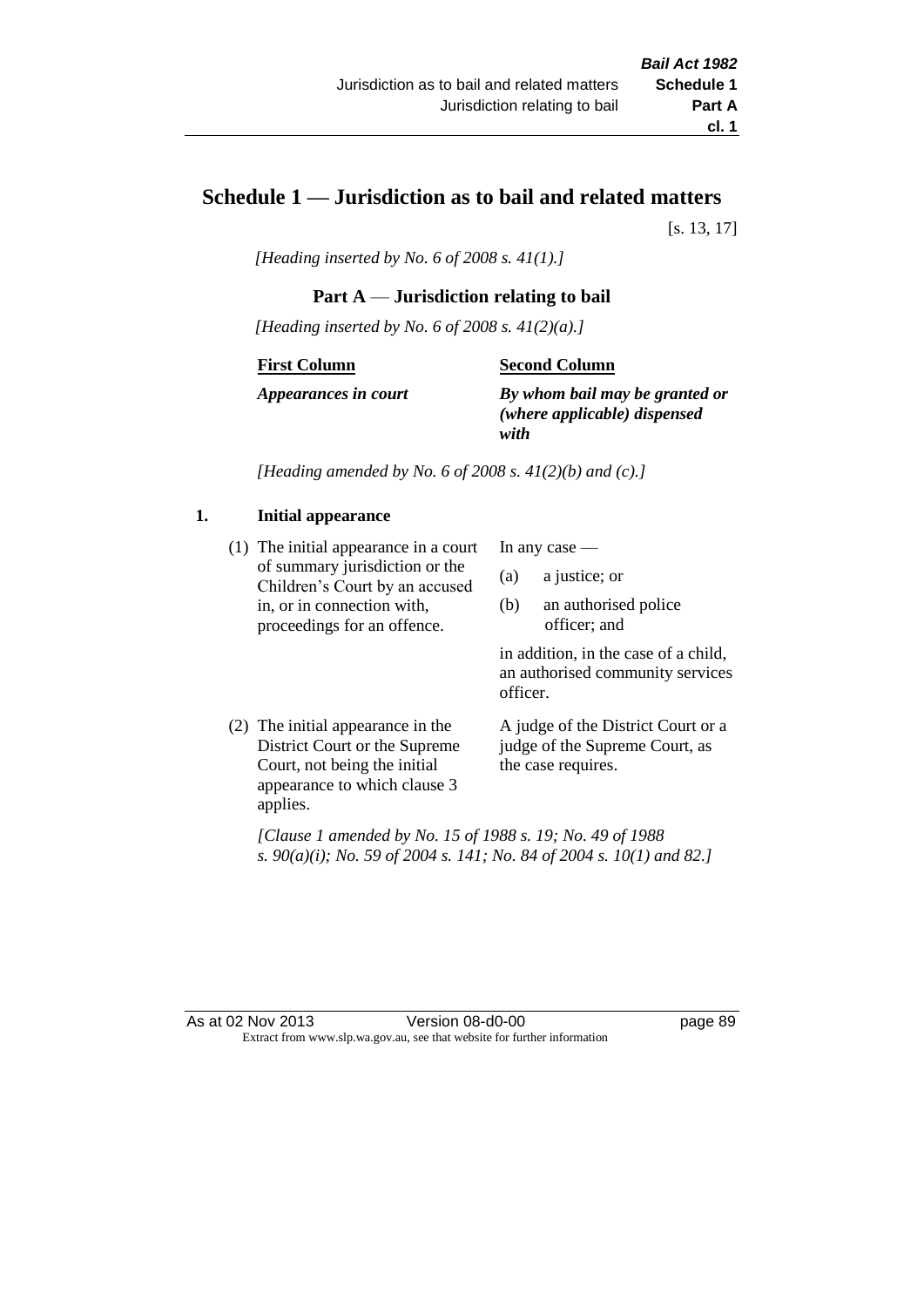| <b>First Column</b>  | <b>Second Column</b>                                                   |
|----------------------|------------------------------------------------------------------------|
| Appearances in court | By whom bail may be granted or<br>(where applicable) dispensed<br>with |

### **2. Appearance after adjournment**

Appearance in any court or before The judicial officer who orders a judicial officer by an accused after any adjournment of proceedings for an offence, not being a committal under clause 3.

the adjournment.

*[Clause 2 amended by No. 84 of 2004 s. 82.]*

# **3**. **Appearance on committal to Supreme Court or District Court**

The initial appearance by an accused in the Supreme Court or District Court after he has been committed thereto under any Act to be tried or sentenced or otherwise dealt with. The judicial officer who orders the committal.

*[Clause 3 amended by No. 84 of 2004 s. 82.]*

#### **4. Appearance in connection with appeal etc.**

| (1) Appearance in connection with an If the appeal is being determined<br>application or appeal made under<br>the Criminal Appeals Act 2004 or<br>with any order made in<br>determining the application or<br>appeal. | by a single judge of the Supreme<br>Court, a single judge of the<br>Supreme Court;<br>If the appeal is being determined<br>by the Court of Appeal, the Court<br>of Appeal or a single judge of<br>appeal. |
|-----------------------------------------------------------------------------------------------------------------------------------------------------------------------------------------------------------------------|-----------------------------------------------------------------------------------------------------------------------------------------------------------------------------------------------------------|
| (2) Appearance in connection with a<br>rehearing of proceedings ordered<br>under section 28 of the<br>Children's Court of Western<br>Australia Act 1988.                                                              | The Children's Court.                                                                                                                                                                                     |

page 90 Version 08-d0-00 As at 02 Nov 2013 Extract from www.slp.wa.gov.au, see that website for further information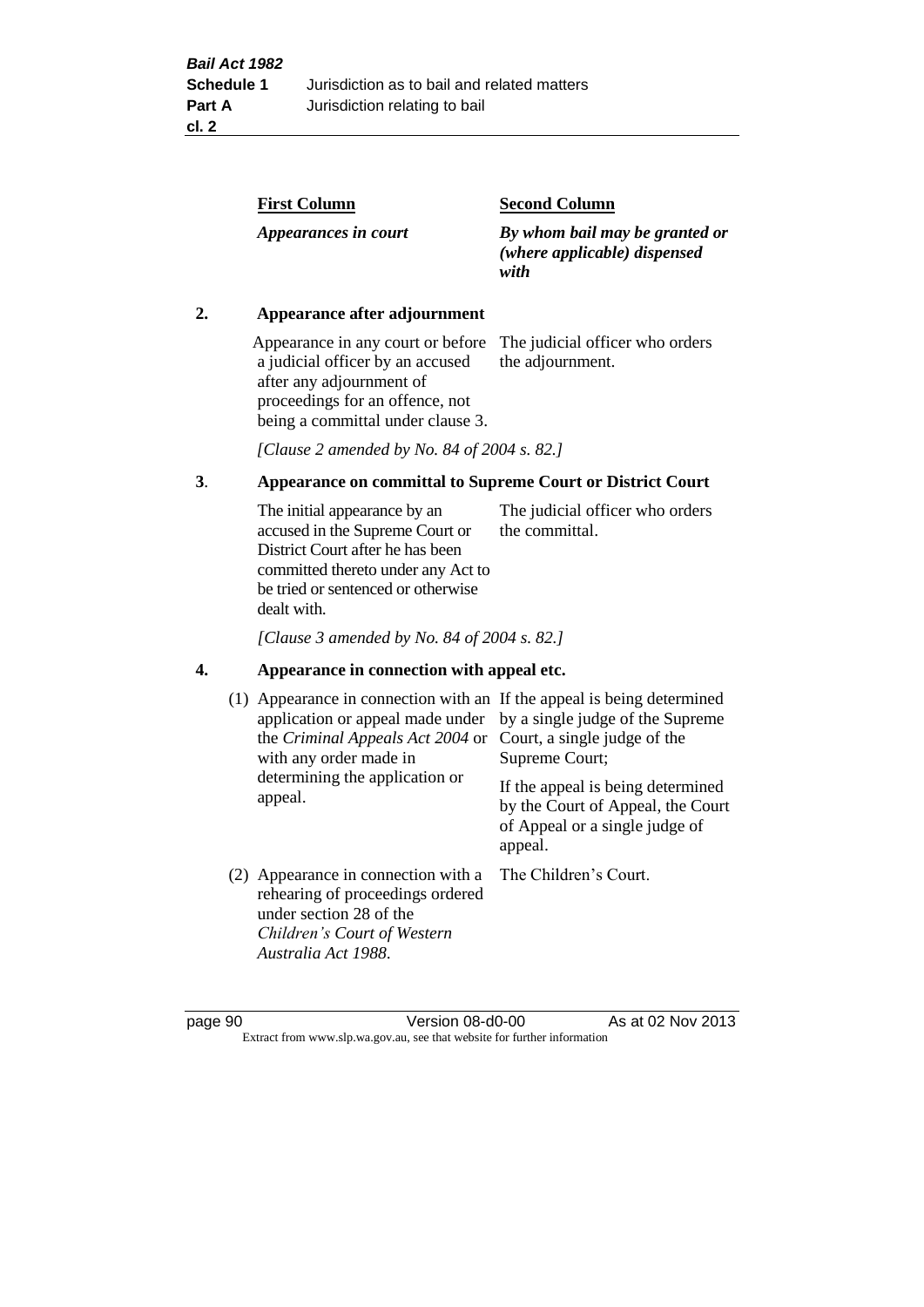| <b>First Column</b>                                                  | <b>Second Column</b>                                                   |  |
|----------------------------------------------------------------------|------------------------------------------------------------------------|--|
| Appearances in court                                                 | By whom bail may be granted or<br>(where applicable) dispensed<br>with |  |
| (3) Appearance in connection with<br>the reconsideration of an order | The Children's Court constituted<br>by the President.                  |  |

*Australia Act 1988*. *[Clause 4 inserted by No. 84 of 2004 s. 10(2).]*

# **5. Appearance prescribed by regulation**

under section 40 of the *Children's Court of Western* 

| Appearance in a court for any<br>other purpose or following any | The judicial or other officer<br>prescribed by such regulations. |  |
|-----------------------------------------------------------------|------------------------------------------------------------------|--|
| other occurrence prescribed by                                  |                                                                  |  |
| regulations under this Act.                                     |                                                                  |  |

## **6. Appearances not otherwise provided for**

Any appearance in a court not otherwise provided for in this Part or by regulations under this Act.

The judicial officer who, or court which, orders the appearance.

# **7. Term used: proceedings for an offence**

In this Part, unless the contrary intention appears —

*proceedings for an offence* in clause 2 (but not in clause 1) includes any of the following proceedings relating to that offence —

- (a) appeal proceedings; and
- (b) proceedings on a writ of *habeas corpus*; and
- (c) proceedings on the re-appearance of an offender under section 50 of the *Sentencing Act 1995*.

*[Clause 7 inserted by No. 84 of 2004 s. 10(3).]*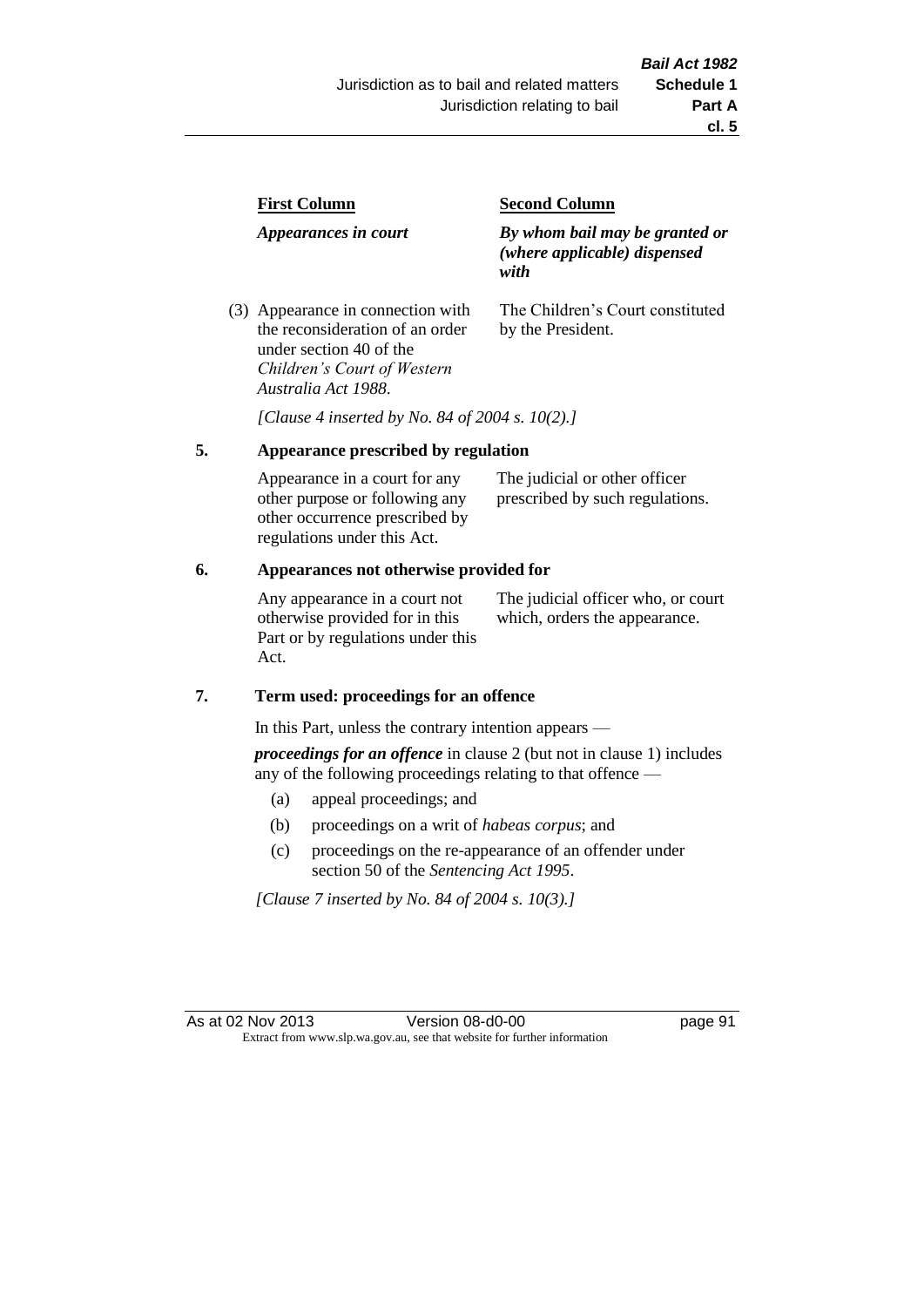## **Part B** — **Cessation of powers relating to bail**

*[Heading inserted by No. 6 of 2008 s. 41(3)(a).]*

#### **1. Upon decision by judge, power of other officers ceases**

 $(1)$  In this clause —

*judge* means a judge of the Supreme Court, the Children's Court or the District Court.

- (2) After a judge has granted or refused bail for an appearance by an accused the power to grant bail for that appearance ceases to be vested  $in -$ 
	- (a) any judicial officer whose jurisdiction is inferior to that of the judge; or
	- (b) any authorised officer.
- (3) After a judge has dispensed with the requirement for bail for an appearance by an accused the power to grant or refuse bail for that appearance ceases to be vested in any officer referred to in subclause  $(2)(a)$  or  $(b)$ .

*[Clause 1 inserted by No. 6 of 2008 s. 41(3)(b).]*

#### **1A. Upon decision by Court of Appeal, other powers cease**

After the Court of Appeal on an appeal under section 15A —

- (a) has granted or refused bail for an appearance by an accused, the power to grant or refuse bail for that appearance; or
- (b) has dispensed with the requirement for bail for an appearance by an accused, the power to grant or refuse bail for that appearance,

ceases to be vested in any judicial officer or in any authorised officer.

*[Clause 1A inserted by No. 6 of 2008 s. 41(3)(b).]*

### **2. Upon decision by judicial officer, his power and that of his peers ceases**

Except where clause 4 applies, the power to grant, refuse or dispense with bail for an appearance by an accused ceases to be vested in any judicial officer (including a judge of the Supreme Court) after he, or

page 92 Version 08-d0-00 As at 02 Nov 2013 Extract from www.slp.wa.gov.au, see that website for further information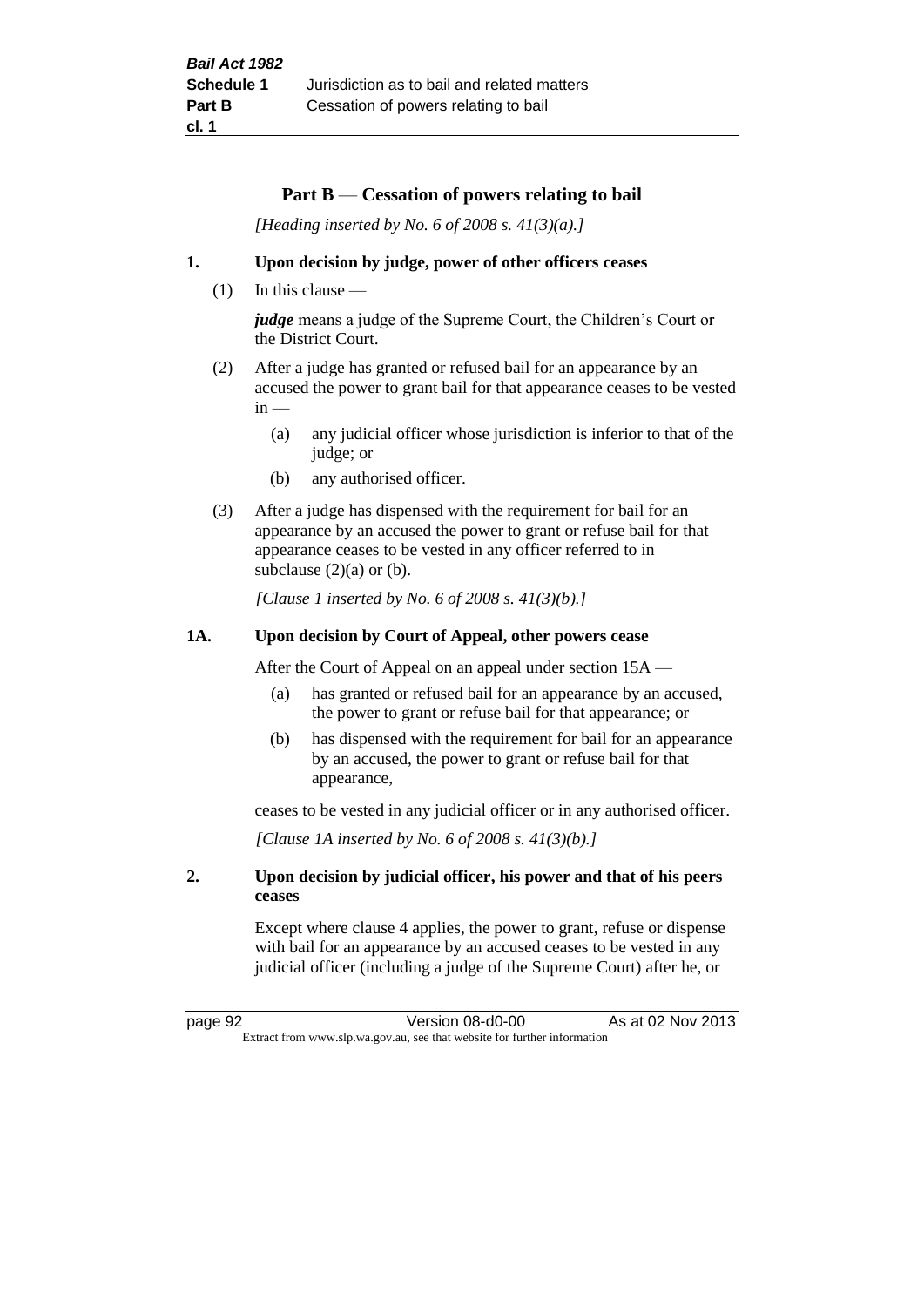another judicial officer whose jurisdiction is co-extensive with his, has granted, refused or dispensed with bail for that appearance.

*[Clause 2 amended by No. 84 of 2004 s. 82; No. 6 of 2008 s. 41(3)(c) and (d).]*

#### **3. Upon refusal of bail for initial appearance, certain powers cease**

- (1) After an authorised officer has refused bail for an initial appearance by an accused, the power to grant bail for that appearance ceases to be vested in another authorised officer, but a justice may nevertheless grant bail for that appearance.
- (2) After a justice has refused bail for an initial appearance by an accused, the power to grant bail for that appearance ceases to be vested in an authorised officer or another justice.

*[Clause 3 inserted by No. 6 of 2008 s. 41(3)(e).]*

### **4. Judicial officer's powers if accused proves new facts or changed circumstances**

Notwithstanding clause 2, where an accused has been refused bail for an appearance or has been granted bail therefor on terms or conditions with which he is unable or unwilling to comply, the judicial officer who granted or refused bail or another judicial officer whose jurisdiction is co-extensive with his has power to grant bail for that appearance or to vary the terms or conditions of bail previously granted therefor if the accused makes application and satisfies him that —

- (a) new facts have been discovered, new circumstances have arisen or the circumstances have changed since bail was previously granted or refused for that appearance; or
- (b) he failed to adequately present his case for bail on the previous occasion when it was considered; or
- (c) where bail was granted subject to a home detention condition, he has, since the previous occasion when his case for bail was considered, complied with the home detention condition for a period of one month or more.

*[Clause 4 amended by No. 61 of 1990 s. 14; No. 84 of 2004 s. 82.]*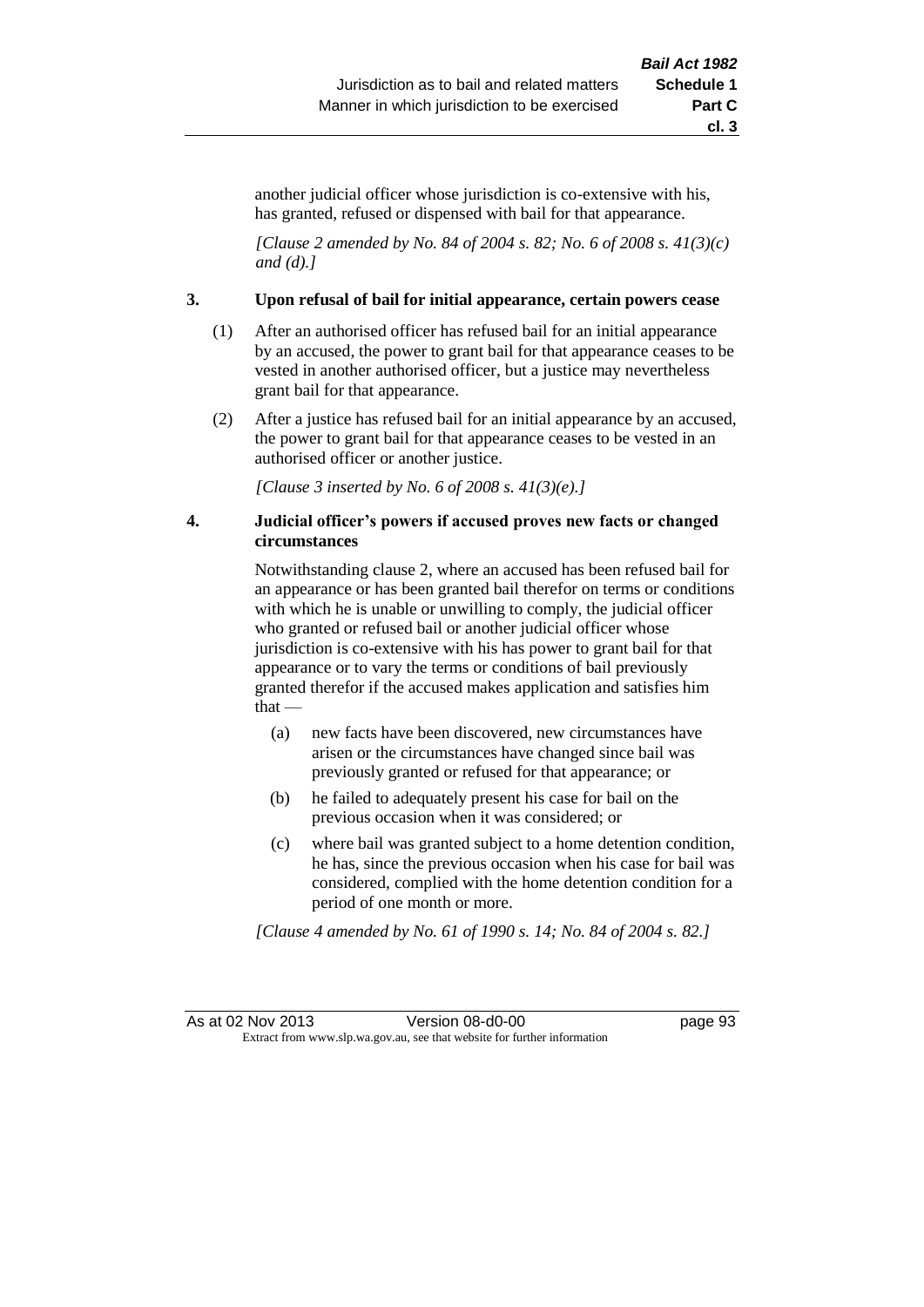## **Part C — Manner in which jurisdiction to be exercised**

*[Heading deleted by No. 6 of 2008 s. 41(4)(a).]*

#### **1. Bail before conviction at discretion of court etc., except for child**

Subject to clauses 3A and 3C, the grant or refusal of bail to an accused, other than a child, who is in custody awaiting an appearance in court before conviction for an offence shall be at the discretion of the judicial officer or authorised officer in whom jurisdiction is vested, and that discretion shall be exercised having regard to the following questions as well as to any others which he considers relevant —

- (a) whether, if the accused is not kept in custody, he may
	- (i) fail to appear in court in accordance with his bail undertaking; or
	- (ii) commit an offence; or
	- (iii) endanger the safety, welfare, or property of any person; or
	- (iv) interfere with witnesses or otherwise obstruct the course of justice, whether in relation to himself or any other person;
- (b) whether the accused needs to be held in custody for his own protection;
- (c) whether the prosecutor has put forward grounds for opposing the grant of bail;
- (d) whether, as regards the period when the accused is on trial, there are grounds for believing that, if he is not kept in custody, the proper conduct of the trial may be prejudiced;
- (e) whether there is any condition which could reasonably be imposed under Part D which would —
	- (i) sufficiently remove the possibility referred to in paragraphs (a) and (d); or
	- (ii) obviate the need referred to in paragraph (b); or
	- (iii) remove the grounds for opposition referred to in paragraph (c);
- (f) where the accused is charged with an offence that is alleged to have been committed in respect of a child, whether a

page 94 Version 08-d0-00 As at 02 Nov 2013 Extract from www.slp.wa.gov.au, see that website for further information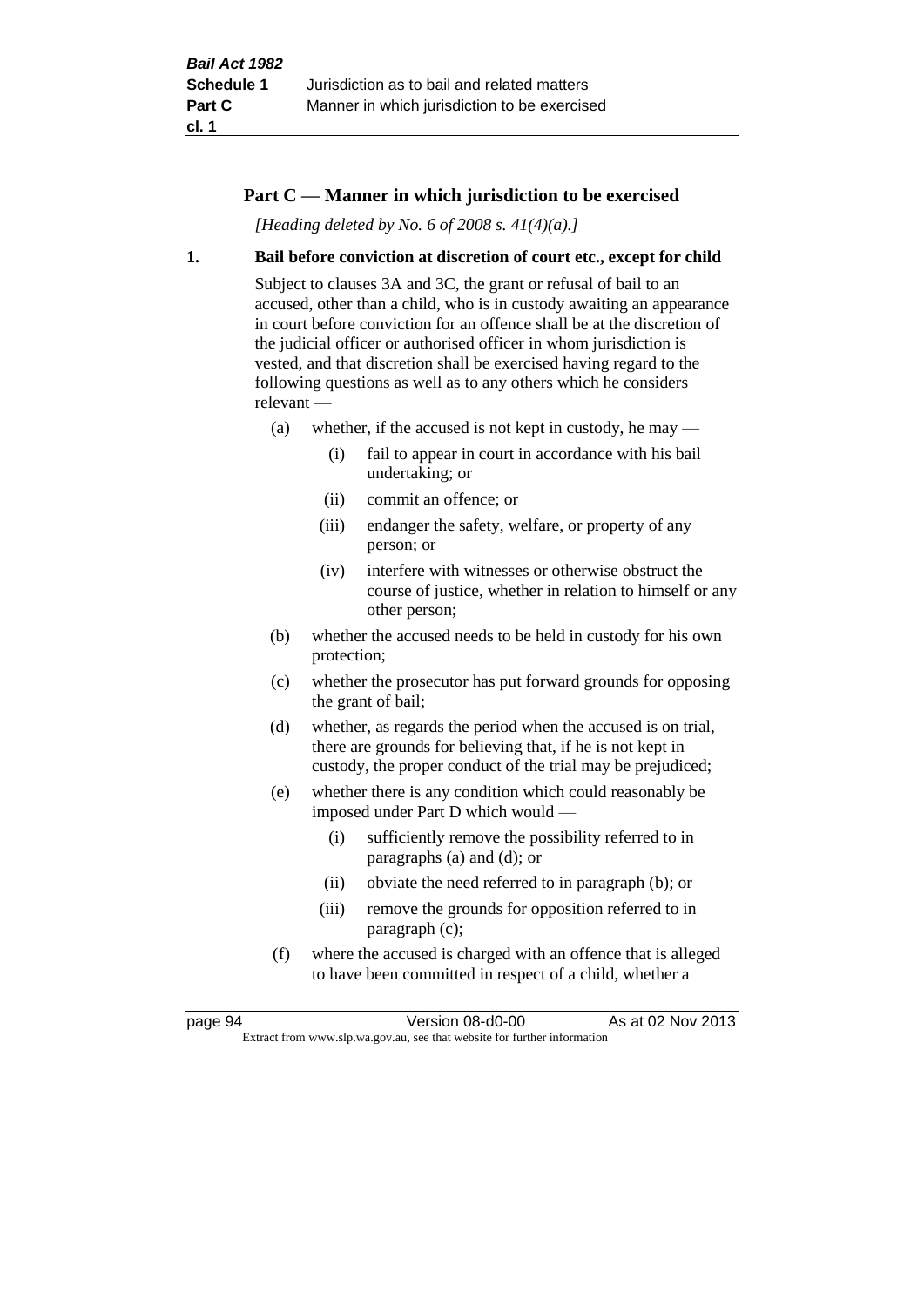**cl. 2**

condition should be imposed under Part D requiring the accused to reside at a place other than the place where the child resides;

(g) whether the alleged circumstances of the offence or offences amount to wrongdoing of such a serious nature as to make a grant of bail inappropriate.

*[Clause 1 amended by No. 14 of 1992 s. 11; No. 45 of 1993 s. 10(2)(a); No. 54 of 1998 s. 8(a) and (b); No. 84 of 2004 s. 82; No. 6 of 2008 s. 41(4)(b).]*

## **2. Child to have qualified right to bail**

(1) In this clause —

*responsible person* means a parent, relative, employer or other person who, in the opinion of the judicial officer or authorised officer, is in a position to both influence the conduct of the child and provide the child with support and direction.

- (2) Subject to subclause (3), a child accused who is in custody awaiting an appearance in court before conviction for an offence has a right to be granted bail unless —
	- (a) in the opinion of the judicial officer or authorised officer in whom jurisdiction is vested —
		- (i) one or more of the questions set out in clause  $1(a)$ , (b), (d) and (g) must be answered in the affirmative; and
		- (ii) there is no condition which he could reasonably impose under Part D which would satisfy the relevant provision of clause 1(e);

or

(b) there is no responsible person willing to enter into an undertaking of the kind described in subclause  $(3)(c)$ ,

and if the child is refused bail he shall be dealt with in accordance with section 19(2) of the *Young Offenders Act 1994*.

- (3) The right of a child accused under subclause (2) is subject to  $-$ 
	- (a) clauses 3A and 3C; and
	- *[(b) deleted]*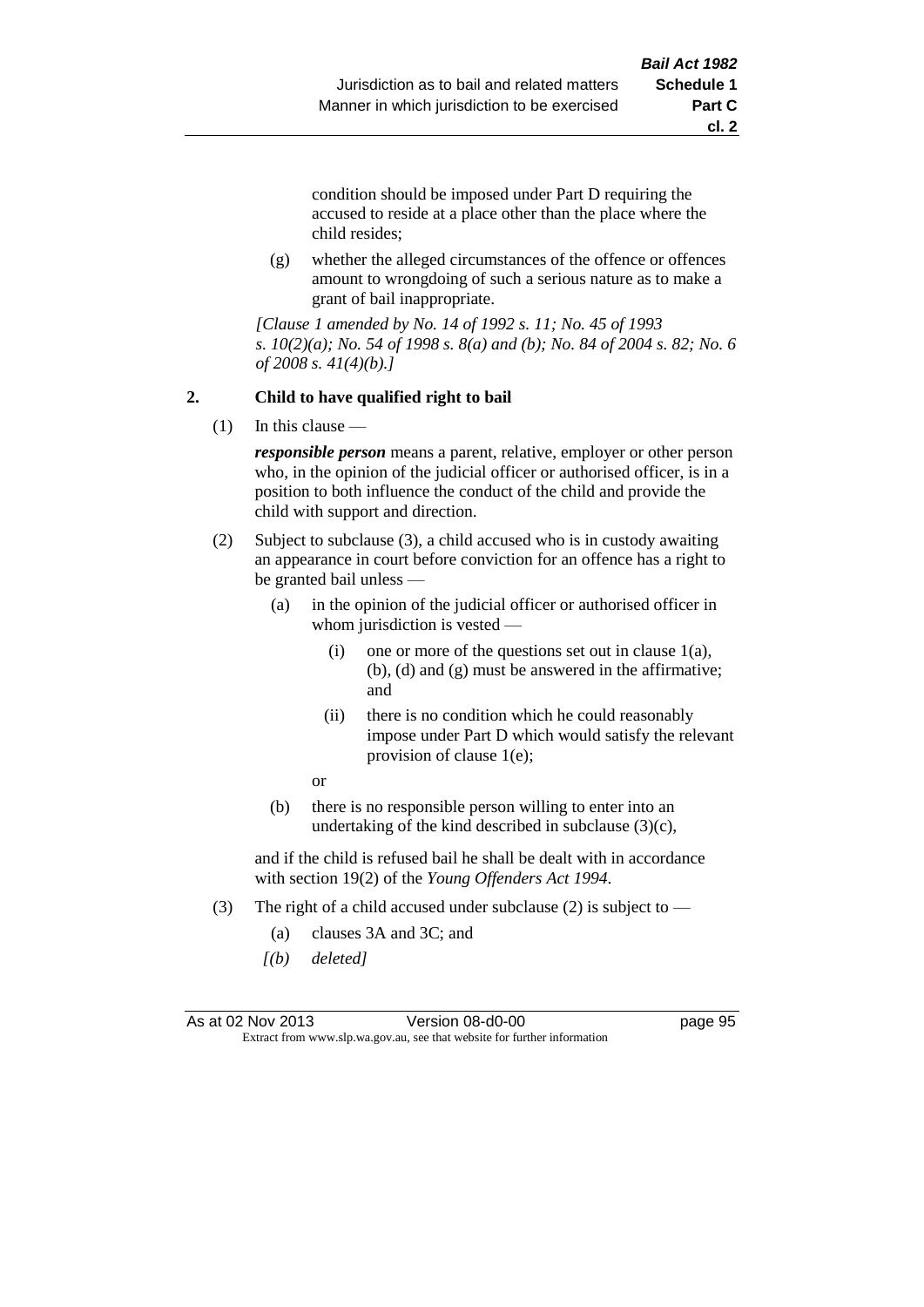| (c) | there being imposed as a condition on the grant of bail a     |
|-----|---------------------------------------------------------------|
|     | requirement that before the release of the child on bail a    |
|     | responsible person undertakes in writing in the approved form |
|     | to ensure that the child complies with any requirement of his |
|     | bail undertaking mentioned in section $28(2)(a)$ , (b), (c)   |
|     | and $(d)$ .                                                   |

(4) Subclauses  $(2)(b)$  and  $(3)(c)$  do not apply to a child accused if it appears to the judicial officer or authorised officer that the accused —

- (a) is over the age of 17 years; and
- (b) has sufficient maturity to live independently without the guidance or control of a parent or guardian.
- (5) For the purposes of this clause, the provisions of sections 46, 47, 48, 54, 55(2), 60 and  $67(2)(a)(iv)$  apply with all necessary changes as  $if -$ 
	- (a) references in those provisions to a surety and a surety undertaking were references to a responsible person and to an undertaking referred to in subclause (3)(c) respectively; and
	- (b) section  $54(1)(b)(i)$  read as follows
		- (i) a person who has entered into an undertaking referred to in clause 2(3)(c) of Part C of Schedule 1 should no longer be regarded as a responsible person for the purposes of that clause, or is dead;
- (6) Where a child accused is released on bail his right to be at liberty is subject to the exercise of the powers in section 17A.

*[Clause 2 inserted by No. 45 of 1993 s. 10(2)(b); amended by No. 57 of 1997 s. 21(3)(a); No. 54 of 1998 s. 8(c); No. 34 of 2004 Sch. 2 cl. 3(3); No. 84 of 2004 s. 82; No. 6 of 2008 s. 41(4)(c) and 43(4).]*

#### **3. Matters relevant to cl. 1(a)**

In considering whether an accused may do any of the things mentioned in clause 1(a), the judicial officer or authorised officer shall have regard to the following matters, as well as to any others which he considers relevant —

(a) the nature and seriousness of the offence or offences (including any other offence or offences for which he is

| page 96                                                                  | Version 08-d0-00 | As at 02 Nov 2013 |
|--------------------------------------------------------------------------|------------------|-------------------|
| Extract from www.slp.wa.gov.au, see that website for further information |                  |                   |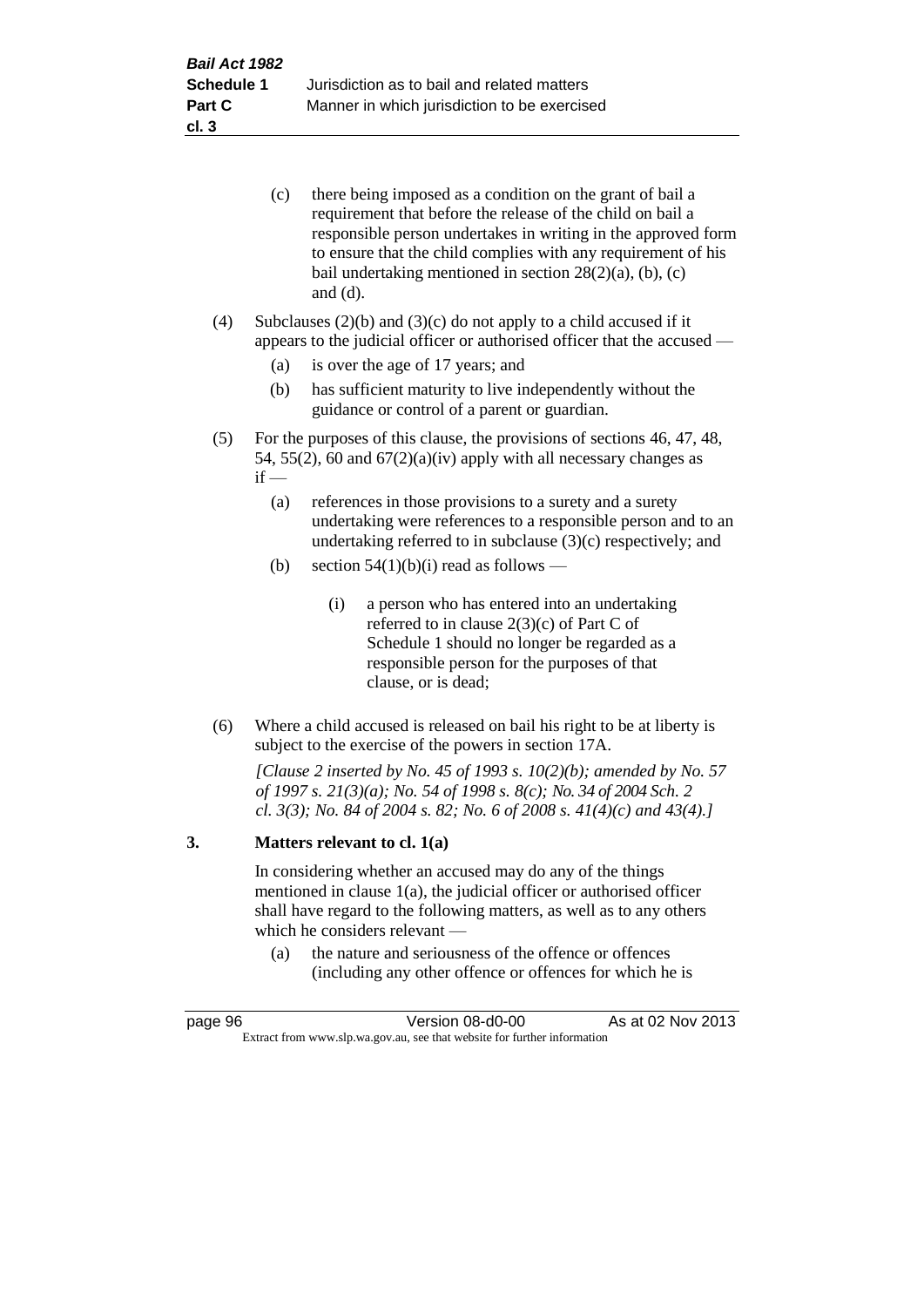awaiting trial) and the probable method of dealing with the accused for it or them, if he is convicted; and

- (b) the character, previous convictions, antecedents, associations, home environment, background, place of residence, and financial position of the accused; and
- (c) the history of any previous grants of bail to him; and
- (d) the strength of the evidence against him.

*[Clause 3 amended by No. 84 of 2004 s. 82.]*

#### **3A. Accused charged with etc. serious offence committed while on bail etc. for another serious offence, bail for**

- (1) Notwithstanding clause 1, 2 or 4 or any other provision of this Act, where -
	- (a) an accused is in custody
		- (i) awaiting an appearance in court before conviction for a serious offence; or
		- (ii) waiting to be sentenced or otherwise dealt with for a serious offence of which the accused has been convicted;

and

- (b) the serious offence is alleged to have been committed while the accused was
	- (i) on bail for; or
	- (ii) at liberty under an early release order made in respect of,

another serious offence,

the judicial officer or (if section 16A does not apply) the authorised officer in whom jurisdiction is vested shall refuse to grant bail for the serious offence referred to in paragraph (a) unless the judicial officer or authorised officer —

(c) is satisfied that there are exceptional reasons why the accused should not be kept in custody and, if clause 3B applies, is so satisfied only after complying with that clause; and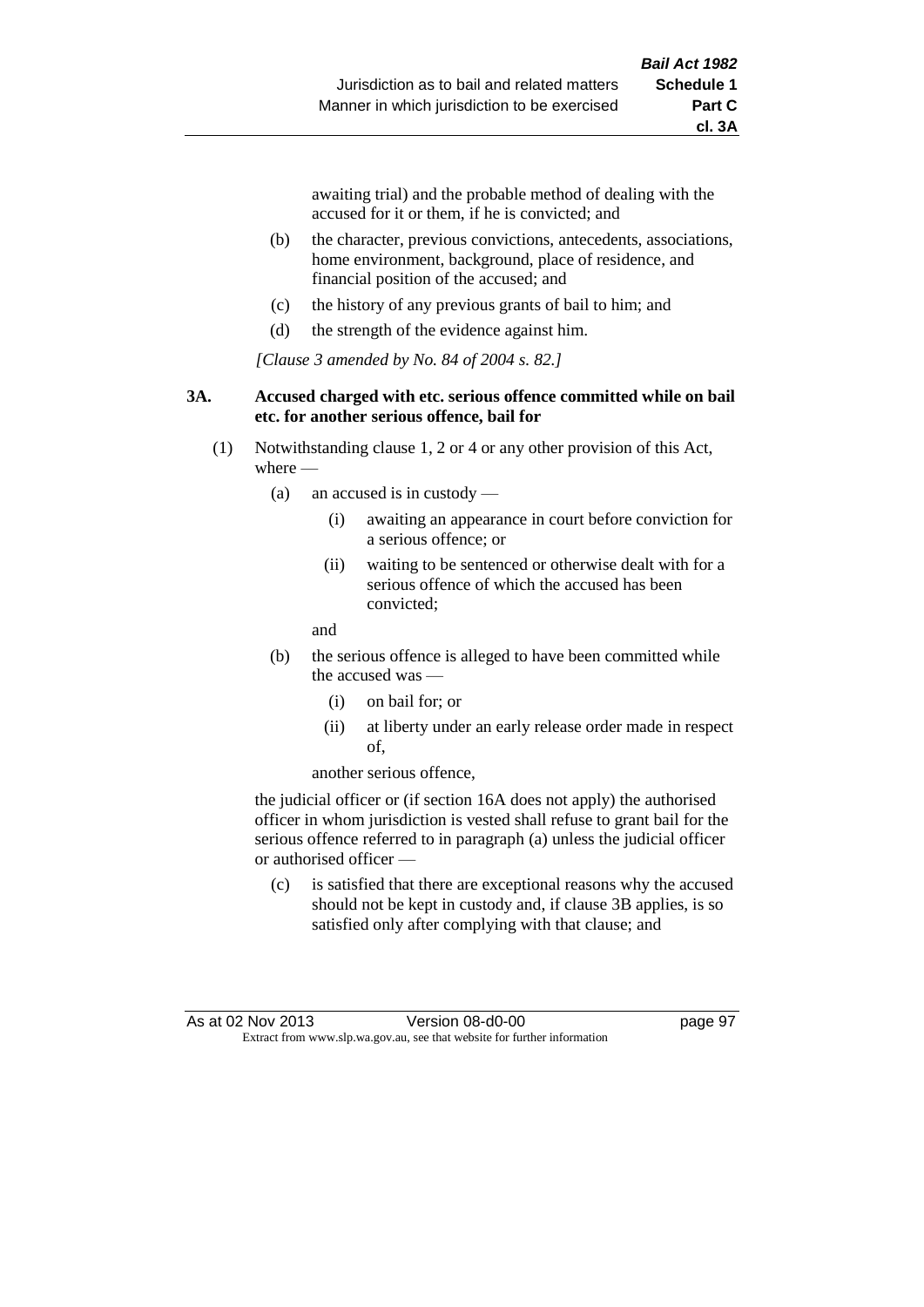- (d) is also satisfied that bail may properly be granted having regard to the provisions of clauses 1 and 3 or, in the case of a child accused, clauses 2 and 3.
- (2) Notwithstanding section 7(1), where an accused is refused bail under subclause (1) for an appearance for a serious offence his case for bail need not be considered again under that subsection for an appearance for that offence unless he satisfies the judicial officer who may order his detention that —
	- (a) new facts have been discovered, new circumstances have arisen or the circumstances have changed since bail was refused; or
	- (b) he failed to adequately present his case for bail on the occasion of that refusal.
- (3) Where a child accused is refused bail under subclause (1) he shall be dealt with in accordance with section 19(2) of the *Young Offenders Act 1994*.

*[Clause 3A inserted by No. 45 of 1993 s. 10(2)(c); amended by No. 57 of 1997 s. 21(3)(b); No. 54 of 1998 s. 7 and 13(1); No. 84 of 2004 s. 82; No. 6 of 2008 s. 41(4)(d).]*

# **3B. Exceptional reasons under cl. 3A(1), determining**

- (1) This clause applies where it appears to the judicial officer or (if section 16A does not apply) the authorised officer that all or any of the acts alleged to constitute a serious offence referred to in clause 3A(1)(b) would, if proved in the appropriate proceedings, amount to a breach by the accused of a protective condition or order.
- (2) The judicial officer or authorised officer shall, before making a decision that there are exceptional reasons for the purposes of clause  $3A(1)(c)$ , make enquiry, or cause enquiry to be made, whether there has already been —
	- (a) any breach by the accused of the protective condition or order that has been proved in proceedings; or
	- (b) any alleged breach by the accused of the protective condition or order that has not been so proved, including an allegation that has not been the subject of a prosecution or any other communication to any relevant official; or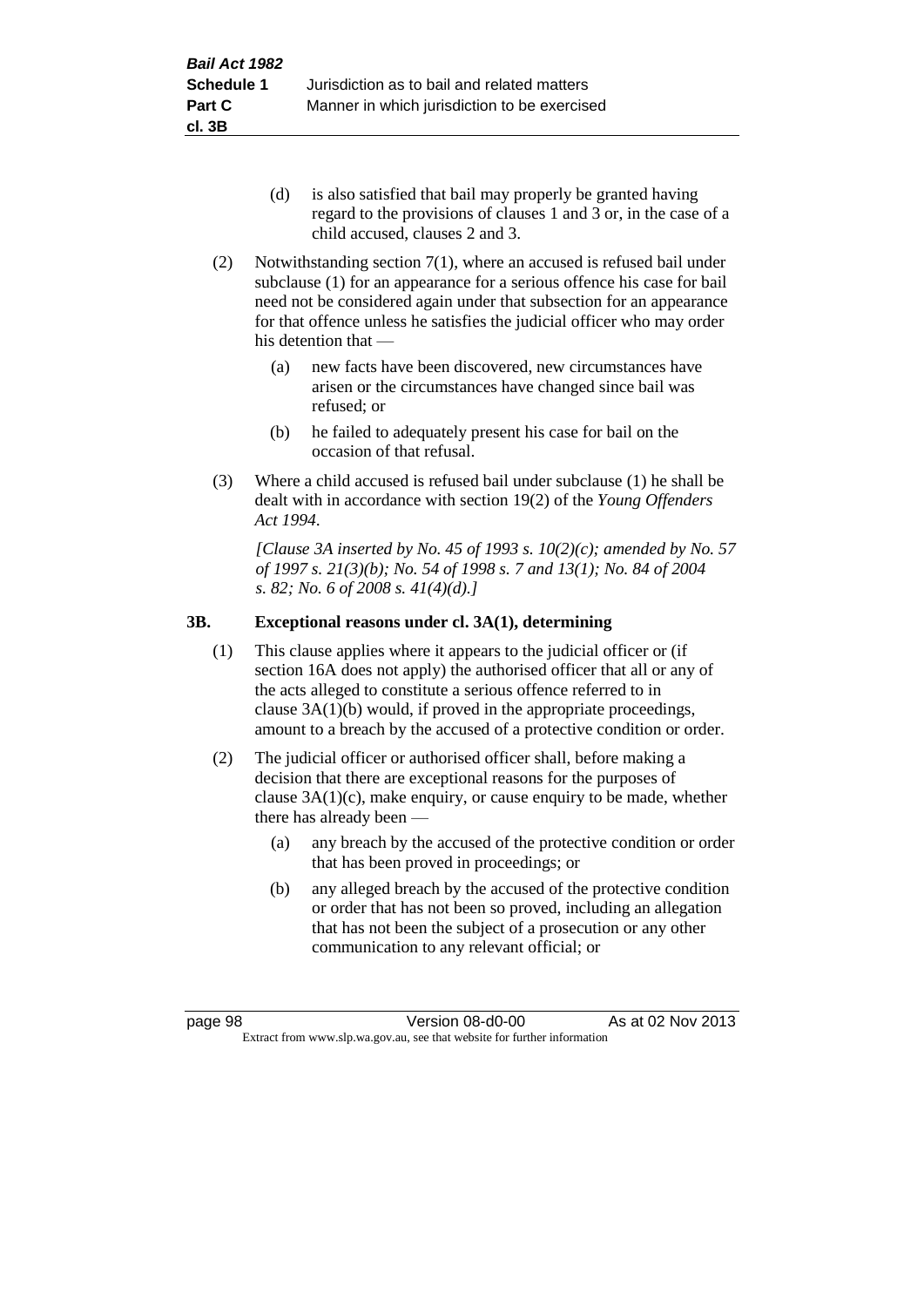- (c) any alleged breach by the accused of any other protective condition or order that has been the subject of a prosecution.
- (3) On becoming aware of any such alleged breach, the judicial officer or authorised officer shall give each person for whose protection a protective condition or order referred to in subclause (2) was imposed or made (a *relevant person*) a reasonable opportunity to give evidence by affidavit on matters relating to that protective condition or order.
- (4) The judicial officer or authorised officer shall in making any decision for the purposes of clause  $3A(1)(c)$  —
	- (a) give due weight to  $-$ 
		- (i) any evidence given under subclause (3); and
		- (ii) any adverse effect that a grant of bail to the accused would have on a relevant person; and
		- (iii) any difficulty that a relevant person might have in proving any future breach of a protective condition or order;

and

- (b) consider whether it would be appropriate to refuse bail and make a hospital order under section 5 of the *Criminal Law (Mentally Impaired Accused) Act 1996*; and
- (c) in the case of a condition imposed for a purpose mentioned in clause 2(2)(c) or (d) of Part D, treat any alleged breach of the condition as a serious matter even if the conduct alleged to amount to the breach in itself appears to be trivial; and
- (d) consider whether any alleged breach of a protective condition or order that has occurred shows that the purpose of the condition or order has not been achieved and that the accused should be kept in custody.
- (5) The provisions of this clause do not limit the matters that the judicial officer or authorised officer may take into account for the purposes of clause  $3A(1)(c)$ .
- (6) In this clause —

#### *protective condition or order* means —

(a) a condition imposed for a purpose mentioned in clause  $2(2)(c)$  or (d) of Part D; or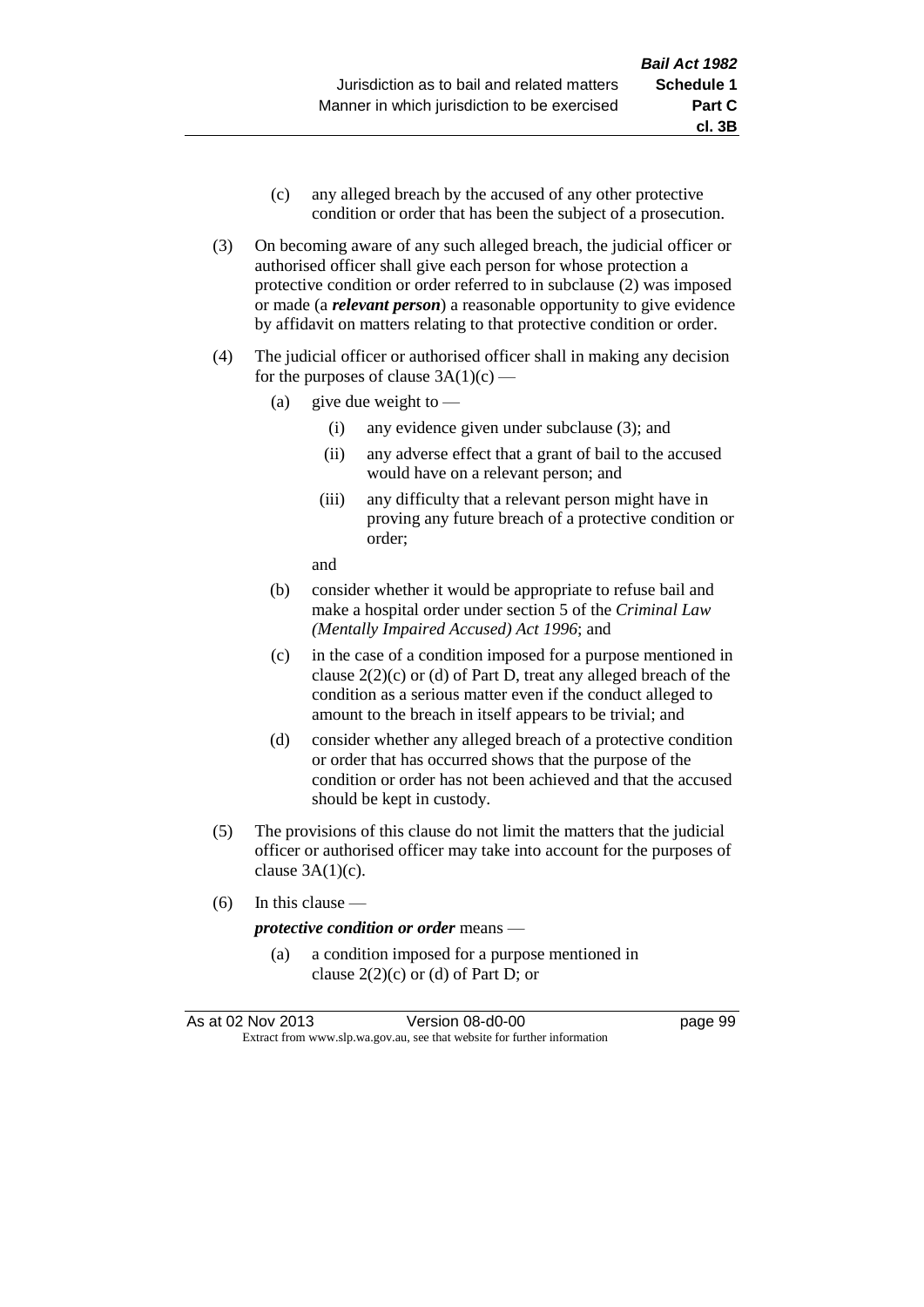- (b) a violence restraining order or a police order under the *Restraining Orders Act 1997*; or
- (c) a Part VII order under the *Justices Act 1902* <sup>3</sup>
	- (i) that under section 86 of the *Restraining Orders Act 1997* is taken to be a misconduct restraining order under that Act; and
	- (ii) that shows on the face of the order that the causing or threatening of personal injury by the accused was a ground for the making of the order.

*[Clause 3B inserted by No. 54 of 1998 s. 13(2); amended by No. 38 of 2004 s. 60; No. 59 of 2004 s. 141; No. 84 of 2004 s. 11 and 82.]*

# **3C. Bail in murder cases**

Notwithstanding clause 1, 2 or 4 or any other provision of this Act, where an accused is in custody —

- (a) awaiting an appearance in court before conviction for an offence of murder; or
- (b) waiting to be sentenced or otherwise dealt with for an offence of murder of which the accused has been convicted,

the judicial officer in whom jurisdiction is vested shall refuse to grant bail for the offence unless the judicial officer is satisfied that —

- (c) there are exceptional reasons why the accused should not be kept in custody; and
- (d) bail may properly be granted having regard to the provisions of clauses 1 and 3 or, in the case of a child, clauses 2 and 3.

*[Clause 3C inserted by No. 6 of 2008 s. 41(4)(e); amended by No. 29 of 2008 s. 24(7).]*

# **4. Bail after conviction for accused awaiting sentence**

(1) Subject to clauses 3A and 3C, the grant or refusal of bail to an accused, other than a child, who is in custody waiting to be sentenced or otherwise dealt with for an offence of which the accused has been convicted shall be at the discretion of the judicial officer in whom jurisdiction is vested, and that discretion shall be exercised having regard to the questions set out in clause 1 as well as to any others which the judicial officer considers relevant.

| page 100                                                                 | Version 08-d0-00 | As at 02 Nov 2013 |
|--------------------------------------------------------------------------|------------------|-------------------|
| Extract from www.slp.wa.gov.au, see that website for further information |                  |                   |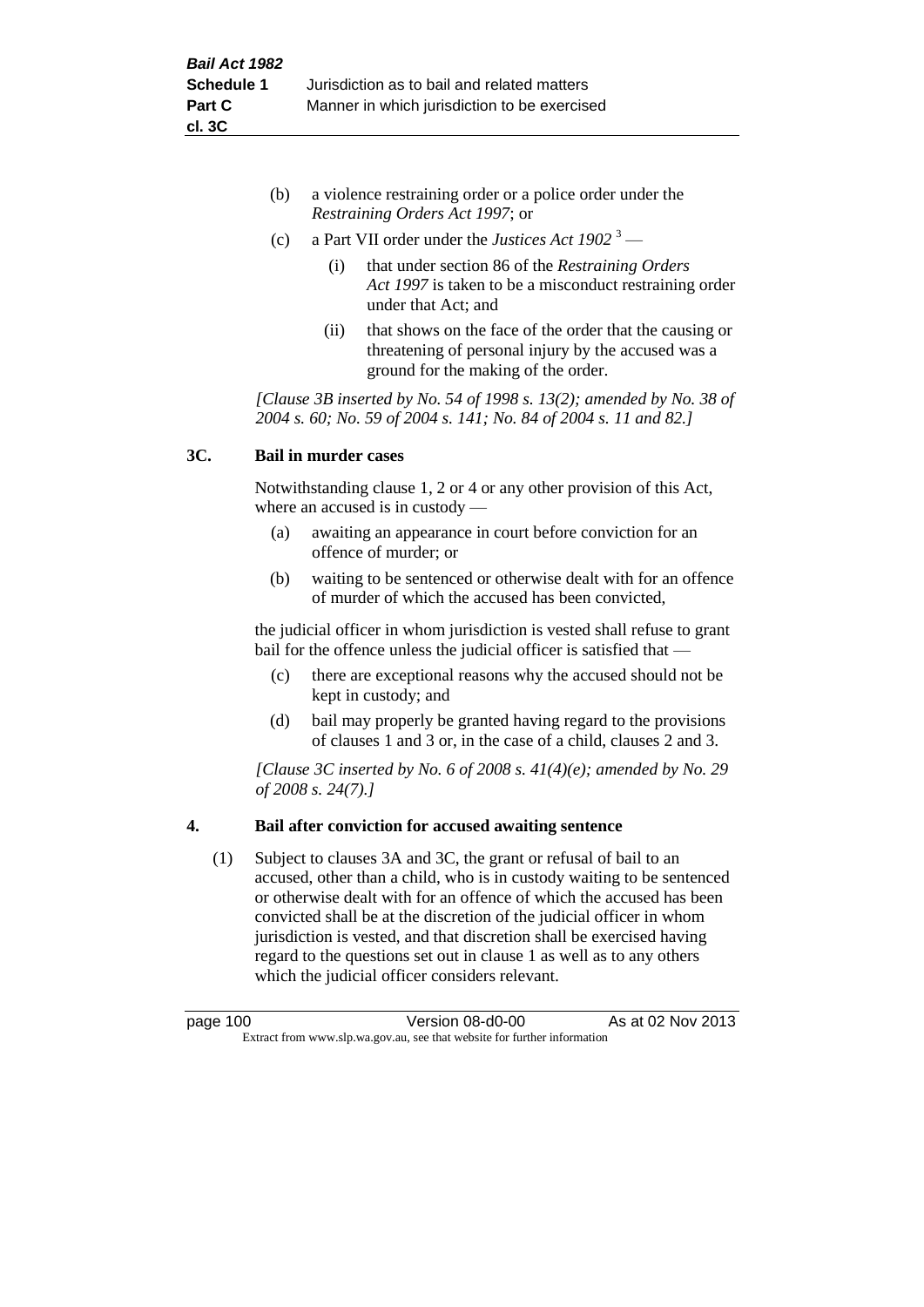- **cl. 4A**
- (2) A child accused who is in custody waiting to be sentenced or otherwise dealt with for an offence of which the child accused has been convicted has the same right to be granted bail as a child accused referred to in clause 2(2), and the provisions of clause 2 apply accordingly.

*[Clause 4 inserted by No. 6 of 2008 s. 41(4)(f).]*

### **4A. Bail after conviction for accused awaiting disposal of appeal**

In deciding whether or not to grant bail to an accused who is in custody waiting for the disposal of appeal proceedings, the judicial officer shall consider whether there are exceptional reasons why the accused should not be kept in custody, and shall only grant bail to the accused if satisfied that —

- (a) exceptional reasons exist; and
- (b) it is proper to do so having regard to the provisions of clauses 1 and 3 or, in the case of a child, clauses 2 and 3.

*[Clause 4A inserted by No. 6 of 2008 s. 41(4)(f).]*

### **5. Exception to cl. 4A for bail in appeal under** *Criminal Appeals Act 2004* **Part 2**

Clause 4A does not apply to the bail of a person who is awaiting the disposal of appeal proceedings under Part 2 of the *Criminal Appeals Act 2004*; such a person shall be deemed for the purposes of this Part to be awaiting an appearance in court before conviction for an offence.

*[Clause 5 inserted by No. 33 of 1989 s. 18; amended by No. 59 of 2004 s. 141; No. 84 of 2004 s. 11; No. 6 of 2008 s. 41(4)(g).]*

### **6. Bail of people on community orders etc.**

For the purpose of determining whether clause 4 applies, a person in custody —

(a) under section 50, 79, 84E, 128, 129 or 132 of the *Sentencing Act 1995* in connection with a possible breach of a conditional release order, a sentence of suspended imprisonment or conditional suspended imprisonment or a community order imposed under that Act; or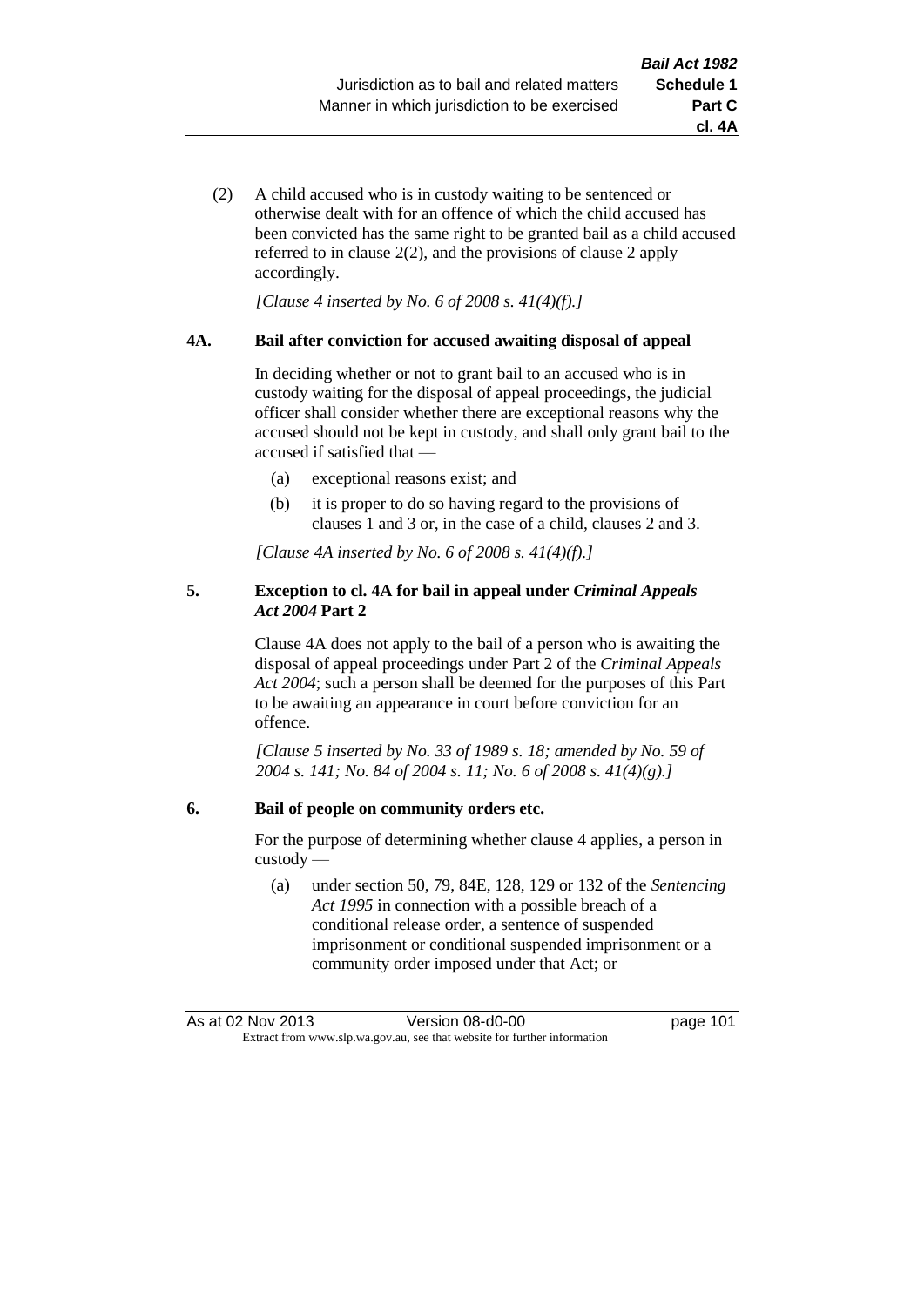(b) under section 43 of the *Young Offenders Act 1994* in respect of an alleged breach of a youth community based order, an intensive youth supervision order or a conditional release order made under that Act,

is to be taken as not having been convicted of the offence for which the sentence was imposed.

*[Clause 6 inserted by No. 78 of 1995 s. 8; amended by No. 27 of 2004 s. 13(3).]*

*[Heading deleted by No. 6 of 2008 s. 41(4)(h).]*

#### **7. Bail for initial appearance to be for not more than 30 days**

In fixing the terms of bail of an accused for his initial appearance in court for an offence, a justice or an authorised officer shall require him to make the appearance within the period of 30 days commencing on and including the day on which the accused was arrested for the offence.

*[Clause 7 amended by No. 84 of 2004 s. 82; No. 6 of 2008 s. 41(4)(i).]*

### **8. Bail on adjournment in court of summary jurisdiction to be for not more than 30 days except by consent**

In fixing the terms of bail of an accused for an appearance in court after an adjournment of proceedings for an offence, a judicial officer sitting as a court of summary jurisdiction shall require him to make the appearance within the period of 30 days commencing on and including the day on which the proceedings are adjourned, unless the accused consents to appear on a later day.

*[Clause 8 amended by No. 49 of 1988 s. 90(c); No. 59 of 2004 s. 141; No. 84 of 2004 s. 82.]*

## **9. Calculating periods for cl. 7 and 8**

The periods specified in clauses 7 and 8 shall be calculated to include any Sunday or public holiday.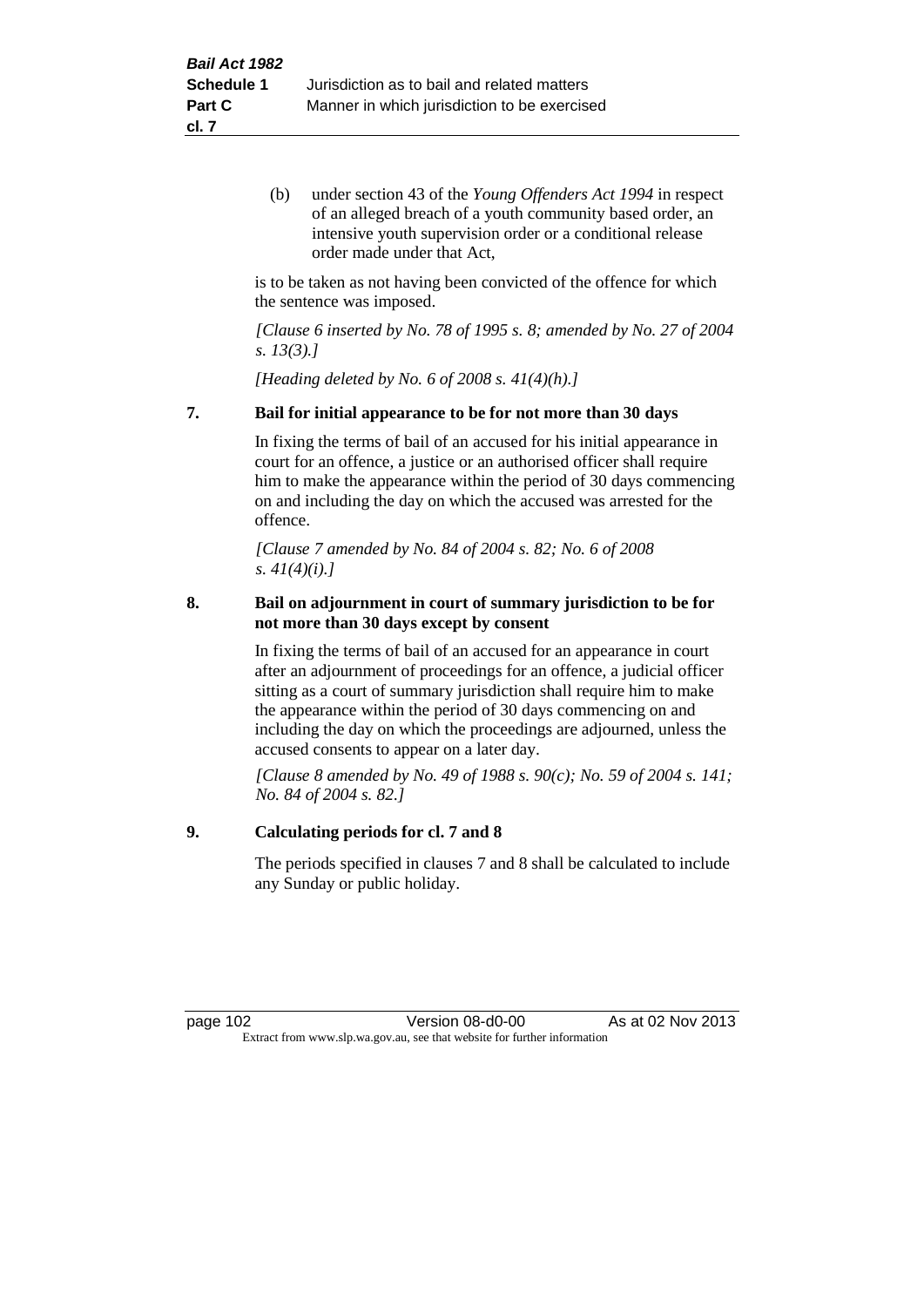# **Part D — Conditions which may be imposed on a grant of bail**

# **1. Conditions as to forfeiture, sureties, security etc.**

- (1) A judicial officer or authorised officer, on a grant of bail, may impose conditions under this clause if he considers that it is desirable to do so to ensure the performance of the accused's bail undertaking.
- (2) If a judicial officer or authorised officer considers that it is desirable as mentioned in subclause (1), he may in addition to releasing the accused on his bail undertaking impose any one or more of the following conditions —
	- (a) that the accused in his bail undertaking agree to forfeit a specified amount of money if he fails to comply with any requirement of his bail undertaking mentioned in section  $28(2)(a)$  or (b); or
	- (b) that a surety or a specified number of sureties enter into a surety undertaking or surety undertakings whereby he or they agree to forfeit a specified amount or specified amounts of money if the accused fails to comply with any requirement of his bail undertaking mentioned in section 28(2)(a) or (b); or
	- (c) that any of them the accused and the surety or sureties give security of a specified value, including the deposit of a specified amount of cash, for the performance of their respective obligations; or
	- (d) that any of them the accused and the surety or sureties deposit with a specified officer any specified passbook or document relating to the title to, or ownership of, any account or other asset offered as security for the performance of their respective obligations; or
	- (e) that any of them the accused and the surety or sureties, at his or their own expense or otherwise, enter into such mortgage, charge, assignment or other transaction, or take such other step, as may be required, including completion of the necessary documents, to render any security effective and enforceable by the State.

As at 02 Nov 2013 Version 08-d0-00 page 103 Extract from www.slp.wa.gov.au, see that website for further information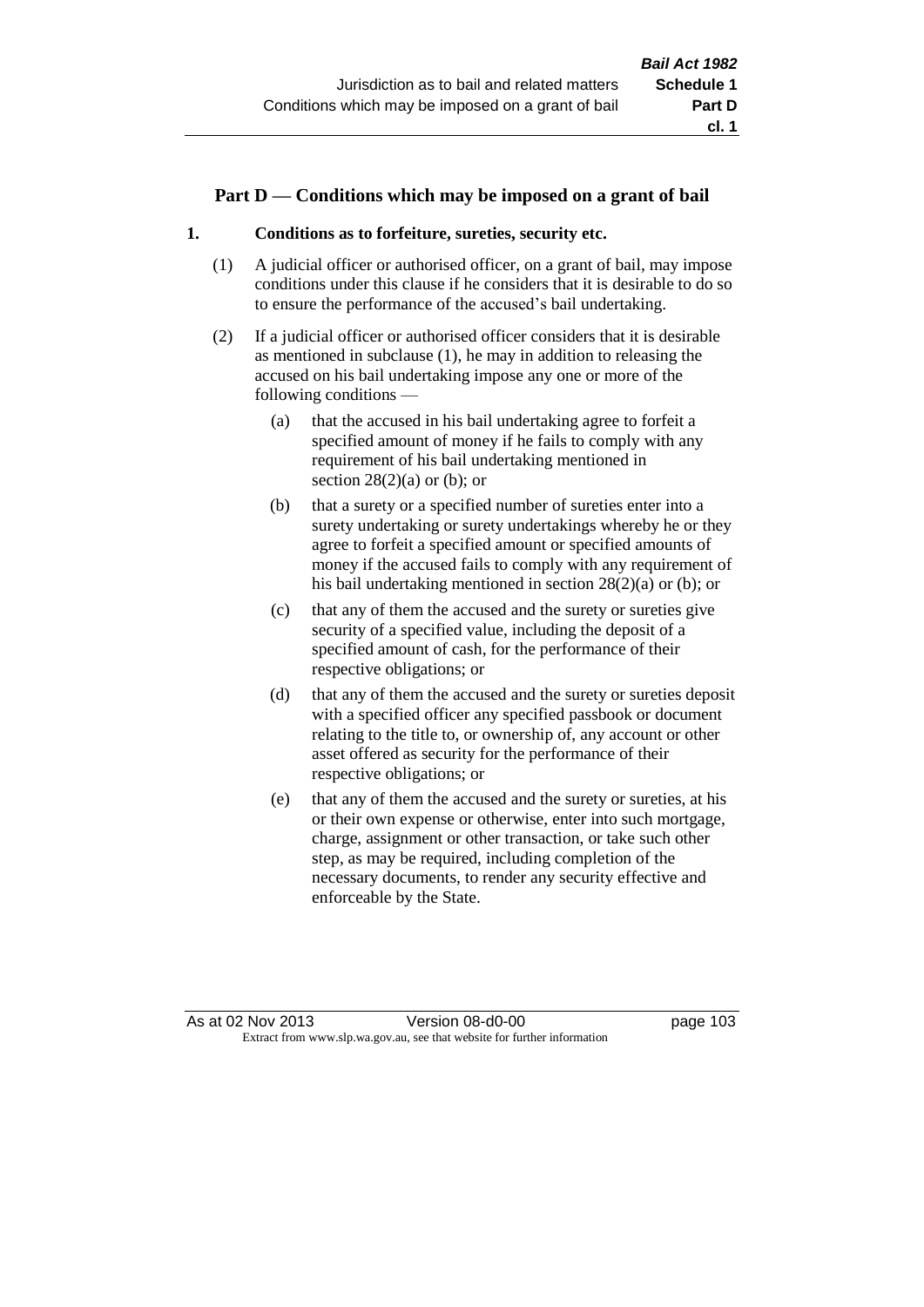- (3) The nature and sufficiency of any security, and the documentation therefor, required under subclause (2) shall be determined by the judicial officer or authorised officer who imposed the condition or, if no determination is so made —
	- (a) by the person before whom the bail undertaking is entered into, where the security is to be given by the accused; and
	- (b) where the security is to be given by a surety, by any person authorised under section 36 to approve the surety or before whom the surety undertaking is entered into.
- (4) When a bail undertaking ceases to have effect as provided in section  $34(a)$  to (d), or upon an accused being acquitted of a charge under section 51(1) or (2) or discharged from further proceedings therefor, each of them the accused, or where section 34(b) applies his personal representative, and any surety is entitled to have returned to him any security given under subclause (2).
- (5) When a surety undertaking ceases to have effect as provided in section 47(a) to (f), a surety is entitled to have returned to him any security given under subclause  $(2)$ .

*[Clause 1 amended by No. 65 of 2003 s. 121(3); No. 84 of 2004 s. 82; No. 6 of 2008 s. 18(3).]*

# **2. Other conditions**

- (1) A judicial officer or authorised officer, on a grant of bail, may impose conditions —
	- (a) to be complied with before the accused is released on bail or while the accused is on bail; or
	- (b) as to the accused's conduct while on bail; or
	- (c) as to where the accused shall reside while on bail,

if he considers that it is desirable for any purpose mentioned in subclause (2), (2b), (3) or (4).

- (1a) Without limiting subclause (1), a judicial officer or authorised officer shall, on a grant of bail to a child accused, consider whether it is desirable for any purpose mentioned in subclause (2) to impose a condition as to —
	- (a) any period in each day during which the child is to remain at a particular place; or

| page 104                                                                 |  | Version 08-d0-00 | As at 02 Nov 2013 |
|--------------------------------------------------------------------------|--|------------------|-------------------|
| Extract from www.slp.wa.gov.au, see that website for further information |  |                  |                   |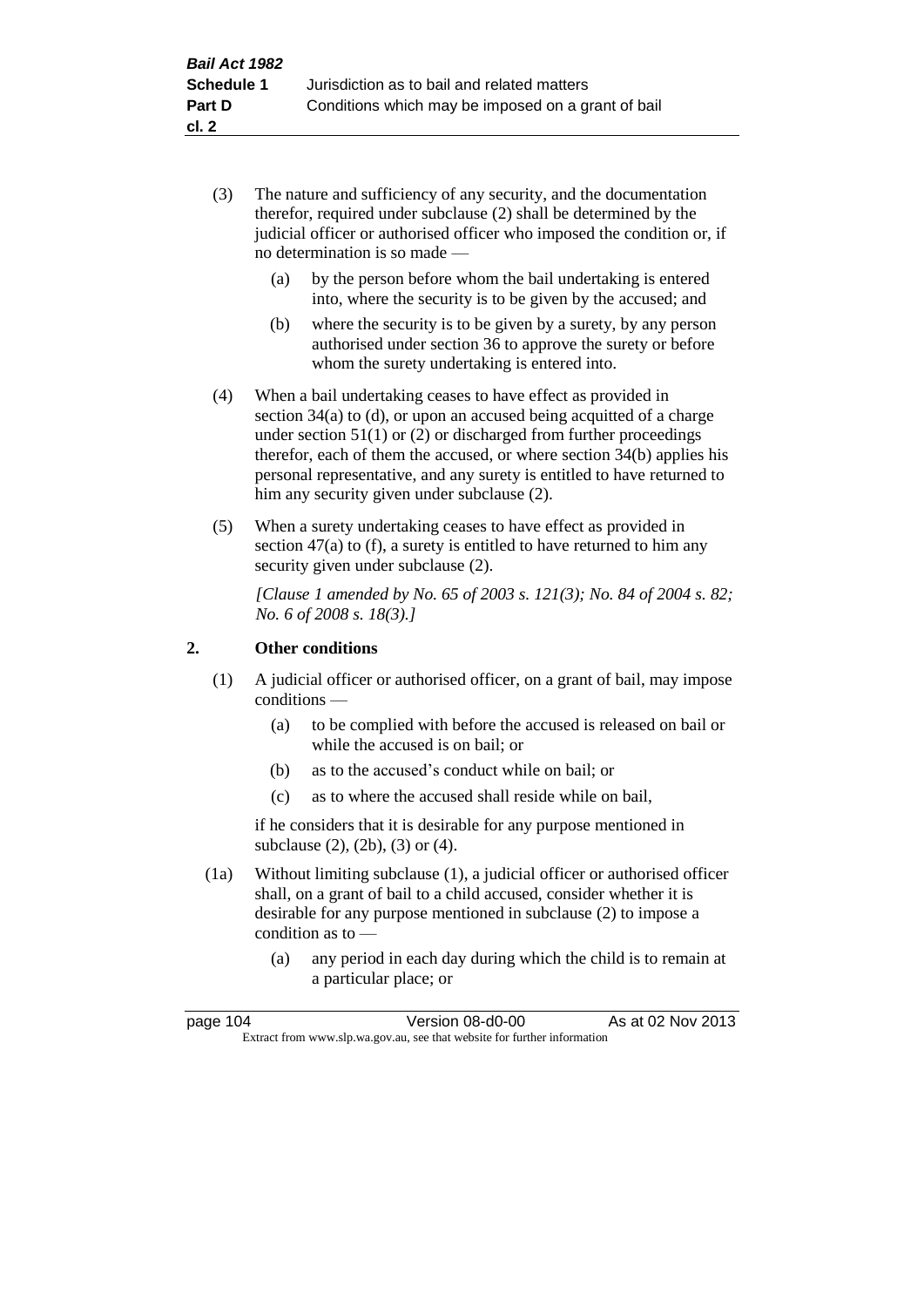- (b) any person with whom the child is not to associate or communicate; or
- (c) any place that the child is not to frequent; or
- (d) the attendance by the child at a school or other educational institution; or
- (e) any other matter,

and the judicial officer or authorised officer may impose any such condition.

- (2) Any condition may be imposed under subclause (1) or (1a) to ensure that an accused —
	- (a) appears in court in accordance with his bail undertaking; or
	- (b) does not while on bail commit an offence; or
	- (c) does not endanger the safety, welfare or property of any person; or
	- (d) does not interfere with witnesses or otherwise obstruct the course of justice, whether in relation to himself or any other person; or
	- (e) as regards the period when the accused is on trial, does not prejudice the proper conduct of the trial.
- (2a) Before imposing a condition on a grant of bail for a purpose mentioned in subclause (2)(c) or (d) a judicial officer or authorised officer is to consider whether that purpose would be better served, or could be better assisted, by a restraining order made under the *Restraining Orders Act 1997* and whether, in the case of a judicial officer, to exercise the power in section 63 of that Act or, in the case of an authorised officer, to make a telephone application under that Act.
- (2b) Where a judicial officer is of the opinion that the accused should while on bail —
	- (a) be counselled for a behavioural problem; or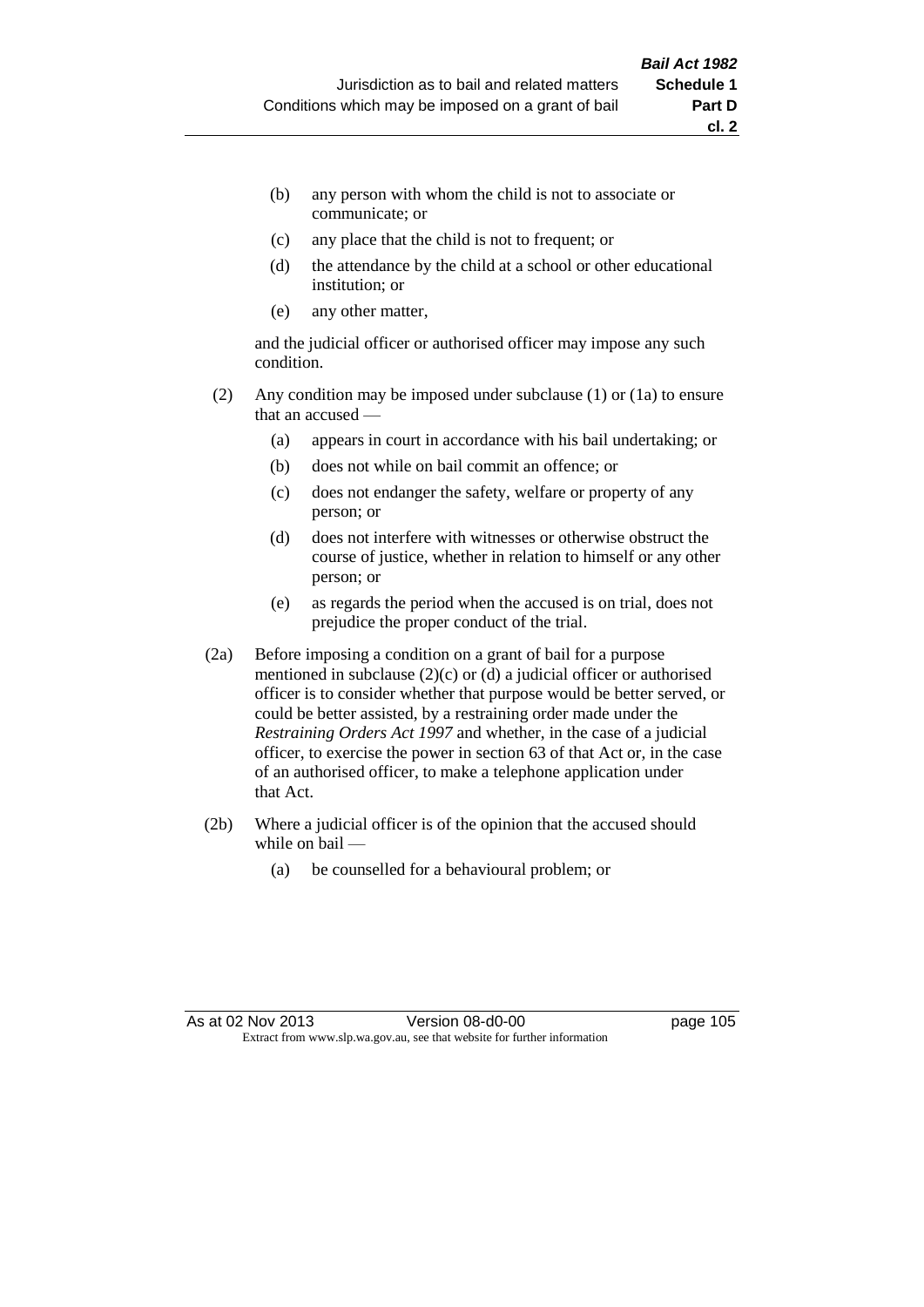(b) attend a course or programme that may assist with such a problem,

the judicial officer may under subclause (1) impose a condition for that purpose that requires the accused to —

- (c) attend a prescribed person to be counselled; or
- (d) attend a prescribed course or programme,

that is specified by the judicial officer in the condition.

- (3) Where a judicial officer who grants bail to an accused is of the opinion that the accused's physical condition ought to be examined the officer may, under subclause (1), impose any condition which the officer considers desirable for the purpose of ensuring that the accused is examined by a medical practitioner.
- (3a) Where a judicial officer who grants bail to an accused is of the opinion that the accused's mental condition ought to be examined the officer may, under subclause (1), impose any condition which the officer considers desirable for the purpose of ensuring that the accused's mental condition is examined including a condition —
	- (a) that the accused be examined by a medical practitioner or an authorised mental health practitioner (as defined in the *Mental Health Act 1996*) for the purpose of deciding whether to make a referral under section 29 of that Act;
	- (b) that the accused be admitted to an authorised hospital (as defined in the *Mental Health Act 1996*);
	- (c) that the accused be examined by a psychiatrist.
- (4) Where a judicial officer is of the opinion that an accused is suffering from alcohol or drug abuse and is in need of care or treatment either on that account, or to enable him to be prepared for his trial, the judicial officer may, under subclause (1), impose any condition which he considers desirable for the purpose of ensuring that the accused receives such care or treatment, including that he lives in, or from time to time attends at, a specified institution or place in order to receive such care or treatment.

page 106 **Version 08-d0-00** As at 02 Nov 2013 Extract from www.slp.wa.gov.au, see that website for further information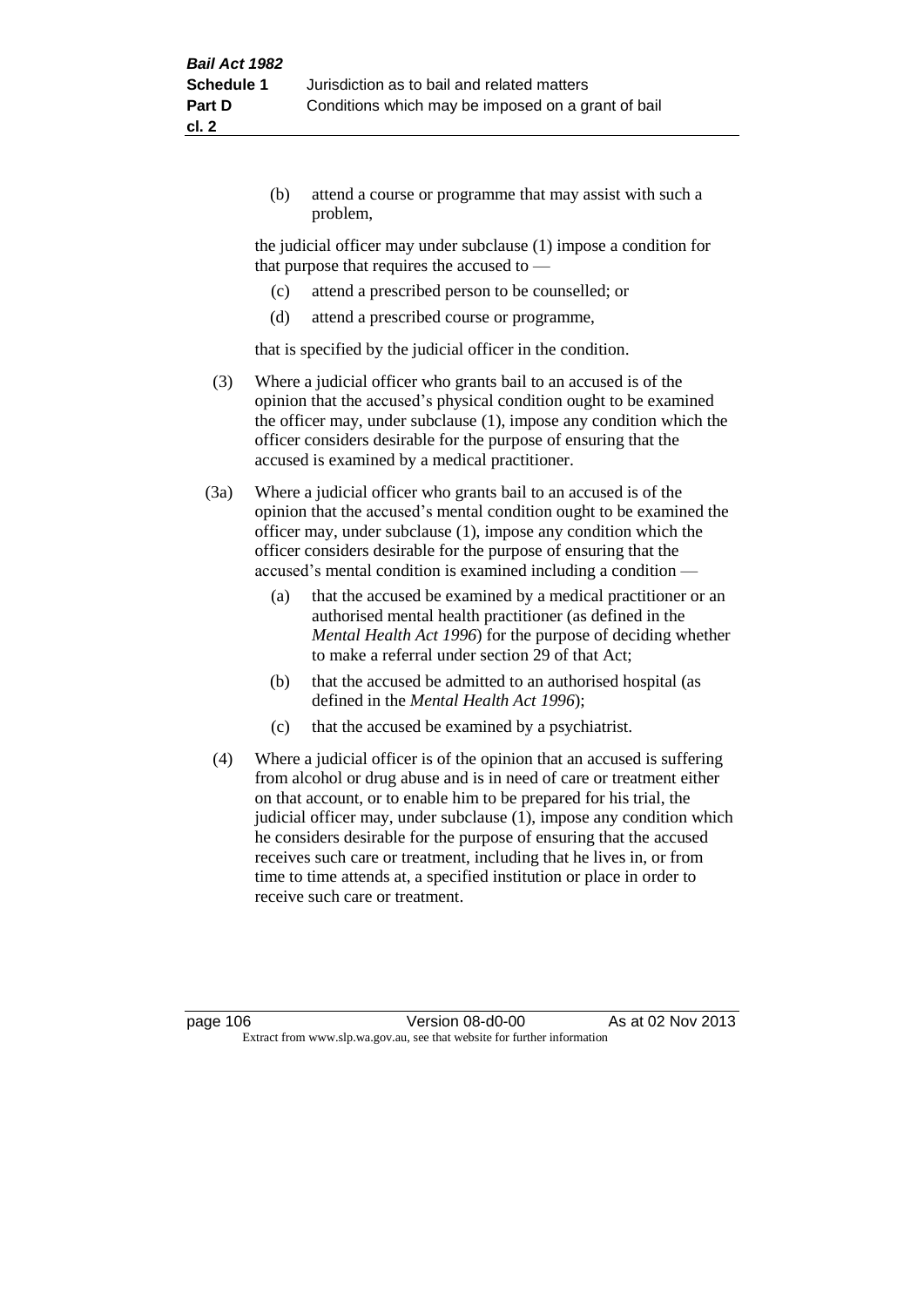- (5) Where a judicial officer imposes a condition for a purpose mentioned in subclause (2b), (3), (3a) or (4), the judicial officer shall cause to be sent to the person who is to counsel or examine the accused, or the place at which the accused is to attend, a statement of the reasons for imposing the condition.
- (6) Where a condition is imposed under this clause that an accused shall reside in premises established for the accommodation of persons to whom bail has been granted, that condition shall be deemed to include a further condition that the accused shall comply with such rules as are for the time being laid down for the maintenance of the good order of those premises, whether such rules are made under section 67 or by the authority responsible for the good order of the premises.
- (7) In this clause —

*medical practitioner* means a person registered under the *Health Practitioner Regulation National Law (Western Australia)* in the medical profession;

*psychiatrist* has the same meaning as it has in the *Mental Health Act 1996*.

*[Clause 2 amended by No. 45 of 1993 s. 10(3); No. 69 of 1996 s. 3; No. 54 of 1998 s. 12; No. 84 of 2004 s. 82; No. 22 of 2008 Sch. 3 cl. 4; No. 35 of 2010 s. 29.]*

*[Clause 2. Modifications to be applied in order to give effect to Cross-border Justice Act 2008: clause altered 1 Nov 2009. See endnote 1M.]*

# **3. Home detention condition**

- (1) A judicial officer may, subject to this clause, impose a home detention condition as a condition on a grant of bail.
- (2) A home detention condition shall not be imposed unless the accused is over the age of 17 years and the judicial officer is satisfied —
	- (a) after considering a report from a community corrections officer about the accused and his circumstances, that the accused is suitable to be subject to a home detention condition; and

**cl. 3**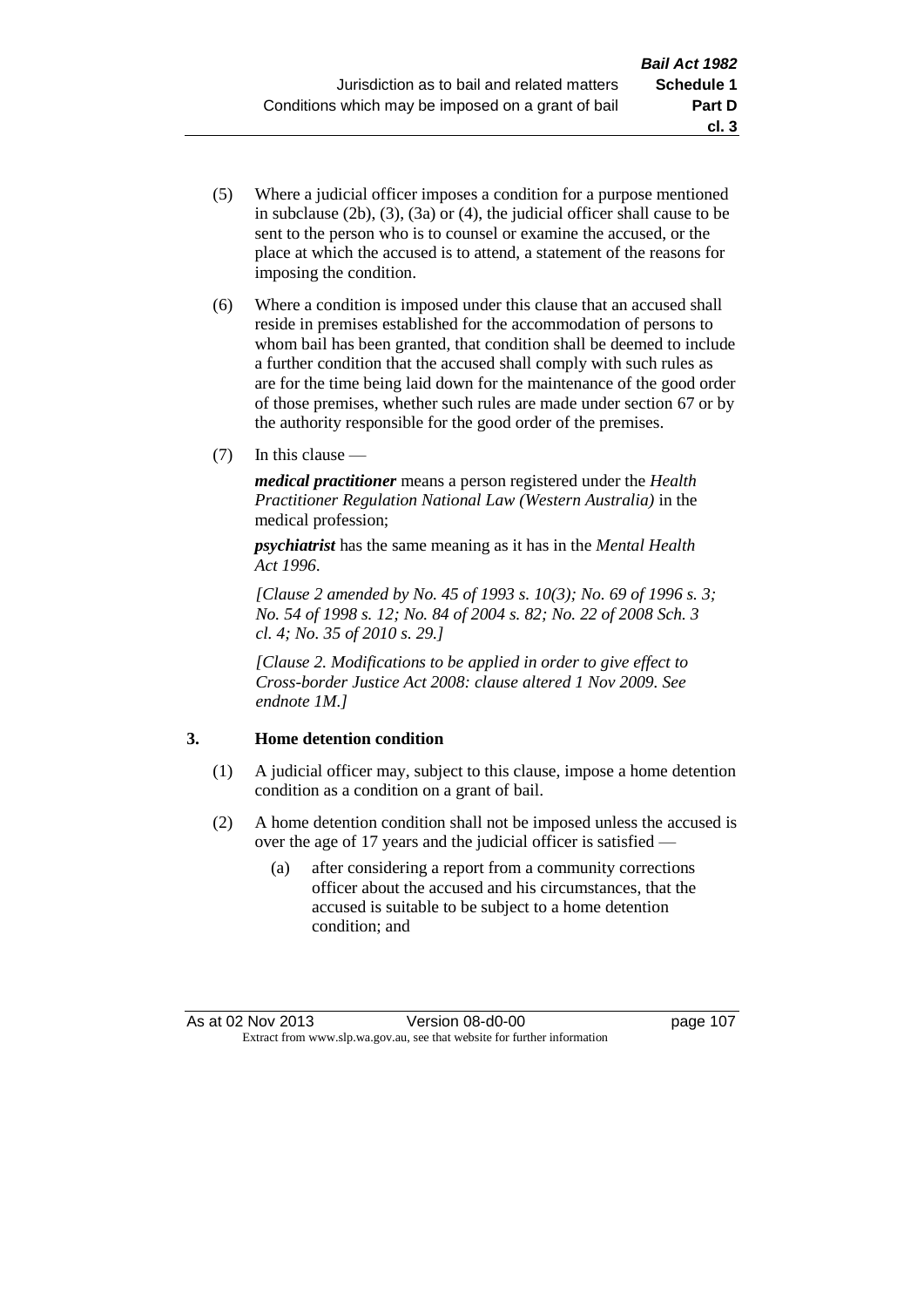- (b) that the place where it is proposed the accused will remain while subject to the home detention condition is a suitable place; and
- (c) that unless a home detention condition is imposed, the accused will not be released on bail.
- (3) A home detention condition is a condition that while the accused is on bail the accused shall —
	- (a) remain at and not leave the place specified in the bail record form and in the bail undertaking (or in a notice under section 50E) until the time specified, or deemed by section 31(3) to be specified, in the bail undertaking except —
		- (i) to work in gainful employment approved by a community corrections officer; or
		- (ii) with the approval of a community corrections officer, to seek gainful employment; or
		- (iii) to obtain urgent medical or dental treatment for the accused; or
		- (iv) for the purpose of averting or minimizing a serious risk of death or injury to the accused or to another person; or
		- (v) to obey an order issued under a written law (such as a summons) requiring the accused's presence elsewhere; or
		- (vi) for a purpose approved of by a community corrections officer; or
		- (vii) on the direction of a community corrections officer; and
	- (b) not leave the State; and
	- (c) comply with every reasonable direction of a community corrections officer; and
	- (d) comply with such of the conditions specified in the list provided under section 24A(4) as may be specified in a notice given under section 50E(b); and

page 108 **Version 08-d0-00** As at 02 Nov 2013 Extract from www.slp.wa.gov.au, see that website for further information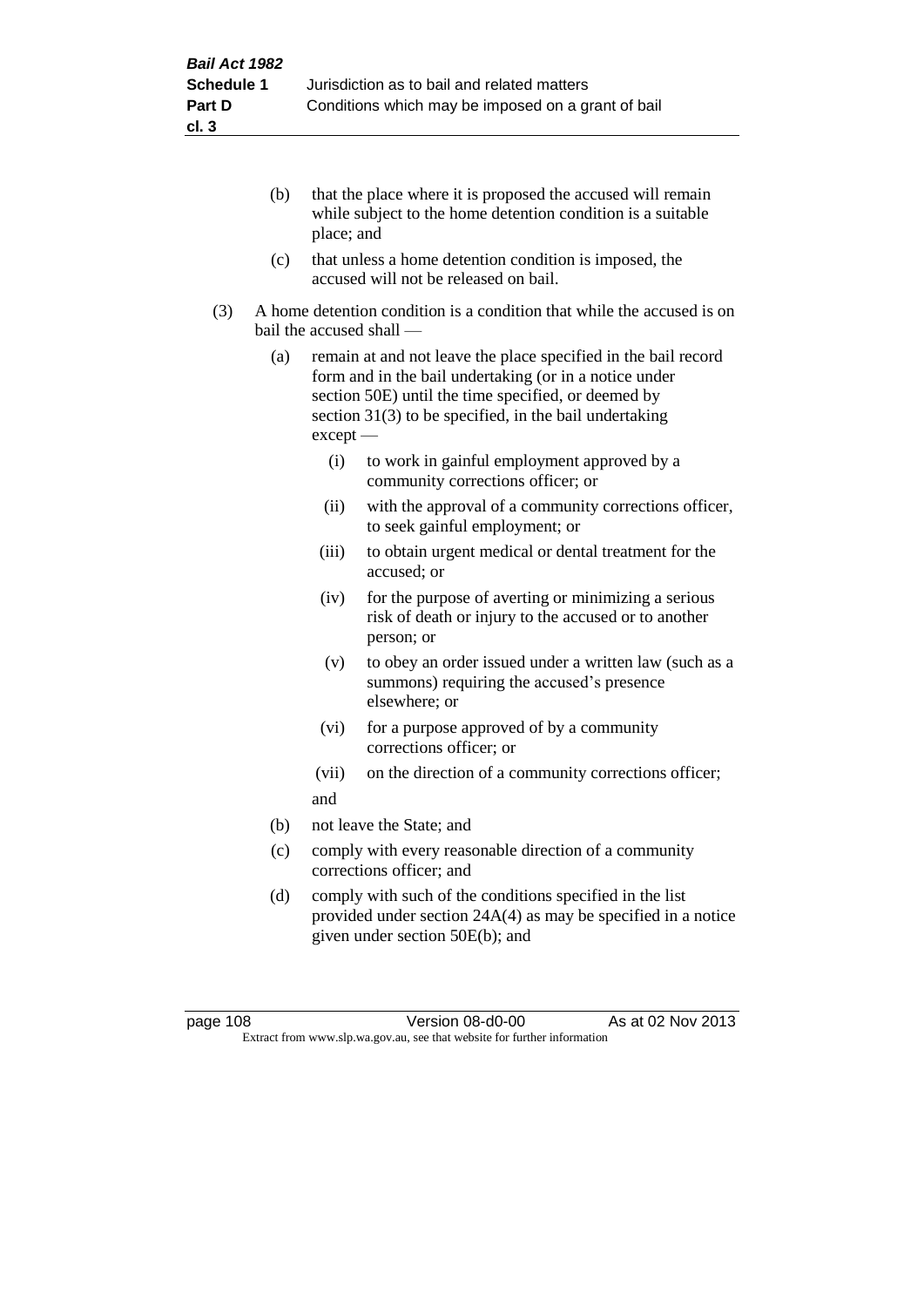(e) when requested to do so, produce a copy of his bail undertaking and any notice by the CEO (corrections) under section 50E for inspection by a community corrections officer or a member of the Police Force.

*[Clause 3 inserted by No. 61 of 1990 s. 15; amended by No. 31 of 1993 s. 9; No. 84 of 2004 s. 82; No. 65 of 2006 s. 53.]*

*[Clause 3. Modifications to be applied in order to give effect to Cross-border Justice Act 2008: clause altered 1 Nov 2009. See endnote 1M.]*

As at 02 Nov 2013 Version 08-d0-00 Page 109 Extract from www.slp.wa.gov.au, see that website for further information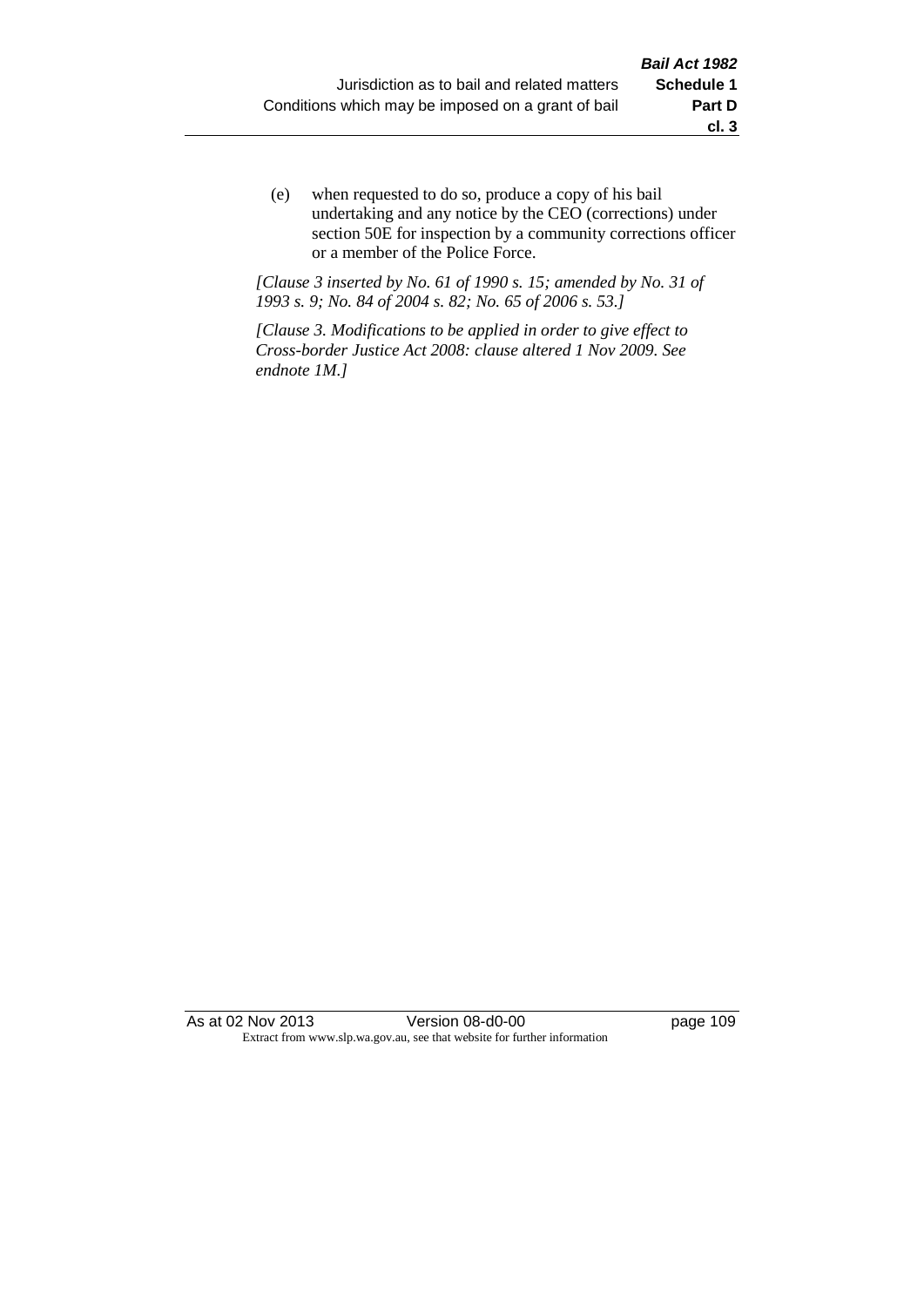**cl. 1**

# **Schedule 2 — Serious offences**

 $[s. 3(1)]$ 

*[Heading inserted by No. 6 of 2008 s. 42(1).]*

|    | <b>Enactment</b>         | <b>Description of offence</b>                                                    |
|----|--------------------------|----------------------------------------------------------------------------------|
| 1. | <b>The Criminal Code</b> |                                                                                  |
|    | s. $221E(1)$             | Participating in activities of<br>criminal organisation                          |
|    | s. $221F(1)$             | Instructing commission of offence<br>for benefit of criminal organisation        |
|    | s. 279                   | Murder                                                                           |
|    | s. 280                   | Manslaughter                                                                     |
|    | s. 281                   | Unlawful assault causing death                                                   |
|    | s. 283                   | Attempt to murder                                                                |
|    | s. 292                   | Disabling in order to commit<br>indictable offence                               |
|    | s. 294                   | Acts intended to cause grievous<br>bodily harm or to resist or prevent<br>arrest |
|    | s. 297                   | Grievous bodily harm                                                             |
|    | s. 301                   | Wounding and similar acts                                                        |
|    | s. $304(2)$              | Acts or omissions, with intent to<br>harm, causing bodily harm or<br>danger      |
|    | s. 317                   | Assault occasioning bodily harm                                                  |
|    | s. $317A(a)$             | Assault with intent to commit or<br>facilitate a crime                           |
|    | s. $317A(b)$             | Assault with intent to do grievous<br>bodily harm                                |
|    | s. 318                   | Serious assaults                                                                 |
|    | s. 323                   | Indecent assault                                                                 |
|    |                          |                                                                                  |

page 110 Version 08-d0-00 As at 02 Nov 2013 Extract from www.slp.wa.gov.au, see that website for further information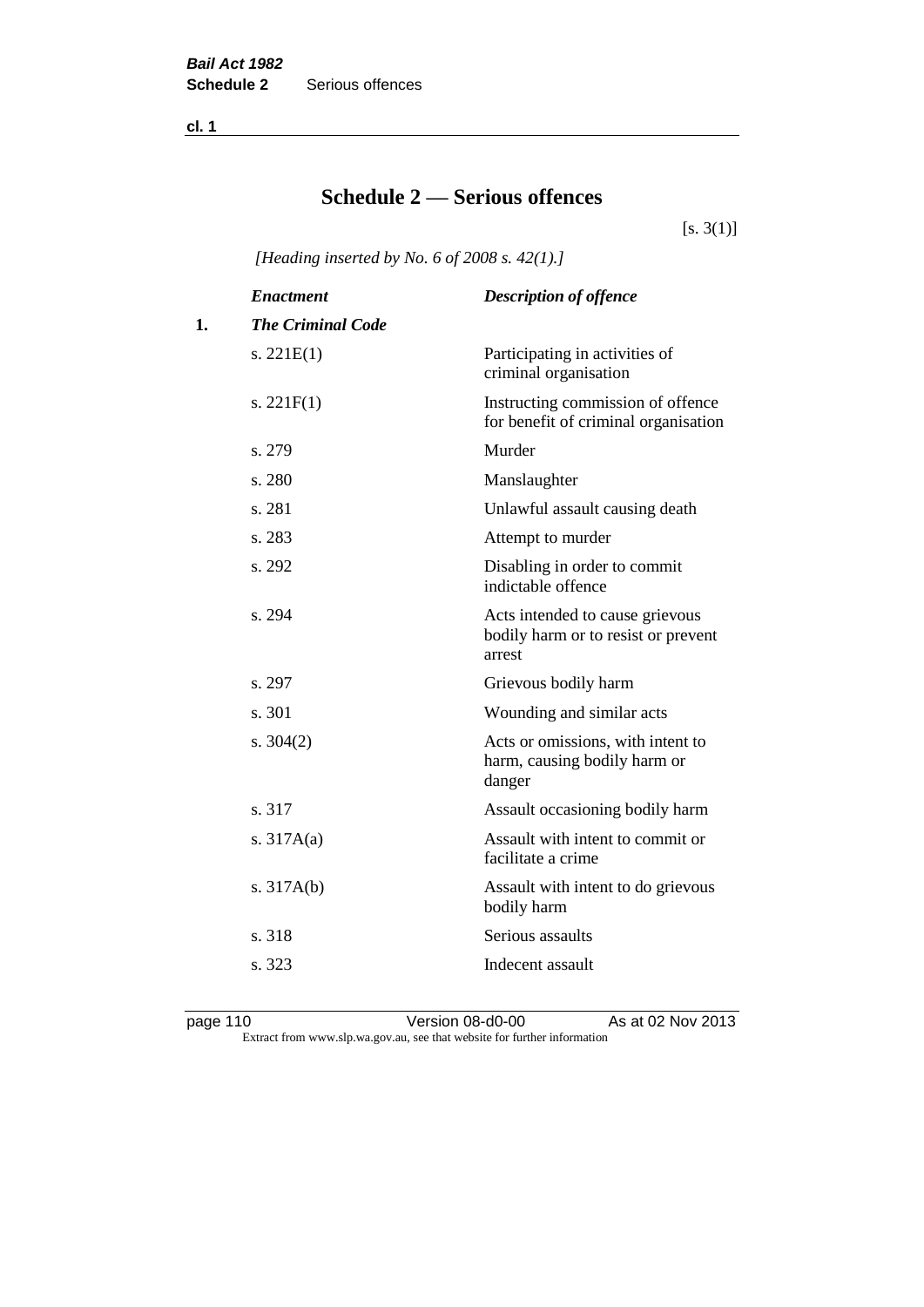|      | <b>Enactment</b>                               | <b>Description of offence</b>                                                                                                                      |
|------|------------------------------------------------|----------------------------------------------------------------------------------------------------------------------------------------------------|
|      | s. 324                                         | Aggravated indecent assault                                                                                                                        |
|      | s. 325                                         | Sexual penetration without consent                                                                                                                 |
|      | s. 326                                         | Aggravated sexual penetration<br>without consent                                                                                                   |
|      | s. 331B                                        | Sexual servitude                                                                                                                                   |
|      | s. 331C                                        | Conducting business involving<br>sexual servitude                                                                                                  |
|      | s. 331D                                        | Deceptive recruiting for<br>commercial sexual services                                                                                             |
|      | s. 332                                         | Kidnapping                                                                                                                                         |
|      | s. 333                                         | Deprivation of liberty                                                                                                                             |
|      | s. 338E                                        | <b>Stalking</b>                                                                                                                                    |
|      | s. 378                                         | Stealing a motor vehicle                                                                                                                           |
|      | s. 392                                         | Robbery                                                                                                                                            |
|      | s. 393                                         | Assault with intent to rob                                                                                                                         |
|      | s. 401                                         | <b>Burglary</b>                                                                                                                                    |
|      | s. 444                                         | Criminal damage, if the property is<br>destroyed or damaged by fire                                                                                |
| 2.   | <b>Bush Fires Act 1954</b>                     |                                                                                                                                                    |
|      | s. 32                                          | Wilfully lighting a fire or causing a<br>fire to be lit under such<br>circumstances as to be likely to<br>injure or damage a person or<br>property |
| 2AA. | <b>Criminal Organisations Control Act 2012</b> |                                                                                                                                                    |
|      | s. $99(1)$                                     | Association by controlled person<br>with another controlled person                                                                                 |

As at 02 Nov 2013 **Details Access 12 Version 08-d0-00 page 111** Extract from www.slp.wa.gov.au, see that website for further information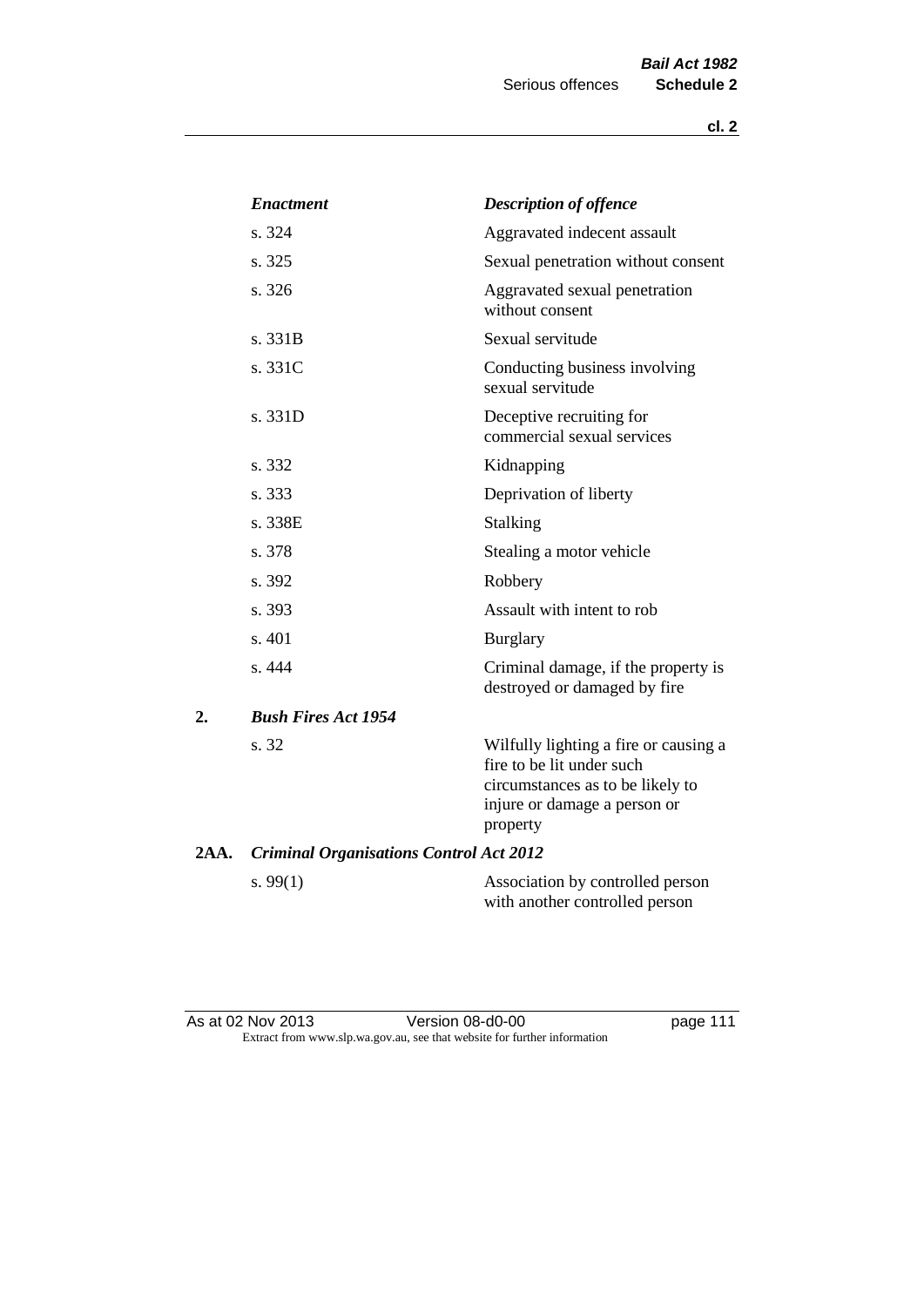**cl. 2a**

|     | <b>Enactment</b>                | <b>Description of offence</b>                                                                                                                       |
|-----|---------------------------------|-----------------------------------------------------------------------------------------------------------------------------------------------------|
|     | s. $99(3)$                      | Association by controlled person<br>with another controlled person<br>on 3 or more occasions within<br>3 month period                               |
|     | s. 102                          | Offence for controlled person to<br>get funds to, from or for declared<br>criminal organisation                                                     |
|     | s. 103                          | Other contravention of interim<br>control order or control order                                                                                    |
|     | s. 106                          | Recruiting members for declared<br>criminal organisation                                                                                            |
|     | s. $107(2)$                     | Permitting premises to be<br>habitually used as place of resort<br>by members of declared criminal<br>organisation                                  |
|     | s. $107(3)$                     | Being knowingly concerned in the<br>management of premises<br>habitually used as place of resort<br>by members of declared criminal<br>organisation |
| 2а. | <b>Misuse of Drugs Act 1981</b> |                                                                                                                                                     |
|     | s. $6(1)$                       | Offences concerned with<br>prohibited drugs generally                                                                                               |
|     | s. $7(1)$                       | Offences concerned with<br>prohibited plants generally                                                                                              |

page 112 **Detail Contract Version 08-d0-00** As at 02 Nov 2013 Extract from www.slp.wa.gov.au, see that website for further information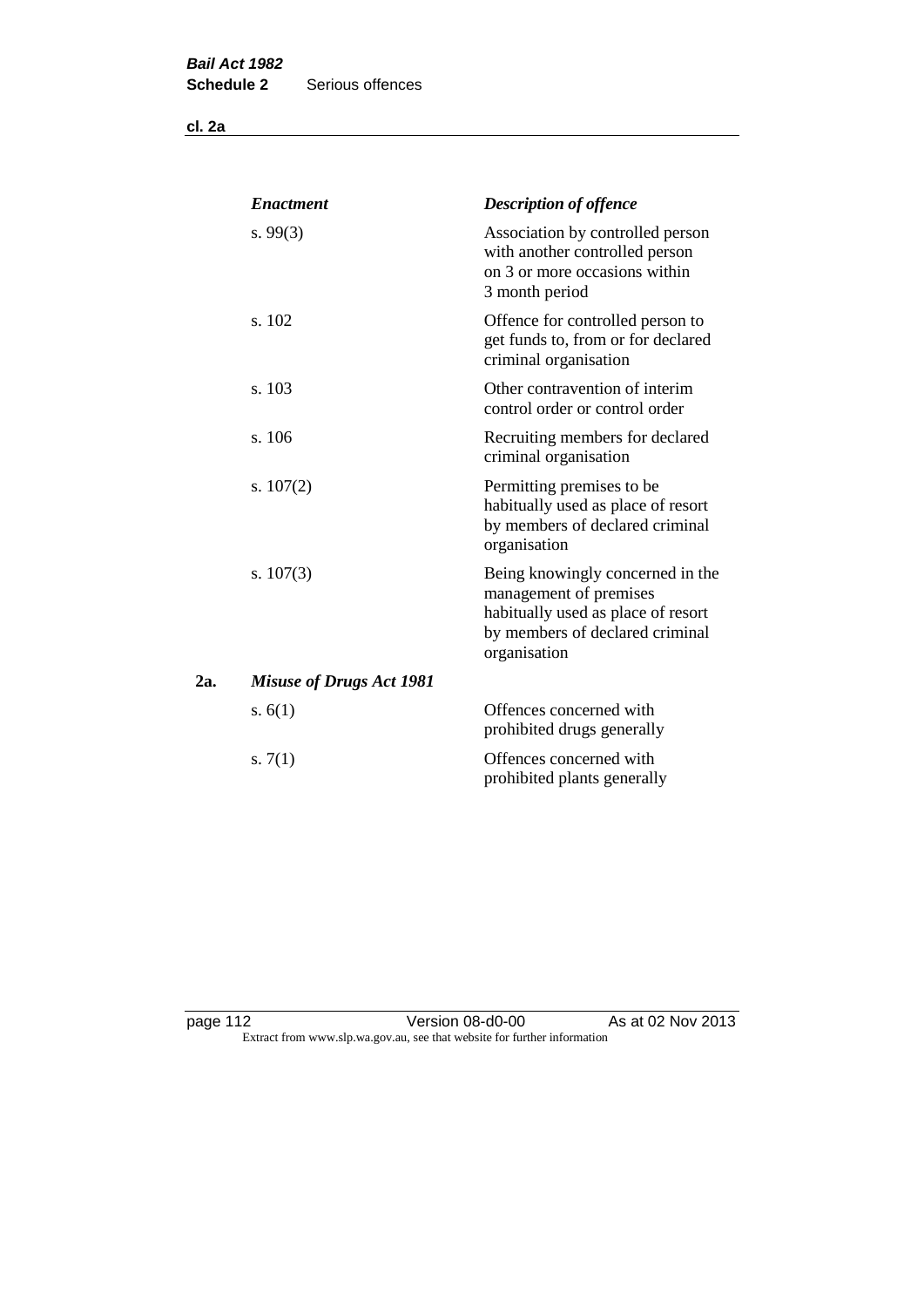|     | <b>Enactment</b>                   |       | <b>Description of offence</b>                                                                                                                                                                                                                                                                                                             |
|-----|------------------------------------|-------|-------------------------------------------------------------------------------------------------------------------------------------------------------------------------------------------------------------------------------------------------------------------------------------------------------------------------------------------|
|     | s. $14(1)$                         |       | Possessing a quantity of a<br>category 1 item or a category 2<br>item in circumstances where the<br>life, health or safety of a child<br>under 16 years of age was<br>endangered, or bodily harm (as<br>defined in The Criminal Code<br>section $1(1)$ and $(4)$ ) was caused to<br>such a child, by the acts<br>constituting the offence |
|     | s. $33(1)(a)$                      |       | Attempting to commit an offence<br>under section $6(1)$ or $7(1)$                                                                                                                                                                                                                                                                         |
|     | s. $33(2)(a)$                      |       | Conspiracy to commit an offence<br>under s. $6(1)$ or $7(1)$                                                                                                                                                                                                                                                                              |
| 2b. | <b>Restraining Orders Act 1997</b> |       |                                                                                                                                                                                                                                                                                                                                           |
|     | s. $61(1)$                         | order | Breach of a violence restraining                                                                                                                                                                                                                                                                                                          |
|     | s. $61(2a)$                        |       | Breach of a police order                                                                                                                                                                                                                                                                                                                  |
|     | s. $86(2)$                         |       | Breach of a Part VII order under<br>the Justices Act 1902 <sup>3</sup> —                                                                                                                                                                                                                                                                  |
|     |                                    | (a)   | that under section 86 of the<br><b>Restraining Orders Act 1997</b><br>is taken to be a misconduct<br>restraining order under that<br>Act; and                                                                                                                                                                                             |
|     |                                    | (b)   | that shows on the face of the<br>order that the causing or<br>threatening of personal<br>injury by the accused was a<br>ground for the making of the<br>order.                                                                                                                                                                            |

#### As at 02 Nov 2013 **Details Access 12 Version 08-d0-00 page 113** Extract from www.slp.wa.gov.au, see that website for further information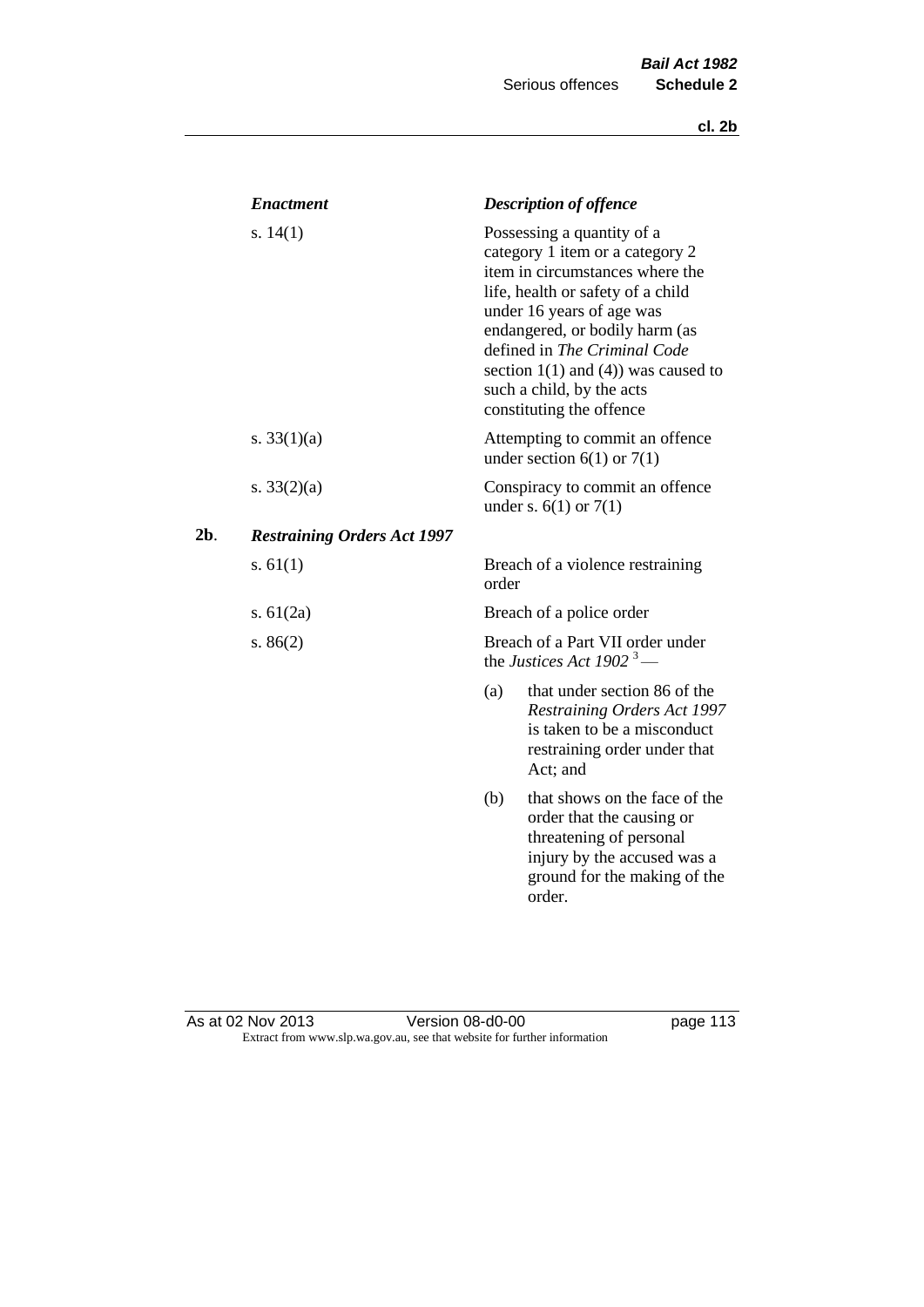**cl. 3**

|    | <b>Enactment</b>      | <b>Description of offence</b>                                                                                                             |
|----|-----------------------|-------------------------------------------------------------------------------------------------------------------------------------------|
| 3. | Road Traffic Act 1974 |                                                                                                                                           |
|    | s.59                  | Dangerous driving causing death,<br>injury, etc.                                                                                          |
|    | s. 59A                | Dangerous driving causing bodily<br>harm                                                                                                  |
|    |                       | [Schedule 2 inserted by No. 45 of 1993 s. 11; amended by No. 82 of<br>1994 s. 13; No. 38 of 1998 s. 4(2); No. 54 of 1998 s. 15; No. 23 of |

*2001 s. 10(1); No. 4 of 2004 s. 24 and 26; No. 38 of 2004 s. 61; No. 62 of 2004 s. 9(1); No. 84 of 2004 s. 82; No. 6 of 2008 s. 42(2); No. 29 of 2008 s. 24(8); No. 47 of 2011 s. 19; No. 56 of 2011 s. 11; No. 49 of 2012 s. 172.]* 

page 114 Version 08-d0-00 As at 02 Nov 2013 Extract from www.slp.wa.gov.au, see that website for further information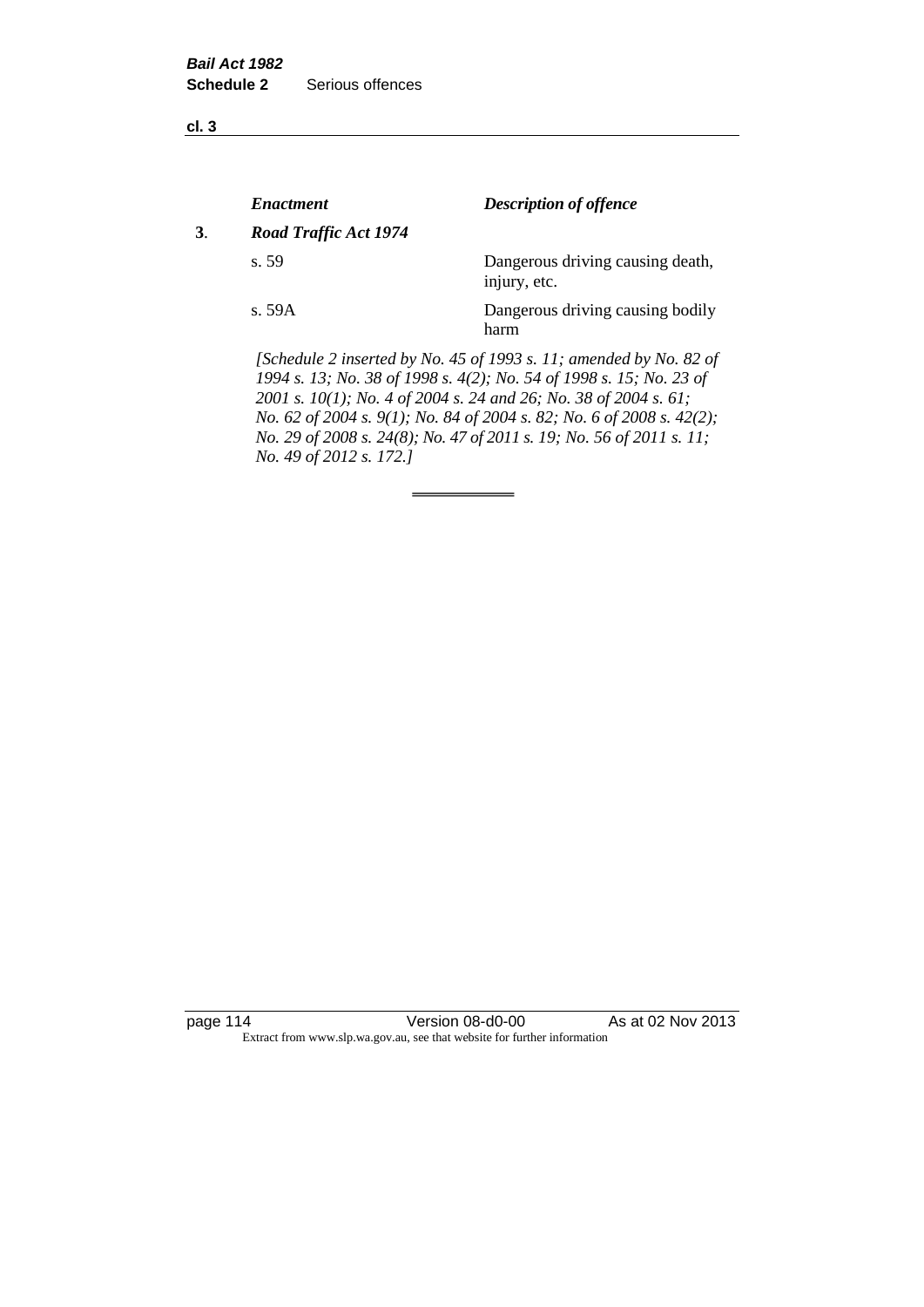# **Notes**

<sup>1</sup> This is a compilation of the *Bail Act 1982* and includes the amendments made by the other written laws referred to in the following table  $^{1M, 4, 5}$ . The table also contains information about any reprint.

# **Compilation table**

| <b>Short title</b>                                                                                                                                          | <b>Number</b><br>and year                              | <b>Assent</b> | Commencement                                                  |
|-------------------------------------------------------------------------------------------------------------------------------------------------------------|--------------------------------------------------------|---------------|---------------------------------------------------------------|
| Bail Act 1982                                                                                                                                               | 86 of 1982                                             | 18 Nov 1982   | 6 Feb 1989 (see s. 2 and<br>Gazette 27 Jan 1989 p. 263)       |
| <b>Acts Amendment</b><br>(Abolition of Capital<br>Punishment) Act 1984<br>Pt. III                                                                           | 52 of 1984                                             | 5 Sep 1984    | 3 Oct 1984                                                    |
| <b>Bail Amendment</b><br>Act 1984 <sup>6</sup>                                                                                                              | 74 of 1984<br>(as amended<br>by $15$ of<br>1980 s. 20) | 29 Nov 1984   | 6 Feb 1989 (see s. 2 and<br>Gazette 27 Jan 1989 p. 263)       |
| <b>Bail Amendment</b><br>Act 1988                                                                                                                           | 15 of 1988                                             | 6 Sep 1988    | 6 Feb 1989 (see s. 2 and<br>Gazette 27 Jan 1989 p. 263)       |
| Reprint of the Bail Act 1982 under the Reprints Act 1984 and s. 21 of the Bail<br><b>Amendment Act 1988</b> <sup>7</sup> (includes amendments listed above) |                                                        |               |                                                               |
| Criminal Law<br>Amendment Act 1988<br>Pt.4                                                                                                                  | 70 of 1988                                             | 15 Dec 1988   | 6 Feb 1989 (see s. 2(2)(b) and<br>Gazette 27 Jan 1989 p. 263) |
| <b>Acts Amendment</b><br>(Children's Court)<br>Act 1988 Pt. 13                                                                                              | 49 of 1988                                             | 22 Dec 1988   | 1 Dec 1989 (see s. 2 and<br>Gazette 24 Nov 1989 p. 4327)      |
| Justices Amendment<br>Act 1989 s. 18                                                                                                                        | 33 of 1989                                             | 22 Dec 1989   | 1 Jun 1991 (see s. 2 and<br>Gazette 17 May 1991 p. 2455)      |
| <b>Community Corrections</b><br><b>Legislation Amendment</b><br>Act 1990 Pt. 2                                                                              | 61 of 1990                                             | 17 Dec 1990   | 3 Apr 1991 (see s. 2 and<br>Gazette 22 Mar 1991 p. 1209)      |
| Child Welfare<br>Amendment Act<br>$(No. 2)$ 1990 s. 15                                                                                                      | 83 of 1990                                             | 22 Dec 1990   | 1 Aug 1991 (see s. 2 and<br>Gazette 1 Aug 1991 p. 3983)       |
| Children's Court of<br>Western Australia<br>Amendment Act<br>$(No. 2)$ 1991 s. 21                                                                           | 15 of 1991                                             | 21 Jun 1991   | 9 Aug 1991 (see s. 2(2) and<br>Gazette 9 Aug 1991 p. 4101)    |

As at 02 Nov 2013 Version 08-d0-00 page 115 Extract from www.slp.wa.gov.au, see that website for further information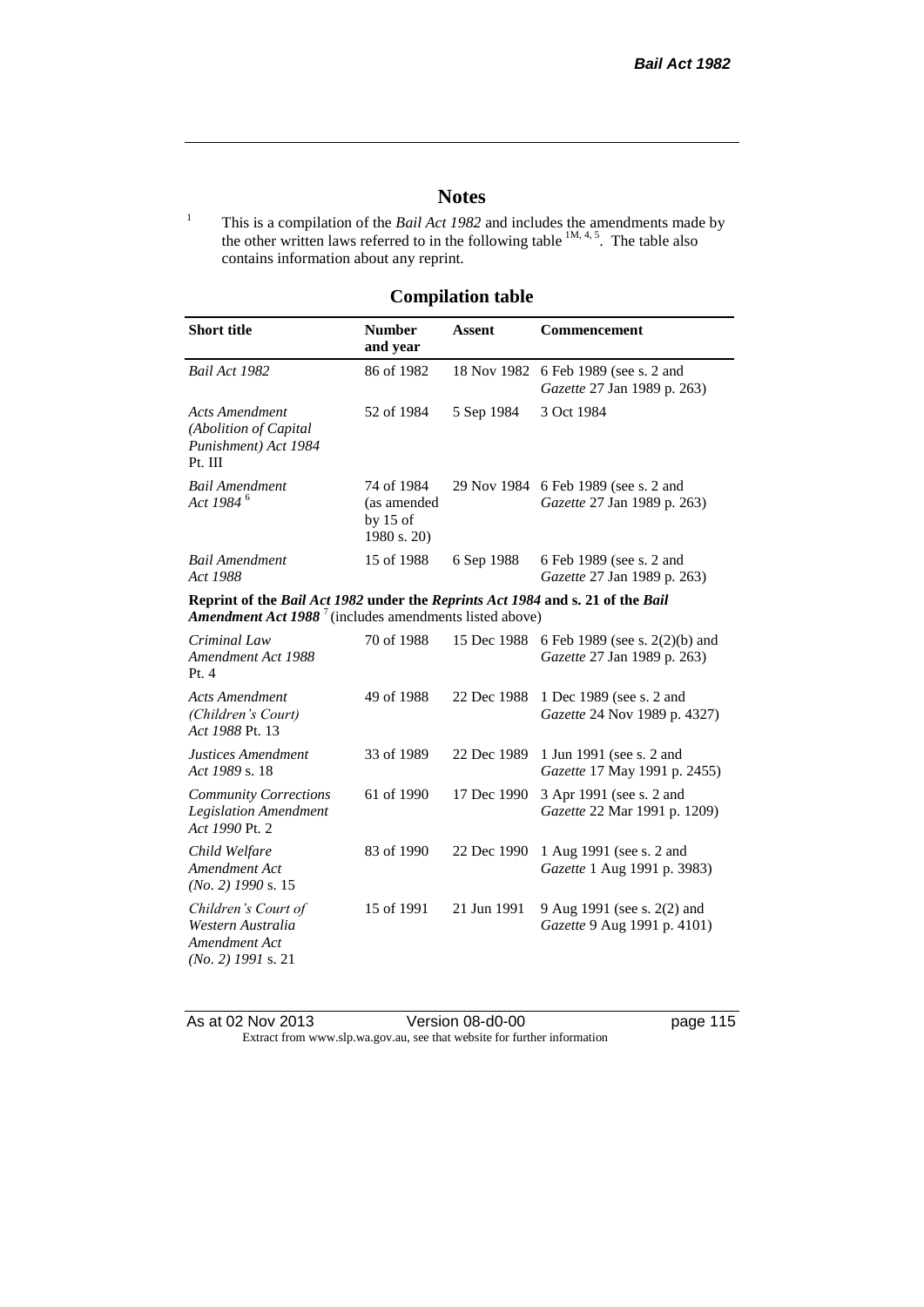| <b>Short title</b>                                                                         | <b>Number</b><br>and year                                                                | Assent      | <b>Commencement</b>                                                                                                                                                        |  |  |  |
|--------------------------------------------------------------------------------------------|------------------------------------------------------------------------------------------|-------------|----------------------------------------------------------------------------------------------------------------------------------------------------------------------------|--|--|--|
|                                                                                            | Reprint of the <i>Bail Act 1982</i> as at 17 Oct 1991 (includes amendments listed above) |             |                                                                                                                                                                            |  |  |  |
| <b>Acts Amendment (Sexual</b><br>Offences) Act 1992 Pt. 3                                  | 14 of 1992                                                                               | 17 Jun 1992 | 1 Aug 1992 (see s. 2 and<br>Gazette 28 Jul 1992 p. 3671)                                                                                                                   |  |  |  |
| <b>Acts Amendment</b><br>(Ministry of Justice)<br>Act 1993 Pt. 3 $^{8}$                    | 31 of 1993                                                                               | 15 Dec 1993 | 1 Jul 1993 (see s. 2)                                                                                                                                                      |  |  |  |
| Criminal Procedure<br>Amendment Act 1993<br>Pt. $2^9$                                      | 45 of 1993                                                                               | 20 Dec 1993 | Act other than s. 7-9 and<br>$10(2)(b)$ : 17 Jan 1994 (see<br>s. $2(1)$ ;<br>s. 7-9 and $10(2)(b)$ : 4 Mar 1994<br>(see s. $2(2)$ and <i>Gazette</i><br>4 Mar 1994 p. 915) |  |  |  |
| Criminal Law<br>Amendment Act 1994<br>s. $13(1)$ and $(2)$                                 | 82 of 1994                                                                               | 23 Dec 1994 | 20 Jan 1995 (see s. 2(2))                                                                                                                                                  |  |  |  |
| Acts Amendment (Fines,<br>Penalties and<br><b>Infringement Notices</b> )<br>Act 1994 Pt. 3 | 92 of 1994                                                                               | 23 Dec 1994 | 1 Jan 1995 (see s. 2(1) and<br>Gazette 30 Dec 1994 p. 7211)                                                                                                                |  |  |  |
| Sentencing<br>(Consequential<br>Provisions) Act 1995 Pt. 5                                 | 78 of 1995                                                                               | 16 Jan 1996 | 4 Nov 1996 (see s. 2 and<br>Gazette 25 Oct 1996 p. 5632)                                                                                                                   |  |  |  |
| Coroners Act 1996 s. 61                                                                    | 2 of 1996                                                                                |             | 24 May 1996 7 Apr 1997 (see s. 2 and<br>Gazette 18 Mar 1997 p. 1529)                                                                                                       |  |  |  |
| <b>Mental Health</b><br>(Consequential<br>Provisions) Act 1996 Pt. 2                       | 69 of 1996                                                                               | 13 Nov 1996 | 13 Nov 1997 (see s. 2)                                                                                                                                                     |  |  |  |

**Reprint of the** *Bail Act 1982* **as at 13 Mar 1997** (includes amendments listed above except those in the *Coroners Act 1996* and the *Mental Health (Consequential Provisions) Act 1996*) (corrections in *Gazette* 25 Jul 1997 p. 3909 and 14 Nov 1997 p. 6426)

*Statutes (Repeals and Minor Amendments) Act 1997* s. 21 57 of 1997 15 Dec 1997 15 Dec 1997 (see s. 2(1)) *Criminal Law Amendment Act (No. 1) 1998* s. 4(2) 38 of 1998 25 Sep 1998 23 Oct 1998

page 116 **Version 08-d0-00** As at 02 Nov 2013 Extract from www.slp.wa.gov.au, see that website for further information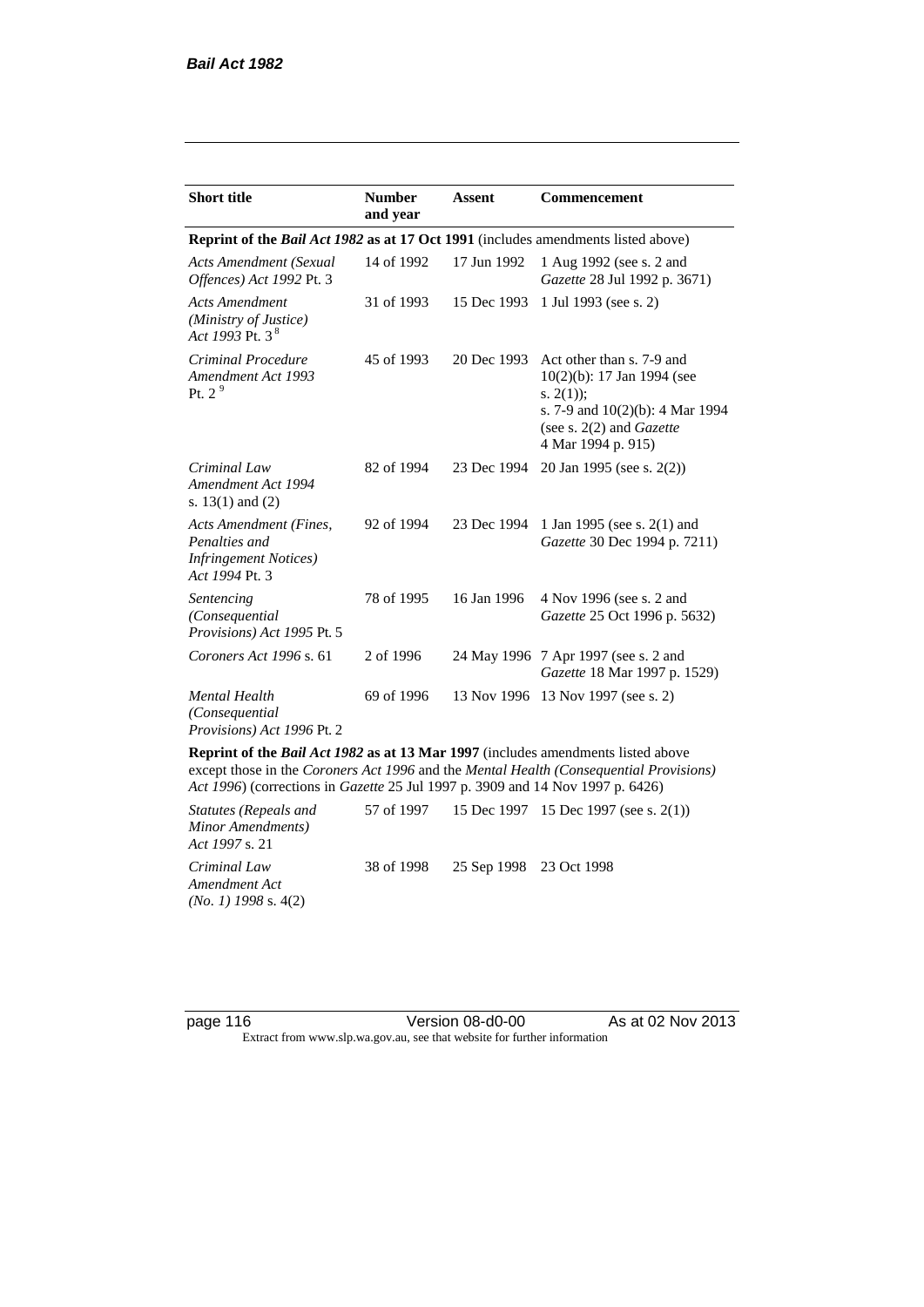| <b>Short title</b>                                                                                                                                 | <b>Number</b><br>and year | <b>Assent</b> | <b>Commencement</b>                                                                                                                                                                                                                                                                                                                                     |
|----------------------------------------------------------------------------------------------------------------------------------------------------|---------------------------|---------------|---------------------------------------------------------------------------------------------------------------------------------------------------------------------------------------------------------------------------------------------------------------------------------------------------------------------------------------------------------|
| <b>Bail Amendment</b><br>Act 1998 <sup>10</sup>                                                                                                    | 54 of 1998                | 11 Jan 1999   | s. 1 and 2: 11 Jan 1999;<br>Pt. 4 and 7: 15 May 1999<br>(see s. 2 and <i>Gazette</i> )<br>11 May 1999 p. 1905);<br>Pt. 2, 3 and 5 (other than s. 12):<br>8 Mar 2000 (see s. 2 and<br>Gazette 7 Mar 2000 p. 1039);<br>s. 12: 1 Sep 2000 (see s. 2 and<br>Gazette 29 Aug 2000 p. 4985);<br>Pt. 6: 4 Dec 2000 (see s. 2 and<br>Gazette 4 Dec 2000 p. 6799) |
| Reprint of the Bail Act 1982 as at 27 Aug 1999 (includes amendments listed above<br>except those in the Bail Amendment Act 1998 Pt. 2, 3, 5 and 6) |                           |               |                                                                                                                                                                                                                                                                                                                                                         |
| Court Security and<br><b>Custodial Services</b><br>(Consequential)<br>Provisions) Act 1999 Pt. 3                                                   | 47 of 1999                | 8 Dec 1999    | 18 Dec 1999 (see s. 2 and<br>Gazette 17 Dec 1999 p. 6175-6)                                                                                                                                                                                                                                                                                             |
| Criminal Law Amendment<br>Act 2001 s. $10(1)$                                                                                                      | 23 of 2001                | 26 Nov 2001   | 24 Dec 2001                                                                                                                                                                                                                                                                                                                                             |
| Criminal Investigation<br>(Identifying People)<br>Act 2002 Sch. 2 cl. 1                                                                            | 6 of 2002                 | 4 Jun 2002    | 20 Nov 2002 (see s. 2 and<br>Gazette 19 Nov 2002 p. 5505)                                                                                                                                                                                                                                                                                               |
| Criminal Law (Procedure)<br>Amendment Act 2002 Pt. 4<br>Div. 1                                                                                     | 27 of 2002                | 25 Sep 2002   | 27 Sep 2002 (see s. 2 and<br>Gazette 27 Sep 2002 p. 4875)                                                                                                                                                                                                                                                                                               |
| Sentencing Legislation<br>Amendment and Repeal<br>Act 2003 s. 29(3) and 37                                                                         | 50 of 2003                | 9 Jul 2003    | s. 29(3): 31 Aug 2003 (see s. 2<br>and Gazette 29 Aug 2003<br>p. 3833);<br>s. 37: 15 May 2004 (see s. 2 and<br>Gazette 14 May 2004 p. 1445)                                                                                                                                                                                                             |
| Acts Amendment and<br>Repeal (Courts and Legal<br>Practice) Act 2003 s. 88<br>and 121 <sup>11</sup>                                                | 65 of 2003                | 4 Dec 2003    | 1 Jan 2004 (see s. 2 and <i>Gazette</i><br>30 Dec 2003 p. 5722)                                                                                                                                                                                                                                                                                         |
| Statutes (Repeals and<br>Minor Amendments)<br>Act 2003 s. 29                                                                                       | 74 of 2003                | 15 Dec 2003   | 15 Dec 2003 (see s. 2)                                                                                                                                                                                                                                                                                                                                  |
| Criminal Code Amendment<br>Act 2004 s. 24, 26 and 58                                                                                               | 4 of 2004                 | 23 Apr 2004   | 21 May 2004 (see s. 2)                                                                                                                                                                                                                                                                                                                                  |

As at 02 Nov 2013 **Details Access 12 Version 08-d0-00 page 117** Extract from www.slp.wa.gov.au, see that website for further information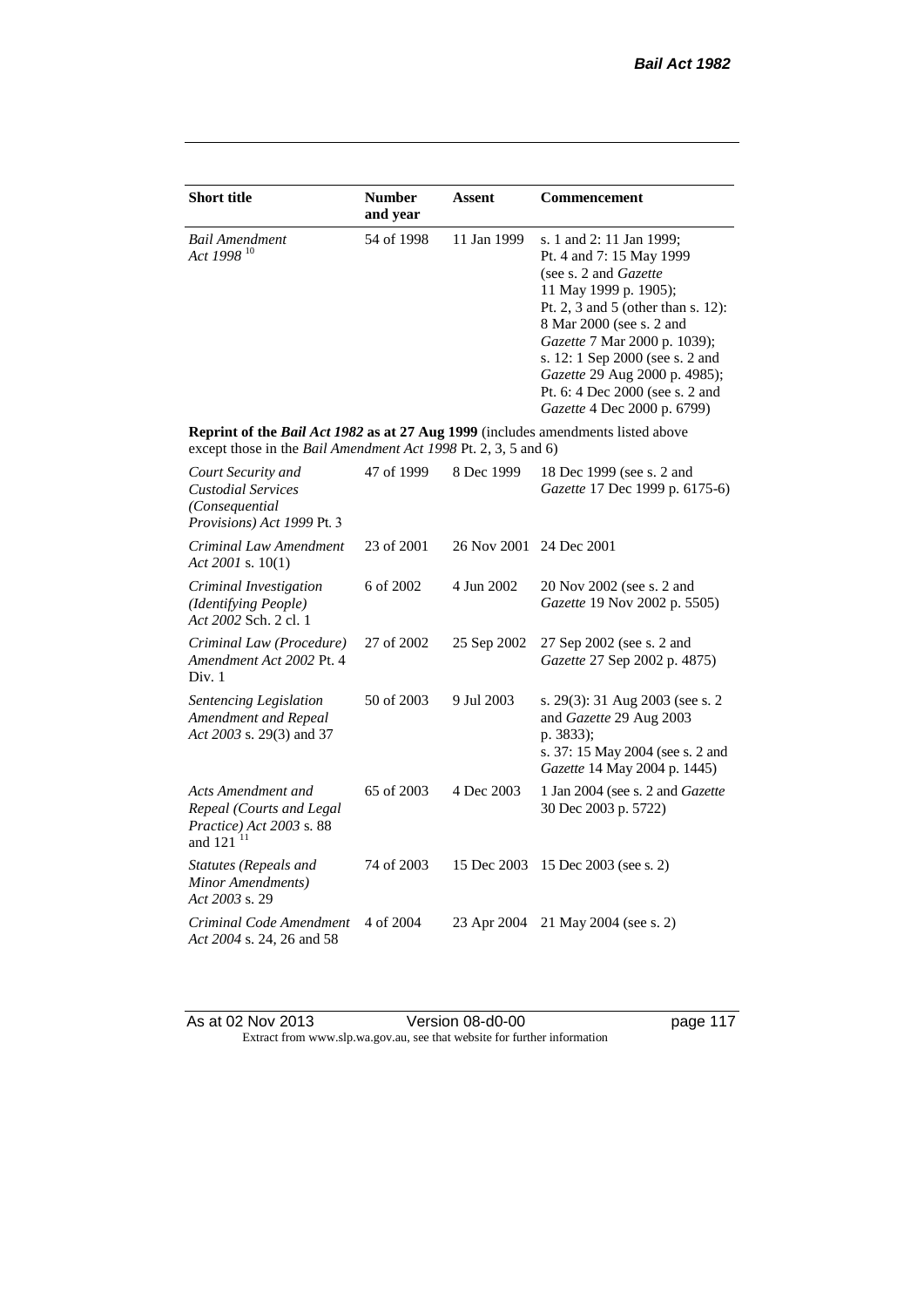| <b>Short title</b>                                                                                                                                                                                                                                                                                                                                                                                                                              | <b>Number</b><br>and year | Assent      | <b>Commencement</b>                                                                                                                                                                                                                                      |  |
|-------------------------------------------------------------------------------------------------------------------------------------------------------------------------------------------------------------------------------------------------------------------------------------------------------------------------------------------------------------------------------------------------------------------------------------------------|---------------------------|-------------|----------------------------------------------------------------------------------------------------------------------------------------------------------------------------------------------------------------------------------------------------------|--|
| Sentencing Legislation<br>Amendment Act 2004 s. 13                                                                                                                                                                                                                                                                                                                                                                                              | 27 of 2004                | 14 Oct 2004 | 31 May 2006 (see s. 2 and<br>Gazette 30 May 2006 p. 1965)                                                                                                                                                                                                |  |
| Children and Community<br>Services Act 2004 Sch. 2<br>cl.3                                                                                                                                                                                                                                                                                                                                                                                      | 34 of 2004                | 20 Oct 2004 | 1 Mar 2006 (see s. 2 and<br>Gazette 14 Feb 2006 p. 695)                                                                                                                                                                                                  |  |
| <b>Acts Amendment (Family</b><br>and Domestic Violence)<br>Act 2004 Pt. 3                                                                                                                                                                                                                                                                                                                                                                       | 38 of 2004                | 9 Nov 2004  | 1 Dec 2004 (see s. 2 and<br>Gazette 26 Nov 2004 p. 5309)                                                                                                                                                                                                 |  |
| Acts Amendment (Court of<br>Appeal) Act 2004 s. 28                                                                                                                                                                                                                                                                                                                                                                                              | 45 of 2004                | 9 Nov 2004  | s. $28(1)$ , (2) and (4) (other than<br>the amendment to s. $7A(1)$ :<br>1 Feb 2005 (see. s. 2 and<br>Gazette 14 Jan 2005 p. 163);<br>s. $28(3)$ and $(4)$ (the<br>amendment to s. $7A(1)$ :<br>2 May 2005 (see. s. 2 and<br>Gazette 14 Jan 2005 p. 163) |  |
| <b>Courts Legislation</b><br>Amendment and Repeal<br>Act 2004 s. 141 <sup>12</sup>                                                                                                                                                                                                                                                                                                                                                              | 59 of 2004                | 23 Nov 2004 | 1 May 2005 (see s. 2 and<br>Gazette 31 Dec 2004 p. 7128)                                                                                                                                                                                                 |  |
| Misuse of Drugs<br>Amendment Act 2004 s. 9(1)                                                                                                                                                                                                                                                                                                                                                                                                   | 62 of 2004                | 24 Nov 2004 | 1 Jan 2005 (see s. 2 and <i>Gazette</i><br>10 Dec 2004 p. 5965)                                                                                                                                                                                          |  |
| Criminal Procedure and<br>Appeals (Consequential and<br>Other Provisions) Act 2004<br>Pt. 3 and s. 82 and 83                                                                                                                                                                                                                                                                                                                                    | 84 of 2004                | 16 Dec 2004 | 2 May 2005 (see s. 2 and<br>Gazette 31 Dec 2004 p. 7129<br>(correction in Gazette<br>7 Jan 2005 p. 53))                                                                                                                                                  |  |
| Reprint 5: The Bail Act 1982 as at 1 Apr 2005 (includes amendments listed above except<br>those in the Sentencing Legislation Amendment Act 2004, the Acts Amendment (Court of<br>Appeal) Act 2004 s. 28(3) and (4) (the amendment to s. 7A(1)), the Children and<br>Community Services Act 2004, the Courts Legislation Amendment and Repeal Act 2004<br>and the Criminal Procedure and Appeals (Consequential and Other Provisions) Act 2004) |                           |             |                                                                                                                                                                                                                                                          |  |
| Planning and Development<br>(Consequential and<br><b>Transitional Provisions)</b><br>Act 2005 s. 15                                                                                                                                                                                                                                                                                                                                             | 38 of 2005                | 12 Dec 2005 | 9 Apr 2006 (see s. 2 and<br>Gazette 21 Mar 2006 p. 1078)                                                                                                                                                                                                 |  |
| Criminal Investigation<br>(Consequential Provisions)                                                                                                                                                                                                                                                                                                                                                                                            | 59 of 2006                | 16 Nov 2006 | 1 Jul 2007 (see s. 2 and Gazette<br>22 Jun 2007 p. 2838)                                                                                                                                                                                                 |  |

*Act 2006* Pt. 2 *Prisons and Sentencing Legislation Amendment Act 2006* Pt. 5 65 of 2006 8 Dec 2006 4 Apr 2007 (see s. 2 and *Gazette* 3 Apr 2007 p. 1491)

page 118 Version 08-d0-00 As at 02 Nov 2013 Extract from www.slp.wa.gov.au, see that website for further information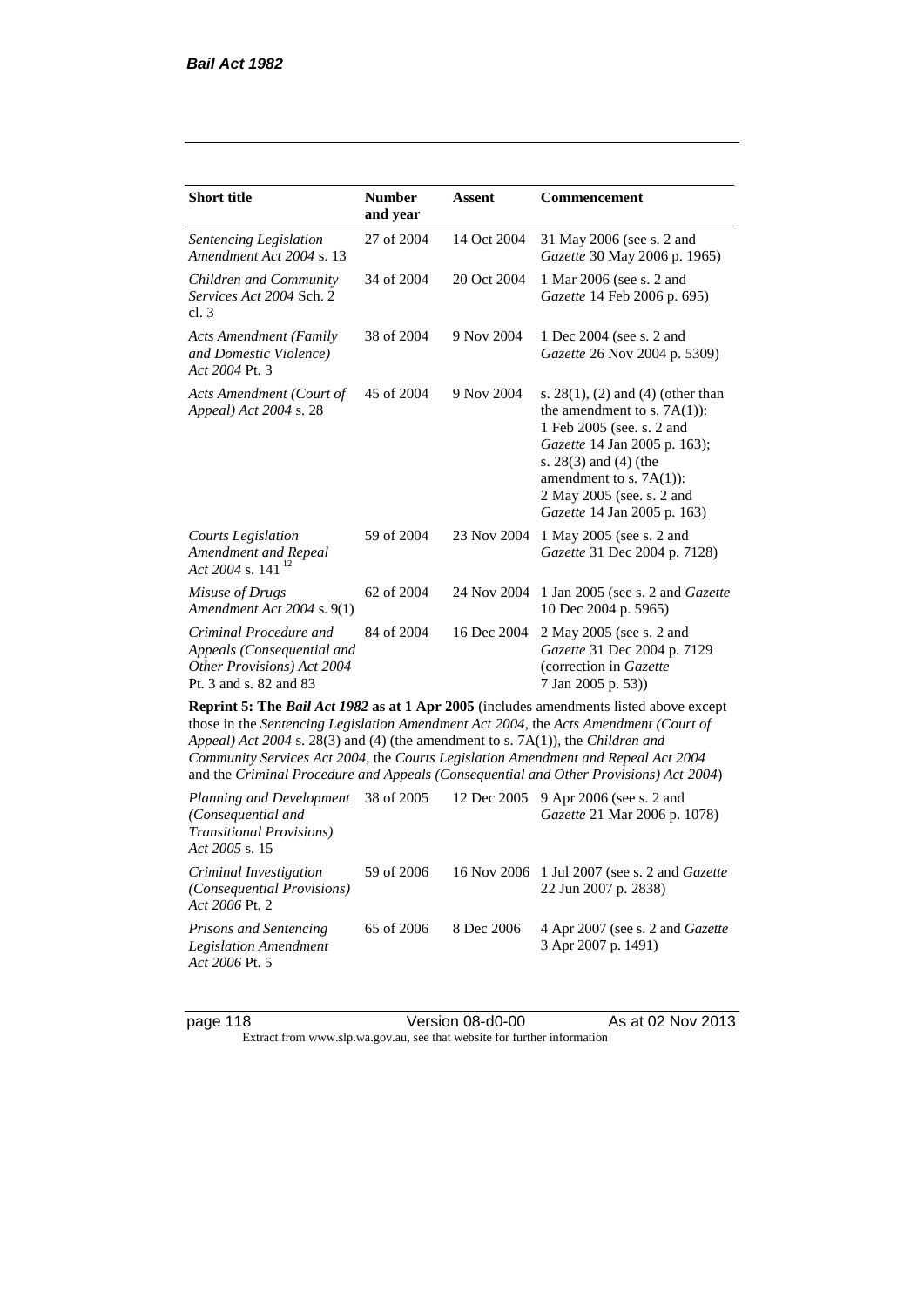| <b>Short title</b>                                                                                                                                           | <b>Number</b><br>and year | <b>Assent</b> | Commencement                                                             |  |
|--------------------------------------------------------------------------------------------------------------------------------------------------------------|---------------------------|---------------|--------------------------------------------------------------------------|--|
| Reprint 6: The Bail Act 1982 as at 14 Sep 2007 (includes amendments listed above)                                                                            |                           |               |                                                                          |  |
| Criminal Law and Evidence 2 of 2008<br>Amendment Act 2008 s. 56                                                                                              |                           | 12 Mar 2008   | 27 Apr 2008 (see s. 2 and<br>Gazette 24 Apr 2008 p. 1559)                |  |
| <b>Bail Amendment Act 2008</b><br>Pt. $2^{13}$                                                                                                               | 6 of 2008                 | 31 Mar 2008   | 1 Mar 2009 (see s. 2(b) and<br><i>Gazette</i> 27 Feb 2009 p. 511)        |  |
| <b>Medical Practitioners</b><br>Act 2008 Sch. 3 cl. 4                                                                                                        | 22 of 2008                | 27 May 2008   | 1 Dec 2008 (see s. 2 and<br>Gazette 25 Nov 2008 p. 4989)                 |  |
| Criminal Law Amendment<br>(Homicide) Act 2008 s. 24                                                                                                          | 29 of 2008                | 27 Jun 2008   | 1 Aug 2008 (see s. 2(d) and<br>Gazette 22 Jul 2008 p. 3353)              |  |
| Reprint 7: The Bail Act 1982 as at 6 Mar 2009 (includes amendments listed above)                                                                             |                           |               |                                                                          |  |
| Police Amendment<br>Act 2009 s. 12                                                                                                                           | 42 of 2009                | 3 Dec 2009    | 13 Mar 2010 (see s. 2(b) and<br>Gazette 12 Mar 2010 p. 941)              |  |
| <b>Health Practitioner</b><br><b>Regulation National Law</b><br>$(WA)$ Act 2010 Pt. 5 Div. 4                                                                 | 35 of 2010                | 30 Aug 2010   | 18 Oct 2010 (see s. 2(b) and<br>Gazette 1 Oct 2010 p. 5075-6)            |  |
| <b>Electronic Transactions</b><br>Act 2011 s. 25                                                                                                             | 46 of 2011                | 25 Oct 2011   | 1 Aug 2012 (see s. 2(c) and<br>Gazette 31 Jul 2012 p. 3683)              |  |
| Statutes (Repeals and<br>Minor Amendments)<br>Act 2011 s. 19                                                                                                 | 47 of 2011                | 25 Oct 2011   | 26 Oct 2011 (see s. 2(b))                                                |  |
| Misuse of Drugs<br>Amendment Act 2011 Pt. 3                                                                                                                  | 56 of 2011                |               | 21 Nov 2011 24 Mar 2012 (see s. 2(b) and<br>Gazette 23 Mar 2012 p. 1363) |  |
| <b>Reprint 8:</b> The <i>Bail Act 1982</i> as at 6 Jul 2012 (includes amendments listed above except<br>those in the Electronic Transactions Act 2011 s. 25) |                           |               |                                                                          |  |
|                                                                                                                                                              |                           |               | $0.110 - 1.0$ $0.110 - 40.52012 - 20.15 = 2012 - 2.15 = 2012$            |  |

*Criminal Organisations Control Act 2012* s. 172 49 of 2012 29 Nov 2012 2 Nov 2013 (see s. 2(b) and *Gazette* 1 Nov 2013 p. 4891)

<sup>1M</sup> Under the *Cross-border Justice Act 2008* section 14, in order to give effect to that Act, this Act must be applied with the modifications prescribed by the *Cross-border Justice Regulations 2009* Part 3 Division 3 as if this Act had been altered in that way. If a modification is to replace or insert a numbered provision, the new provision is identified by the superscript 1M appearing after the provision number. If a modification is to replace or insert a definition, the new definition is identified by the superscript 1M appearing after the defined term.

<sup>2</sup> Repealed by the *Sentencing Legislation Amendment and Repeal Act 2003*.

<sup>3</sup> The short title of the *Justices Act 1902* was changed to the *Criminal Procedure (Summary) Act 1902* by the *Courts Legislation Amendment and Repeal Act 2004* 

| As at 02 Nov 2013 | Version 08-d0-00                                                         | page 119 |
|-------------------|--------------------------------------------------------------------------|----------|
|                   | Extract from www.slp.wa.gov.au, see that website for further information |          |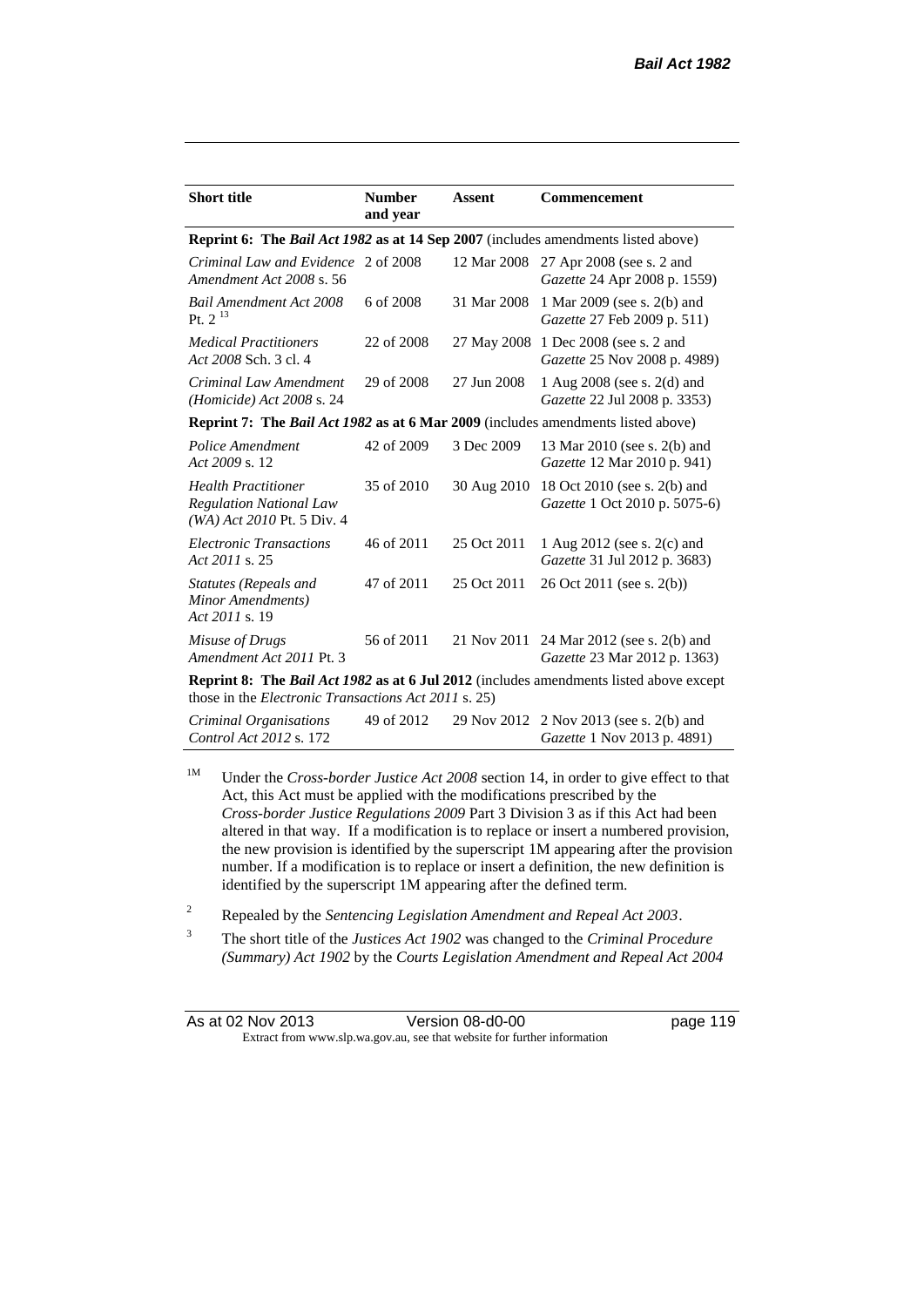s. 25. The Act was then repealed by the *Criminal Procedure and Appeal (Consequential and Other Provisions) Act 2004.*

- <sup>4</sup> The amendment in the *Sentencing Legislation Amendment and Repeal Act 1999* s. 26 had not come into operation when it was repealed by the *Sentencing Legislation Amendment and Repeal Act 2003* s. 31.
- <sup>5</sup> The *Machinery of Government (Miscellaneous Amendments) Act 2006* Pt. 3 Div. 1 was repealed by the *Statutes (Repeals and Minor Amendments) Act 2011* s. 23(2) before it purported to come into operation.
- <sup>6</sup> The *Bail Amendment Act 1984* s. 10 and 11 were repealed by the *Bail Amendment Act 1988* s. 20.
- <sup>7</sup> The *Bail Act 1982* was not in operation at the time when the reprint was compiled, but the reprinting was authorised by the *Bail Amendment Act 1988* s. 21.
- <sup>8</sup> The *Acts Amendment (Ministry of Justice) Act 1993* Pt. 19 is a transitional provision that is of no further effect.
- <sup>9</sup> The *Criminal Procedure Amendment Act 1993* s. 13 is a transitional provision that is of no further effect.
- <sup>10</sup> The *Bail Amendment Act 1998* s. 6(2) is a transitional provision that is of no further effect.
- <sup>11</sup> The *Acts Amendment and Repeal (Courts and Legal Practice) Act 2003* s. 97 reads as follows:

#### **97. References to Crown Solicitor**

If in a written law or other document or instrument there is a reference to the Crown Solicitor that reference may, where the context so requires, be read as if it had been amended to be a reference to the State Solicitor.

- <sup>12</sup> The amendment in the *Courts Legislation Amendment and Repeal Act 2004* s. 141 (amending Sch. 1 Pt. A cl. 4) is not included because the clause it sought to amend had been amended by the *Acts Amendment (Court of Appeal) Act 2004* s. 28(4) before the amendment purported to come into operation.
- <sup>13</sup> The *Bail Amendment Act 2008* s. 6(2), 9(4)-(11), 10(2), 11(3), 15(5)-(8), 16(2), 18(4)-(5), 21(3), 22(2), 23(4), 24(6)-(7), 27(2)-(3), 28(6), 30(4)-(5), 31(2)-(3), 32(3)-(4), 33(6), 40(2), 41(5)-(9), 42(3) and 44 are transitional provisions.

page 120 Version 08-d0-00 As at 02 Nov 2013 Extract from www.slp.wa.gov.au, see that website for further information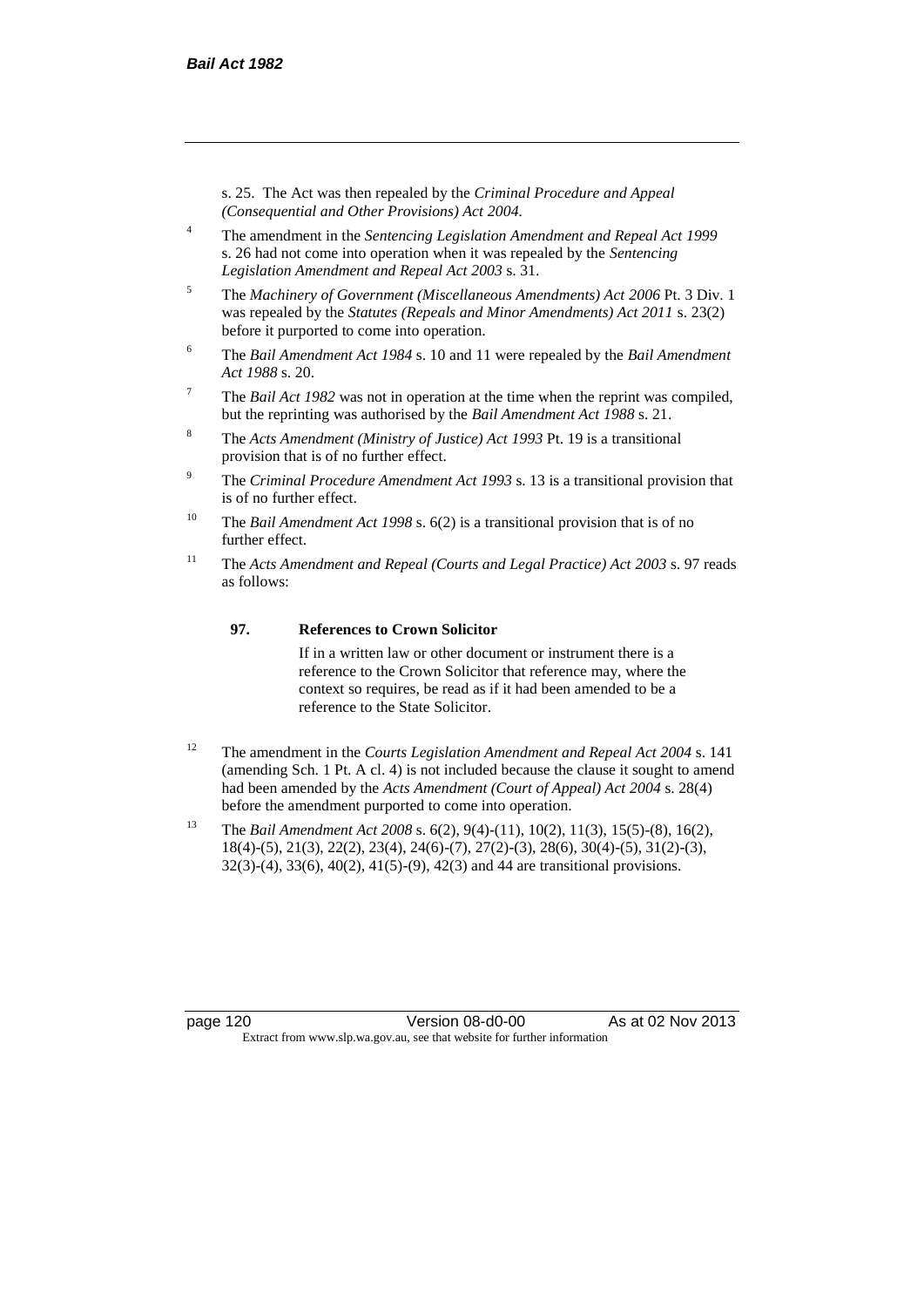# **Defined Terms**

[This is a list of terms defined and the provisions where they are defined. The list is not part of the law.]

| <b>Defined Term</b> | Provision(s) |
|---------------------|--------------|
|                     |              |
|                     |              |
|                     |              |
|                     |              |
|                     |              |
|                     |              |
|                     |              |
|                     |              |
|                     |              |
|                     |              |
|                     |              |
|                     |              |
|                     |              |
|                     |              |
|                     |              |
|                     |              |
|                     |              |
|                     |              |
|                     |              |
|                     |              |
|                     |              |
|                     |              |
|                     |              |
|                     |              |
|                     |              |
|                     |              |
|                     |              |
|                     |              |
|                     |              |
|                     |              |
|                     |              |
|                     |              |
|                     |              |
|                     |              |
|                     |              |
|                     |              |
|                     |              |
|                     |              |
|                     |              |

As at 02 Nov 2013

Version 08-d0-00

page 121

Extract from www.slp.wa.gov.au, see that website for further information